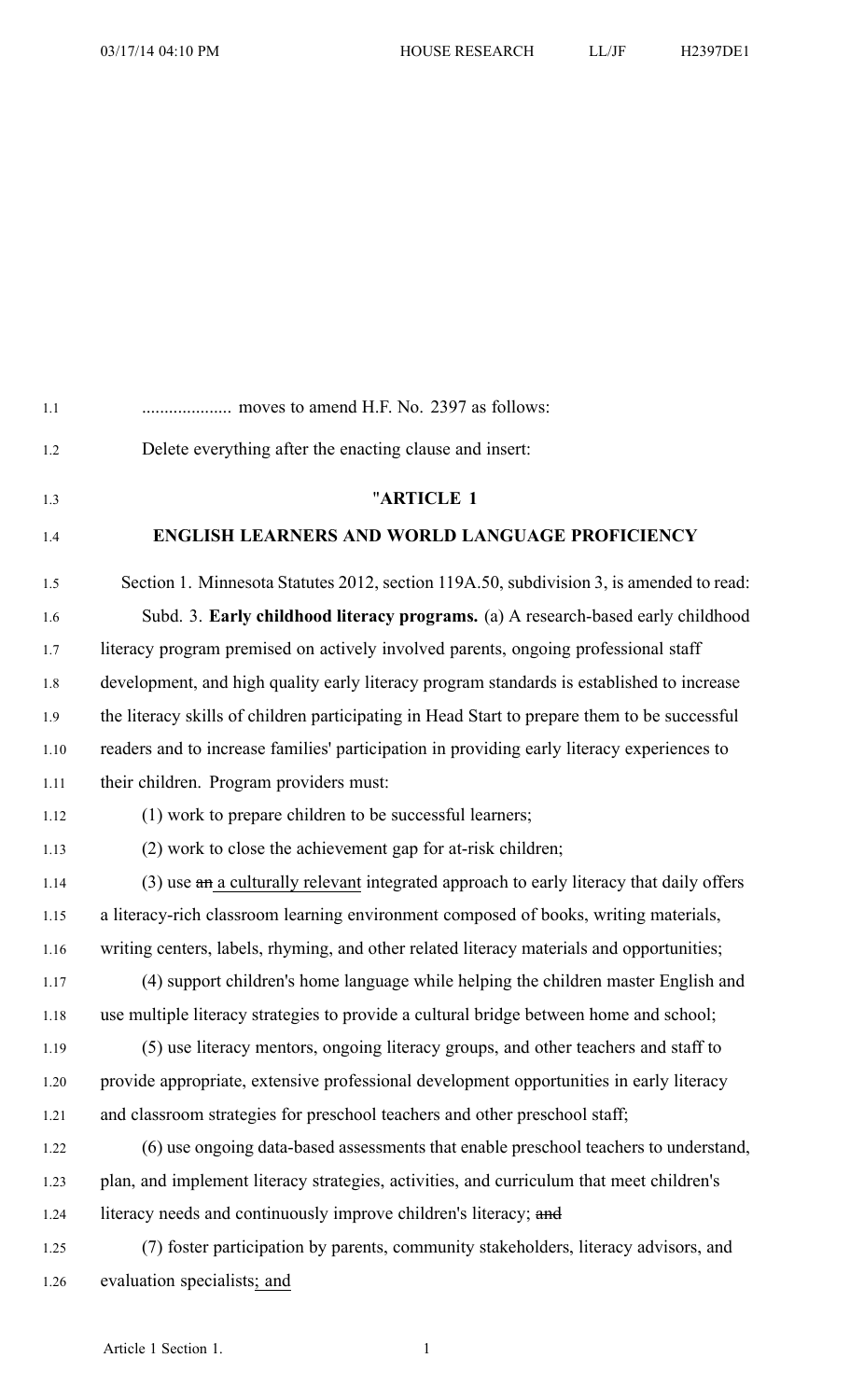- 2.1 (8) provide parents of English learners with oral and written information to monitor 2.2 the program's impact on their children's English language development, to know whether 2.3 their children are progressing in developing their English proficiency and, where 2.4 practicable, their native language proficiency, and to actively engage with their children in 2.5 developing their English and native language proficiency. 2.6 Program providers are encouraged to collaborate with qualified, community-based 2.7 early childhood providers in implementing this program and to seek nonstate funds to 2.8 supplement the program. 2.9 (b) Program providers under paragraph (a) interested in extending literacy programs 2.10 to children in kindergarten through grade 3 may elect to form <sup>a</sup> partnership with an 2.11 eligible organization under section 124D.38, subdivision 2, or 124D.42, subdivision 6, 2.12 clause (3), schools enrolling children in kindergarten through grade 3, and other interested 2.13 and qualified community-based entities to provide ongoing literacy programs that offer 2.14 seamless literacy instruction focused on closing the literacy achievement gap. To close the 2.15 literacy achievement gap by the end of third grade, partnership members must agree to use 2.16 best efforts and practices and to work collaboratively to implement <sup>a</sup> seamless literacy 2.17 model from age three to grade 3, consistent with paragraph (a). Literacy programs under 2.18 this paragraph must collect and use literacy data to: 2.19 (1) evaluate children's literacy skills; and 2.20 (2) monitor the progress and provide reading instruction appropriate to the specific 2.21 needs of English learners; and 2.22 (3) formulate specific intervention strategies to provide reading instruction to 2.23 children premised on the outcomes of formative and summative assessments and 2.24 research-based indicators of literacy development. 2.25 The literacy programs under this paragraph also must train teachers and other 2.26 providers working with children to use the assessment outcomes under clause (2) to 2.27 develop and use effective, long-term literacy coaching models that are specific to the 2.28 program providers. 2.29 Sec. 2. Minnesota Statutes 2012, section 120B.022, is amended to read: 2.30 **120B.022 ELECTIVE STANDARDS.** 2.31 Subdivision 1. **Elective standards.** (a) A district must establish its own standards in 2.32 the following subject areas: 2.33 (1) career and technical education; and
- 2.34 (2) world languages.
- 2.35 A school district must offer courses in all elective subject areas.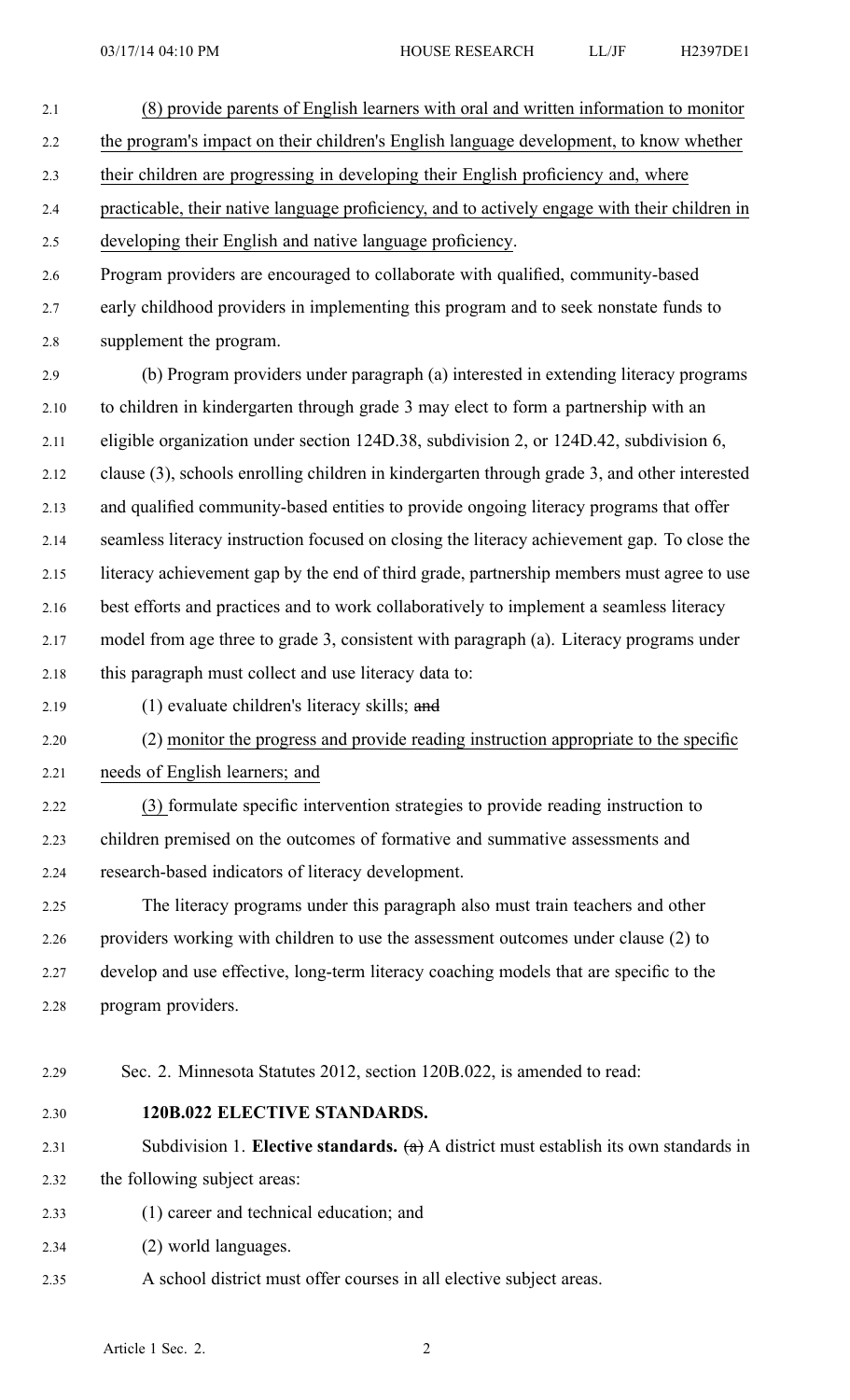3.1 Subd. 1a. **Foreign language and culture; proficiency certificates.** (b) (a) World 3.2 languages teachers and other school staff should develop and implement world languages 3.3 programs that acknowledge and reinforce the language proficiency and cultural awareness 3.4 that non-English language speakers already possess, and encourage students' proficiency 3.5 in multiple world languages. Programs under this paragraph section must encompass 3.6 indigenous American Indian languages and cultures, among other world languages and 3.7 cultures. The department shall consult with postsecondary institutions in developing 3.8 related professional development opportunities for purposes of this section.

 $\left(\frac{e}{f}\right)$  (b) Any Minnesota public, charter, or nonpublic school may award Minnesota 3.10 World Language Proficiency Certificates or Minnesota World Language Proficiency High 3.11 Achievement Certificates, consistent with this subdivision.

3.12 (c) The Minnesota World Language Proficiency Certificate recognizes students who 3.13 demonstrate listening, speaking, reading, and writing language skills at the American 3.14 Council on the Teaching of Foreign Languages' Intermediate-Low level on <sup>a</sup> valid and 3.15 reliable assessment tool. For languages listed as Category 3 by the United States Foreign 3.16 Service Institute or Category 4 by the United States Defense Language Institute, the 3.17 standard is Intermediate-Low for listening and speaking and Novice-High for reading 3.18 and writing.

3.19 (d) The Minnesota World Language Proficiency High Achievement Certificate 3.20 recognizes students who demonstrate listening, speaking, reading, and writing language 3.21 skills at the American Council on the Teaching of Foreign Languages' Pre-Advanced level 3.22 for K-12 learners on <sup>a</sup> valid and reliable assessment tool. For languages listed as Category 3.23 3 by the United States Foreign Service Institute or Category 4 by the United States 3.24 Defense Language Institute, the standard is Pre-Advanced for listening and speaking and 3.25 Intermediate-Mid for reading and writing.

3.26 Subd. 1b. **State bilingual and multilingual seals.** (a) Consistent with efforts to 3.27 strive for the world's best workforce under sections 120B.11 and 124D.10, subdivision 8, 3.28 paragraph (u), and close the academic achievement and opportunity gap under sections 3.29 124D.861 and 124D.862, voluntary state bilingual and multilingual seals are established 3.30 to recognize high school graduates who demonstrate level 5 functional native proficiency 3.31 in speaking and reading on either the Foreign Services Institute language proficiency tests 3.32 or on equivalent valid and reliable assessments in one or more languages in addition to 3.33 English. American Sign Language is <sup>a</sup> language other than English for purposes of this 3.34 subdivision and <sup>a</sup> world language for purposes of subdivision 1a. 3.35 (b) In addition to paragraph (a), to be eligible to receive <sup>a</sup> seal: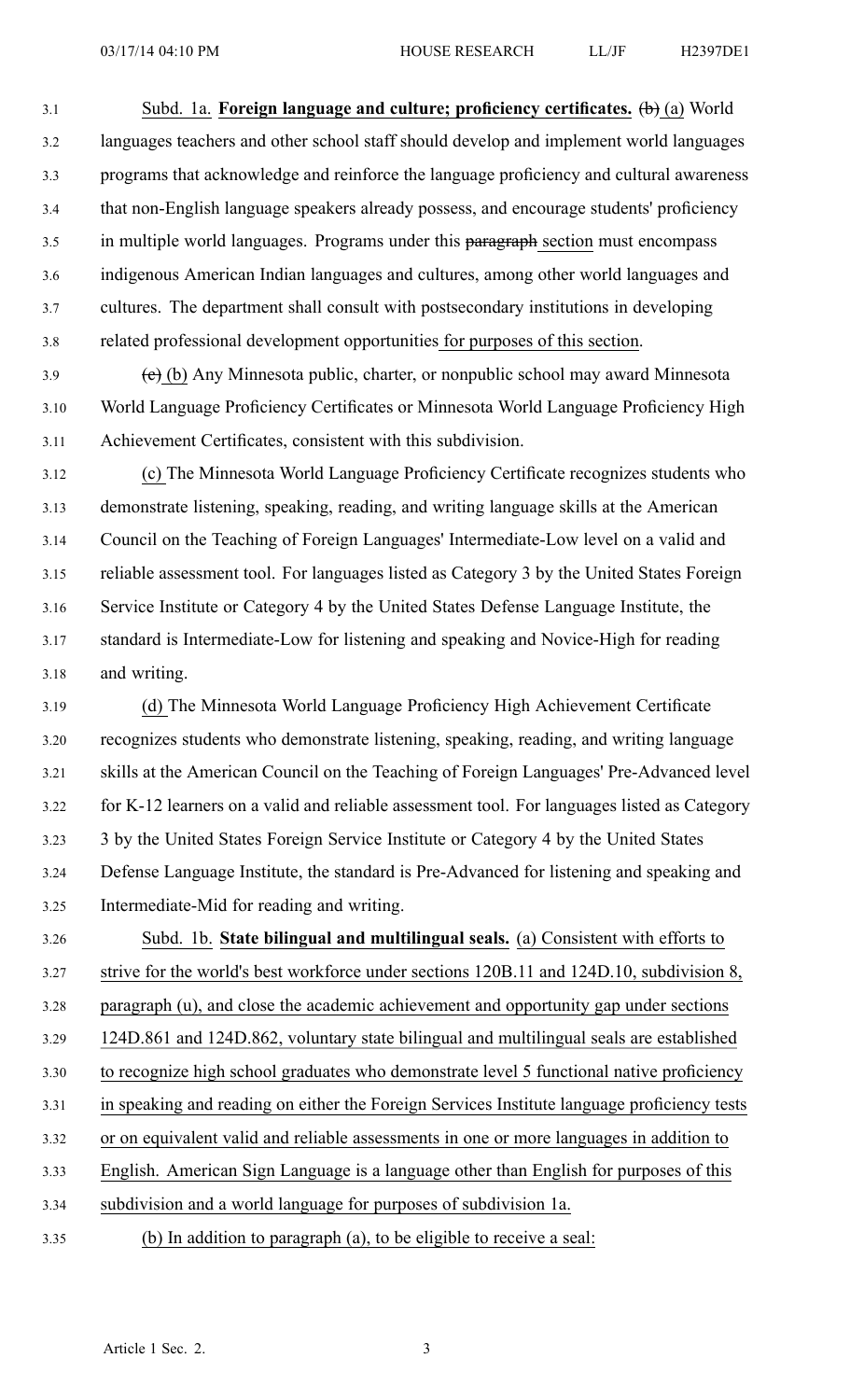| 4.1  | (1) students must satisfactorily complete all required English language arts credits;         |
|------|-----------------------------------------------------------------------------------------------|
| 4.2  | and                                                                                           |
| 4.3  | (2) students whose primary language is other than English must demonstrate mastery            |
| 4.4  | of Minnesota's English language proficiency standards.                                        |
| 4.5  | (c) Consistent with this subdivision, a high school graduate who demonstrates                 |
| 4.6  | functional native proficiency in one language in addition to English is eligible to receive   |
| 4.7  | the state bilingual seal. A high school graduate who demonstrates functional native           |
| 4.8  | proficiency in more than one language in addition to English is eligible to receive the       |
| 4.9  | state multilingual seal.                                                                      |
| 4.10 | (d) School districts and charter schools, in consultation with regional centers               |
| 4.11 | of excellence under section 120B.115, must give students periodic opportunities to            |
| 4.12 | demonstrate their level of proficiency in speaking and reading in a language in addition      |
| 4.13 | to English. Where valid and reliable assessments are unavailable, a school district or        |
| 4.14 | charter school may rely on a licensed foreign language immersion teacher or a nonlicensed     |
| 4.15 | community expert under section 122A.25 to assess a student's level of foreign, heritage, or   |
| 4.16 | indigenous language proficiency under this section. School districts and charter schools      |
| 4.17 | must maintain appropriate records to identify high school graduates eligible to receive the   |
| 4.18 | state bilingual or multilingual seal. The school district or charter school must affix the    |
| 4.19 | appropriate seal to the transcript of each high school graduate who meets the requirements    |
| 4.20 | of this subdivision and may affix the seal to the student's diploma. A school district or     |
| 4.21 | charter school must not charge the high school graduate a fee for this seal.                  |
| 4.22 | (e) A school district or charter school may award elective course credits in world            |
| 4.23 | languages to a student who demonstrates the requisite proficiency in a language other         |
| 4.24 | than English under this section.                                                              |
| 4.25 | (f) A school district or charter school may award community service credit to a               |
| 4.26 | student who demonstrates level 5 functional native proficiency in speaking and reading        |
| 4.27 | in a language other than English and who participates in community service activities         |
| 4.28 | that are integrated into the curriculum, involve the participation of teachers, and support   |
| 4.29 | biliteracy in the school or local community.                                                  |
| 4.30 | (g) The commissioner must develop a Web page for the electronic delivery of these             |
| 4.31 | seals. The commissioner must list on the Web page those assessments that are equivalent       |
| 4.32 | to the Foreign Services Institute language proficiency tests and make language proficiency    |
| 4.33 | tests and equivalent assessments under this section available to school districts and charter |
| 4.34 | schools at no more than actual cost.                                                          |
| 4.35 | (h) The colleges and universities of the Minnesota State Colleges and Universities            |
| 4.36 | system must award foreign language credits to a student who receives a state bilingual        |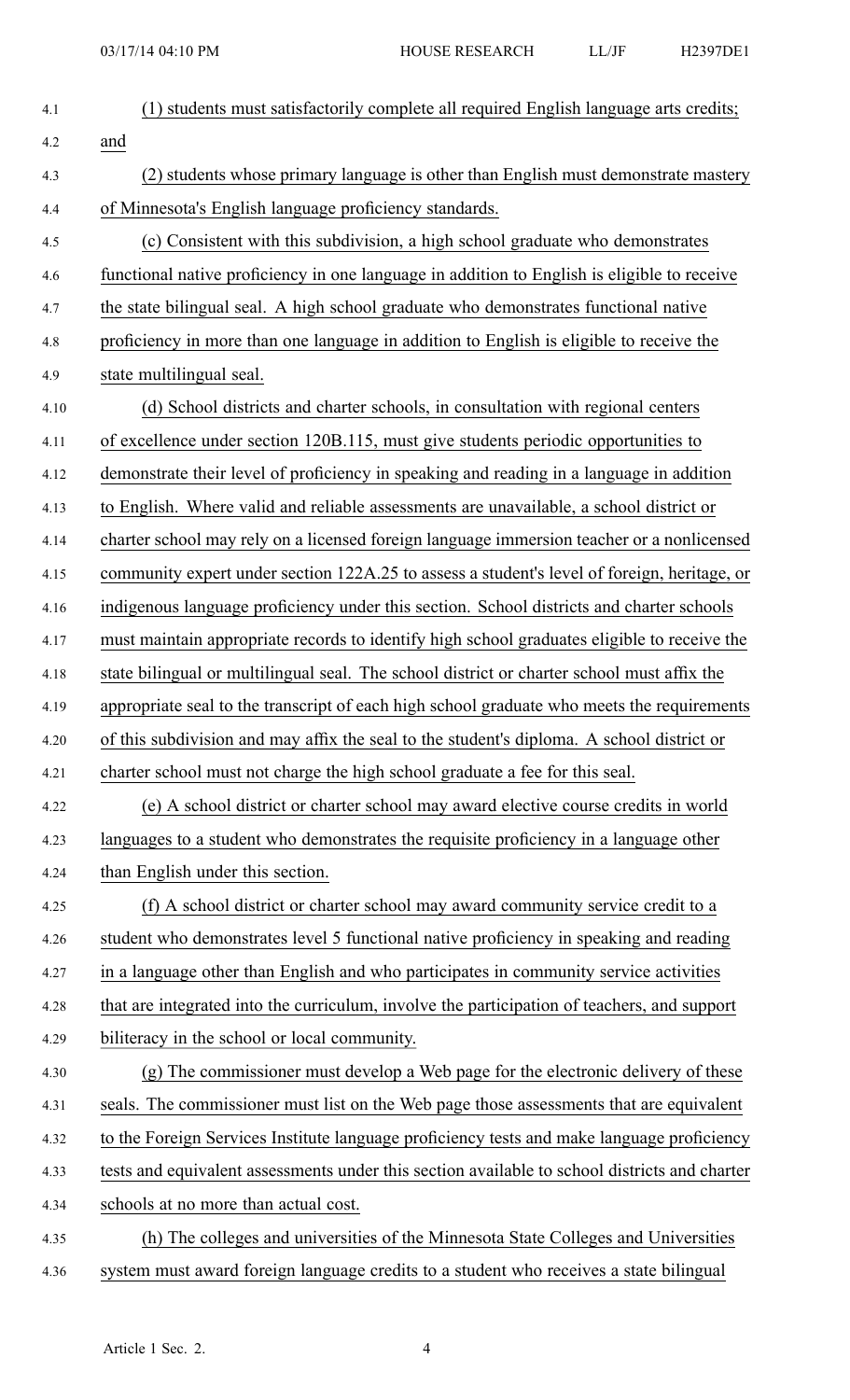| 5.1  | seal or a state multilingual seal under this subdivision and may award foreign language      |
|------|----------------------------------------------------------------------------------------------|
| 5.2  | credits to a student who receives a Minnesota world language proficiency certificate or a    |
| 5.3  | Minnesota world language high achievement certificate under subdivision 1a.                  |
| 5.4  | Subd. 2. Local assessments. A district must use a locally selected assessment to             |
| 5.5  | determine if a student has achieved an elective standard.                                    |
| 5.6  | <b>EFFECTIVE DATE.</b> This section is effective for the 2014-2015 school year and           |
| 5.7  | later, except paragraph (h) is effective for students enrolling in a MNSCU system college    |
| 5.8  | or university in the 2015-2016 school year or later.                                         |
| 5.9  | Sec. 3. Minnesota Statutes 2013 Supplement, section 120B.11, is amended to read:             |
| 5.10 | 120B.11 SCHOOL DISTRICT PROCESS FOR REVIEWING CURRICULUM,                                    |
| 5.11 | INSTRUCTION, AND STUDENT ACHIEVEMENT; STRIVING FOR THE                                       |
| 5.12 | <b>WORLD'S BEST WORKFORCE.</b>                                                               |
| 5.13 | Subdivision 1. Definitions. For the purposes of this section and section 120B.10,            |
| 5.14 | the following terms have the meanings given them.                                            |
| 5.15 | (a) "Instruction" means methods of providing learning experiences that enable $\alpha$       |
| 5.16 | student students, including racial, ethnic, and linguistic groups of students, to meet state |
| 5.17 | and district academic standards and graduation requirements.                                 |
| 5.18 | (b) "Curriculum" means district or school adopted programs and written plans for             |
| 5.19 | providing students with learning experiences that lead to expected knowledge and skills      |
| 5.20 | and career and college readiness.                                                            |
| 5.21 | (c) "World's best workforce" means striving to: meet school readiness goals; have            |
| 5.22 | all third grade students achieve grade-level literacy; close the academic achievement        |
| 5.23 | gap among all racial and, ethnic, and linguistic groups of students and between students     |
| 5.24 | living in poverty and students not living in poverty; have all students attain career and    |
| 5.25 | college readiness before graduating from high school; and have all students graduate         |
| 5.26 | from high school.                                                                            |
| 5.27 | Subd. 1a. Performance measures. Measures to determine school district and                    |
| 5.28 | school site progress in striving to create the world's best workforce must include at least: |
| 5.29 | (1) student performance on the National Association Assessment of Education                  |
| 5.30 | Progress;                                                                                    |
| 5.31 | (2) the size of the academic achievement gap, rigorous course taking under section           |
| 5.32 | 120B.35, subdivision 3, paragraph (b), clause (2), and enrichment experiences by student     |
| 5.33 | subgroup;                                                                                    |
| 5.34 | (3) student performance on the Minnesota Comprehensive Assessments;                          |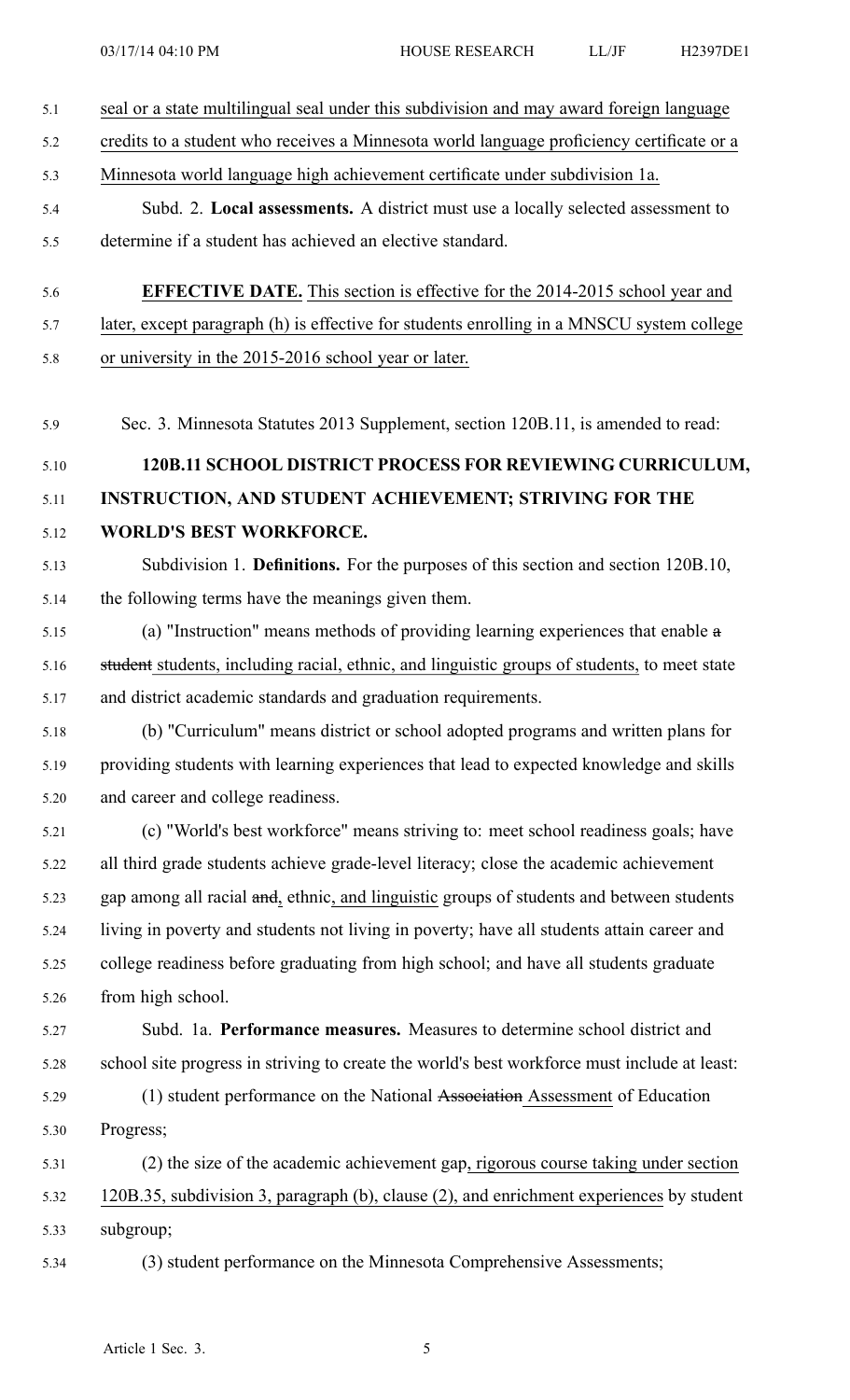6.1 (4) high school graduation rates; and 6.2 (5) career and college readiness under section 120B.30, subdivision 1. 6.3 Subd. 2. **Adopting plans and budgets.** A school board, at <sup>a</sup> public meeting, shall 6.4 adopt <sup>a</sup> comprehensive, long-term strategic plan to suppor<sup>t</sup> and improve teaching and 6.5 learning that is aligned with creating the world's best workforce and includes: 6.6 (1) clearly defined district and school site goals and benchmarks for instruction and 6.7 student achievement for all student subgroups identified in section 120B.35, subdivision 3, 6.8 paragraph (b), clause (2); 6.9 (2) <sup>a</sup> processfor assessing and evaluating each student's progresstoward meeting state 6.10 and local academic standards and identifying the strengths and weaknesses of instruction 6.11 in pursuit of student and school success and curriculum affecting students' progress and 6.12 growth toward career and college readiness and leading to the world's best workforce; 6.13 (3) <sup>a</sup> system to periodically review and evaluate the effectiveness of all instruction 6.14 and curriculum, taking into account strategies and best practices, student outcomes, school 6.15 principal evaluations under section 123B.147, subdivision 3, and teacher evaluations 6.16 under section 122A.40, subdivision 8, or 122A.41, subdivision 5; 6.17 (4) strategies for improving instruction, curriculum, and student achievement, 6.18 including the English and, where practicable, the native language development and the 6.19 academic achievement of English learners; 6.20 (5) education effectiveness practices that integrate high-quality instruction, rigorous 6.21 curriculum, technology, and <sup>a</sup> collaborative professional culture that develops and 6.22 supports teacher quality, performance, and effectiveness; and 6.23 (6) an annual budget for continuing to implement the district plan. 6.24 Subd. 3. **District advisory committee.** Each school board shall establish an 6.25 advisory committee to ensure active community participation in all phases of planning and 6.26 improving the instruction and curriculum affecting state and district academic standards, 6.27 consistent with subdivision 2. A district advisory committee, to the extent possible, 6.28 shall reflect the diversity of the district and its school sites, and shall include teachers, 6.29 parents, suppor<sup>t</sup> staff, students, and other community residents, and provide translation 6.30 to the extent appropriate and practicable. The district advisory committee shall pursue 6.31 community suppor<sup>t</sup> to accelerate the academic and native literacy and achievement of 6.32 English learners with varied needs, from young children to adults, consistent with section 6.33 124D.59, subdivisions 2 and 2a. The district may establish site teams as subcommittees 6.34 of the district advisory committee under subdivision 4. The district advisory committee 6.35 shall recommend to the school board rigorous academic standards, student achievement 6.36 goals and measures consistent with subdivision 1a and sections 120B.022, subdivision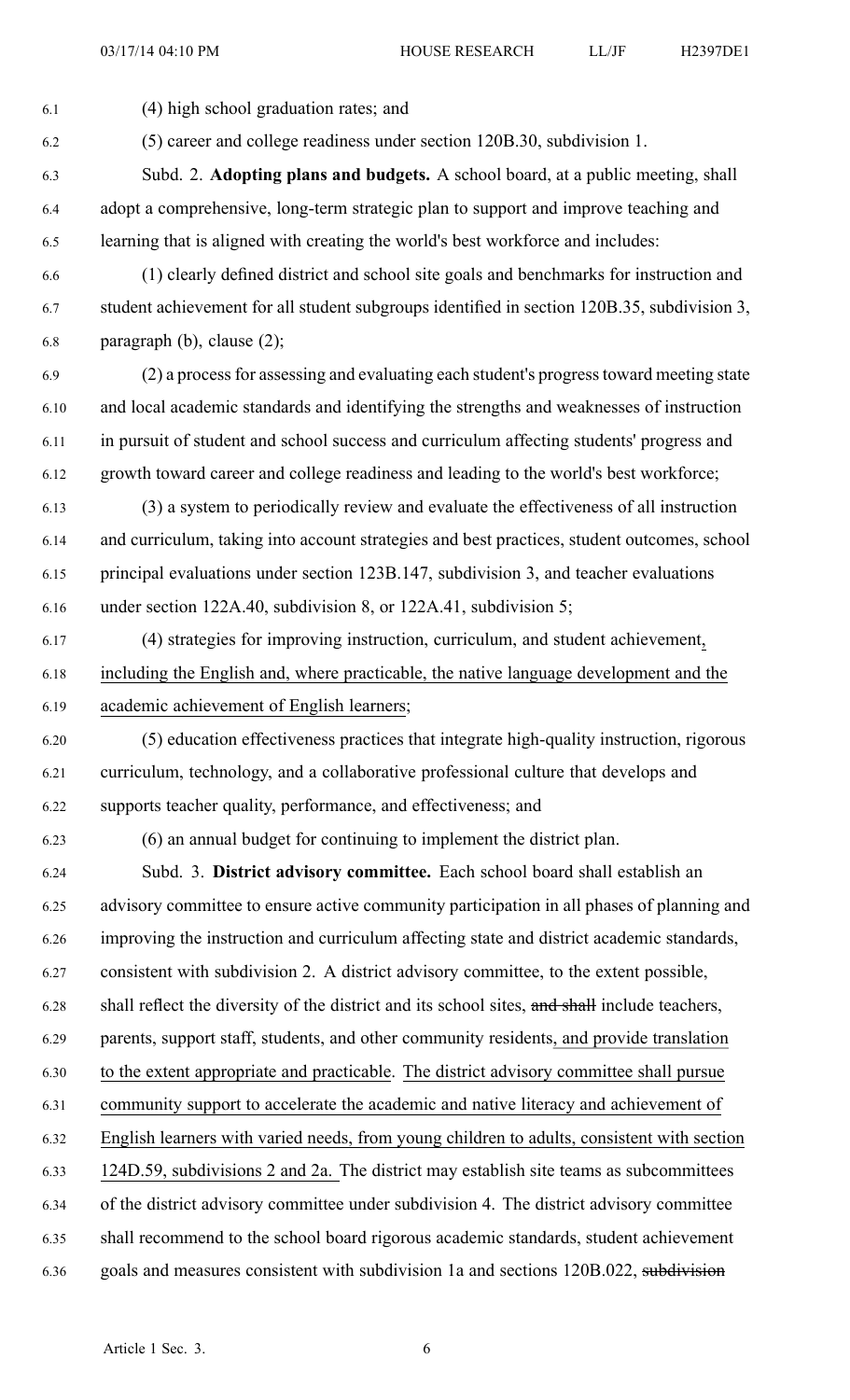- 7.1 +, paragraphs (b) and (e) subdivisions 1a and 1b, and 120B.35, district assessments, and 7.2 program evaluations. School sites may expand upon district evaluations of instruction, 7.3 curriculum, assessments, or programs. Whenever possible, parents and other community 7.4 residents shall comprise at least two-thirds of advisory committee members.
- 7.5 Subd. 4. **Site team.** A school may establish <sup>a</sup> site team to develop and implement 7.6 strategies and education effectiveness practices to improve instruction, curriculum, 7.7 cultural competencies, including cultural awareness and cross-cultural communication, 7.8 and student achievement at the school site, consistent with subdivision 2. The team advises 7.9 the board and the advisory committee about developing the annual budget and revising an 7.10 instruction and curriculum improvement plan that aligns curriculum, assessment of student 7.11 progress, and growth in meeting state and district academic standards and instruction.
- 7.12 Subd. 5. **Report.** Consistent with requirements for school performance reports 7.13 under section 120B.36, subdivision 1, the school board shall publish <sup>a</sup> repor<sup>t</sup> in the local 7.14 newspaper with the largest circulation in the district, by mail, or by electronic means on 7.15 the district Web site. The school board shall hold an annual public meeting to review, 7.16 and revise where appropriate, student achievement goals, local assessment outcomes, 7.17 plans, strategies, and practices for improving curriculum and instruction and cultural 7.18 responsiveness, including cultural awareness and cross-cultural communication, and to 7.19 review district success in realizing the previously adopted student achievement goals and 7.20 related benchmarks and the improvement plans leading to the world's best workforce. The 7.21 school board must transmit an electronic summary of its repor<sup>t</sup> to the commissioner in the 7.22 form and manner the commissioner determines.
- 7.23 Subd. 7. **Periodic report.** Each school district shall periodically survey affected 7.24 constituencies, in their native languages where appropriate and practicable, about their 7.25 connection to and level of satisfaction with school. The district shall include the results of 7.26 this evaluation in the summary repor<sup>t</sup> required under subdivision 5.
- 7.27 Subd. 9. **Annual evaluation.** (a) The commissioner must identify effective 7.28 strategies, practices, and use of resources by districts and school sites in striving for the 7.29 world's best workforce. The commissioner must assist districts and sites throughout the 7.30 state in implementing these effective strategies, practices, and use of resources.
- 7.31 (b) The commissioner must identify those districts in any consecutive three-year 7.32 period not making sufficient progress toward improving teaching and learning for all 7.33 students, including English learners with varied needs, consistent with section 124D.59, 7.34 subdivisions 2 and 2a, and striving for the world's best workforce. The commissioner, in 7.35 collaboration with the identified district, may require the district to use up to two percen<sup>t</sup> 7.36 of its basic general education revenue per fiscal year during the proximate three school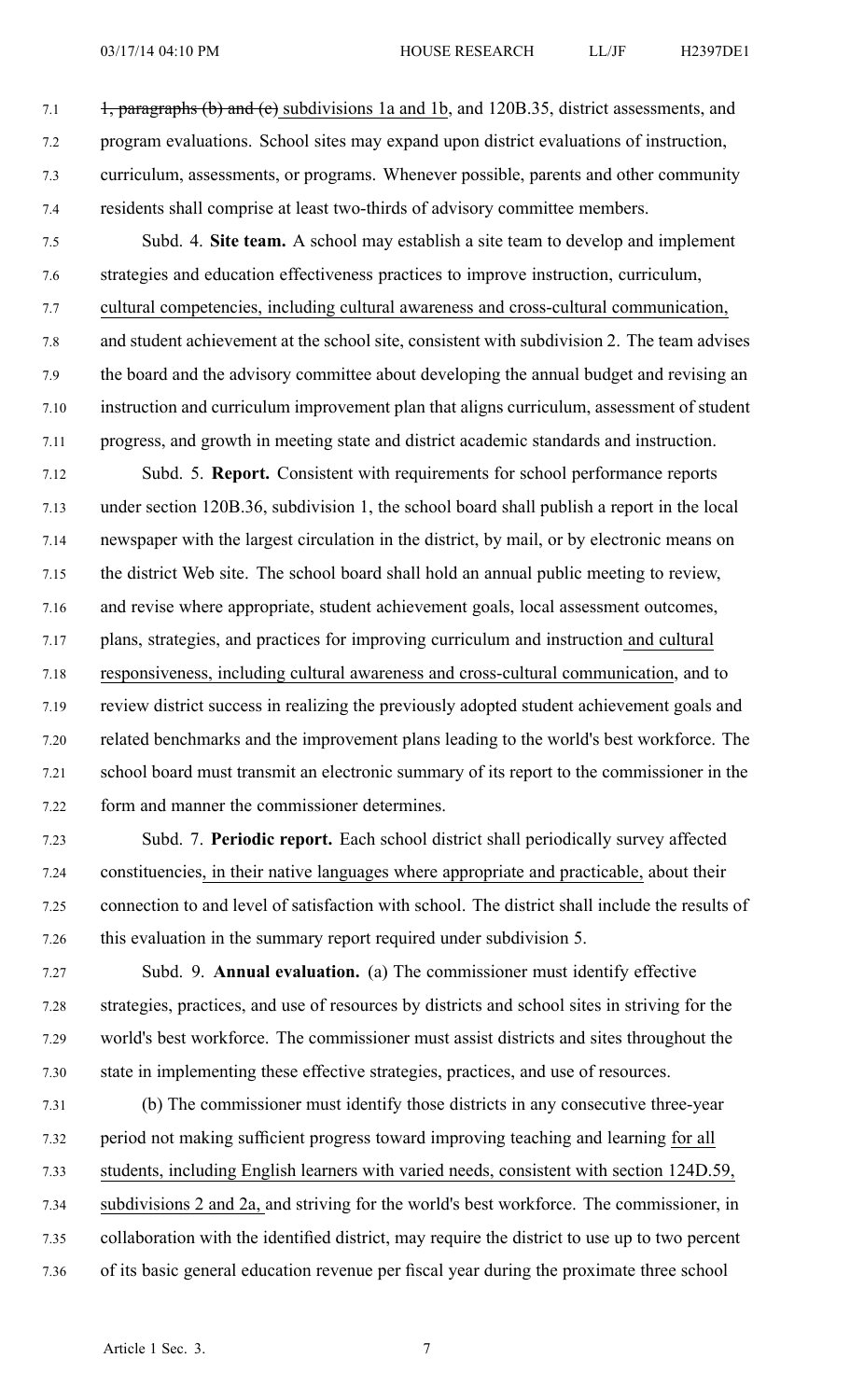8.1 years to implement commissioner-specified strategies and practices, consistent with

- 8.2 paragraph (a), to improve and accelerate its progress in realizing its goals under this
- 8.3 section. In implementing this section, the commissioner must consider districts' budget
- 8.4 constraints and legal obligations.
- 8.5 Sec. 4. Minnesota Statutes 2013 Supplement, section 120B.115, is amended to read:
- 

# 8.6 **120B.115 REGIONAL CENTERS OF EXCELLENCE.**

8.7 (a) Regional centers of excellence are established to assist and suppor<sup>t</sup> school 8.8 boards, school districts, school sites, and charter schools in implementing research-based 8.9 interventions and practices to increase the students' achievement within <sup>a</sup> region. 8.10 The centers must develop partnerships with local and regional service cooperatives, 8.11 postsecondary institutions, integrated school districts, the department, children's mental 8.12 health providers, or other local or regional entities interested in providing <sup>a</sup> cohesive 8.13 and consistent regional delivery system that serves all schools equitably. Centers must 8.14 assist school districts, school sites, and charter schools in developing similar partnerships. 8.15 Center suppor<sup>t</sup> may include assisting school districts, school sites, and charter schools 8.16 with common principles of effective practice, including:

- 8.17 (1) defining measurable education goals under section sections 120B.11, subdivision 8.18 2, and 120B.22, subdivisions 1a and 1b;
- 8.19 (2) implementing evidence-based practices;
- 8.20 (3) engaging in data-driven decision-making;
- 8.21 (4) providing multilayered levels of support;

8.22 (5) supporting culturally responsive teaching and learning aligning the development 8.23 of academic English proficiency, state and local academic standards, and career and

- 8.24 college readiness benchmarks; and
- 8.25 (6) engaging parents, families, youth, and local community members in programs 8.26 and activities at the school district, school site, or charter school that foster collaboration 8.27 and shared accountability for the achievement of all students; and
- 8.28 (7) translating district forms and other information such as <sup>a</sup> multilingual glossary of 8.29 commonly used education terms and phrases.
- 8.30 Centers must work with school site leadership teams to build eapacity the expertise and
- 8.31 experience to implement programs that close the achievement gap, provide effective and
- 8.32 differentiated programs and instruction for different types of English learners, including
- 8.33 English learners with limited or interrupted formal schooling and long-term English
- 8.34 learners under section 124D.59, subdivisions 2 and 2a,increase students' progress and
- 8.35 growth toward career and college readiness, and increase student graduation rates.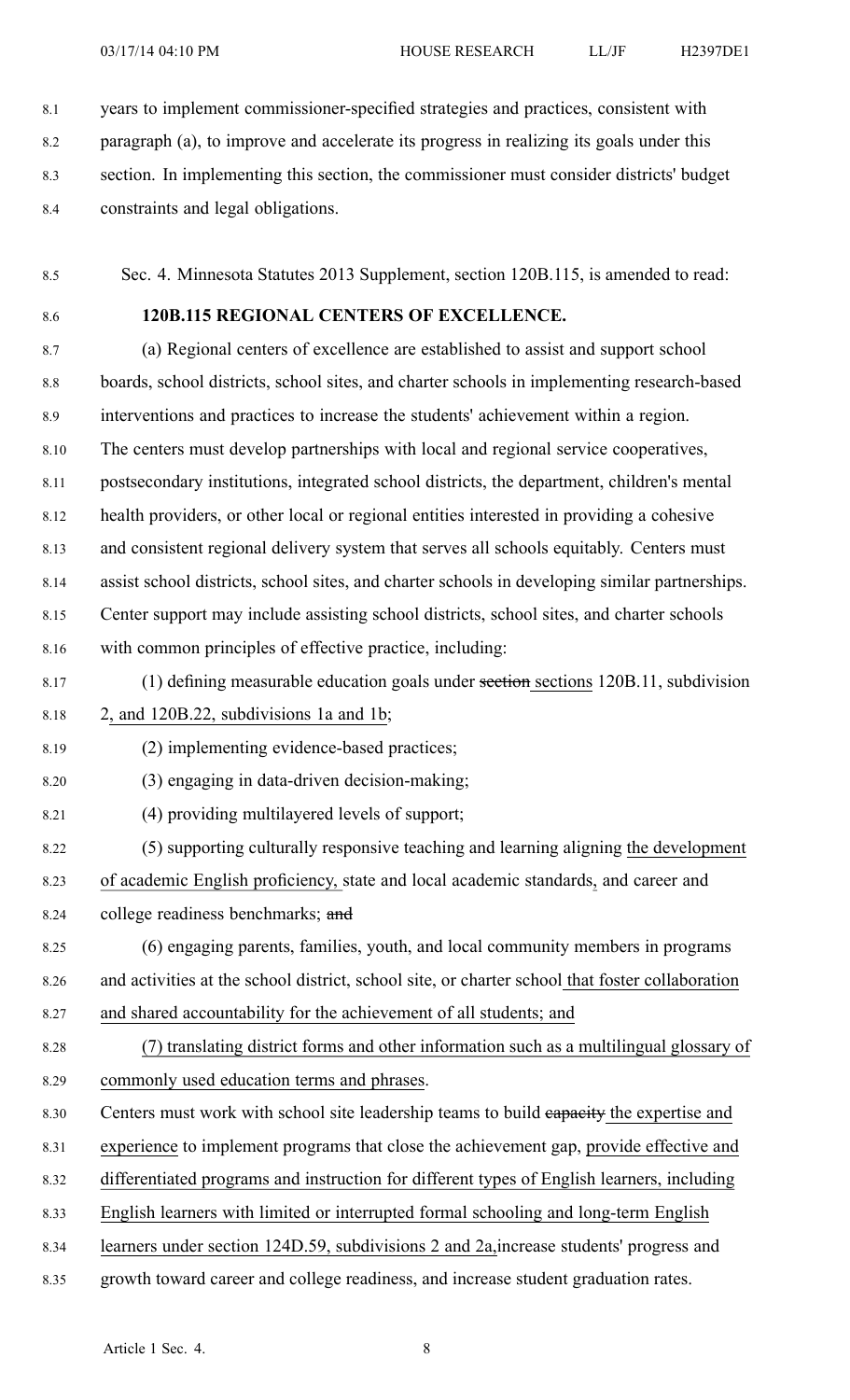9.1 (b) The department must assist the regional centers of excellence to meet staff, 9.2 facilities, and technical needs, provide the centers with programmatic support, and work 9.3 with the centers to establish <sup>a</sup> coherent statewide system of regional support, including 9.4 consulting, training, and technical support, to help school boards, school districts, school 9.5 sites, and charter schools effectively and efficiently implement the world's best workforce 9.6 goals under section 120B.11 and other state and federal education initiatives.

9.7 Sec. 5. Minnesota Statutes 2012, section 120B.12, is amended to read:

# 9.8 **120B.12 READING PROFICIENTLY NO LATER THAN THE END OF** 9.9 **GRADE 3.**

9.10 Subdivision 1. **Literacy goal.** The legislature seeks to have every child reading at or 9.11 above grade level no later than the end of grade 3, including English learners, and that 9.12 teachers provide comprehensive, scientifically based reading instruction consistent with 9.13 section 122A.06, subdivision 4.

9.14 Subd. 2. **Identification; report.** For the 2011-2012 school year and later, each 9.15 school district shall identify before the end of kindergarten, grade 1, and grade 2 students 9.16 who are not reading at grade level before the end of the current school year. Reading 9.17 assessments in English, and in the predominant languages of district students where 9.18 practicable, must identify and evaluate students' areas of academic need related to literacy. 9.19 The district also must monitor the progress and provide reading instruction appropriate 9.20 to the specific needs of English learners. The district must use <sup>a</sup> locally adopted, 9.21 developmentally appropriate, and culturally responsive assessment and annually repor<sup>t</sup> 9.22 summary assessment results to the commissioner by July 1.

9.23 Subd. 2a. **Parent notification and involvement.** Schools, at least annually, 9.24 must give the paren<sup>t</sup> of each student who is not reading at or above grade level timely 9.25 information about:

- 9.26 (1) student's reading proficiency as measured by <sup>a</sup> locally adopted assessment;
	- 9.27 (2) reading-related services currently being provided to the student; and

9.28 (3) strategies for parents to use at home in helping their student succeed in becoming

9.29 grade-level proficient in reading in English and in their native language.

9.30 Subd. 3. **Intervention.** For each student identified under subdivision 2, the district 9.31 shall provide reading intervention to accelerate student growth in order to and reach the 9.32 goal of reading at or above grade level by the end of the current grade and school year. 9.33 District intervention methods shall encourage parental involvement family engagement 9.34 and, where possible, collaboration with appropriate school and community programs. 9.35 Intervention methods may include, but are not limited to, requiring attendance in summer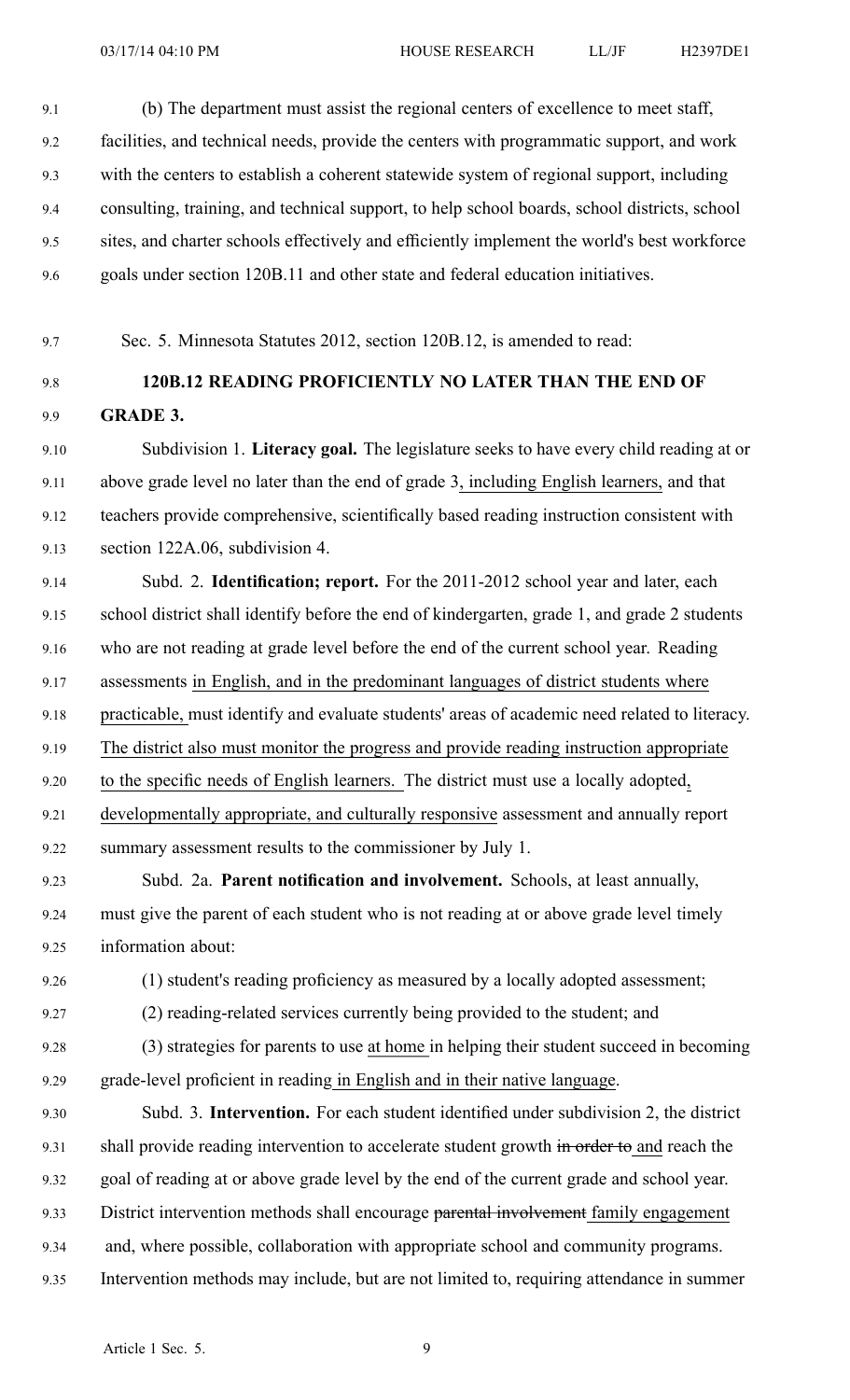- 10.1 school, intensified reading instruction that may require that the student be removed from 10.2 the regular classroom for part of the school day  $\sigma$ , extended-day programs, or programs 10.3 that strengthen students' cultural connections. 10.4 Subd. 4. **Staff development.** Each district shall use the data under subdivision 2 to 10.5 identify the staff development needs so that: 10.6 (1) elementary teachers are able to implement comprehensive, scientifically based 10.7 reading and oral language instruction in the five reading areas of phonemic awareness, 10.8 phonics, fluency, vocabulary, and comprehension as defined in section 122A.06, 10.9 subdivision 4, and other literacy-related areas including writing until the student achieves 10.10 grade-level reading proficiency; 10.11 (2) elementary teachers have sufficient training to provide comprehensive, 10.12 scientifically based scientifically-based reading and oral language instruction that meets 10.13 students' developmental, linguistic, and literacy needs using the intervention methods or 10.14 programs selected by the district for the identified students; 10.15 (3) licensed teachers employed by the district have regular opportunities to improve 10.16 reading and writing instruction; and 10.17 (4) licensed teachers recognize students' diverse needs in cross-cultural settings 10.18 and are able to serve the oral language and linguistic needs of students who are English 10.19 learners by maximizing strengths in their native languages in order to cultivate students' 10.20 English language development, including oral academic language development, and 10.21 build academic literacy; and 10.22 (5) licensed teachers are well trained in culturally responsive pedagogy that enables 10.23 students to master content, develop skills to access content, and build relationships. 10.24 Subd. 4a. **Local literacy plan.** Consistent with this section, <sup>a</sup> school district must 10.25 adopt <sup>a</sup> local literacy plan to have every child reading at or above grade level no later than 10.26 the end of grade 3, including English learners. The plan must include <sup>a</sup> process to assess 10.27 students' level of reading proficiency, notify and involve parents, intervene with students 10.28 who are not reading at or above grade level, and identify and meet staff development 10.29 needs. The district must pos<sup>t</sup> its literacy plan on the official school district Web site. 10.30 Subd. 5. **Commissioner.** The commissioner shall recommend to districts multiple 10.31 assessment tools to assist districts and teachers with identifying students under subdivision 10.32 2. The commissioner shall also make available examples of nationally recognized and 10.33 research-based instructional methods or programs to districts to provide comprehensive, 10.34 scientifically based reading instruction and intervention under this section.
- 

10.35 Sec. 6. Minnesota Statutes 2013 Supplement, section 120B.125, is amended to read: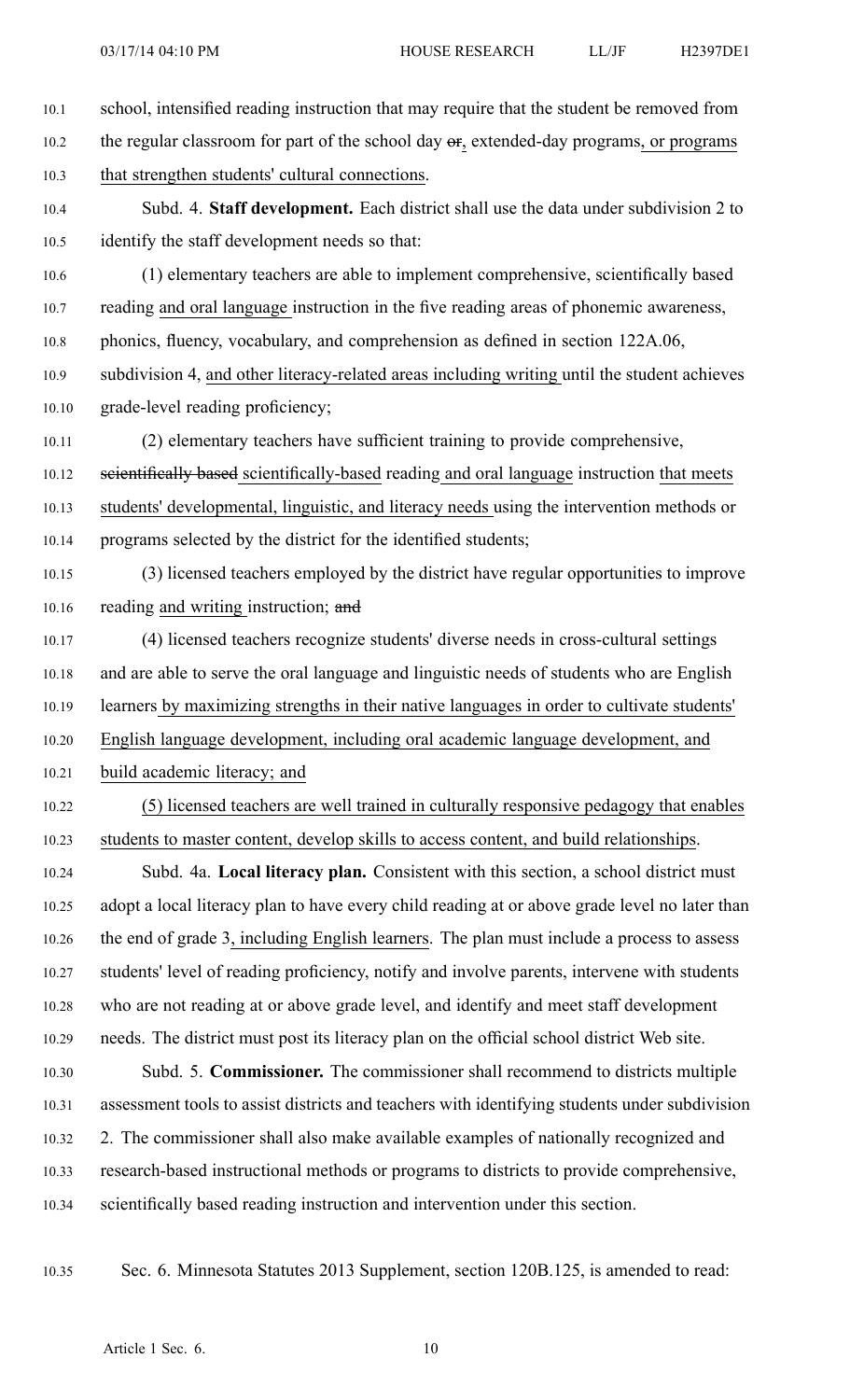11.1 **120B.125 PLANNING FOR STUDENTS' SUCCESSFUL TRANSITION** 11.2 **TO POSTSECONDARY EDUCATION AND EMPLOYMENT; INVOLUNTARY** 11.3 **CAREER TRACKING PROHIBITED.** 11.4 (a) Consistent with sections 120B.128, 120B.13, 120B.131, 120B.132, 120B.14, 11.5 120B.15, 120B.30, subdivision 1, paragraph (c), 125A.08, and other related sections, 11.6 school districts, beginning in the 2013-2014 school year, must assist all students by no 11.7 later than grade 9 to explore their college and career interests and aspirations and develop 11.8 <sup>a</sup> plan for <sup>a</sup> smooth and successful transition to postsecondary education or employment. 11.9 All students' plans must be designed to: 11.10 (1) provide <sup>a</sup> comprehensive academic plan for completing <sup>a</sup> college and 11.11 career-ready curriculum premised on meeting state and local academic standards 11.12 and developing 21st century skills such as team work, collaboration, creativity, 11.13 communication, critical thinking, and good work habits; 11.14 (2) emphasize academic rigor and high expectations; 11.15 (3) help students identify personal learning styles that may affect their postsecondary 11.16 education and employment choices; 11.17 (4) help students gain access to postsecondary education and career options; 11.18 (5) integrate strong academic content into career-focused courses and integrate 11.19 relevant career-focused courses into strong academic content; 11.20 (6) help students and families identify and gain access to appropriate counseling 11.21 and other supports and assistance that enable students to complete required coursework, 11.22 prepare for postsecondary education and careers, and obtain information about 11.23 postsecondary education costs and eligibility for financial aid and scholarship; 11.24 (7) help students and families identify collaborative partnerships of kindergarten 11.25 prekindergarten through grade 12 schools, postsecondary institutions, economic 11.26 development agencies, and employers that suppor<sup>t</sup> students' transition to postsecondary 11.27 education and employment and provide students with experiential learning opportunities; 11.28 and 11.29 (8) be reviewed and revised at least annually by the student, the student's paren<sup>t</sup> or 11.30 guardian, and the school or district to ensure that the student's course-taking schedule 11.31 keeps the student making adequate progress to meet state and local high school graduation 11.32 requirements and with <sup>a</sup> reasonable chance to succeed with employment or postsecondary 11.33 education without the need to first complete remedial course work. 11.34 (b) A school district may develop grade-level curricula or provide instruction that 11.35 introduces students to various careers, but must not require any curriculum, instruction,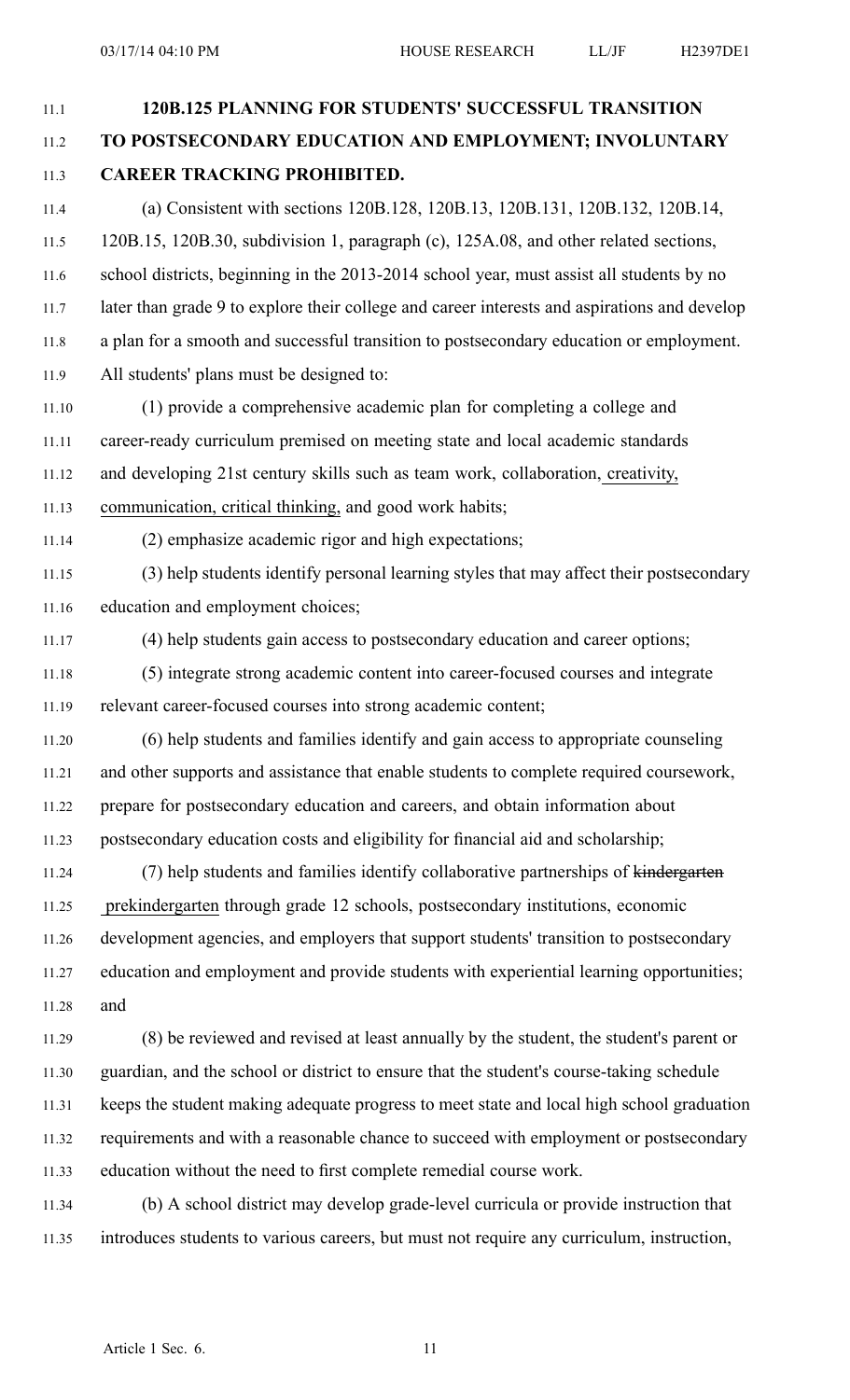- 12.1 or employment-related activity that obligates an elementary or secondary student to 12.2 involuntarily select <sup>a</sup> career, career interest, employment goals, or related job training. 12.3 (c) Educators must possess the knowledge and skills to effectively teach all English 12.4 learners in their classrooms. School districts must provide appropriate curriculum, 12.5 targeted materials, professional development opportunities for educators, and sufficient
- 12.6 resources to enable English learners to become career- and college-ready.
- 12.7 Sec. 7. Minnesota Statutes 2013 Supplement, section 120B.35, subdivision 3, is 12.8 amended to read:
- 12.9 Subd. 3. **State growth target; other state measures.** (a) The state's educational 12.10 assessment system measuring individual students' educational growth is based on 12.11 indicators of achievement growth that show an individual student's prior achievement. 12.12 Indicators of achievement and prior achievement must be based on highly reliable 12.13 statewide or districtwide assessments.
- 12.14 (b) The commissioner, in consultation with <sup>a</sup> stakeholder group that includes 12.15 assessment and evaluation directors and, district staff, experts in culturally responsive 12.16 teaching, and researchers, must implement <sup>a</sup> model that uses <sup>a</sup> value-added growth 12.17 indicator and includes criteria for identifying schools and school districts that demonstrate 12.18 medium and high growth under section 120B.299, subdivisions 8 and 9, and may 12.19 recommend other value-added measures undersection 120B.299, subdivision 3. The model 12.20 may be used to advance educators' professional development and replicate programs that 12.21 succeed in meeting students' diverse learning needs. Data on individual teachers generated 12.22 under the model are personnel data under section 13.43. The model must allow users to:
- 

12.23 (1) repor<sup>t</sup> student growth consistent with this paragraph; and

12.24 (2) for all student categories, repor<sup>t</sup> and compare aggregated and disaggregated state 12.25 growth data using the nine student categories identified under the federal 2001 No Child 12.26 Left Behind Act and two student gender categories of male and female, respectively, 12.27 following appropriate reporting practices to protect nonpublic student data.

- 12.28 The commissioner must repor<sup>t</sup> measures of student growth, consistent with this 12.29 paragraph.
- 12.30 (c) When reporting student performance under section 120B.36, subdivision 1, the 12.31 commissioner annually, beginning July 1, 2011, must repor<sup>t</sup> two core measures indicating 12.32 the extent to which current high school graduates are being prepared for postsecondary 12.33 academic and career opportunities:
- 12.34 (1) <sup>a</sup> preparation measure indicating the number and percentage of high school 12.35 graduates in the most recent school year who completed course work important to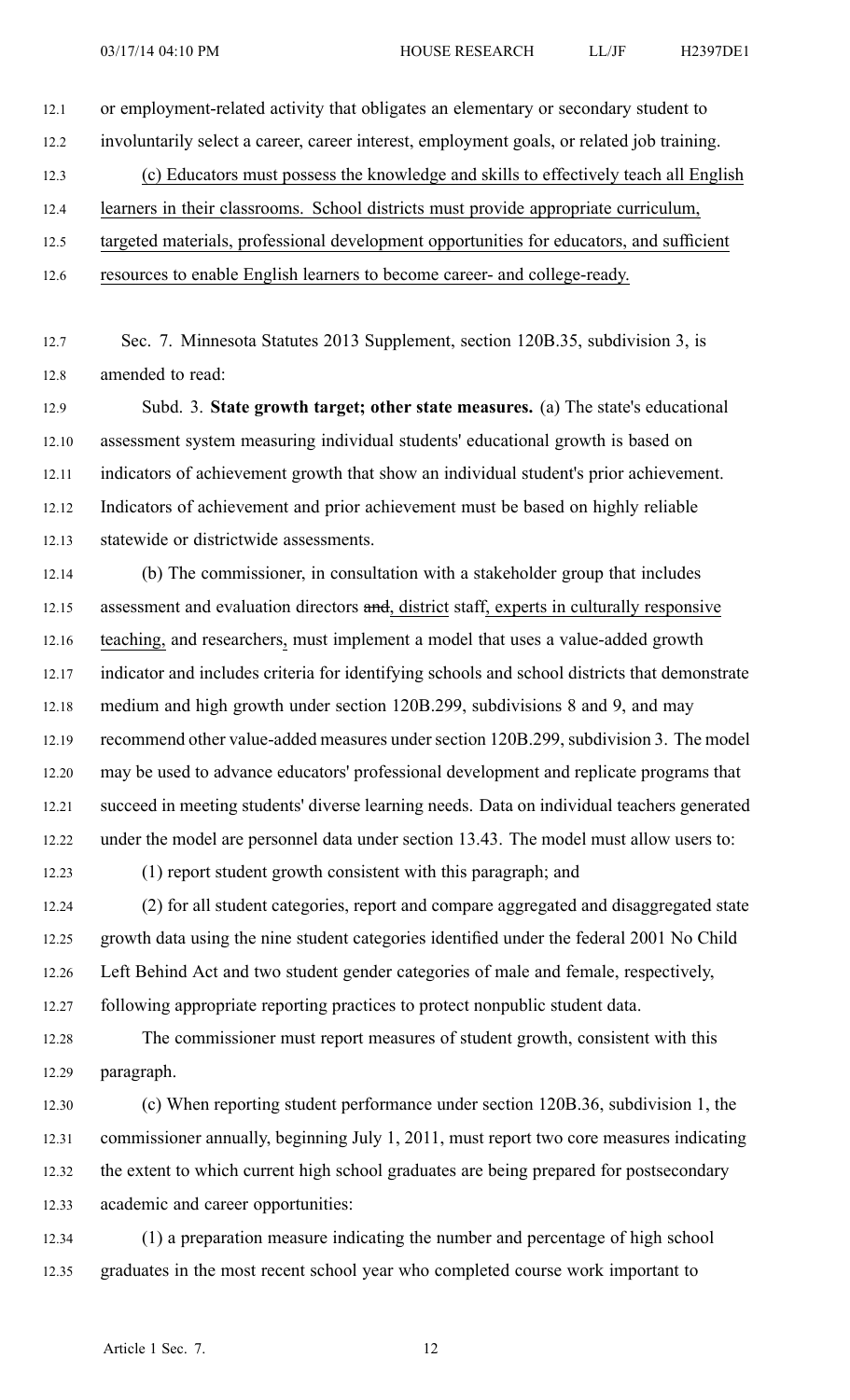13.1 preparing them for postsecondary academic and career opportunities, consistent with 13.2 the core academic subjects required for admission to Minnesota's public colleges and 13.3 universities as determined by the Office of Higher Education under chapter 136A; and

13.4 (2) <sup>a</sup> rigorous coursework measure indicating the number and percentage of high 13.5 school graduates in the most recent school year who successfully completed one or more 13.6 college-level advanced placement, international baccalaureate, postsecondary enrollment 13.7 options including concurrent enrollment, other rigorous courses of study under section 13.8 120B.021, subdivision 1a, or industry certification courses or programs.

13.9 When reporting the core measures under clauses (1) and (2), the commissioner must also 13.10 analyze and repor<sup>t</sup> separate categories of information using the nine student categories 13.11 identified under the federal 2001 No Child Left Behind Act and two student gender 13.12 categories of male and female, respectively, following appropriate reporting practices to 13.13 protect nonpublic student data.

13.14 (d) When reporting student performance under section 120B.36, subdivision 1, the 13.15 commissioner annually, beginning July 1, 2014, must repor<sup>t</sup> summary data on school 13.16 safety and students' engagemen<sup>t</sup> and connection at school. The summary data under this 13.17 paragraph are separate from and must not be used for any purpose related to measuring 13.18 or evaluating the performance of classroom teachers. The commissioner, in consultation 13.19 with qualified experts on student engagemen<sup>t</sup> and connection and classroom teachers, 13.20 must identify highly reliable variables that generate summary data under this paragraph. 13.21 The summary data may be used at school, district, and state levels only. Any data on 13.22 individuals received, collected, or created that are used to generate the summary data 13.23 under this paragraph are nonpublic data under section 13.02, subdivision 9.

13.24 (e) For purposes of statewide educational accountability, the commissioner must 13.25 identify and repor<sup>t</sup> measures that demonstrate the success of learning year program 13.26 providers under sections 123A.05 and 124D.68, among other such providers, in improving 13.27 students' graduation outcomes. The commissioner, beginning July 1, 2015, must annually 13.28 repor<sup>t</sup> summary data on:

13.29 (1) the four- and six-year graduation rates of students under this paragraph;

13.30 (2) the percen<sup>t</sup> of students under this paragraph whose progress and performance 13.31 levels are meeting career and college readiness benchmarks under section 120B.30, 13.32 subdivision 1; and

13.33 (3) the success that learning year program providers experience in:

13.34 (i) identifying at-risk and off-track student populations by grade;

13.35 (ii) providing successful prevention and intervention strategies for at-risk students;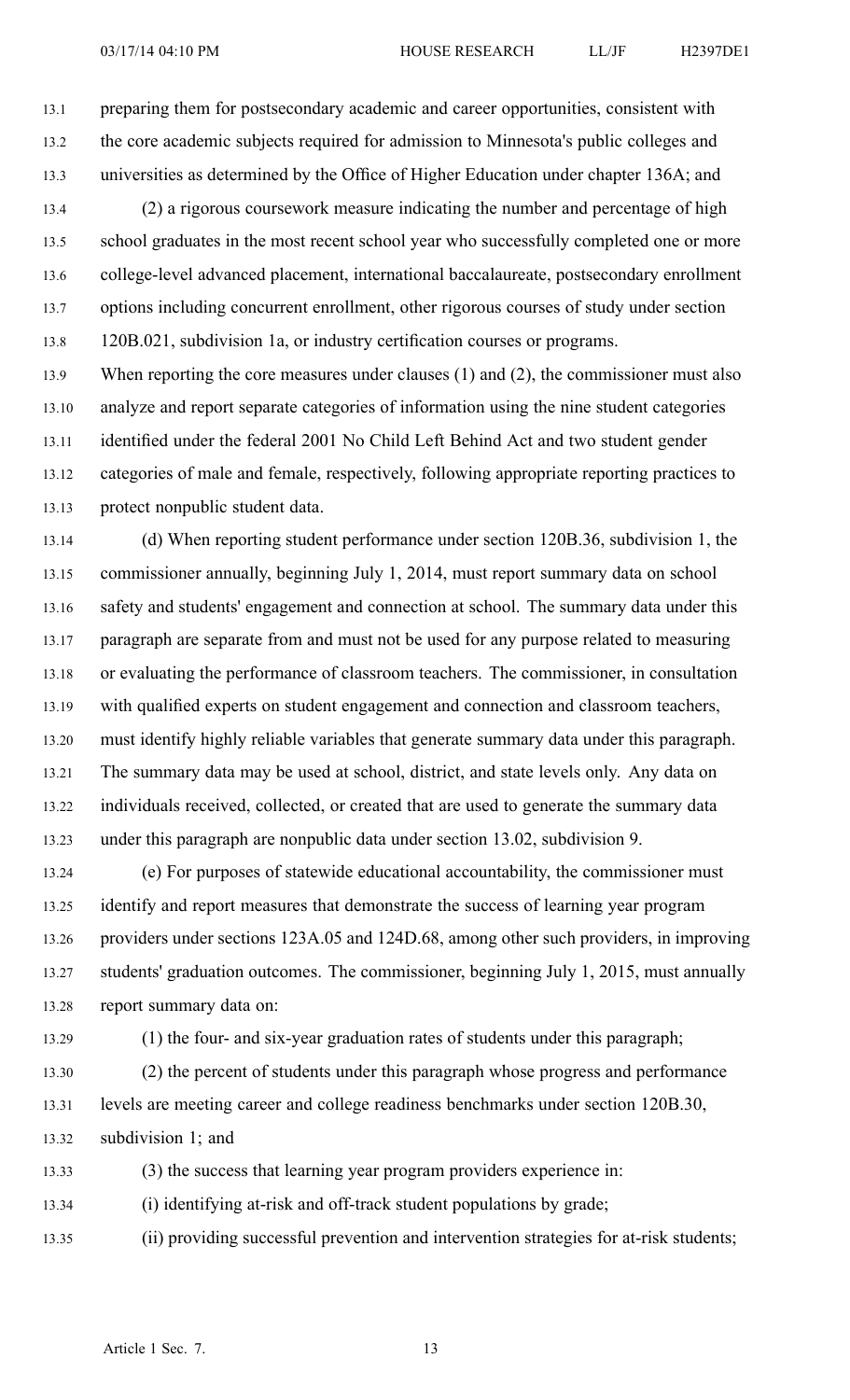| 14.1  | (iii) providing successful recuperative and recovery or reenrollment strategies for          |
|-------|----------------------------------------------------------------------------------------------|
| 14.2  | off-track students; and                                                                      |
| 14.3  | (iv) improving the graduation outcomes of at-risk and off-track students.                    |
| 14.4  | The commissioner may include in the annual report summary data on other education            |
| 14.5  | providers serving a majority of students eligible to participate in a learning year program. |
| 14.6  | (f) The commissioner, in consultation with recognized experts with knowledge and             |
| 14.7  | experience in assessing the language proficiency and academic performance of English         |
| 14.8  | learners, must identify and report appropriate and effective measures to improve current     |
| 14.9  | categories of language difficulty and assessments, monitor and report data on students'      |
| 14.10 | English proficiency levels, program placement, and academic language development,            |
|       |                                                                                              |

14.11 including oral academic language.

14.12 Sec. 8. Minnesota Statutes 2013 Supplement, section 120B.36, subdivision 1, is 14.13 amended to read:

14.14 Subdivision 1. **School performance reports.** (a) The commissioner shall repor<sup>t</sup> 14.15 student academic performance under section 120B.35, subdivision 2; the percentages of 14.16 students showing low, medium, and high growth under section 120B.35, subdivision 14.17 3, paragraph (b); school safety and student engagemen<sup>t</sup> and connection under section 14.18 120B.35, subdivision 3, paragraph (d); rigorous coursework under section 120B.35, 14.19 subdivision 3, paragraph (c); the percentage of students under section 120B.35, 14.20 subdivision 3, paragraph (b), clause (2), whose progress and performance levels are 14.21 meeting career and college readiness benchmarks under sections 120B.30, subdivision 1, 14.22 and 120B.35, subdivision 3, paragraph (e); longitudinal data on the progress of eligible 14.23 districts in reducing disparities in students' academic achievement and realizing racial and 14.24 economic integration under section 124D.861; the acquisition of English, and where 14.25 practicable, native language academic literacy, including oral academic language, and 14.26 the academic progress of English learners under section 124D.59, subdivisions 2 and 14.27 2a; two separate student-to-teacher ratios that clearly indicate the definition of teacher 14.28 consistent with sections 122A.06 and 122A.15 for purposes of determining these ratios; 14.29 staff characteristics excluding salaries; student enrollment demographics; district mobility; 14.30 and extracurricular activities. The repor<sup>t</sup> also must indicate <sup>a</sup> school's adequate yearly 14.31 progress status under applicable federal law, and must not set any designations applicable 14.32 to high- and low-performing schools due solely to adequate yearly progress status. 14.33 (b) The commissioner shall develop, annually update, and pos<sup>t</sup> on the department

14.34 Web site school performance reports.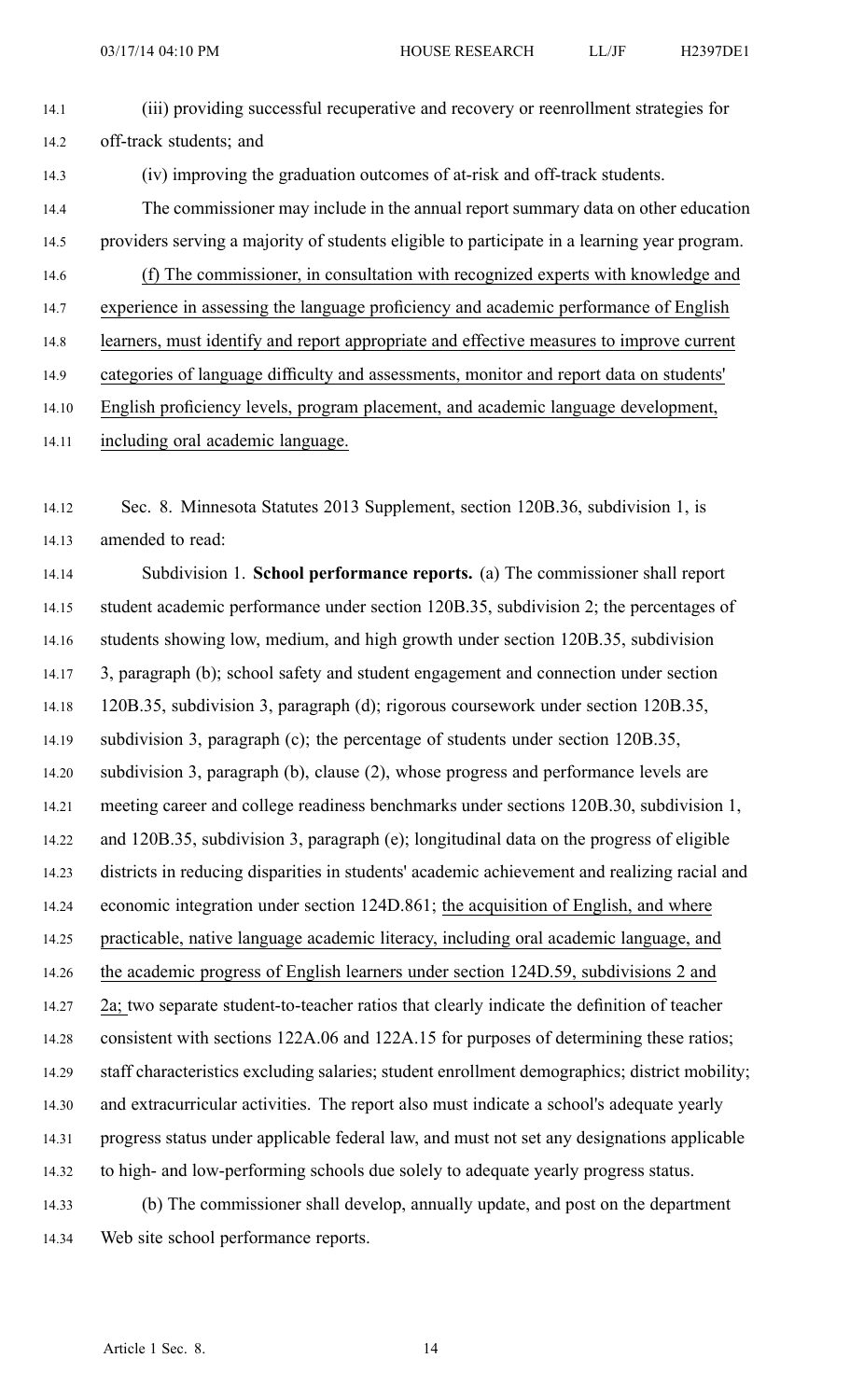- 15.1 (c) The commissioner must make available performance reports by the beginning 15.2 of each school year.
- 15.3 (d) A school or district may appeal its adequate yearly progress status in writing to 15.4 the commissioner within 30 days of receiving the notice of its status. The commissioner's 15.5 decision to uphold or deny an appeal is final.
- 15.6 (e) School performance data are nonpublic data under section 13.02, subdivision 9, 15.7 until the commissioner publicly releases the data. The commissioner shall annually pos<sup>t</sup> 15.8 school performance reports to the department's public Web site no later than September 1, 15.9 excep<sup>t</sup> that in years when the reports reflect new performance standards, the commissioner 15.10 shall pos<sup>t</sup> the school performance reports no later than October 1.
- 15.11 Sec. 9. Minnesota Statutes 2012, section 122A.06, subdivision 4, is amended to read:

15.12 Subd. 4. **Comprehensive, scientifically based reading instruction.** (a) 15.13 "Comprehensive, scientifically based reading instruction" includes <sup>a</sup> program or collection 15.14 of instructional practices that is based on valid, replicable evidence showing that when 15.15 these programs or practices are used, students can be expected to achieve, at <sup>a</sup> minimum, 15.16 satisfactory reading progress. The program or collection of practices must include, at <sup>a</sup> 15.17 minimum, effective, balanced instruction in all five areas of reading: phonemic awareness, 15.18 phonics, fluency, vocabulary development, and reading comprehension.

15.19 Comprehensive, scientifically based reading instruction also includes and integrates 15.20 instructional strategies for continuously assessing, evaluating, and communicating 15.21 the student's reading progress and needs in order to design and implement ongoing 15.22 interventions so that students of all ages and proficiency levels can read and comprehend 15.23 text, write, and apply higher level thinking skills. For English learners developing literacy 15.24 skills, districts are encouraged to use strategies that teach reading and writing in the

15.25 students' native language and English at the same time.

- 15.26 (b) "Fluency" is the ability of students to read text with speed, accuracy, and proper 15.27 expression.
- 15.28 (c) "Phonemic awareness" is the ability of students to notice, think about, and 15.29 manipulate individual sounds in spoken syllables and words.
- 15.30 (d) "Phonics" is the understanding that there are systematic and predictable 15.31 relationships between written letters and spoken words. Phonics instruction is <sup>a</sup> way 15.32 of teaching reading that stresses learning how letters correspond to sounds and how to 15.33 apply this knowledge in reading and spelling.
- 15.34 (e) "Reading comprehension" is an active process that requires intentional thinking 15.35 during which meaning is constructed through interactions between text and reader.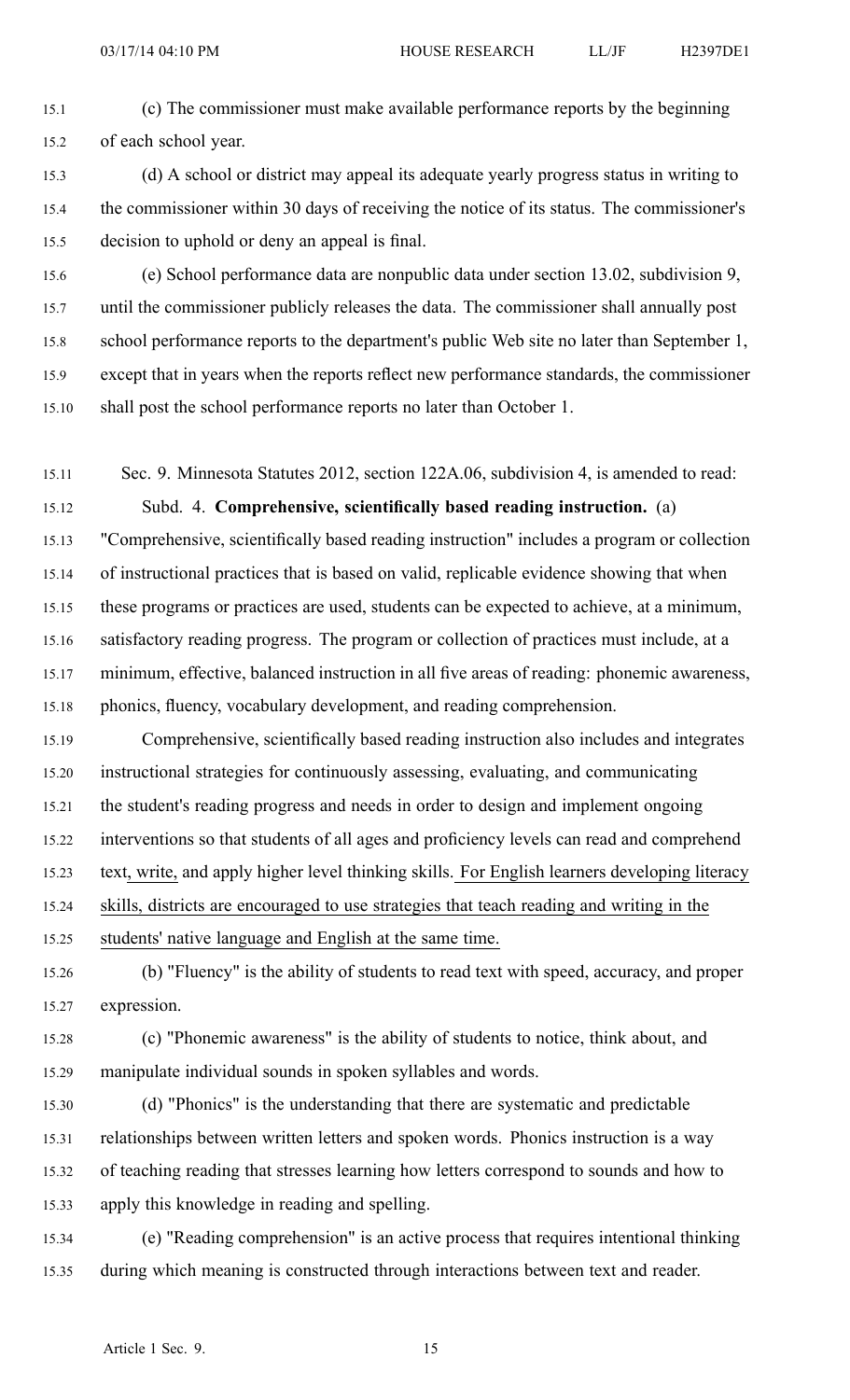16.1 Comprehension skills are taught explicitly by demonstrating, explaining, modeling, and 16.2 implementing specific cognitive strategies to help beginning readers derive meaning 16.3 through intentional, problem-solving thinking processes.

16.4 (f) "Vocabulary development" is the process of teaching vocabulary both directly 16.5 and indirectly, with repetition and multiple exposures to vocabulary items. Learning in 16.6 rich contexts, incidental learning, and use of computer technology enhance the acquiring 16.7 of vocabulary.

16.8 (g) Nothing in this subdivision limits the authority of <sup>a</sup> school district to select <sup>a</sup> 16.9 school's reading program or curriculum.

16.10 Sec. 10. Minnesota Statutes 2013 Supplement, section 122A.09, subdivision 4, is 16.11 amended to read:

16.12 Subd. 4. **License and rules.** (a) The board must adopt rules to license public school 16.13 teachers and interns subject to chapter 14.

16.14 (b) The board must adopt rules requiring <sup>a</sup> person to pass <sup>a</sup> skills examination in 16.15 reading, writing, and mathematics as <sup>a</sup> requirement for initial teacher licensure, excep<sup>t</sup> 16.16 that the board may issue up to two additional temporary, one-year teaching licenses to an 16.17 otherwise qualified candidate who has not ye<sup>t</sup> passed the skills exam. Such rules must 16.18 require college and universities offering <sup>a</sup> board-approved teacher preparation program to 16.19 provide remedial assistance to persons who did not achieve <sup>a</sup> qualifying score on the skills 16.20 examination, including those for whom English is <sup>a</sup> second language.

16.21 (c) The board must adopt rules to approve teacher preparation programs. The board, 16.22 upon the reques<sup>t</sup> of <sup>a</sup> postsecondary student preparing for teacher licensure or <sup>a</sup> licensed 16.23 graduate of <sup>a</sup> teacher preparation program, shall assist in resolving <sup>a</sup> dispute between the 16.24 person and <sup>a</sup> postsecondary institution providing <sup>a</sup> teacher preparation program when the 16.25 dispute involves an institution's recommendation for licensure affecting the person or the 16.26 person's credentials. At the board's discretion, assistance may include the application 16.27 of chapter 14.

16.28 (d) The board must provide the leadership and adopt rules for the redesign of teacher 16.29 education programs to implement <sup>a</sup> research based, results-oriented curriculum that 16.30 focuses on the skills teachers need in order to be effective. The board shall implement new 16.31 systems of teacher preparation program evaluation to assure program effectiveness based 16.32 on proficiency of graduates in demonstrating attainment of program outcomes. Teacher 16.33 preparation programs including alternative teacher preparation programs under section 16.34 122A.245, among other programs, must include <sup>a</sup> content-specific, board-approved, 16.35 performance-based assessment that measures teacher candidates in three areas: planning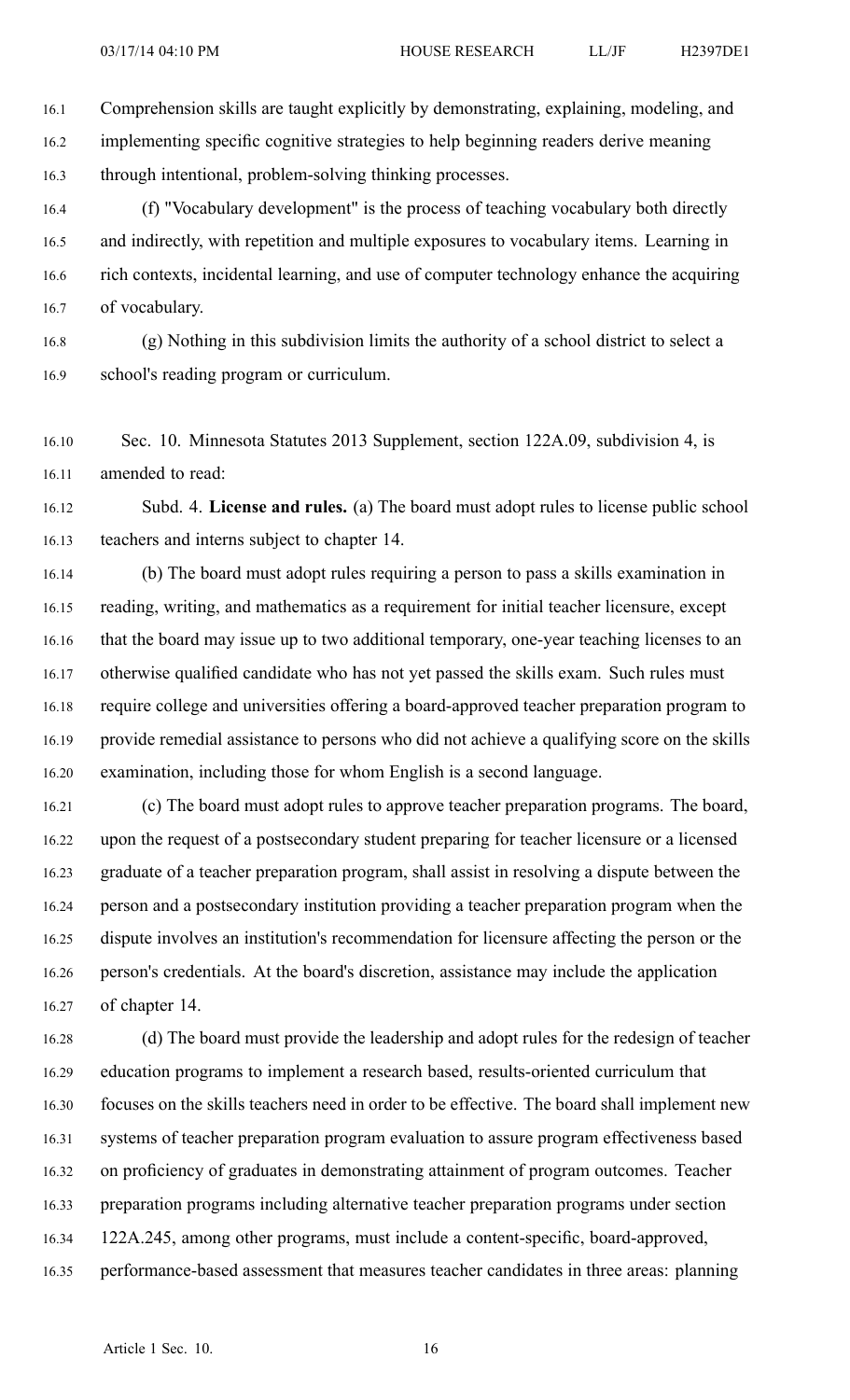17.1 for instruction and assessment; engaging students and supporting learning; and assessing 17.2 student learning.

17.3 (e) The board must adopt rules requiring candidates for initial licenses to pass an 17.4 examination of general pedagogical knowledge and examinations of licensure-specific 17.5 teaching skills. The rules shall be effective by September 1, 2001. The rules under this 17.6 paragraph also must require candidates for initial licenses to teach prekindergarten or 17.7 elementary students to pass, as par<sup>t</sup> of the examination of licensure-specific teaching 17.8 skills, test items assessing the candidates' knowledge, skill, and ability in comprehensive, 17.9 scientifically based reading instruction under section 122A.06, subdivision 4, and their 17.10 knowledge and understanding of the foundations of reading development, the development 17.11 of reading comprehension, and reading assessment and instruction, and their ability to 17.12 integrate that knowledge and understanding.

17.13 (f) The board must adopt rules requiring teacher educators to work directly with 17.14 elementary or secondary school teachers in elementary or secondary schools to obtain 17.15 periodic exposure to the elementary or secondary teaching environment.

17.16 (g) The board must gran<sup>t</sup> licenses to interns and to candidates for initial licenses 17.17 based on appropriate professional competencies that are aligned with the board's licensing 17.18 system and students' diverse learning needs. All teacher candidates must have preparation 17.19 in English language development and content instruction for English learners in order to be 17.20 able to effectively instruct the English learners in their classrooms. The board must include 17.21 these licenses in <sup>a</sup> statewide differentiated licensing system that creates new leadership 17.22 roles for successful experienced teachers premised on <sup>a</sup> collaborative professional culture 17.23 dedicated to meeting students' diverse learning needs in the 21st century, recognizes the 17.24 importance of cultural and linguistic competencies, including the ability to teach and 17.25 communicate in culturally competent and aware ways, and formalizes mentoring and 17.26 induction for newly licensed teachers that is provided through a teacher support framework. 17.27 (h) The board must design and implement an assessment system which requires <sup>a</sup> 17.28 candidate for an initial license and first continuing license to demonstrate the abilities 17.29 necessary to perform selected, representative teaching tasks at appropriate levels. 17.30 (i) The board must receive recommendations from local committees as established 17.31 by the board for the renewal of teaching licenses. The board must require licensed teachers

17.32 who are renewing <sup>a</sup> continuing license to include in the renewal requirements further

17.33 preparation in English language development and specially designed content instruction

17.34 in English for English learners.

Article 1 Sec. 10. 17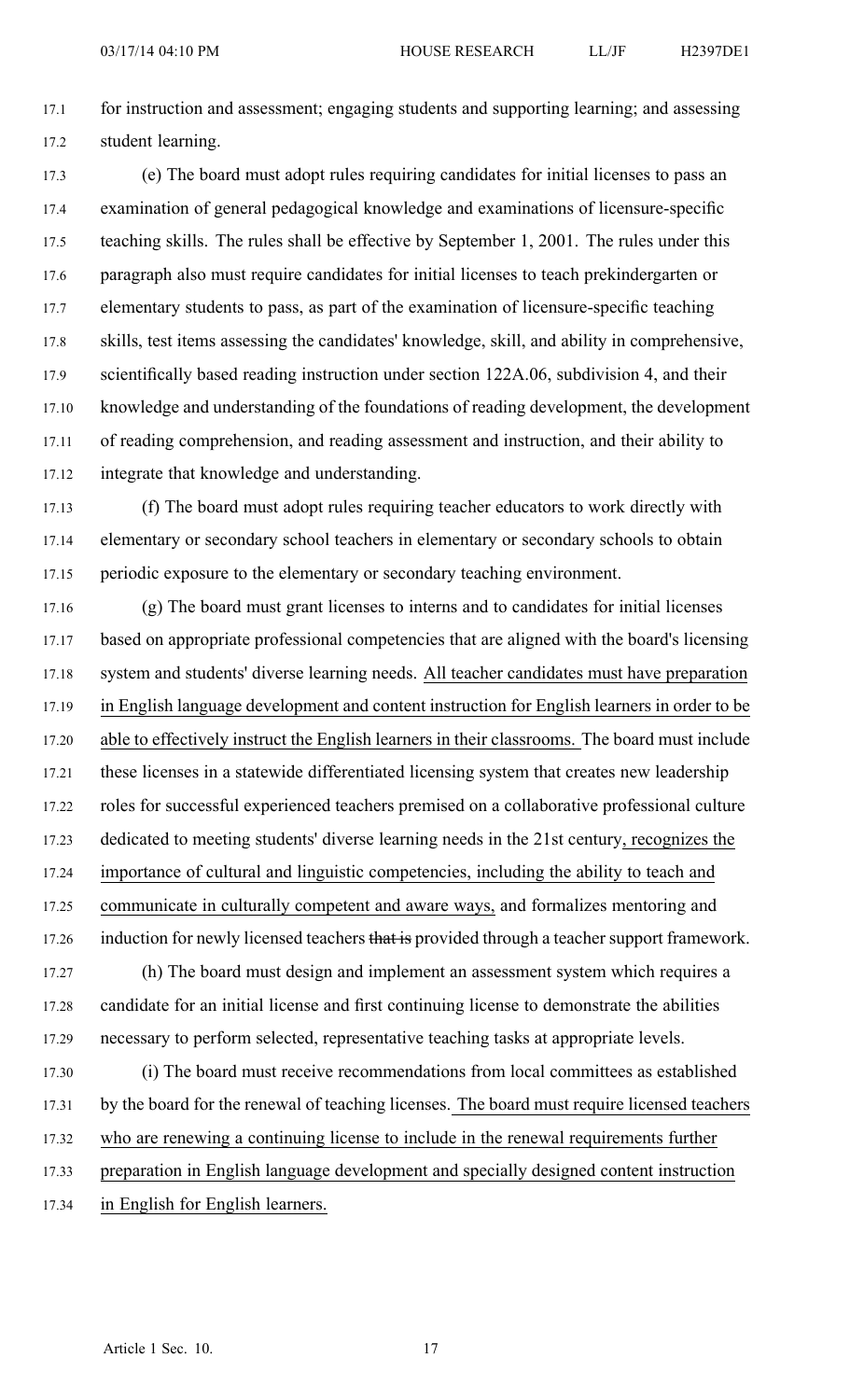18.1 (j) The board must gran<sup>t</sup> life licenses to those who qualify according to requirements 18.2 established by the board, and suspend or revoke licenses pursuan<sup>t</sup> to sections 122A.20 and 18.3 214.10. The board must not establish any expiration date for application for life licenses.

- 18.4 (k) The board must adopt rules that require all licensed teachers who are renewing 18.5 their continuing license to include in their renewal requirements further preparation in 18.6 the areas of using positive behavior interventions and in accommodating, modifying, and 18.7 adapting curricula, materials, and strategies to appropriately meet the needs of individual 18.8 students and ensure adequate progress toward the state's graduation rule.
- 18.9 (l) In adopting rules to license public school teachers who provide health-related 18.10 services for disabled children, the board shall adopt rules consistent with license or 18.11 registration requirements of the commissioner of health and the health-related boards who 18.12 license personnel who perform similar services outside of the school.
- 18.13 (m) The board must adopt rules that require all licensed teachers who are renewing 18.14 their continuing license to include in their renewal requirements further reading 18.15 preparation, consistent with section 122A.06, subdivision 4. The rules do not take effect 18.16 until they are approved by law. Teachers who do not provide direct instruction including, at 18.17 least, counselors, school psychologists, school nurses, school social workers, audiovisual 18.18 directors and coordinators, and recreation personnel are exemp<sup>t</sup> from this section.
- 18.19 (n) The board must adopt rules that require all licensed teachers who are renewing 18.20 their continuing license to include in their renewal requirements further preparation, 18.21 first, in understanding the key warning signs of early-onset mental illness in children 18.22 and adolescents and then, during subsequent licensure renewal periods, preparation may 18.23 include providing <sup>a</sup> more in-depth understanding of students' mental illness trauma, 18.24 accommodations for students' mental illness, parents' role in addressing students' mental 18.25 illness, Fetal Alcohol Spectrum Disorders, autism, the requirements of section 125A.0942 18.26 governing restrictive procedures, and de-escalation methods, among other similar topics.
- 18.27 **EFFECTIVE DATE.** This section is effective August 1, 2015, and applies to 18.28 individuals entering <sup>a</sup> teacher preparation program after that date.
- 18.29 Sec. 11. Minnesota Statutes 2012, section 122A.14, subdivision 2, is amended to read: 18.30 Subd. 2. **Preparation programs.** The board shall review and approve or 18.31 disapprove preparation programs for school administrators and alternative preparation 18.32 programs for administrators under section 122A.27, and must consider other alternative 18.33 competency-based preparation programs leading to licensure. Among other requirements, 18.34 preparation programs must include instruction on meeting the varied needs of English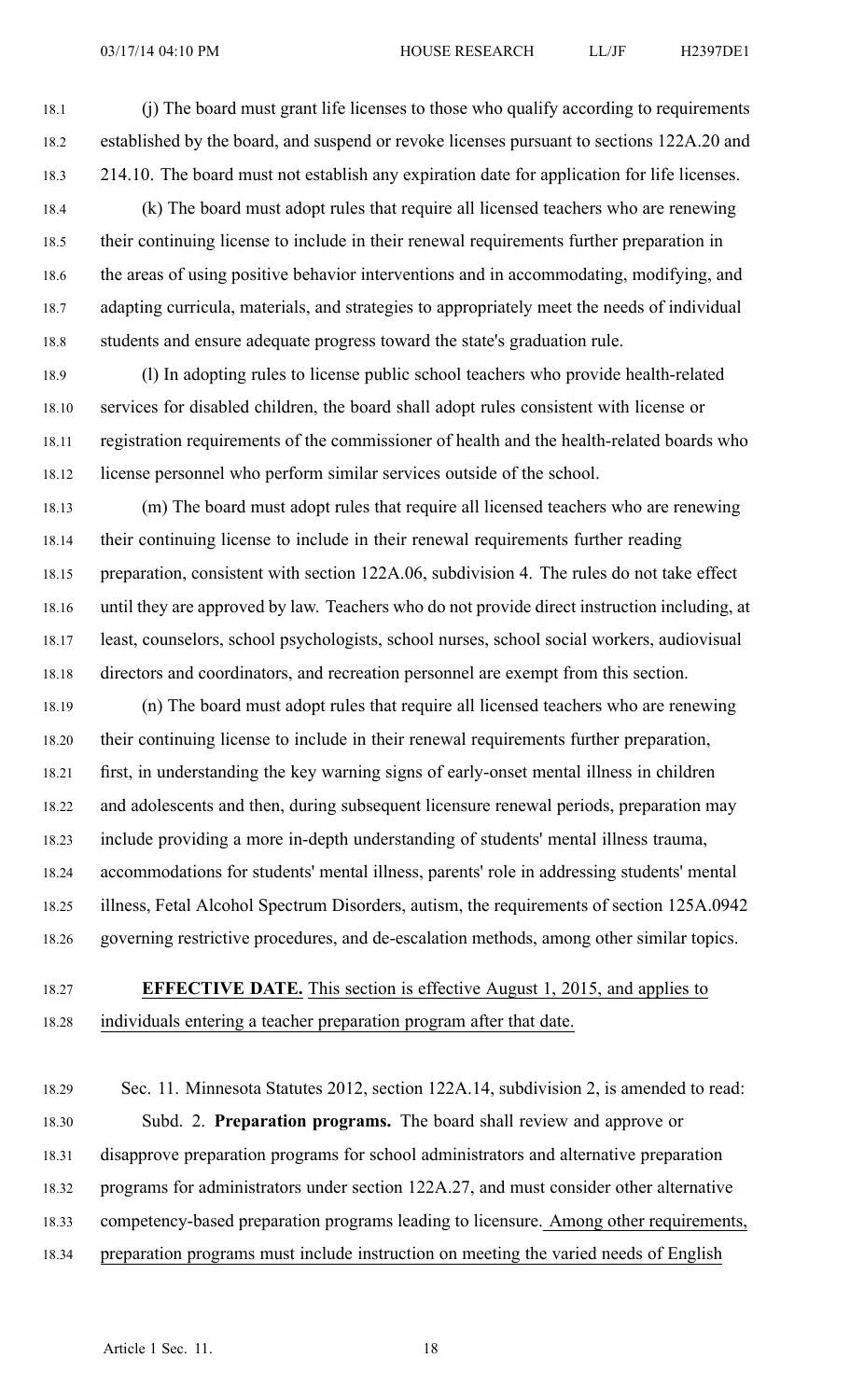- 19.1 learners, from young children to adults, in English and, where practicable, in students' 19.2 native language.
- 
- 19.3 **EFFECTIVE DATE.** This section is effective August 1, 2015, and applies to 19.4 individuals entering <sup>a</sup> school administrator preparation program after that date.
- 19.5 Sec. 12. Minnesota Statutes 2012, section 122A.14, subdivision 3, is amended to read: 19.6 Subd. 3. **Rules for continuing education requirements.** The board shall 19.7 adopt rules establishing continuing education requirements that promote continuous 19.8 improvement and acquisition of new and relevant skills by school administrators. 19.9 Continuing education programs, among other things, must provide school administrators 19.10 with information and training about building coherent and effective English learner 19.11 strategies that include relevant professional development, accountability for student 19.12 progress, students' access to the general curriculum, and sufficient staff capacity to effect 19.13 these strategies. A retired school principal who serves as <sup>a</sup> substitute principal or assistant 19.14 principal for the same person on <sup>a</sup> day-to-day basis for no more than 15 consecutive 19.15 school days is not subject to continuing education requirements as <sup>a</sup> condition of serving 19.16 as <sup>a</sup> substitute principal or assistant principal.
- 19.17 **EFFECTIVE DATE.** This section is effective August 1, 2015, and applies to school 19.18 administrators renewing an administrator's license after that date.
- 19.19 Sec. 13. Minnesota Statutes 2013 Supplement, section 122A.18, subdivision 2, is 19.20 amended to read:

19.21 Subd. 2. **Teacher and suppor<sup>t</sup> personnel qualifications.** (a) The Board of 19.22 Teaching must issue licenses under its jurisdiction to persons the board finds to be 19.23 qualified and competent for their respective positions.

19.24 (b) The board must require <sup>a</sup> person to pass an examination of skills in reading, 19.25 writing, and mathematics before being granted an initial teaching license to provide direct 19.26 instruction to pupils in prekindergarten, elementary, secondary, or special education 19.27 programs, excep<sup>t</sup> that the board may issue up to two additional temporary, one-year 19.28 teaching licenses to an otherwise qualified candidate who has not ye<sup>t</sup> passed the skills 19.29 exam. The board must require colleges and universities offering <sup>a</sup> board approved teacher 19.30 preparation program to make available upon reques<sup>t</sup> remedial assistance that includes <sup>a</sup> 19.31 formal diagnostic componen<sup>t</sup> to persons enrolled in their institution who did not achieve <sup>a</sup> 19.32 qualifying score on the skills examination, including those for whom English is <sup>a</sup> second 19.33 language. The colleges and universities must make available assistance in the specific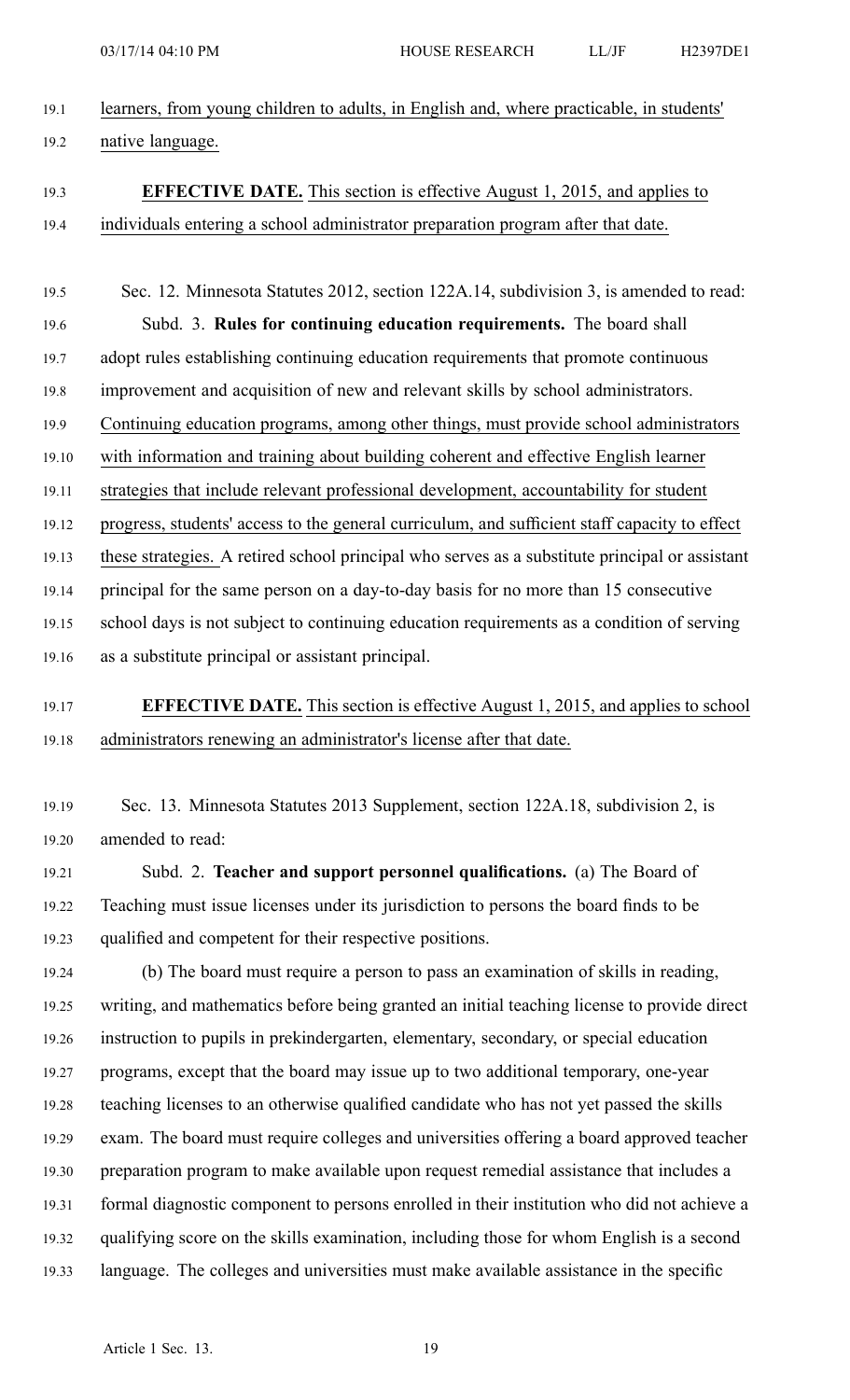20.1 academic areas of deficiency in which the person did not achieve <sup>a</sup> qualifying score. 20.2 School districts may make available upon reques<sup>t</sup> similar, appropriate, and timely remedial 20.3 assistance that includes <sup>a</sup> formal diagnostic componen<sup>t</sup> to those persons employed by the 20.4 district who completed their teacher education program, who did not achieve <sup>a</sup> qualifying 20.5 score on the skills examination, including those persons for whom English is <sup>a</sup> second 20.6 language and persons under section 122A.23, subdivision 2, paragraph (h), who completed 20.7 their teacher's education program outside the state of Minnesota, and who received <sup>a</sup> 20.8 temporary license to teach in Minnesota. The Board of Teaching shall repor<sup>t</sup> annually 20.9 to the education committees of the legislature on the total number of teacher candidates 20.10 during the most recent school year taking the skills examination, the number who achieve 20.11 <sup>a</sup> qualifying score on the examination, the number who do not achieve <sup>a</sup> qualifying score 20.12 on the examination, the distribution of all candidates' scores, the number of candidates 20.13 who have taken the examination at least once before, and the number of candidates who 20.14 have taken the examination at least once before and achieve <sup>a</sup> qualifying score.

20.15 (c) The Board of Teaching must gran<sup>t</sup> continuing licenses only to those persons who 20.16 have met board criteria for granting <sup>a</sup> continuing license, which includes passing the 20.17 skills examination in reading, writing, and mathematics consistent with paragraph (b) and 20.18 section 122A.09, subdivision 4, paragraph (b).

20.19 (d) All colleges and universities approved by the board of teaching to prepare persons 20.20 for teacher licensure must include in their teacher preparation programs <sup>a</sup> common core 20.21 of teaching knowledge and skills to be acquired by all persons recommended for teacher 20.22 licensure. Among other requirements, teacher candidates must demonstrate the knowledge 20.23 and skills needed to provide appropriate instruction to English learners to suppor<sup>t</sup> and 20.24 accelerate their academic literacy, including oral academic language, and achievement in 20.25 content areas in <sup>a</sup> regular classroom setting. This common core shall meet the standards 20.26 developed by the interstate new teacher assessment and suppor<sup>t</sup> consortium in its 1992 20.27 "model standards for beginning teacher licensing and development." Amendments to 20.28 standards adopted under this paragraph are covered by chapter 14. The board of teaching 20.29 shall repor<sup>t</sup> annually to the education committees of the legislature on the performance 20.30 of teacher candidates on common core assessments of knowledge and skills under this 20.31 paragraph during the most recent school year.

# 20.32 **EFFECTIVE DATE.** This section is effective August 1, 2015, and applies to 20.33 individuals entering <sup>a</sup> teacher preparation program after that date.

20.34 Sec. 14. Minnesota Statutes 2012, section 122A.18, subdivision 2a, is amended to read: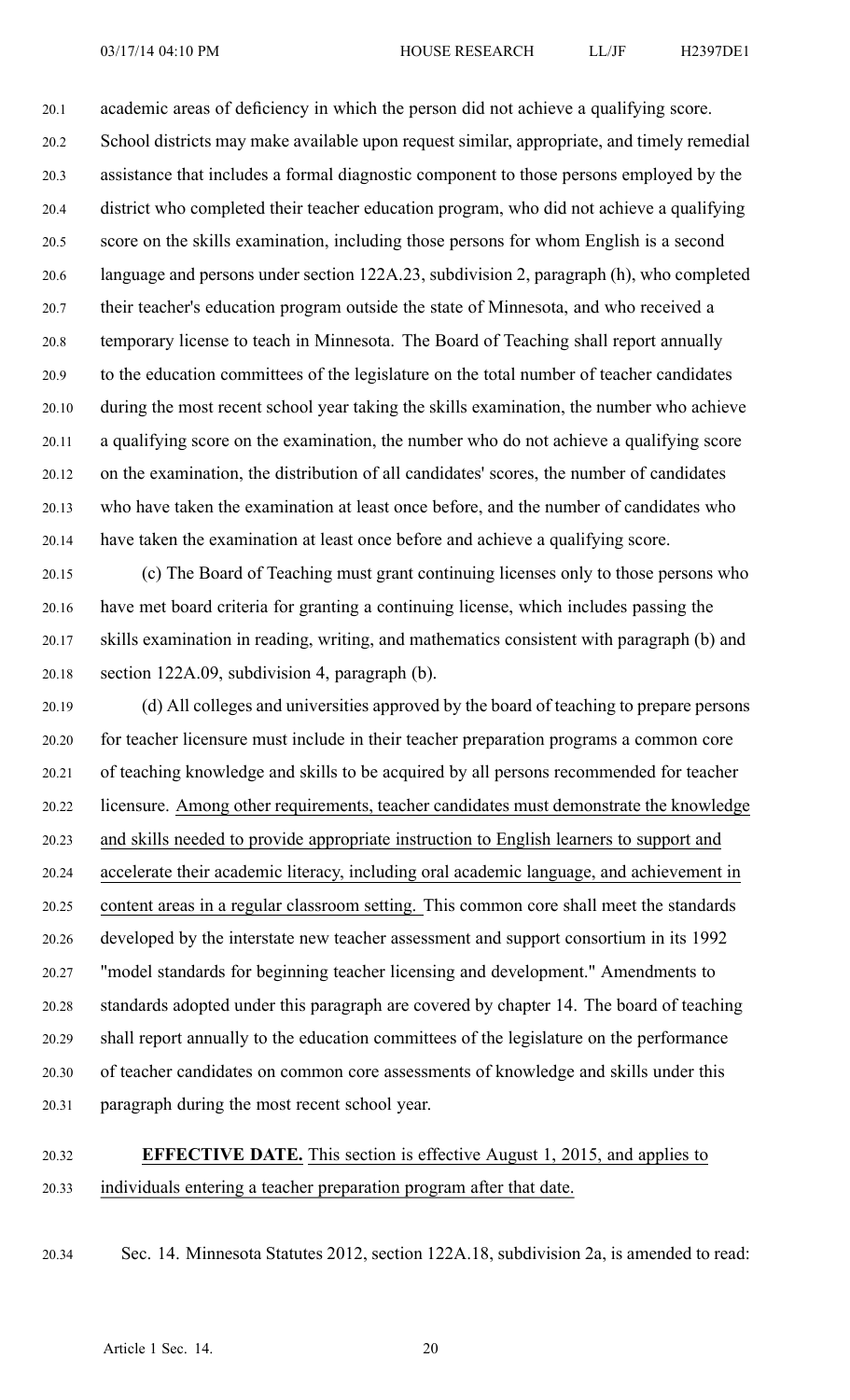21.1 Subd. 2a. **Reading strategies.** (a) All colleges and universities approved by the 21.2 Board of Teaching to prepare persons for classroom teacher licensure must include in 21.3 their teacher preparation programs research-based best practices in reading, consistent 21.4 with section 122A.06, subdivision 4, that enable the licensure candidate to know how to 21.5 teach reading in the candidate's content areas. Teacher candidates must be instructed 21.6 in using students' native languages as <sup>a</sup> resource in creating effective differentiated 21.7 instructional strategies for English learners developing literacy skills. These colleges and 21.8 universities also must prepare candidates for initial licenses to teach prekindergarten or 21.9 elementary students for the assessment of reading instruction portion of the examination 21.10 of licensure-specific teaching skills under section 122A.09, subdivision 4, paragraph (e). 21.11 (b) Board-approved teacher preparation programs for teachers of elementary

21.12 education must require instruction in the application of comprehensive, scientifically 21.13 based, and balanced reading instruction programs that:

21.14 (1) teach students to read using foundational knowledge, practices, and strategies 21.15 consistent with section 122A.06, subdivision 4, so that all students will achieve continuous 21.16 progress in reading; and

21.17 (2) teach specialized instruction in reading strategies, interventions, and remediations 21.18 that enable students of all ages and proficiency levels to become proficient readers.

21.19 (c) Nothing in this section limits the authority of <sup>a</sup> school district to select <sup>a</sup> school's 21.20 reading program or curriculum.

### 21.21 **EFFECTIVE DATE.** This section is effective August 1, 2015, and applies to 21.22 individuals entering <sup>a</sup> teacher preparation program after that date.

21.23 Sec. 15. Minnesota Statutes 2012, section 122A.18, subdivision 4, is amended to read: 21.24 Subd. 4. **Expiration and renewal.** (a) Each license the Department of Education 21.25 issues through its licensing section must bear the date of issue. Licenses must expire 21.26 and be renewed according to the respective rules the Board of Teaching, the Board 21.27 of School Administrators, or the commissioner of education adopts. Requirements for 21.28 renewing <sup>a</sup> license must include showing satisfactory evidence of successful teaching or 21.29 administrative experience for at least one school year during the period covered by the 21.30 license in grades or subjects for which the license is valid or completing such additional 21.31 preparation as the Board of Teaching prescribes. The Board of School Administrators 21.32 shall establish requirements for renewing the licenses of supervisory personnel excep<sup>t</sup> 21.33 athletic coaches. The State Board of Teaching shall establish requirements for renewing 21.34 the licenses of athletic coaches.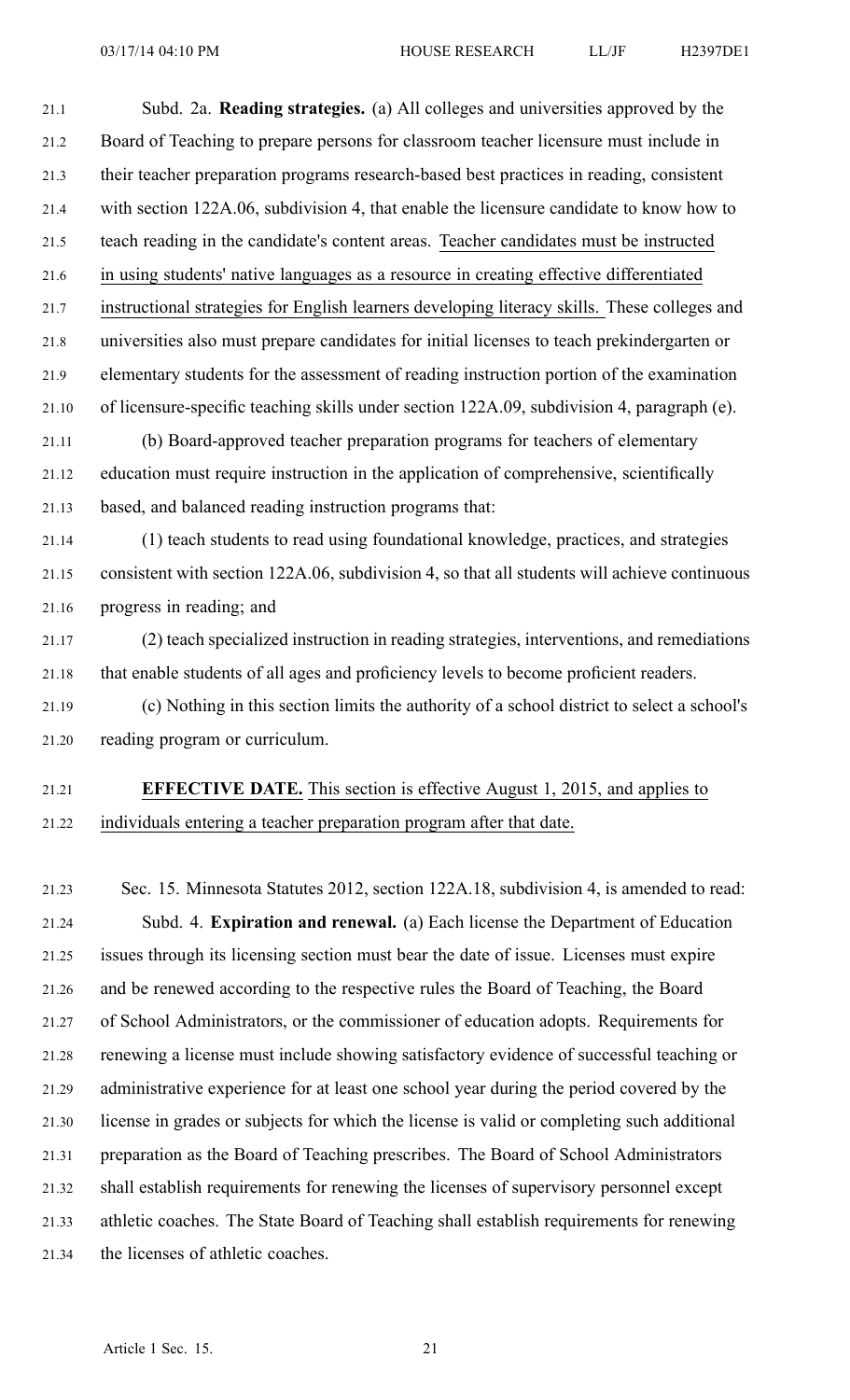22.1 (b) Relicensure applicants who have been employed as <sup>a</sup> teacher during the renewal 22.2 period of their expiring license, as <sup>a</sup> condition of relicensure, must presen<sup>t</sup> to their local 22.3 continuing education and relicensure committee or other local relicensure committee 22.4 evidence of work that demonstrates professional reflection and growth in best teaching 22.5 practices, including among other things, practices in meeting the varied needs of English 22.6 learners, from young children to adults under section 124D.59, subdivisions 2 and 2a. The 22.7 applicant must include <sup>a</sup> reflective statement of professional accomplishment and the 22.8 applicant's own assessment of professional growth showing evidence of:

- 22.9 (1) suppor<sup>t</sup> for student learning;
- 22.10 (2) use of best practices techniques and their applications to student learning;

22.11 (3) collaborative work with colleagues that includes examples of collegiality such as 22.12 attested-to committee work, collaborative staff development programs, and professional 22.13 learning community work; or

22.14 (4) continual professional development that may include (i) job-embedded or other 22.15 ongoing formal professional learning or (ii) for teachers employed for only par<sup>t</sup> of the 22.16 renewal period of their expiring license, other similar professional development efforts 22.17 made during the relicensure period.

22.18 The Board of Teaching must ensure that its teacher relicensing requirements also include 22.19 this paragraph.

22.20 (c) The Board of Teaching shall offer alternative continuing relicensure options for 22.21 teachers who are accepted into and complete the National Board for Professional Teaching 22.22 Standards certification process, and offer additional continuing relicensure options for 22.23 teachers who earn National Board for Professional Teaching Standards certification. 22.24 Continuing relicensure requirements for teachers who do not maintain National Board for 22.25 Professional Teaching Standards certification are those the board prescribes, consistent 22.26 with this section.

- 22.27 **EFFECTIVE DATE.** This section is effective August 1, 2015, and applies to 22.28 licensed teachers renewing <sup>a</sup> teaching license after that date.
- 22.29 Sec. 16. Minnesota Statutes 2012, section 122A.19, is amended to read:

# 22.30 **122A.19 BILINGUAL AND ENGLISH AS A SECOND LANGUAGE**

22.31 **TEACHERS; LICENSES.**

22.32 Subdivision 1. **Bilingual and English as <sup>a</sup> second language licenses.** The Board of 22.33 Teaching, hereinafter the board, must gran<sup>t</sup> teaching licenses in bilingual education and 22.34 English as <sup>a</sup> second language to persons who presen<sup>t</sup> satisfactory evidence that they: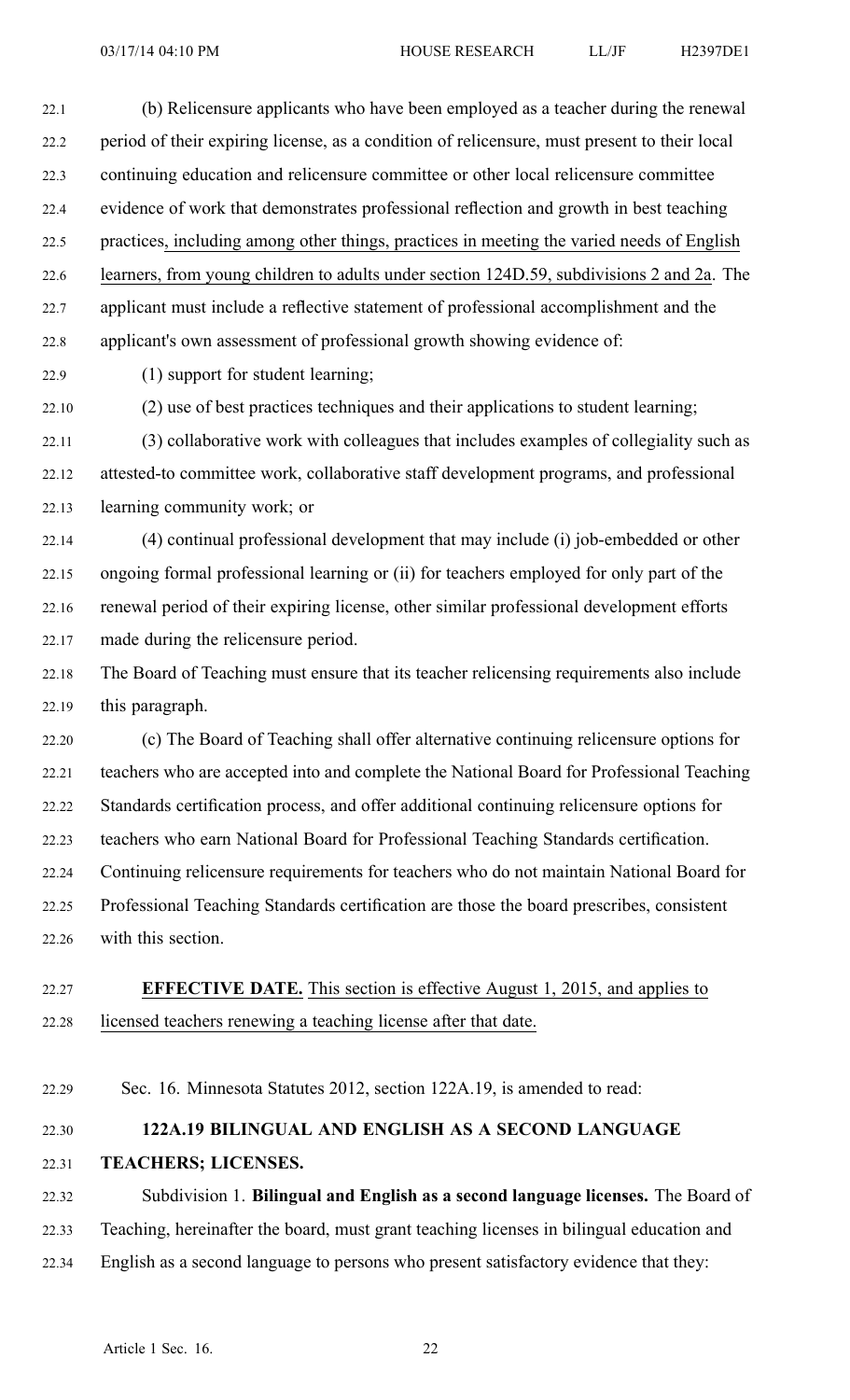23.1 (a) Possess competence and communicative skills in English and in another language; 23.2 (b) Possess <sup>a</sup> bachelor's degree or other academic degree approved by the board, 23.3 and meet such requirements as to course of study and training as the board may prescribe,

23.4 consistent with subdivision 4.

23.5 Subd. 2. **Persons holding general teaching licenses.** The board may license <sup>a</sup> 23.6 person holding who holds a general teaching license and who presents the board with 23.7 satisfactory evidence of competence and communicative skills in <sup>a</sup> language other than 23.8 English may be licensed under this section.

23.9 Subd. 3. **Employment of teachers.** Teachers employed in <sup>a</sup> bilingual education 23.10 or English as <sup>a</sup> second language program established pursuan<sup>t</sup> to sections 124D.58 to 23.11 124D.64 shall not be employed to replace any presently employed teacher who otherwise 23.12 would not be replaced.

23.13 Subd. 4. **Teacher preparation programs.** For the purpose of licensing bilingual 23.14 and English as <sup>a</sup> second language teachers, the board may approve programs at colleges 23.15 or universities designed for their training. These programs must provide instruction in 23.16 implementing research-based practices designed specifically for English learners. The 23.17 programs must focus on developing English learners' academic language proficiency in 23.18 English, including oral academic language, giving English learners meaningful access to 23.19 the full school curriculum, developing culturally relevant teaching practices appropriate 23.20 for immigrant students, and providing more intensive instruction and resources to English 23.21 learners with lower levels of academic English proficiency and varied needs, consistent 23.22 with section 124D.59, subdivisions 2 and 2a. 23.23 Subd. 5. **Persons eligible for employment.** Any person licensed under this section

23.24 shall be is eligible for employment by <sup>a</sup> school board as <sup>a</sup> teacher in <sup>a</sup> bilingual education 23.25 or English as <sup>a</sup> second language program in which the language for which the person is 23.26 licensed is taught or used as <sup>a</sup> medium of instruction. A board may prescribe only those 23.27 additional qualifications for teachers licensed under this section as that are approved 23.28 by the board of teaching.

23.29 Subd. 6. **Affirmative efforts in hiring.** In hiring for all positions in bilingual 23.30 education programs program positions, districts must give preference to and make 23.31 affirmative efforts to seek, recruit, and employ persons who  $(a)$  are  $(a)$  native speakers of 23.32 the language which is the medium of instruction in the bilingual education program or share 23.33 a native language with the majority of their students, and (b) who share the culture of the 23.34 English learners who are enrolled in the program. The district shall provide procedures for 23.35 the involvement of involving the parent advisory committees in designing the procedures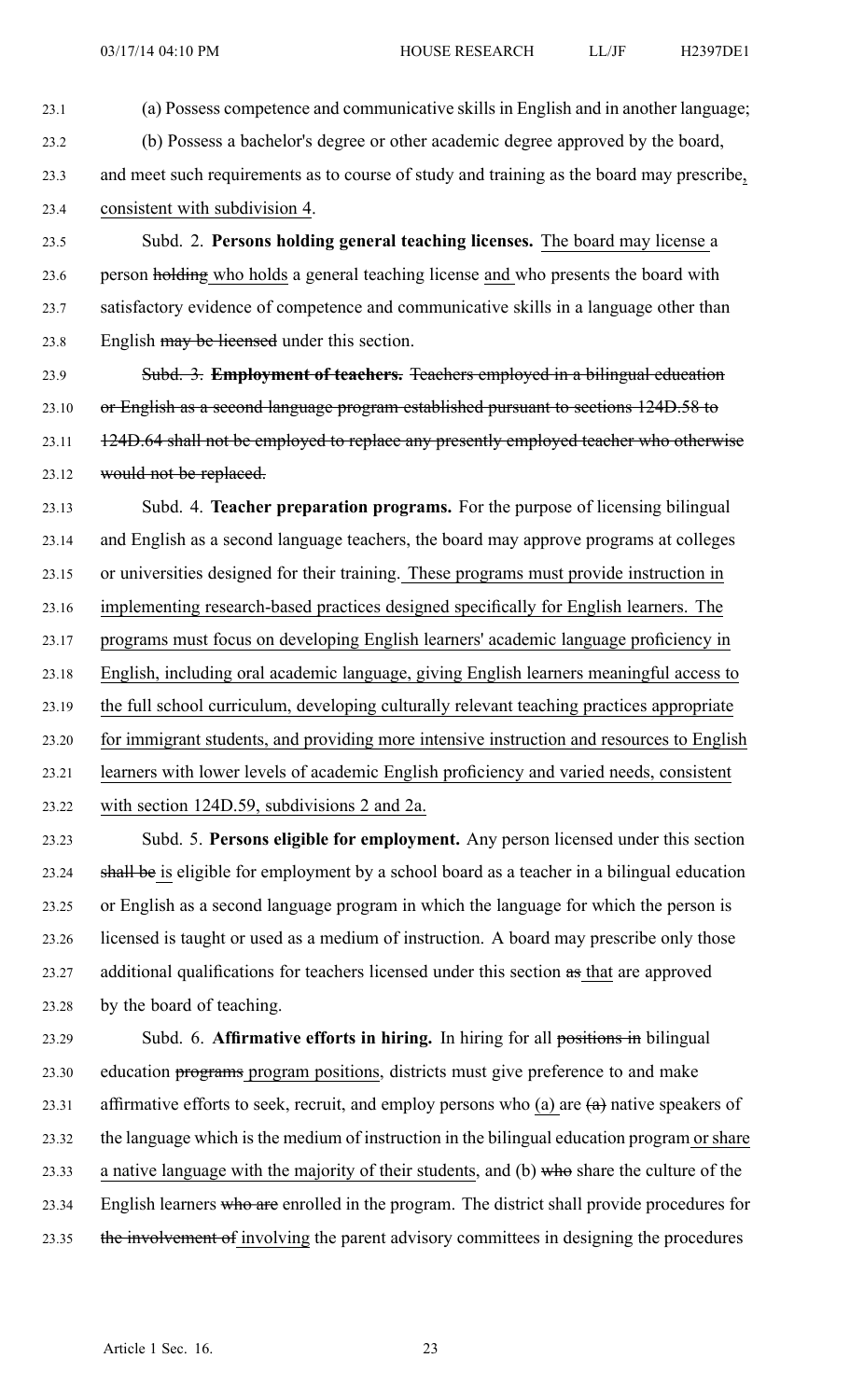- 24.1 for the recruitment recruiting, screening, and selection of selecting applicants. This section 24.2 must not be construed to limit the school board's authority to hire and discharge personnel.
- 24.3 **EFFECTIVE DATE.** Subdivisions 1, 2, 5, and 6 are effective August 1, 2015. 24.4 Subdivision 3 is effective the day following final enactment. Subdivision 4 is effective 24.5 August 1, 2015, and applies to an individual entering <sup>a</sup> teacher preparation program after 24.6 that date.
- 24.7 Sec. 17. Minnesota Statutes 2013 Supplement, section 122A.40, subdivision 8, is 24.8 amended to read:

24.9 Subd. 8. **Development, evaluation, and peer coaching for continuing contract** 24.10 **teachers.** (a) To improve student learning and success, <sup>a</sup> school board and an exclusive 24.11 representative of the teachers in the district, consistent with paragraph (b), may develop 24.12 <sup>a</sup> teacher evaluation and peer review process for probationary and continuing contract 24.13 teachers through joint agreement. If <sup>a</sup> school board and the exclusive representative of the 24.14 teachers do not agree to an annual teacher evaluation and peer review process, then the 24.15 school board and the exclusive representative of the teachers must implement the plan 24.16 for evaluation and review under paragraph (c). The process must include having trained 24.17 observers serve as peer coaches or having teachers participate in professional learning 24.18 communities, consistent with paragraph (b).

- 24.19 (b) To develop, improve, and suppor<sup>t</sup> qualified teachers and effective teaching 24.20 practices and improve student learning and success, the annual evaluation process for 24.21 teachers:
- 24.22 (1) must, for probationary teachers, provide for all evaluations required under 24.23 subdivision 5;

24.24 (2) must establish <sup>a</sup> three-year professional review cycle for each teacher that 24.25 includes an individual growth and development plan, <sup>a</sup> peer review process, the 24.26 opportunity to participate in <sup>a</sup> professional learning community under paragraph (a), and 24.27 at least one summative evaluation performed by <sup>a</sup> qualified and trained evaluator such as <sup>a</sup> 24.28 school administrator. For the years when <sup>a</sup> tenured teacher is not evaluated by <sup>a</sup> qualified 24.29 and trained evaluator, the teacher must be evaluated by <sup>a</sup> peer review;

24.30 (3) must be based on professional teaching standards established in rule;

24.31 (4) must coordinate staff development activities under sections 122A.60 and

24.32 122A.61 with this evaluation process and teachers' evaluation outcomes;

24.33 (5) may provide time during the school day and school year for peer coaching and 24.34 teacher collaboration;

24.35 (6) may include mentoring and induction programs;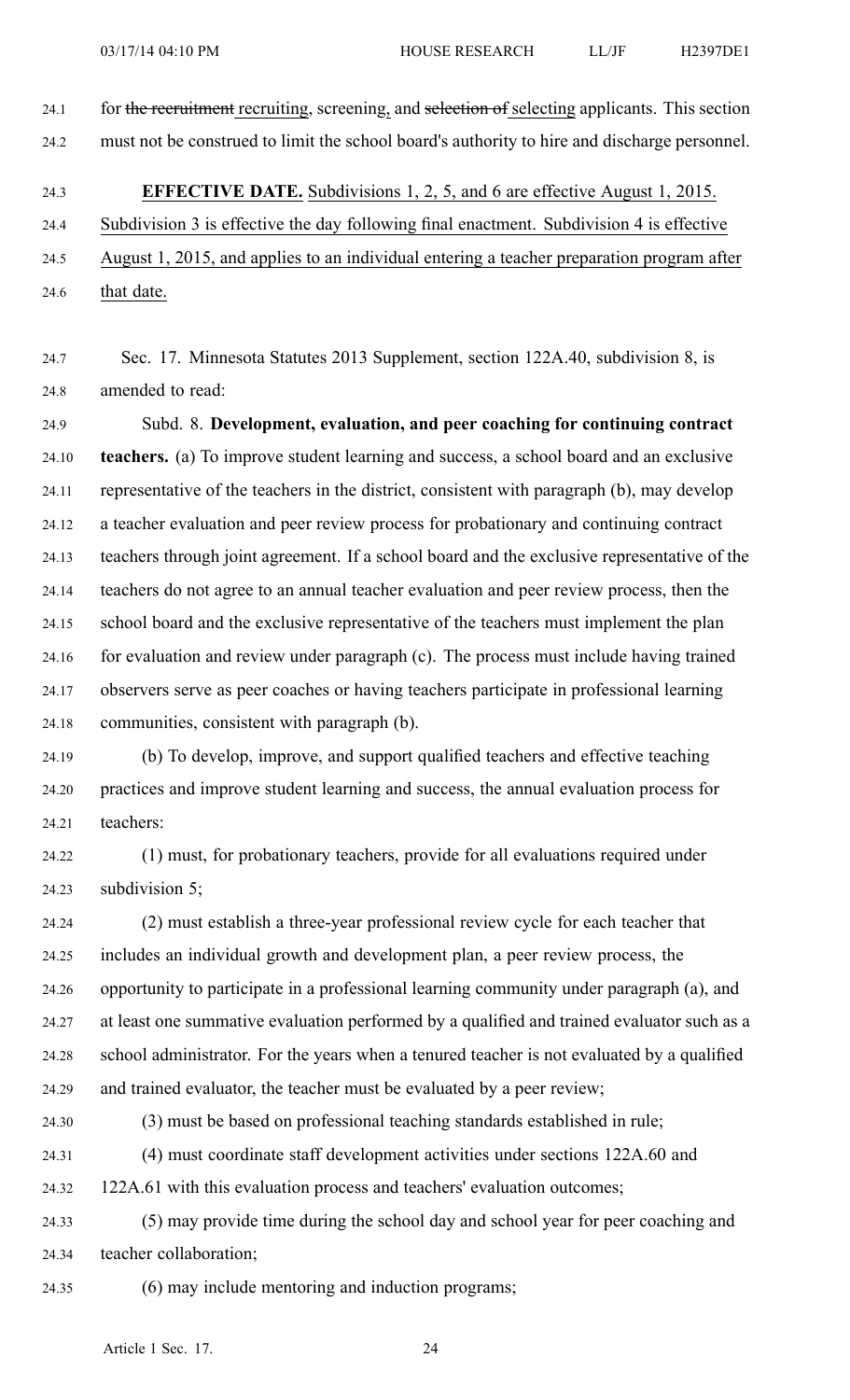25.1 (7) must include an option for teachers to develop and presen<sup>t</sup> <sup>a</sup> portfolio 25.2 demonstrating evidence of reflection and professional growth, consistent with section 25.3 122A.18, subdivision 4, paragraph (b), and include teachers' own performance assessment 25.4 based on student work samples and examples of teachers' work, which may include video 25.5 among other activities for the summative evaluation; 25.6 (8) must use data from valid and reliable assessments aligned to state and local 25.7 academic standards and must use state and local measures of student growth and literacy

25.8 that may include value-added models or student learning goals to determine 35 percen<sup>t</sup> of 25.9 teacher evaluation results;

25.10 (9) must use longitudinal data on student engagemen<sup>t</sup> and connection, the academic 25.11 literacy, including oral academic language, and achievement of content areas of English 25.12 learners, and other student outcome measures explicitly aligned with the elements of 25.13 curriculum for which teachers are responsible;

25.14 (10) must require qualified and trained evaluators such as school administrators to 25.15 perform summative evaluations;

25.16 (11) must give teachers not meeting professional teaching standards under clauses 25.17 (3) through (10) suppor<sup>t</sup> to improve through <sup>a</sup> teacher improvement process that includes 25.18 established goals and timelines; and

25.19 (12) must discipline <sup>a</sup> teacher for not making adequate progress in the teacher 25.20 improvement process under clause (11) that may include <sup>a</sup> last chance warning, 25.21 termination, discharge, nonrenewal, transfer to <sup>a</sup> different position, <sup>a</sup> leave of absence, or 25.22 other discipline <sup>a</sup> school administrator determines is appropriate.

25.23 Data on individual teachers generated under this subdivision are personnel data 25.24 under section 13.43.

25.25 (c) The department, in consultation with parents who may represen<sup>t</sup> paren<sup>t</sup> 25.26 organizations and teacher and administrator representatives appointed by their respective 25.27 organizations, representing the Board of Teaching, the Minnesota Association of School 25.28 Administrators, the Minnesota School Boards Association, the Minnesota Elementary 25.29 and Secondary Principals Associations, Education Minnesota, and representatives of 25.30 the Minnesota Assessment Group, the Minnesota Business Partnership, the Minnesota 25.31 Chamber of Commerce, and Minnesota postsecondary institutions with research expertise 25.32 in teacher evaluation, must create and publish <sup>a</sup> teacher evaluation process that complies 25.33 with the requirements in paragraph (b) and applies to all teachers under this section and 25.34 section 122A.41 for whom no agreemen<sup>t</sup> exists under paragraph (a) for an annual teacher 25.35 evaluation and peer review process. The teacher evaluation process created under this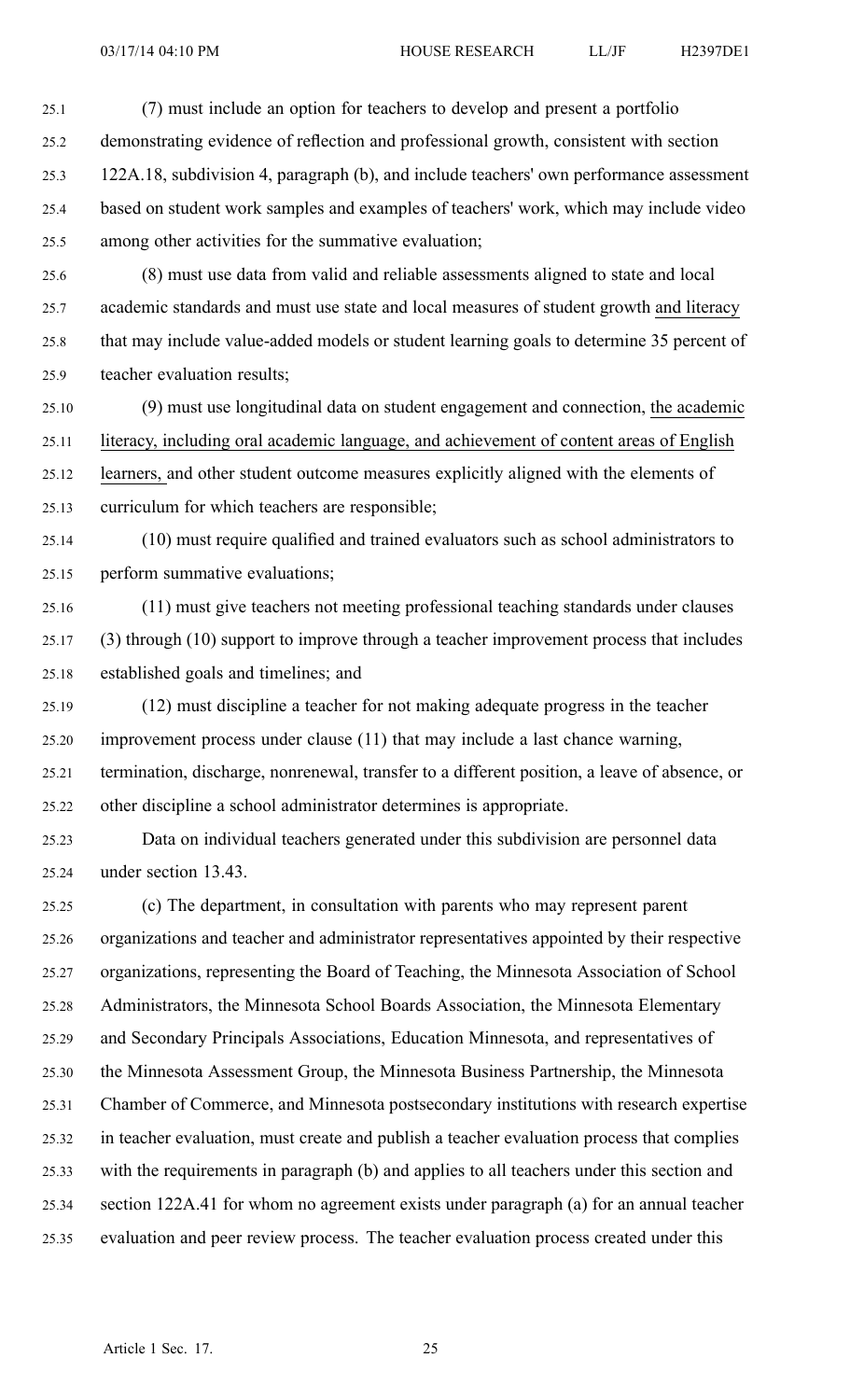- 26.1 subdivision does not create additional due process rights for probationary teachers under 26.2 subdivision 5.
- 26.3 Sec. 18. Minnesota Statutes 2013 Supplement, section 122A.41, subdivision 5, is 26.4 amended to read:

26.5 Subd. 5. **Development, evaluation, and peer coaching for continuing contract** 26.6 **teachers.** (a) To improve student learning and success, <sup>a</sup> school board and an exclusive 26.7 representative of the teachers in the district, consistent with paragraph (b), may develop an 26.8 annual teacher evaluation and peer review process for probationary and nonprobationary 26.9 teachers through joint agreement. If <sup>a</sup> school board and the exclusive representative of 26.10 the teachers in the district do not agree to an annual teacher evaluation and peer review 26.11 process, then the school board and the exclusive representative of the teachers must 26.12 implement the plan for evaluation and review developed under paragraph (c). The process 26.13 must include having trained observers serve as peer coaches or having teachers participate 26.14 in professional learning communities, consistent with paragraph (b).

- 26.15 (b) To develop, improve, and suppor<sup>t</sup> qualified teachers and effective teaching 26.16 practices and improve student learning and success, the annual evaluation process for 26.17 teachers:
- 26.18 (1) must, for probationary teachers, provide for all evaluations required under 26.19 subdivision 2;
- 26.20 (2) must establish <sup>a</sup> three-year professional review cycle for each teacher that 26.21 includes an individual growth and development plan, <sup>a</sup> peer review process, the 26.22 opportunity to participate in <sup>a</sup> professional learning community under paragraph (a), and 26.23 at least one summative evaluation performed by <sup>a</sup> qualified and trained evaluator such 26.24 as <sup>a</sup> school administrator;
- 

26.25 (3) must be based on professional teaching standards established in rule;

- 26.26 (4) must coordinate staff development activities under sections 122A.60 and 26.27 122A.61 with this evaluation process and teachers' evaluation outcomes;
- 26.28 (5) may provide time during the school day and school year for peer coaching and 26.29 teacher collaboration;
- 

26.30 (6) may include mentoring and induction programs;

26.31 (7) must include an option for teachers to develop and presen<sup>t</sup> <sup>a</sup> portfolio 26.32 demonstrating evidence of reflection and professional growth, consistent with section 26.33 122A.18, subdivision 4, paragraph (b), and include teachers' own performance assessment 26.34 based on student work samples and examples of teachers' work, which may include video 26.35 among other activities for the summative evaluation;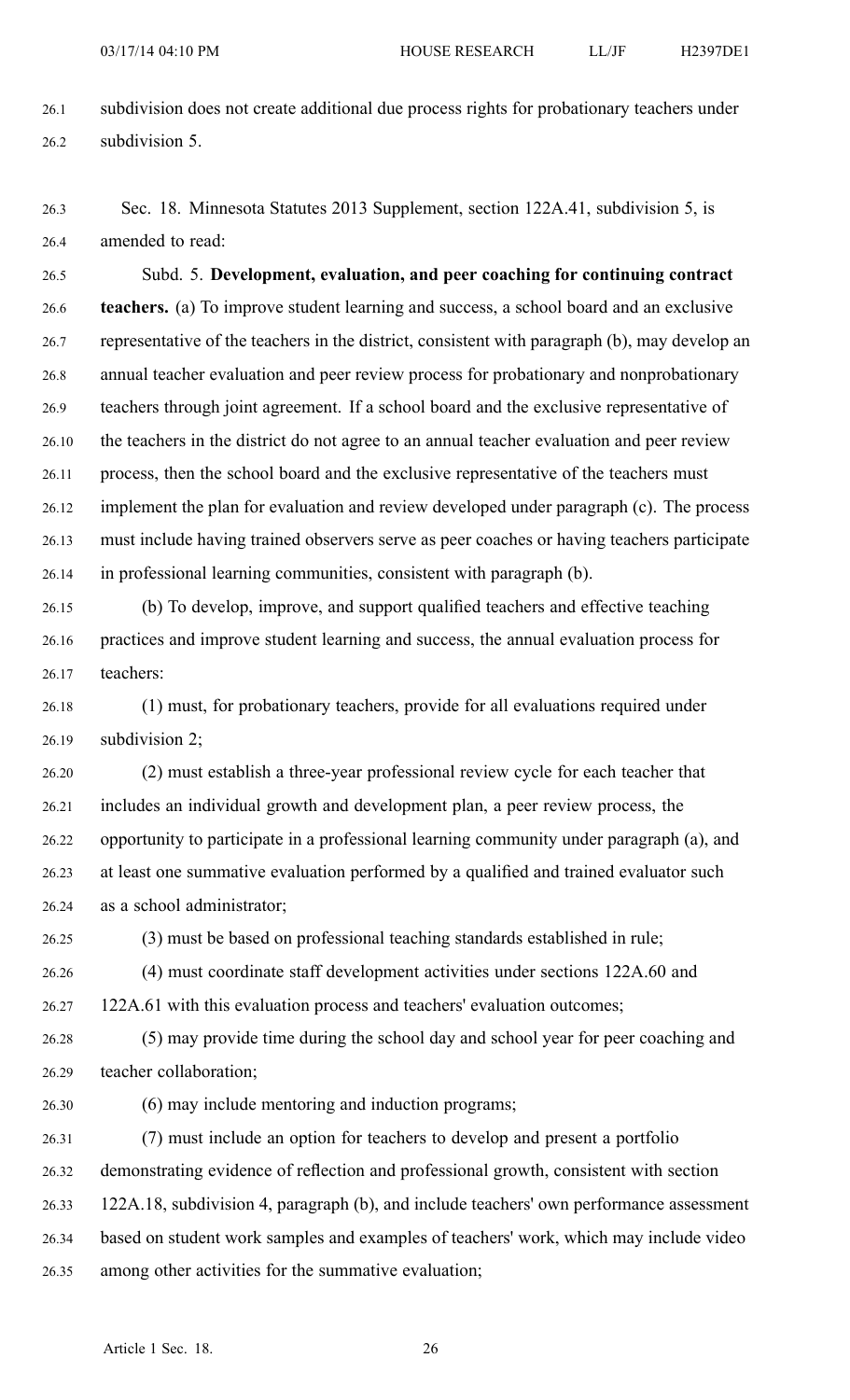27.1 (8) must use data from valid and reliable assessments aligned to state and local 27.2 academic standards and must use state and local measures of student growth and literacy 27.3 that may include value-added models or student learning goals to determine 35 percen<sup>t</sup> of 27.4 teacher evaluation results;

27.5 (9) must use longitudinal data on student engagemen<sup>t</sup> and connection, the academic 27.6 literacy, including oral academic language, and achievement of English learners, and 27.7 other student outcome measures explicitly aligned with the elements of curriculum for 27.8 which teachers are responsible;

27.9 (10) must require qualified and trained evaluators such as school administrators to 27.10 perform summative evaluations;

27.11 (11) must give teachers not meeting professional teaching standards under clauses 27.12 (3) through (10) suppor<sup>t</sup> to improve through <sup>a</sup> teacher improvement process that includes 27.13 established goals and timelines; and

27.14 (12) must discipline <sup>a</sup> teacher for not making adequate progress in the teacher 27.15 improvement process under clause (11) that may include <sup>a</sup> last chance warning, 27.16 termination, discharge, nonrenewal, transfer to <sup>a</sup> different position, <sup>a</sup> leave of absence, or 27.17 other discipline <sup>a</sup> school administrator determines is appropriate.

27.18 Data on individual teachers generated under this subdivision are personnel data 27.19 under section 13.43.

27.20 (c) The department, in consultation with parents who may represen<sup>t</sup> paren<sup>t</sup> 27.21 organizations and teacher and administrator representatives appointed by their respective 27.22 organizations, representing the Board of Teaching, the Minnesota Association of School 27.23 Administrators, the Minnesota School Boards Association, the Minnesota Elementary 27.24 and Secondary Principals Associations, Education Minnesota, and representatives of 27.25 the Minnesota Assessment Group, the Minnesota Business Partnership, the Minnesota 27.26 Chamber of Commerce, and Minnesota postsecondary institutions with research expertise 27.27 in teacher evaluation, must create and publish <sup>a</sup> teacher evaluation process that complies 27.28 with the requirements in paragraph (b) and applies to all teachers under this section and 27.29 section 122A.40 for whom no agreemen<sup>t</sup> exists under paragraph (a) for an annual teacher 27.30 evaluation and peer review process. The teacher evaluation process created under this 27.31 subdivision does not create additional due process rights for probationary teachers under 27.32 subdivision 2.

27.33 Sec. 19. Minnesota Statutes 2012, section 122A.413, subdivision 2, is amended to read: 27.34 Subd. 2. **Plan components.** The educational improvement plan must be approved 27.35 by the school board and have at least these elements: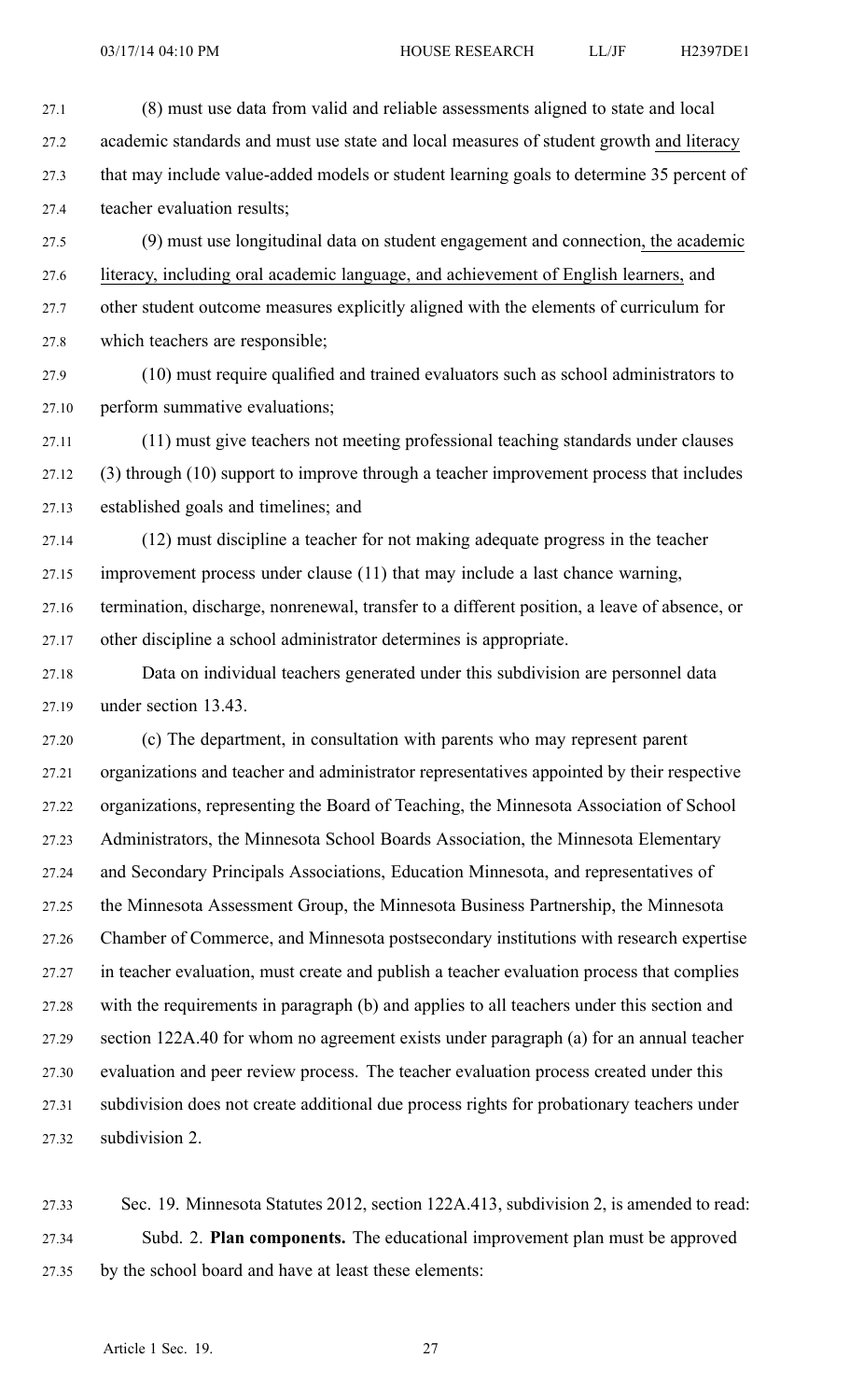- 28.1 (1) assessment and evaluation tools to measure student performance and progress, 28.2 including the academic literacy, oral academic language, and achievement of English 28.3 learners, among other measures; 28.4 (2) performance goals and benchmarks for improvement; 28.5 (3) measures of student attendance and completion rates; 28.6 (4) <sup>a</sup> rigorous research and practice-based professional development system, based 28.7 on national and state standards of effective teaching practice applicable to all students 28.8 including English learners with varied needs, and consistent with section 122A.60, that is 28.9 aligned with educational improvement and designed to achieve ongoing and schoolwide 28.10 progress and growth in teaching practice; 28.11 (5) measures of student, family, and community involvement and satisfaction; 28.12 (6) <sup>a</sup> data system about students and their academic progress that provides parents 28.13 and the public with understandable information; 28.14 (7) <sup>a</sup> teacher induction and mentoring program for probationary teachers that 28.15 provides continuous learning and sustained teacher support; and 28.16 (8) substantial participation by the exclusive representative of the teachers in 28.17 developing the plan. 28.18 **EFFECTIVE DATE.** This section is effective August 1, 2014, and applies to plans 28.19 approved after that date. 28.20 Sec. 20. Minnesota Statutes 2012, section 122A.414, subdivision 2, is amended to read: 28.21 Subd. 2. **Alternative teacher professional pay system.** (a) To participate in this 28.22 program, <sup>a</sup> school district, intermediate school district, school site, or charter school must 28.23 have an educational improvement plan under section 122A.413 and an alternative teacher 28.24 professional pay system agreemen<sup>t</sup> under paragraph (b). A charter school participant also 28.25 must comply with subdivision 2a. 28.26 (b) The alternative teacher professional pay system agreemen<sup>t</sup> must: 28.27 (1) describe how teachers can achieve career advancement and additional 28.28 compensation; 28.29 (2) describe how the school district, intermediate school district, school site, or
- 28.30 charter school will provide teachers with career advancement options that allow teachers 28.31 to retain primary roles in student instruction and facilitate site-focused professional 28.32 development that helps other teachers improve their skills;
- 28.33 (3) reform the "steps and lanes" salary schedule, preven<sup>t</sup> any teacher's compensation 28.34 paid before implementing the pay system from being reduced as <sup>a</sup> result of participating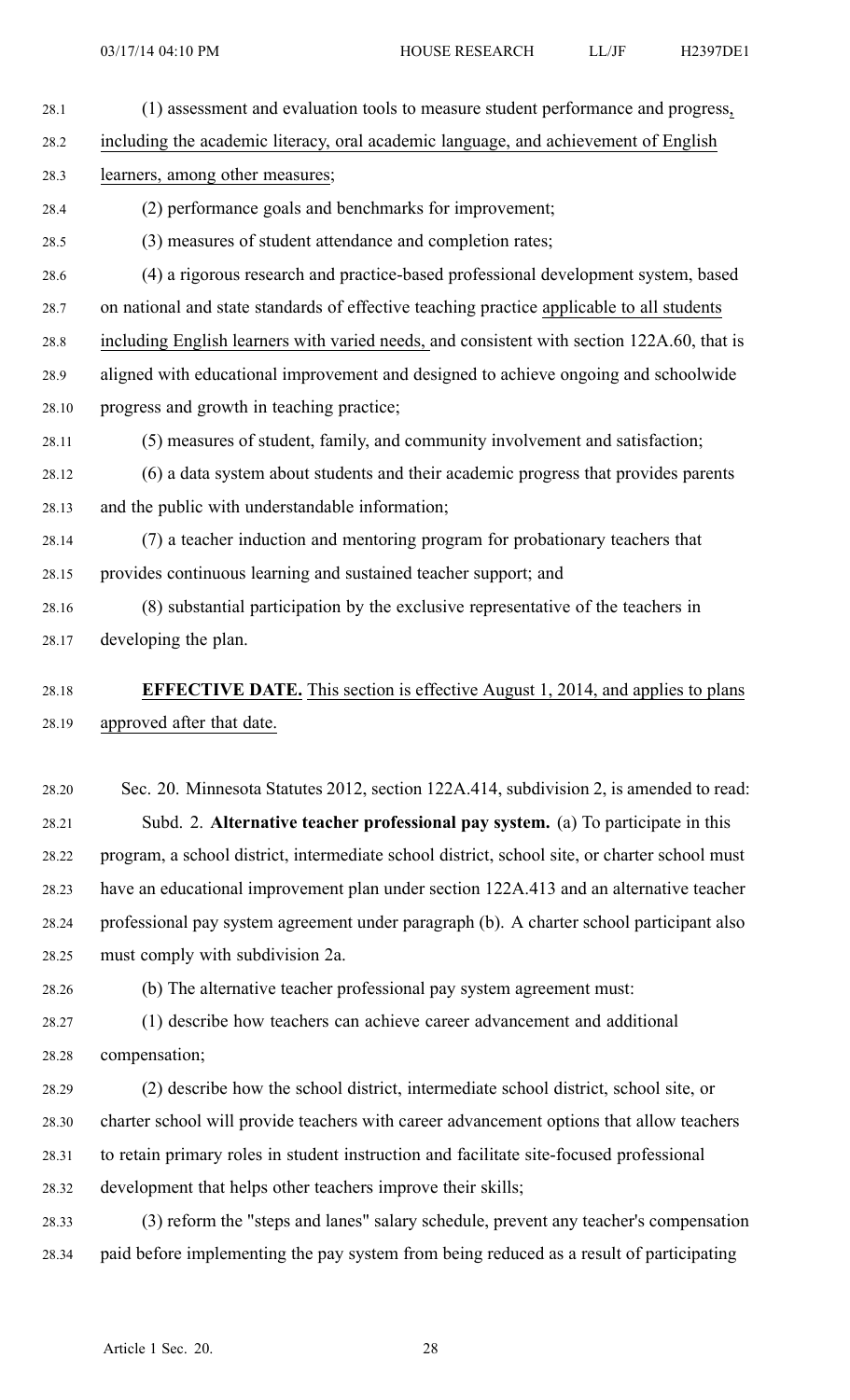| 29.1  | in this system, and base at least 60 percent of any compensation increase on teacher        |
|-------|---------------------------------------------------------------------------------------------|
| 29.2  | performance using:                                                                          |
| 29.3  | (i) schoolwide student achievement gains under section 120B.35 or locally selected          |
| 29.4  | standardized assessment outcomes, or both;                                                  |
| 29.5  | (ii) measures of student achievement including the academic literacy, oral academic         |
| 29.6  | language, and achievement of English learners, among other measures; and                    |
| 29.7  | (iii) an objective evaluation program that includes:                                        |
| 29.8  | (A) individual teacher evaluations aligned with the educational improvement plan            |
| 29.9  | under section 122A.413 and the staff development plan under section 122A.60; and            |
| 29.10 | (B) objective evaluations using multiple criteria conducted by a locally selected and       |
| 29.11 | periodically trained evaluation team that understands teaching and learning;                |
| 29.12 | (4) provide integrated ongoing site-based professional development activities to            |
| 29.13 | improve instructional skills and learning that are aligned with student needs under section |
| 29.14 | 122A.413, consistent with the staff development plan under section 122A.60 and led          |
| 29.15 | during the school day by trained teacher leaders such as master or mentor teachers;         |
| 29.16 | (5) allow any teacher in a participating school district, intermediate school district,     |
| 29.17 | school site, or charter school that implements an alternative pay system to participate in  |
| 29.18 | that system without any quota or other limit; and                                           |
| 29.19 | (6) encourage collaboration rather than competition among teachers.                         |
| 29.20 | <b>EFFECTIVE DATE.</b> This section is effective August 1, 2014, and applies to             |
| 29.21 | agreements approved after that date.                                                        |
|       |                                                                                             |
| 29.22 | Sec. 21. Minnesota Statutes 2012, section 122A.60, subdivision 1a, is amended to read:      |
| 29.23 | Subd. 1a. Effective staff development activities. (a) Staff development activities          |
| 29.24 | must:                                                                                       |
| 29.25 | (1) focus on the school classroom and research-based strategies that improve student        |
| 29.26 | learning;                                                                                   |
| 29.27 | (2) provide opportunities for teachers to practice and improve their instructional          |
| 29.28 | skills over time;                                                                           |
| 29.29 | (3) provide opportunities for teachers to use student data as part of their daily work      |
| 29.30 | to increase student achievement;                                                            |
| 29.31 | (4) enhance teacher content knowledge and instructional skills, including to                |
| 29.32 | accommodate the delivery of digital and blended learning and curriculum and engage          |
| 29.33 | students with technology;                                                                   |
| 29.34 | (5) align with state and local academic standards;                                          |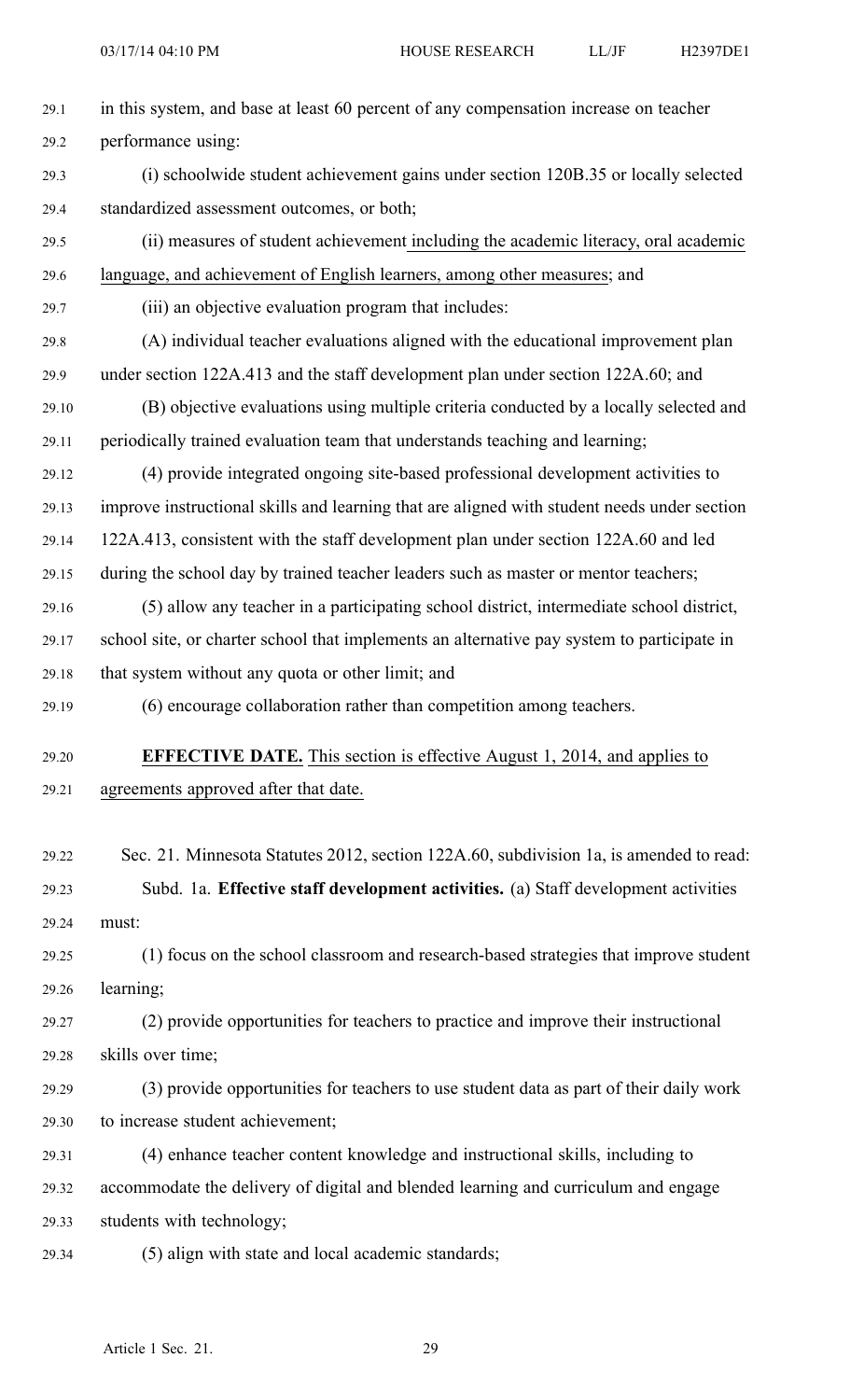- 30.1 (6) provide opportunities to build professional relationships, foster collaboration 30.2 among principals and staff who provide instruction, and provide opportunities for 30.3 teacher-to-teacher mentoring; and
- 30.4 (7) align with the plan of the district or site for an alternative teacher professional 30.5 pay system; and

30.6 (8) provide teachers of English learners, including English as <sup>a</sup> second language and 30.7 content teachers, with differentiated instructional strategies critical for ensuring students' 30.8 long-term academic success, the means to effectively use assessment data on the academic 30.9 literacy, oral academic language, and English language development of English learners, 30.10 and skills to suppor<sup>t</sup> native and English language development across the curriculum. 30.11 Staff development activities may include curriculum development and curriculum training 30.12 programs, and activities that provide teachers and other members of site-based teams 30.13 training to enhance team performance. The school district also may implement other 30.14 staff development activities required by law and activities associated with professional 30.15 teacher compensation models.

30.16 (b) Release time provided for teachers to supervise students on field trips and school 30.17 activities, or independent tasks not associated with enhancing the teacher's knowledge 30.18 and instructional skills, such as preparing repor<sup>t</sup> cards, calculating grades, or organizing 30.19 classroom materials, may not be counted as staff development time that is financed with 30.20 staff development reserved revenue under section 122A.61.

- 30.21 Sec. 22. Minnesota Statutes 2012, section 122A.60, subdivision 2, is amended to read: 30.22 Subd. 2. **Contents of plan.** The plan must include the staff development outcomes 30.23 under subdivision 3, the means to achieve the outcomes, and procedures for evaluating 30.24 progress at each school site toward meeting education outcomes, consistent with 30.25 relicensure requirements under section 122A.18, subdivision 4. The plan also must:
- 30.26 (1) suppor<sup>t</sup> stable and productive professional communities achieved through 30.27 ongoing and schoolwide progress and growth in teaching practice;
- 30.28 (2) emphasize coaching, professional learning communities, classroom action 30.29 research, and other job-embedded models;
- 

30.30 (3) maintain <sup>a</sup> strong subject matter focus premised on students' learning goals;

30.31 (4) ensure specialized preparation and learning about issues related to teaching 30.32 English learners and students with special needs by focusing on long-term systemic efforts 30.33 to improve educational services and opportunities and raise student achievement; and

- 
- 30.34 (5) reinforce national and state standards of effective teaching practice.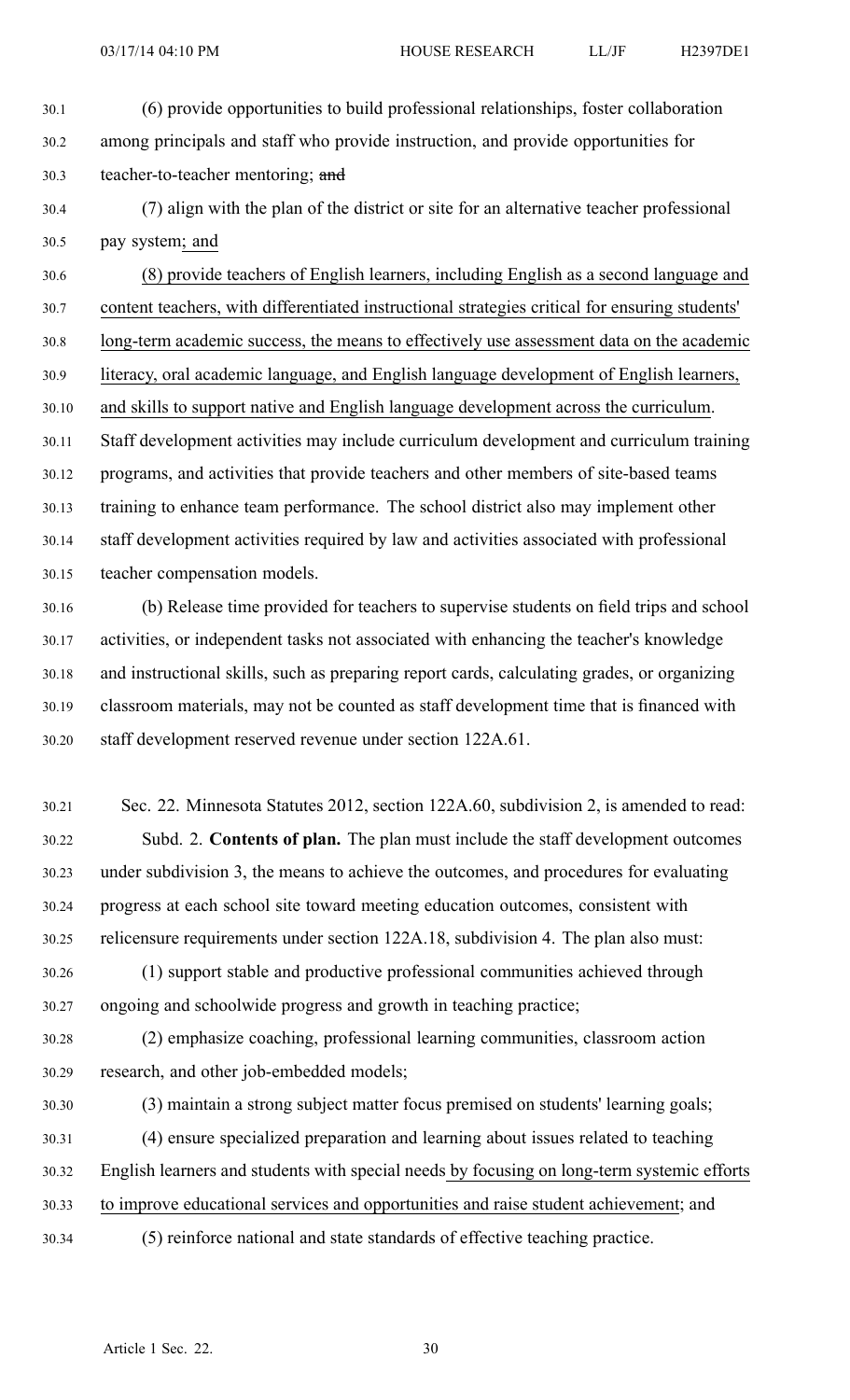31.1 Sec. 23. Minnesota Statutes 2012, section 122A.60, subdivision 3, is amended to read: 31.2 Subd. 3. **Staff development outcomes.** The advisory staff development committee 31.3 must adopt <sup>a</sup> staff development plan for improving student achievement. The plan must 31.4 be consistent with education outcomes that the school board determines. The plan 31.5 must include ongoing staff development activities that contribute toward continuous 31.6 improvement in achievement of the following goals:

31.7 (1) improve student achievement of state and local education standards in all areas 31.8 of the curriculum by using research-based best practices methods;

31.9 (2) effectively meet the needs of <sup>a</sup> diverse student population, including at-risk 31.10 children, children with disabilities, English learners, and gifted children, within the 31.11 regular classroom and other settings;

31.12 (3) provide an inclusive curriculum for <sup>a</sup> racially, ethnically, linguistically, and 31.13 culturally diverse student population that is consistent with the state education diversity 31.14 rule and the district's education diversity plan;

31.15 (4) improve staff collaboration and develop mentoring and peer coaching programs 31.16 for teachers new to the school or district;

31.17 (5) effectively teach and model violence prevention policy and curriculum that 31.18 address early intervention alternatives, issues of harassment, and teach nonviolent 31.19 alternatives for conflict resolution;

31.20 (6) effectively deliver digital and blended learning and curriculum and engage 31.21 students with technology; and

31.22 (7) provide teachers and other members of site-based managemen<sup>t</sup> teams with 31.23 appropriate managemen<sup>t</sup> and financial managemen<sup>t</sup> skills.

- 31.24 Sec. 24. Minnesota Statutes 2012, section 122A.68, subdivision 3, is amended to read: 31.25 Subd. 3. **Program components.** In order to be approved by the Board of Teaching, 31.26 <sup>a</sup> school district's residency program must at minimum include:
- 

31.27 (1) training to prepare teachers to serve as mentors to teaching residents;

31.28 (2) <sup>a</sup> team mentorship approach to expose teaching residents to <sup>a</sup> variety of

- 31.29 teaching methods, philosophies, and classroom environments that includes differentiated
- 31.30 instructional strategies, effective use of student achievement data, and suppor<sup>t</sup> for native

31.31 and English language development across the curriculum and grade levels, among other

31.32 things;

31.33 (3) ongoing peer coaching and assessment;

31.34 (4) assistance to the teaching resident in preparing an individual professional 31.35 development plan that includes goals, activities, and assessment methodologies; and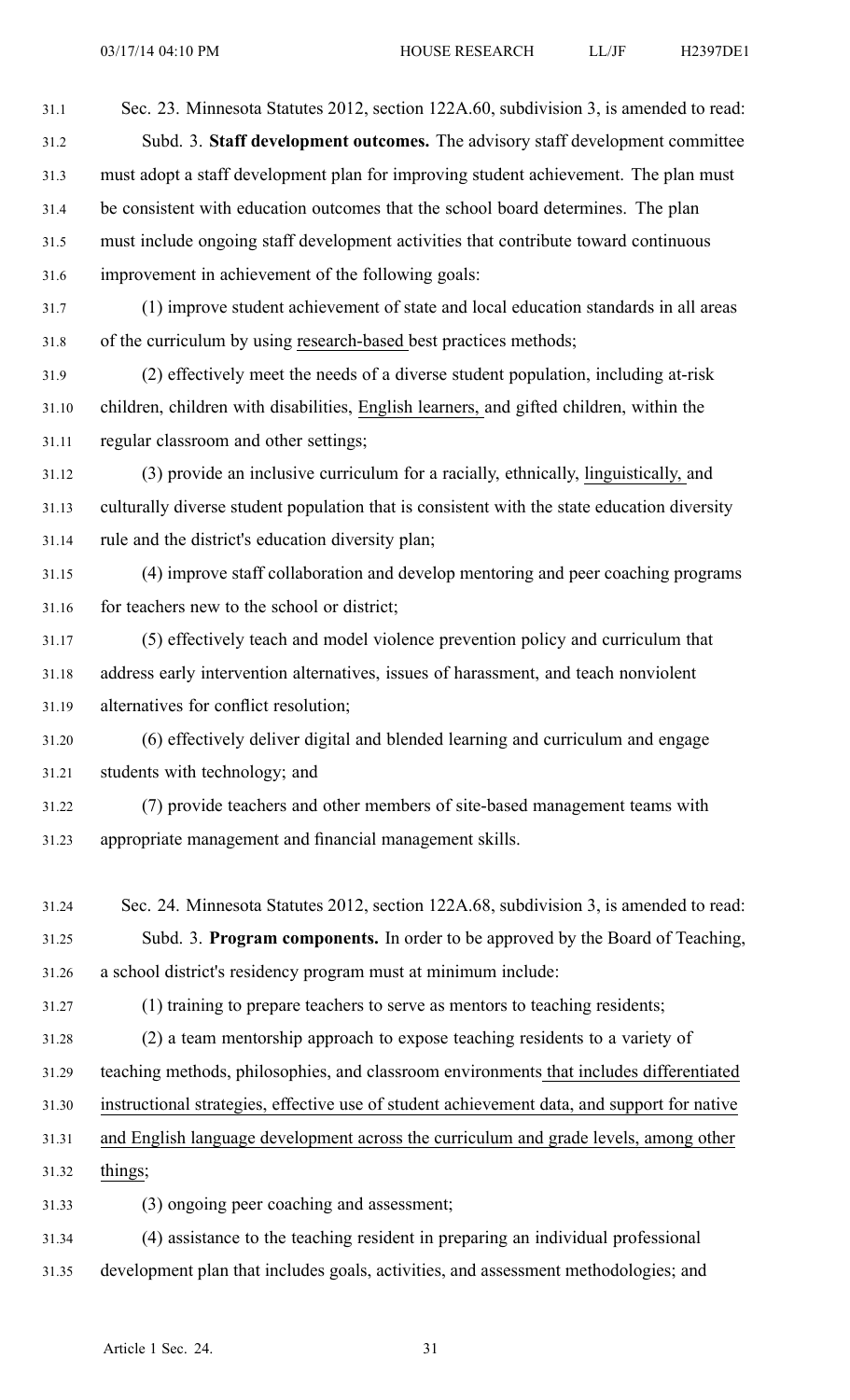- 32.1 (5) collaboration with one or more teacher education institutions, career teachers, 32.2 and other community experts to provide local or regional professional development 32.3 seminars or other structured learning experiences for teaching residents. 32.4 A teaching resident's direct classroom supervision responsibilities shall not exceed
- 32.5 80 percen<sup>t</sup> of the instructional time required of <sup>a</sup> full-time equivalent teacher in the 32.6 district. During the time <sup>a</sup> resident does not supervise <sup>a</sup> class, the resident shall participate 32.7 in professional development activities according to the individual plan developed by the 32.8 resident in conjunction with the school's mentoring team. Examples of development 32.9 activities include observing other teachers, sharing experiences with other teaching 32.10 residents, and professional meetings and workshops.
- 32.11 Sec. 25. Minnesota Statutes 2012, section 122A.74, is amended to read:
- 

#### 32.12 **122A.74 PRINCIPALS' LEADERSHIP INSTITUTE.**

32.13 Subdivision 1. **Establishment.** (a) The commissioner of education may contract 32.14 with the regents of the University of Minnesota to establish <sup>a</sup> Principals' Leadership 32.15 Institute to provide professional development to school principals by:

- 32.16 (1) creating <sup>a</sup> network of leaders in the educational and business communities to 32.17 communicate current and future trends in leadership techniques;
- 32.18 (2) helping to create <sup>a</sup> vision for the school that is aligned with the community 32.19 and district priorities; and
- 32.20 (3) developing strategies to retain highly qualified teachers and ensure that diverse 32.21 student populations, including at-risk students, children with disabilities, English learners, 32.22 and gifted students, among others, have equal access to these highly qualified teachers; and
- 32.23 (4) providing training to analyze data using culturally competent tools.
- 32.24 (b) The University of Minnesota must cooperate with participating members of the 32.25 business community to provide funding and content for the institute.
- 32.26 (c) Participants must agree to attend the Principals' Leadership Institute for four 32.27 weeks during the academic summer.
- 32.28 (d) The Principals' Leadership Institute must incorporate program elements offered 32.29 by leadership programs at the University of Minnesota and program elements used by 32.30 the participating members of the business community to enhance leadership within their 32.31 businesses.
- 32.32 Subd. 2. **Method of selection and requirements.** (a) The board of each school 32.33 district in the state may select <sup>a</sup> principal, upon the recommendation of the district's 32.34 superintendent and based on the principal's leadership potential, to attend the institute.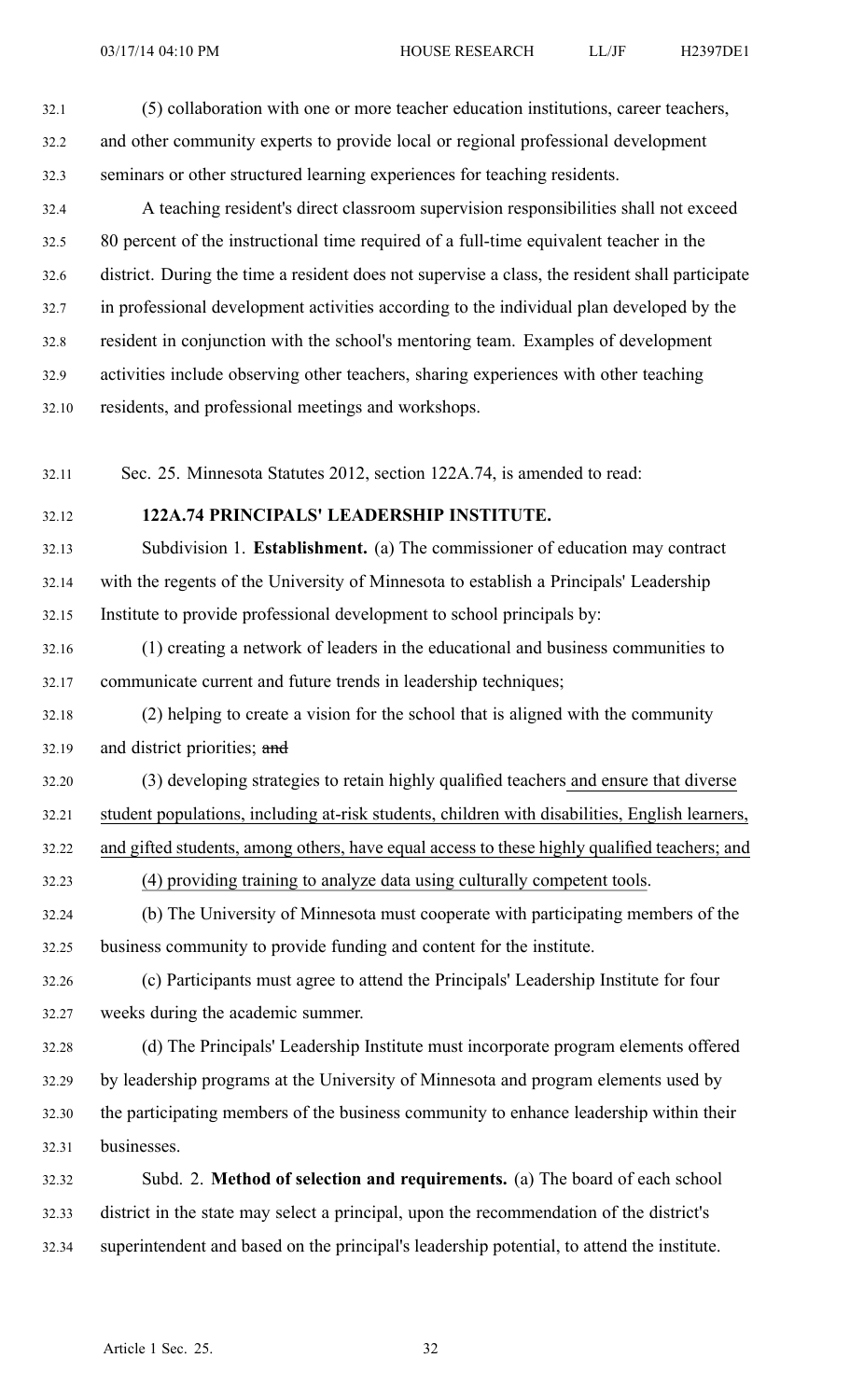33.1 (b) The school board annually shall forward its list of recommended participants to 33.2 the commissioner of education by February 1 each year. In addition, a principal may submit 33.3 an application directly to the commissioner by February 1. The commissioner of education 33.4 shall notify the school board, the principal candidates, and the University of Minnesota of 33.5 the principals selected to participate in the Principals' Leadership Institute each year.

33.6 Sec. 26. Minnesota Statutes 2012, section 123A.06, subdivision 2, is amended to read: 33.7 Subd. 2. **People to be served.** A state-approved alternative program shall provide 33.8 programs for secondary pupils and adults. A center may also provide programs and 33.9 services for elementary and secondary pupils who are not attending the state-approved 33.10 alternative program to assist them in being successful in school. A center shall use 33.11 research-based best practices for serving English learners and their parents, taking into 33.12 account the variations in students' backgrounds and needs and the amount of time and the 33.13 staff resources necessary for students to overcome gaps in their education and to develop 33.14 English proficiency and work-related skills. An individualized education program team 33.15 may identify <sup>a</sup> state-approved alternative program as an appropriate placement to the 33.16 extent <sup>a</sup> state-approved alternative program can provide the student with the appropriate 33.17 special education services described in the student's plan. Pupils eligible to be served are 33.18 those who qualify under the graduation incentives program in section 124D.68, subdivision 33.19 2, those enrolled under section 124D.02, subdivision 2, or those pupils who are eligible to 33.20 receive special education services under sections 125A.03 to 125A.24, and 125A.65.

33.21 Sec. 27. Minnesota Statutes 2012, section 123B.04, subdivision 4, is amended to read: 33.22 Subd. 4. **Achievement contract.** A school board may enter <sup>a</sup> written education site 33.23 achievement contract with each site decision-making team for: (1) setting individualized 33.24 learning and achievement measures and short- and long-term educational goals for each 33.25 student at that site that may include site-based strategies for English language instruction 33.26 targeting the teachers of English learners and all teachers and school administrators; 33.27 (2) recognizing each student's educational needs and aptitudes and levels of academic 33.28 attainment, whether on grade level or above or below grade level, so as to improve student 33.29 performance through such means as <sup>a</sup> cost-effective, research-based formative assessment 33.30 system designed to promote individualized learning and assessment; (3) using student 33.31 performance data to diagnose <sup>a</sup> student's academic strengths and weaknesses and indicate 33.32 to the student's teachers the specific skills and concepts that need to be introduced to 33.33 the student and developed through academic instruction or applied learning, organized 33.34 by strands within subject areas and linked to state and local academic standards during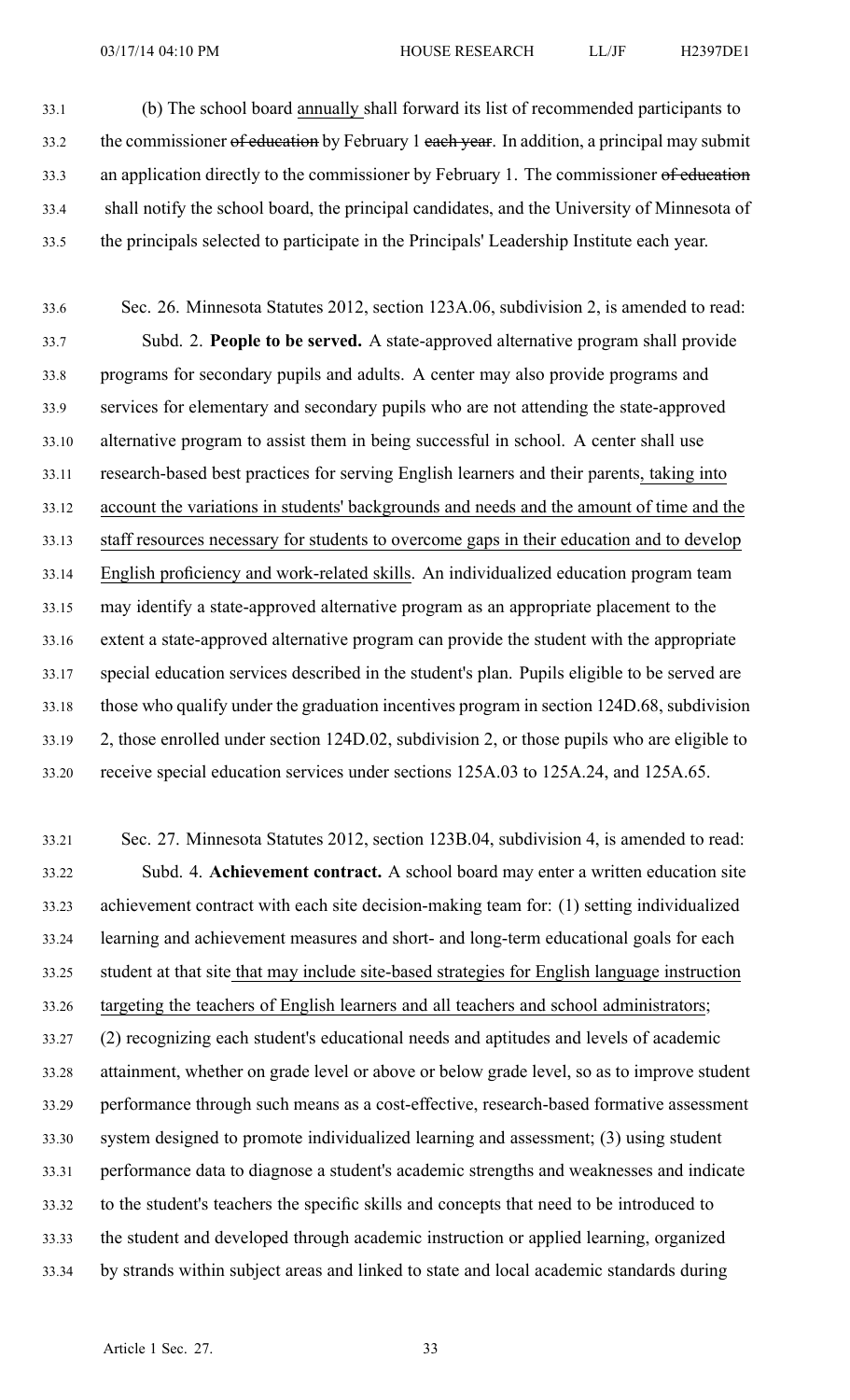34.1 the next year, consistent with the student's short- and long-term educational goals; and

- 34.2 (4) assisting the education site if progress in achieving student or contract goals or other
- 34.3 performance expectations or measures agreed to by the board and the site decision-making
- 34.4 team are not realized or implemented.

34.5 Sec. 28. Minnesota Statutes 2012, section 123B.147, subdivision 3, is amended to read: 34.6 Subd. 3. **Duties; evaluation.** (a) The principal shall provide administrative, 34.7 supervisory, and instructional leadership services, under the supervision of the 34.8 superintendent of schools of the district and according to the policies, rules, and 34.9 regulations of the school board, for the planning, management, operation, and evaluation 34.10 of the education program of the building or buildings to which the principal is assigned.

34.11 (b) To enhance <sup>a</sup> principal's leadership skills and suppor<sup>t</sup> and improve teaching 34.12 practices, school performance, and student achievement for diverse student populations, 34.13 including at-risk students, children with disabilities, English learners, and gifted students, 34.14 among others, <sup>a</sup> district must develop and implement <sup>a</sup> performance-based system for 34.15 annually evaluating school principals assigned to supervise <sup>a</sup> school building within the 34.16 district. The evaluation must be designed to improve teaching and learning by supporting 34.17 the principal in shaping the school's professional environment and developing teacher 34.18 quality, performance, and effectiveness. The annual evaluation must:

34.19 (1) suppor<sup>t</sup> and improve <sup>a</sup> principal's instructional leadership, organizational 34.20 management, and professional development, and strengthen the principal's capacity in the 34.21 areas of instruction, supervision, evaluation, and teacher development;

34.22 (2) include formative and summative evaluations based on multiple measures of 34.23 student progress toward career and college readiness;

34.24 (3) be consistent with <sup>a</sup> principal's job description, <sup>a</sup> district's long-term plans and 34.25 goals, and the principal's own professional multiyear growth plans and goals, all of which 34.26 must suppor<sup>t</sup> the principal's leadership behaviors and practices, rigorous curriculum, 34.27 school performance, and high-quality instruction;

34.28 (4) include on-the-job observations and previous evaluations;

34.29 (5) allow surveys to help identify <sup>a</sup> principal's effectiveness, leadership skills and 34.30 processes, and strengths and weaknesses in exercising leadership in pursuit of school 34.31 success;

34.32 (6) use longitudinal data on student academic growth as 35 percen<sup>t</sup> of the evaluation 34.33 and incorporate district achievement goals and targets;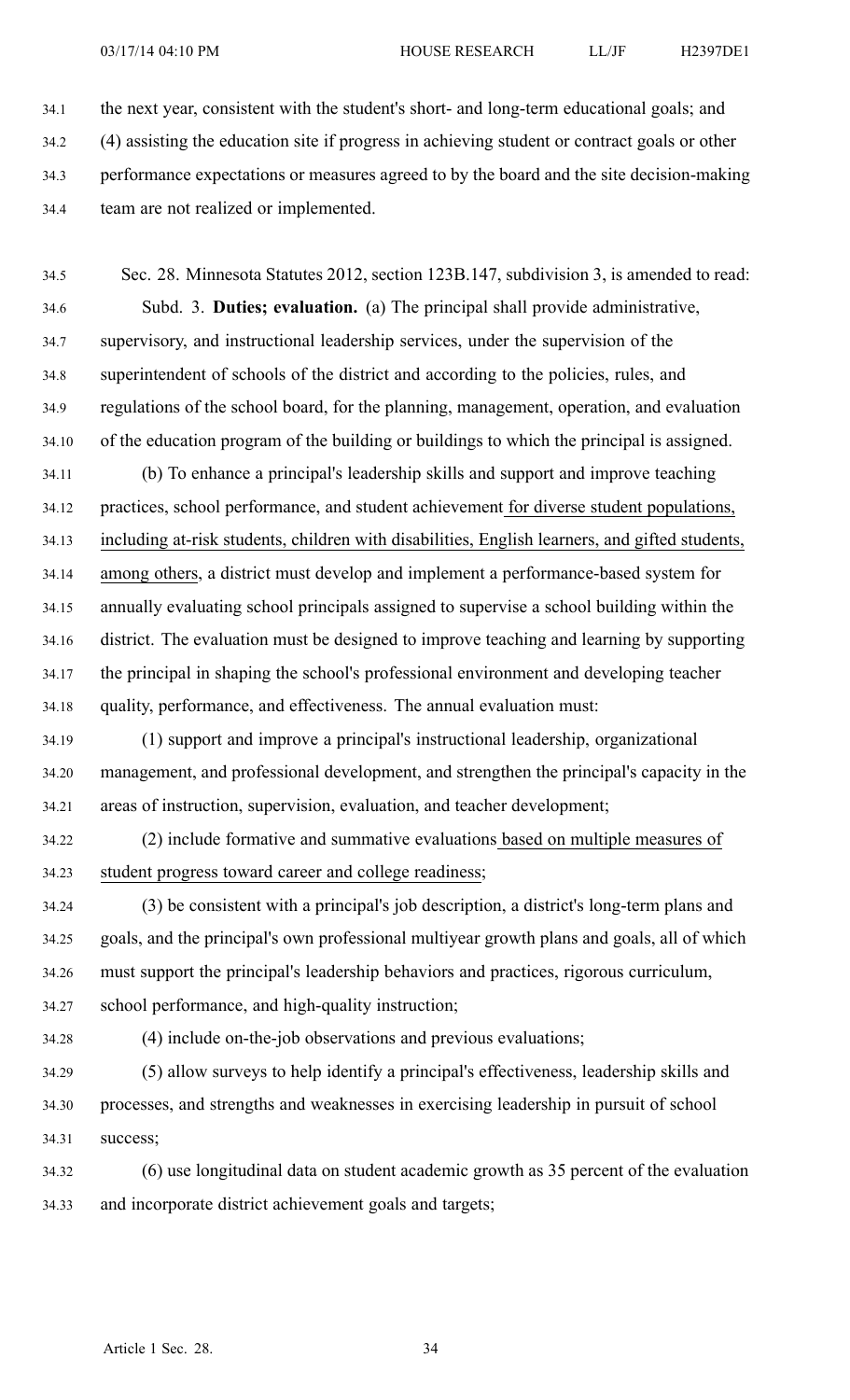35.1 (7) be linked to professional development that emphasizes improved teaching and 35.2 learning, curriculum and instruction, student learning, and <sup>a</sup> collaborative professional 35.3 culture; and

35.4 (8) for principals not meeting standards of professional practice or other criteria 35.5 under this subdivision, implement <sup>a</sup> plan to improve the principal's performance and 35.6 specify the procedure and consequence if the principal's performance is not improved. 35.7 The provisions of this paragraph are intended to provide districts with sufficient 35.8 flexibility to accommodate district needs and goals related to developing, supporting,

35.9 and evaluating principals.

35.10 Sec. 29. Minnesota Statutes 2012, section 124D.13, subdivision 2, is amended to read: 35.11 Subd. 2. **Program requirements.** (a) Early childhood family education programs 35.12 are programs for children in the period of life from birth to kindergarten, for the parents 35.13 and other relatives of these children, and for expectant parents. To the extent that funds 35.14 are insufficient to provide programs for all children, early childhood family education 35.15 programs should emphasize programming for <sup>a</sup> child from birth to age three and 35.16 encourage parents and other relatives to involve four- and five-year-old children in school 35.17 readiness programs, and other public and nonpublic early learning programs. A district 35.18 may not limit participation to school district residents. Early childhood family education 35.19 programs must provide:

35.20 (1) programs to educate parents and other relatives about the physical, mental, and 35.21 emotional development of children and to enhance the skills of parents and other relatives 35.22 in providing for their children's learning and development;

35.23 (2) structured learning activities requiring interaction between children and their 35.24 parents or relatives;

35.25 (3) structured learning activities for children that promote children's development 35.26 and positive interaction with peers, which are held while parents or relatives attend paren<sup>t</sup> 35.27 education classes;

35.28 (4) information on related community resources;

35.29 (5) information, materials, and activities that suppor<sup>t</sup> the safety of children, including 35.30 prevention of child abuse and neglect; and

35.31 (6) <sup>a</sup> community outreach plan to ensure participation by families who reflect the 35.32 racial, cultural, linguistic, and economic diversity of the school district.

35.33 Early childhood family education programs are encouraged to provide parents of

35.34 English learners with translated oral and written information to monitor the program's

35.35 impact on their children's English language development, to know whether their children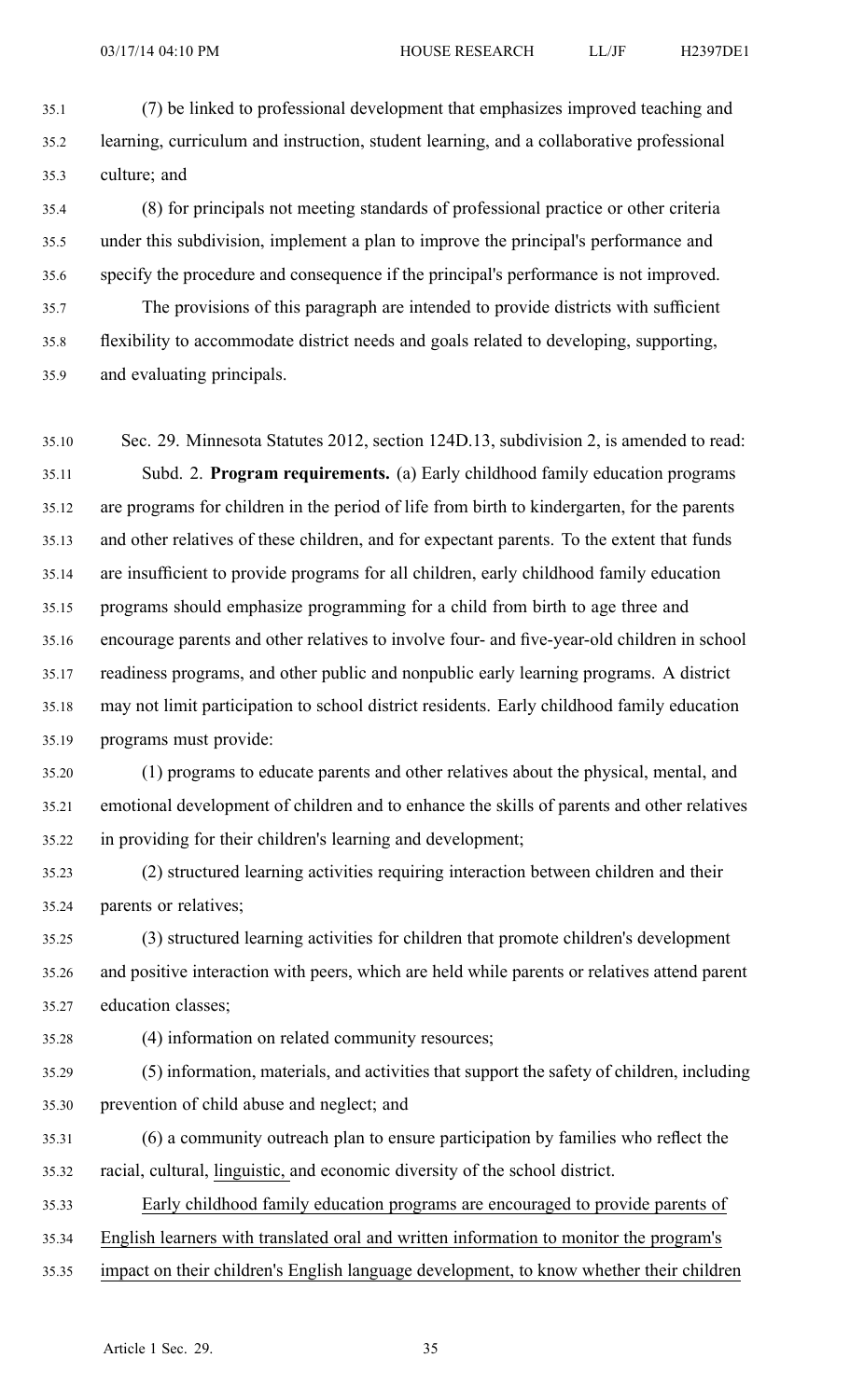36.1 are progressing in developing their English and native language proficiency, and to

36.2 actively engage with and suppor<sup>t</sup> their children in developing their English and native 36.3 language proficiency;

36.4 The programs must include learning experiences for children, parents, and other 36.5 relatives that promote children's early literacy and, where practicable, their native 36.6 language skills. The program must not include and activities for children that do not 36.7 require substantial involvement of the children's parents or other relatives. Providers must 36.8 review the program must be reviewed periodically to assure the instruction and materials 36.9 are not racially, culturally, or sexually biased. The programs must encourage parents to be 36.10 aware of practices that may affect equitable development of children.

36.11 (b) For the purposes of this section, "relative" or "relatives" means noncustodial 36.12 grandparents or other persons related to <sup>a</sup> child by blood, marriage, adoption, or foster 36.13 placement, excluding parents.

36.14 Sec. 30. Minnesota Statutes 2012, section 124D.15, subdivision 3, is amended to read: 36.15 Subd. 3. **Program requirements.** A school readiness program provider must:

36.16 (1) assess each child's cognitive and language skills with <sup>a</sup> comprehensive child 36.17 assessment instrument when the child enters and again before the child leaves the program 36.18 to inform improve program planning and implementation, communicate with parents, and 36.19 promote kindergarten readiness;

36.20 (2) provide comprehensive program content and intentional instructional practice 36.21 aligned with the state early childhood learning guidelines and kindergarten standards and 36.22 based on early childhood research and professional practice that is focused on children's 36.23 cognitive, social, emotional, and physical skills and development and prepares children 36.24 for the transition to kindergarten, including early literacy and language skills;

36.25 (3) coordinate appropriate kindergarten transition with parents and kindergarten 36.26 teachers;

36.27 (4) involve parents in program planning and decision making;

36.28 (5) coordinate with relevant community-based services;

36.29 (6) cooperate with adult basic education programs and other adult literacy programs;

- 36.30 (7) ensure staff-child ratios of one-to-ten and maximum group size of 20 children
- 36.31 with the first staff required to be <sup>a</sup> teacher; and

36.32 (8) have teachers knowledgeable in early childhood curriculum content, assessment, 36.33 native and English language development programs, and instruction.

36.34 Sec. 31. Minnesota Statutes 2012, section 124D.49, subdivision 3, is amended to read: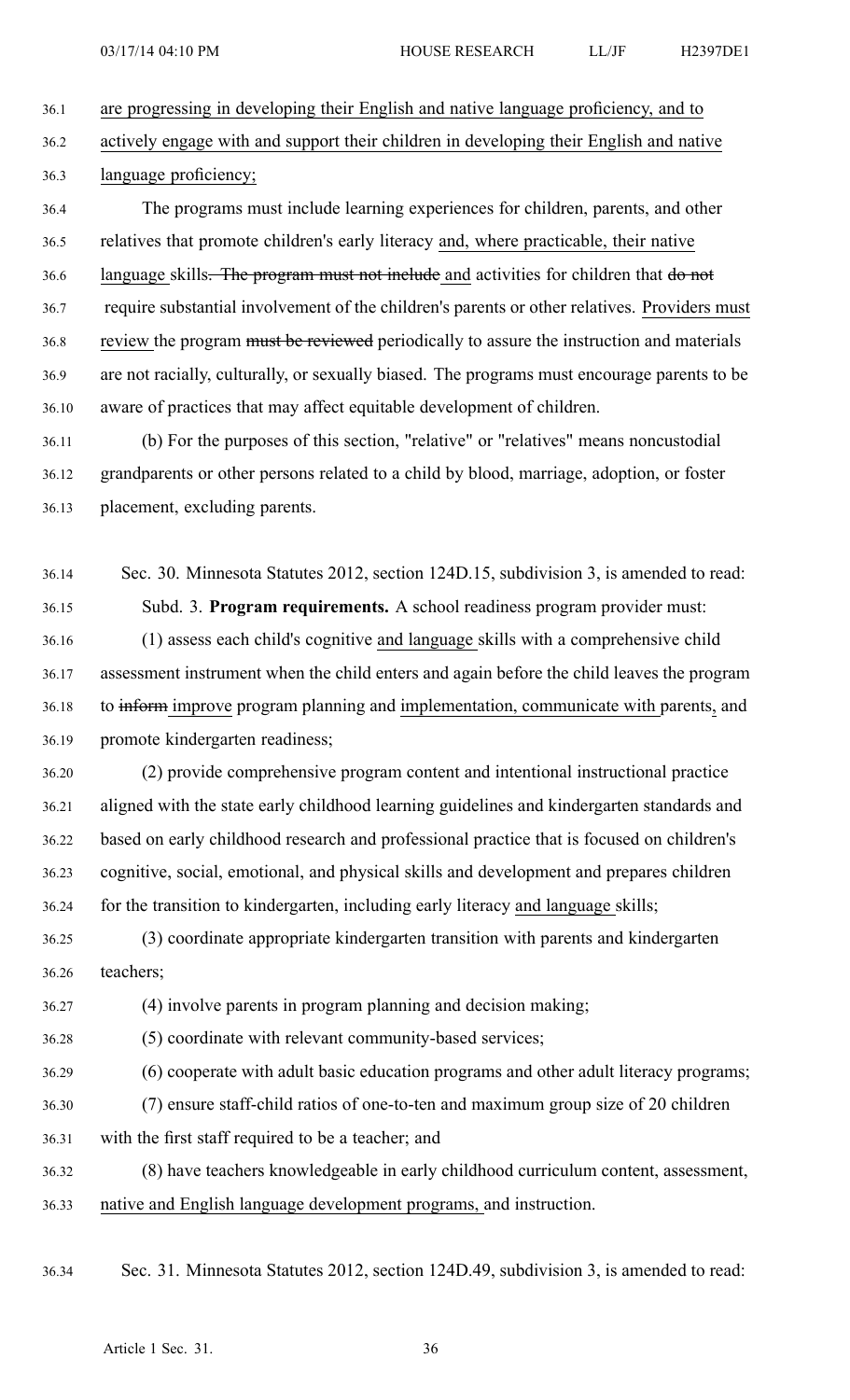37.1 Subd. 3. **Local education and employment transitions systems.** A local education 37.2 and employment transitions partnership must assess the needs of employers, employees, 37.3 and learners, and develop <sup>a</sup> plan for implementing and achieving the objectives of <sup>a</sup> local 37.4 or regional education and employment transitions system. The plan must provide for <sup>a</sup> 37.5 comprehensive local system for assisting learners and workers in making the transition 37.6 from school to work or for retraining in <sup>a</sup> new vocational area. The objectives of <sup>a</sup> local 37.7 education and employment transitions system include:

37.8 (1) increasing the effectiveness of the educational programs and curriculum of 37.9 elementary, secondary, and postsecondary schools and the work site in preparing students 37.10 in the skills and knowledge needed to be successful in the workplace;

37.11 (2) implementing learner outcomes for students in grades kindergarten through 12 37.12 designed to introduce the world of work and to explore career opportunities, including 37.13 nontraditional career opportunities;

37.14 (3) eliminating barriers to providing effective integrated applied learning, 37.15 service-learning, or work-based curriculum;

37.16 (4) increasing opportunities to apply academic knowledge and skills, including 37.17 skills needed in the workplace, in local settings which include the school, school-based 37.18 enterprises, postsecondary institutions, the workplace, and the community;

37.19 (5) increasing applied instruction in the attitudes and skills essential for success in 37.20 the workplace, including cooperative working, leadership, problem-solving, English 37.21 language proficiency, and respec<sup>t</sup> for diversity;

37.22 (6) providing staff training for vocational guidance counselors, teachers, and other 37.23 appropriate staff in the importance of preparing learners for the transition to work, and in 37.24 methods of providing instruction that incorporate applied learning, work-based learning, 37.25 English language proficiency, and service-learning experiences;

37.26 (7) identifying and enlisting local and regional employers who can effectively 37.27 provide work-based or service-learning opportunities, including, but not limited to, 37.28 apprenticeships, internships, and mentorships;

37.29 (8) recruiting community and workplace mentors including peers, parents, employers 37.30 and employed individuals from the community, and employers of high school students;

37.31 (9) identifying current and emerging educational, training, native and English 37.32 language development, and employment needs of the area or region, especially within 37.33 industries with potential for job growth;

37.34 (10) improving the coordination and effectiveness of local vocational and job training 37.35 programs, including vocational education, adult basic education, tech prep, apprenticeship, 37.36 service-learning, youth entrepreneur, youth training and employment programs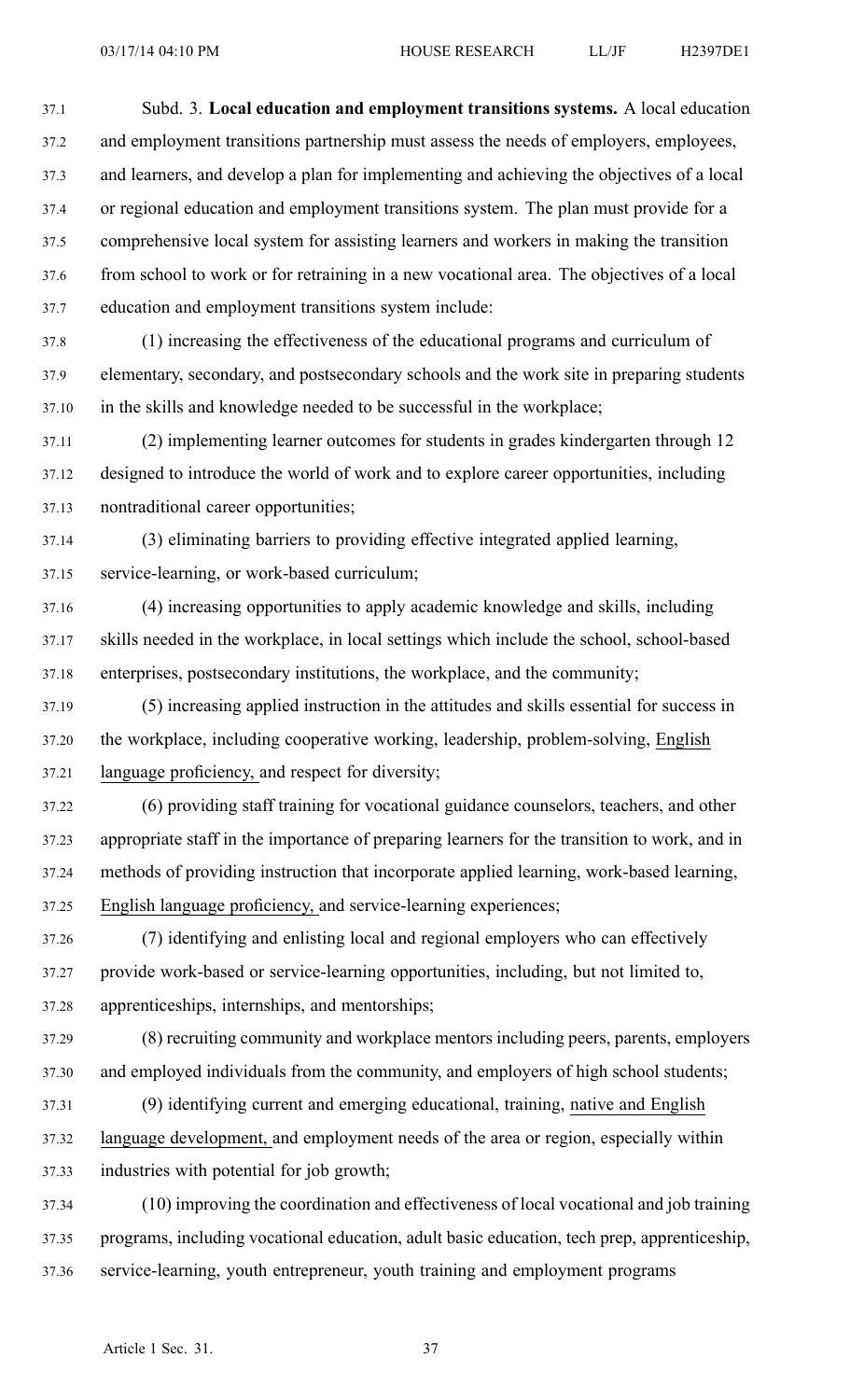38.1 administered by the commissioner of employment and economic development, and local 38.2 job training programs under the Workforce Investment Act of 1998, Public Law 105-220;

38.3 (11) identifying and applying for federal, state, local, and private sources of funding 38.4 for vocational or applied learning programs;

38.5 (12) providing students with current information and counseling about career 38.6 opportunities, potential employment, educational opportunities in postsecondary 38.7 institutions, workplaces, and the community, and the skills and knowledge necessary to 38.8 succeed;

38.9 (13) providing educational technology, including interactive television networks 38.10 and other distance learning methods, to ensure access to <sup>a</sup> broad variety of work-based 38.11 learning opportunities;

38.12 (14) including students with disabilities in <sup>a</sup> district's vocational or applied learning 38.13 program and ways to serve at-risk learners through collaboration with area learning 38.14 centers under sections 123A.05 to 123A.09, or other alternative programs; and

38.15 (15) providing <sup>a</sup> warranty to employers, postsecondary education programs, and 38.16 other postsecondary training programs, that learners successfully completing <sup>a</sup> high school 38.17 work-based or applied learning program will be able to apply the knowledge and work 38.18 skills included in the program outcomes or graduation requirements. The warranty shall 38.19 require education and training programs to continue to work with those learners that need 38.20 additional skill or English language development until they can demonstrate achievement 38.21 of the program outcomes or graduation requirements.

38.22 Sec. 32. Minnesota Statutes 2012, section 124D.52, as amended by Laws 2013, chapter 38.23 116, article 2, section 7, is amended to read:

## 38.24 **124D.52 ADULT BASIC EDUCATION.**

38.25 Subdivision 1. **Program requirements.** (a) An adult basic education program is <sup>a</sup> 38.26 day or evening program offered by <sup>a</sup> district that is for people over 16 years of age who do 38.27 not attend an elementary or secondary school. The program offers academic and English 38.28 language instruction necessary to earn <sup>a</sup> high school diploma or equivalency certificate.

38.29 (b) Notwithstanding any law to the contrary, <sup>a</sup> school board or the governing body of 38.30 <sup>a</sup> consortium offering an adult basic education program may adopt <sup>a</sup> sliding fee schedule 38.31 based on <sup>a</sup> family's income, but must waive the fee for participants who are under the age 38.32 of 21 or unable to pay. The fees charged must be designed to enable individuals of all 38.33 socioeconomic levels to participate in the program. A program may charge <sup>a</sup> security 38.34 deposit to assure return of materials, supplies, and equipment.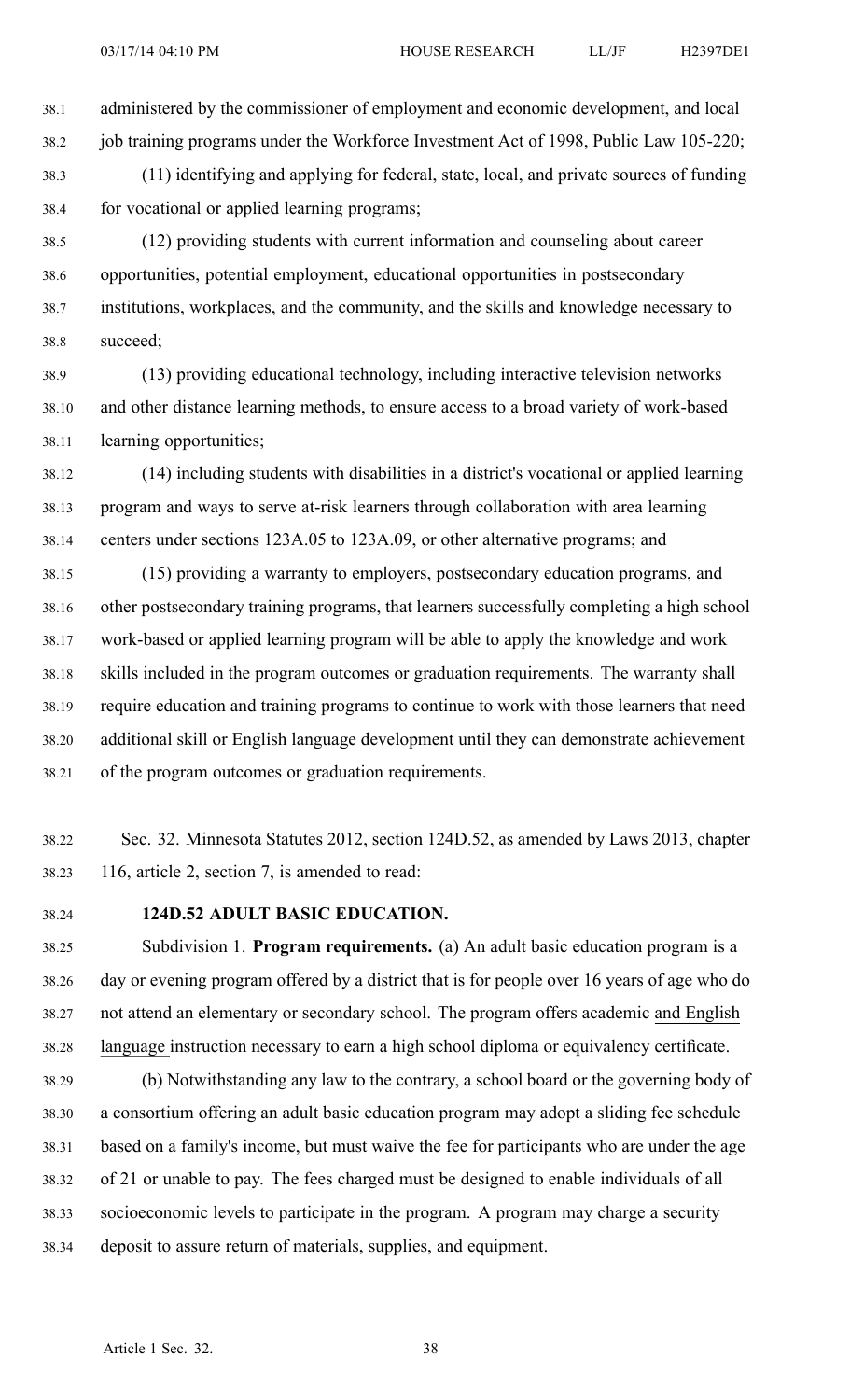39.1 (c) Each approved adult basic education program must develop <sup>a</sup> memorandum of 39.2 understanding with the local workforce development centers located in the approved 39.3 program's service delivery area. The memorandum of understanding must describe how 39.4 the adult basic education program and the workforce development centers will cooperate 39.5 and coordinate services to provide unduplicated, efficient, and effective services to clients. 39.6 (d) Adult basic education aid must be spen<sup>t</sup> for adult basic education purposes as 39.7 specified in sections 124D.518 to 124D.531. 39.8 (e) A state-approved adult basic education program must count and submit student 39.9 contact hours for <sup>a</sup> program that offers high school credit toward an adult high school 39.10 diploma according to student eligibility requirements and measures of student progress 39.11 toward work-based competency demonstration requirements and, where appropriate, 39.12 English language proficiency requirements established by the commissioner and posted on 39.13 the department Web site in <sup>a</sup> readily accessible location and format. 39.14 Subd. 2. **Program approval.** (a) To receive aid under this section, <sup>a</sup> district, <sup>a</sup> 39.15 consortium of districts, the Department of Corrections, or <sup>a</sup> private nonprofit organization 39.16 must submit an application by June 1 describing the program, on <sup>a</sup> form provided by 39.17 the department. The program must be approved by the commissioner according to the 39.18 following criteria: 39.19 (1) how the needs of different levels of learning and English language proficiency 39.20 will be met; 39.21 (2) for continuing programs, an evaluation of results; 39.22 (3) anticipated number and education level of participants; 39.23 (4) coordination with other resources and services; 39.24 (5) participation in <sup>a</sup> consortium, if any, and money available from other participants; 39.25 (6) managemen<sup>t</sup> and program design; 39.26 (7) volunteer training and use of volunteers; 39.27 (8) staff development services; 39.28 (9) program sites and schedules; 39.29 (10) program expenditures that qualify for aid; 39.30 (11) program ability to provide data related to learner outcomes as required by 39.31 law; and 39.32 (12) <sup>a</sup> copy of the memorandum of understanding described in subdivision 1 39.33 submitted to the commissioner. 39.34 (b) Adult basic education programs may be approved under this subdivision for 39.35 up to five years. Five-year program approval must be granted to an applicant who has 39.36 demonstrated the capacity to: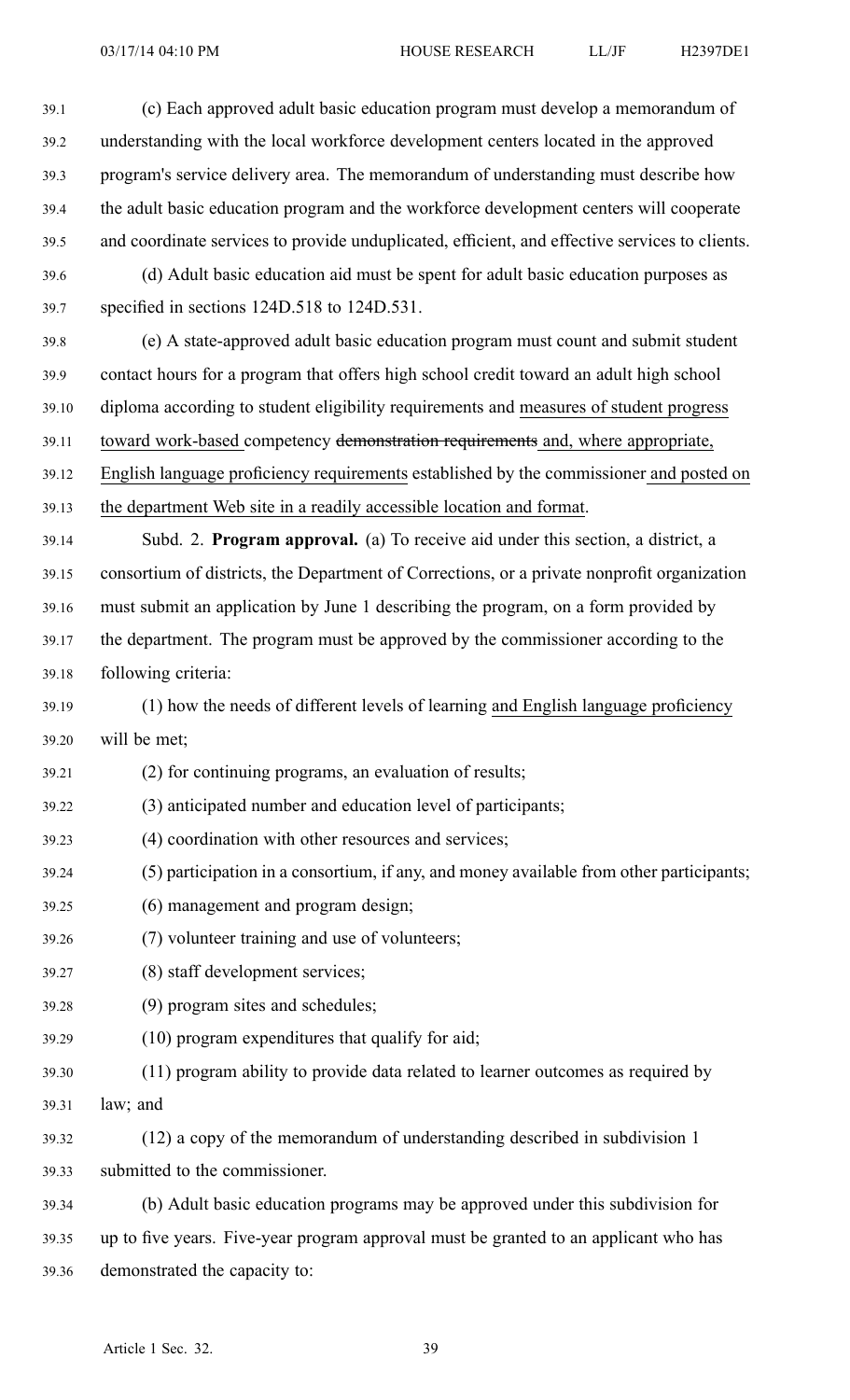40.1 (1) offer comprehensive learning opportunities and suppor<sup>t</sup> service choices

40.2 appropriate for and accessible to adults at all basic skill need and English language levels 40.3 of need;

40.4 (2) provide <sup>a</sup> participatory and experiential learning approach based on the strengths, 40.5 interests, and needs of each adult, that enables adults with basic skill needs to:

- 40.6 (i) identify, plan for, and evaluate their own progress toward achieving their defined 40.7 educational and occupational goals;
- 40.8 (ii) master the basic academic reading, writing, and computational skills, as well 40.9 as the problem-solving, decision making, interpersonal effectiveness, and other life and 40.10 learning skills they need to function effectively in <sup>a</sup> changing society;
- 40.11 (iii) locate and be able to use the health, governmental, and social services and 40.12 resources they need to improve their own and their families' lives; and
- 40.13 (iv) continue their education, if they desire, to at least the level of secondary school 40.14 completion, with the ability to secure and benefit from continuing education that will 40.15 enable them to become more employable, productive, and responsible citizens;
- 40.16 (3) plan, coordinate, and develop cooperative agreements with community resources 40.17 to address the needs that the adults have for support services, such as transportation, English 40.18 language learning, flexible course scheduling, convenient class locations, and child care;
- 40.19 (4) collaborate with business, industry, labor unions, and employment-training 40.20 agencies, as well as with family and occupational education providers, to arrange for 40.21 resources and services through which adults can attain economic self-sufficiency;
- 40.22 (5) provide sensitive and well trained adult education personnel who participate in 40.23 local, regional, and statewide adult basic education staff development events to master 40.24 effective adult learning and teaching techniques;
- 40.25 (6) participate in regional adult basic education peer program reviews and evaluations;

40.26 (7) submit accurate and timely performance and fiscal reports;

- 40.27 (8) submit accurate and timely reports related to program outcomes and learner 40.28 follow-up information; and
- 40.29 (9) spend adult basic education aid on adult basic education purposes only, which 40.30 are specified in sections 124D.518 to 124D.531.
- 40.31 (c) The commissioner shall require each district to provide notification by February 40.32 1, 2001, of its intent to apply for funds under this section as <sup>a</sup> single district or as par<sup>t</sup> of 40.33 an identified consortium of districts. A district receiving funds under this section must 40.34 notify the commissioner by February 1 of its intent to change its application status for 40.35 applications due the following June 1.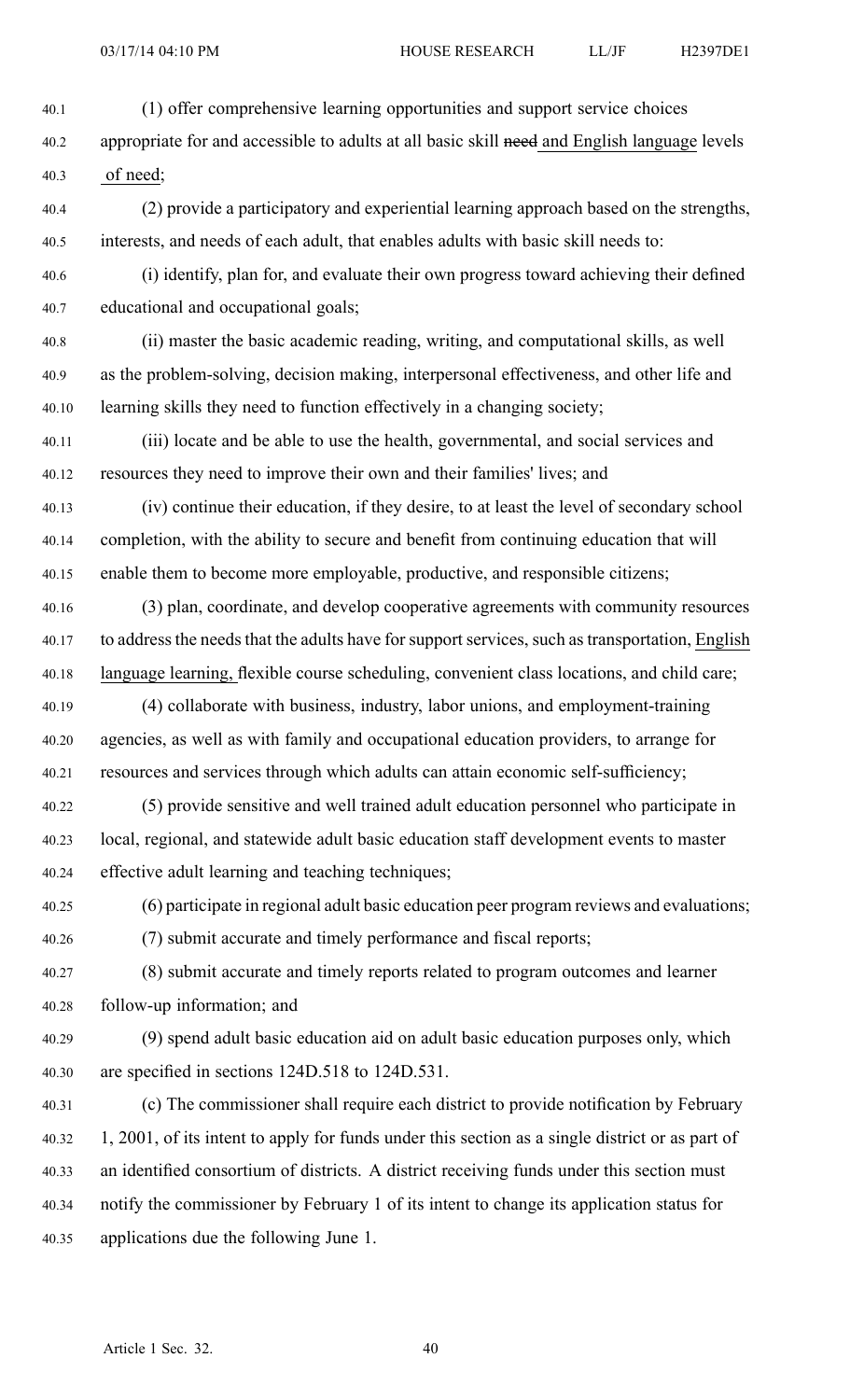41.1 Subd. 3. **Accounts; revenue; aid.** (a) Each district, group of districts, or private 41.2 nonprofit organization providing adult basic education programs must establish and 41.3 maintain a reserve account within the community service fund for the receipt receiving 41.4 and disbursement of disbursing all funds related to these programs. All revenue received 41.5 pursuant to under this section must be utilized used solely for the purposes of adult basic 41.6 education programs. State aid must not equal more than 100 percen<sup>t</sup> of the unreimbursed 41.7 expenses of providing these programs, excluding in-kind costs.

41.8 (b) For purposes of paragraph (a), an adult basic education program may include as 41.9 valid expenditures for the previous fiscal year program spending that occurs from July 41.10 1 to September 30 of the following year. A program may carry over <sup>a</sup> maximum of 20 41.11 percen<sup>t</sup> of its adult basic education aid revenue into the next fiscal year. Program spending 41.12 may only be counted for one fiscal year.

41.13 (c) Notwithstanding section 123A.26 or any other law to the contrary, an adult basic 41.14 education consortium providing an approved adult basic education program may be its own 41.15 fiscal agen<sup>t</sup> and is eligible to receive state-aid payments directly from the commissioner.

41.16 Subd. 4. **English as <sup>a</sup> second language programs.** Persons may teach English 41.17 as a second language classes conducted at a worksite, if they meet the requirements 41.18 of section 122A.19, subdivision 1, clause (a), regardless of whether they are licensed 41.19 teachers. Persons teaching English as <sup>a</sup> second language for an approved adult basic 41.20 education program must possess <sup>a</sup> bachelor's or master's degree in English as <sup>a</sup> second 41.21 language, applied linguistics, or bilingual education, or a related degree as approved by 41.22 the commissioner.

41.23 Subd. 5. **Basic service level.** A district, or <sup>a</sup> consortium of districts, with <sup>a</sup> program 41.24 approved by the commissioner under subdivision 2 must establish, in consultation with the 41.25 commissioner, <sup>a</sup> basic level of service for every adult basic education site in the district 41.26 or consortium. The basic service level must describe minimum levels of academic and 41.27 English language instruction and suppor<sup>t</sup> services to be provided at each site. The program 41.28 must set <sup>a</sup> basic service level that promotes effective learning and student achievement 41.29 with measurable results. Each district or consortium of districts must submit its basic 41.30 service level to the commissioner for approval.

41.31 Subd. 6. **Cooperative English as <sup>a</sup> second language and adult basic education** 41.32 **programs.** (a) A school district, or adult basic education consortium that receives revenue 41.33 under section 124D.531, may deliver English as <sup>a</sup> second language, citizenship, or other 41.34 adult education programming in collaboration with community-based and nonprofit 41.35 organizations located within its district or region, and with correctional institutions. The 41.36 organization or correctional institution must have the demonstrated capacity to offer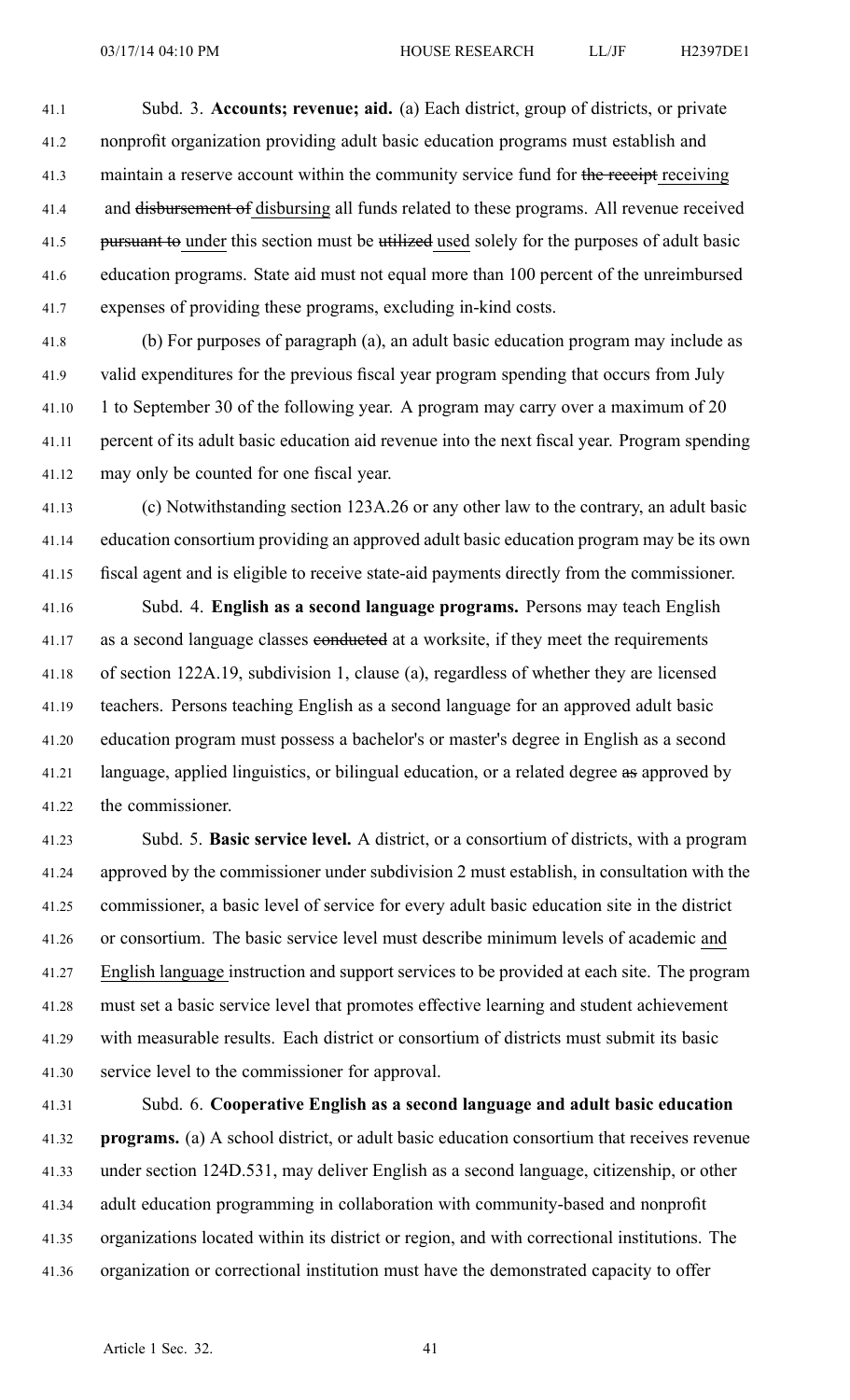42.1 education programs for adults. Community-based or nonprofit organizations must meet 42.2 the criteria in paragraph (b), or have prior experience. A community-based or nonprofit 42.3 organization or <sup>a</sup> correctional institution may be reimbursed for unreimbursed expenses 42.4 as defined in section 124D.518, subdivision 5, for the administration of administering 42.5 English as <sup>a</sup> second language or adult basic education programs, not to exceed eight 42.6 percen<sup>t</sup> of the total funds provided by <sup>a</sup> school district or adult basic education consortium. 42.7 The administrative reimbursement for <sup>a</sup> school district or adult basic education consortium 42.8 that delivers services cooperatively with <sup>a</sup> community-based or nonprofit organization 42.9 or correctional institution is limited to five percen<sup>t</sup> of the program aid, not to exceed the 42.10 unreimbursed expenses of administering programs delivered by community-based or 42.11 nonprofit organizations or correctional institutions.

42.12 (b) A community-based organization or nonprofit organization that delivers education 42.13 services under this section must demonstrate that it has met the following criteria:

42.14 (1) be legally established as <sup>a</sup> nonprofit organization;

42.15 (2) have an established system for fiscal accounting and reporting that is consistent 42.16 with the Department of Education's department's adult basic education completion report 42.17 and reporting requirements under section 124D.531;

42.18 (3) require all instructional staff to complete <sup>a</sup> training course in teaching adult 42.19 learners; and

42.20 (4) develop <sup>a</sup> learning plan for each student that identifies defined educational and 42.21 occupational goals with measures to evaluate progress.

42.22 Subd. 7. **Performance tracking system.** (a) By July 1, 2000, each approved adult 42.23 basic education program must develop and implement <sup>a</sup> performance tracking system to 42.24 provide information necessary to comply with federal law and serve as one means of 42.25 assessing the effectiveness of adult basic education programs. For required reporting, 42.26 longitudinal studies, and program improvement, the tracking system must be designed to 42.27 collect data on the following core outcomes for learners, including English learners, who 42.28 have completed participating in the adult basic education program:

42.29 (1) demonstrated improvements in literacy skill levels in reading, writing, speaking 42.30 the English language, numeracy, problem solving, English language acquisition, and 42.31 other literacy skills;

42.32 (2) placement in, retention in, or completion of postsecondary education, training, 42.33 unsubsidized employment, or career advancement;

42.34 (3) receipt of <sup>a</sup> secondary school diploma or its recognized equivalent; and 42.35 (4) reduction in participation in the diversionary work program, Minnesota family 42.36 investment program, and food suppor<sup>t</sup> education and training program.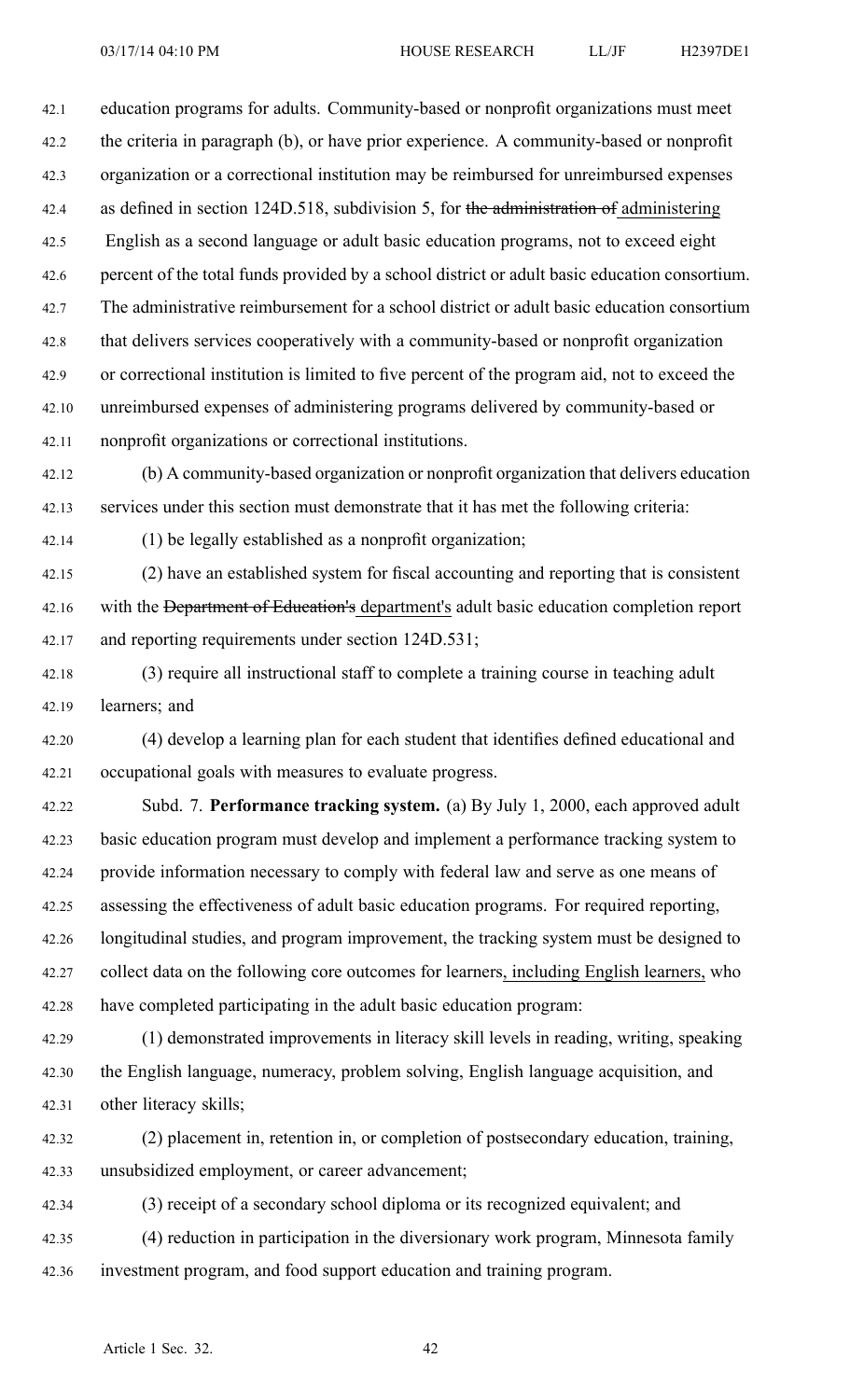43.1 (b) A district, group of districts, state agency, or private nonprofit organization 43.2 providing an adult basic education program may meet this requirement by developing <sup>a</sup> 43.3 tracking system based on either or both of the following methodologies:

43.4 (1) conducting <sup>a</sup> reliable follow-up survey; or

43.5 (2) submitting student information, including Social Security numbers for data 43.6 matching.

43.7 Data related to obtaining employment must be collected in the first quarter following 43.8 program completion or can be collected while the student is enrolled, if known. Data 43.9 related to employment retention must be collected in the third quarter following program 43.10 exit. Data related to any other specified outcome may be collected at any time during <sup>a</sup> 43.11 program year.

43.12 (c) When <sup>a</sup> student in <sup>a</sup> program is requested to provide the student's Social Security 43.13 number, the student must be notified in <sup>a</sup> written form easily understandable to the student 43.14 that:

43.15 (1) providing the Social Security number is optional and no adverse action may be 43.16 taken against the student if the student chooses not to provide the Social Security number;

43.17 (2) the reques<sup>t</sup> is made under section 124D.52, subdivision 7;

43.18 (3) if the student provides the Social Security number, it will be used to assess the 43.19 effectiveness of the program by tracking the student's subsequent career; and

43.20 (4) the Social Security number will be shared with the Department of Education; 43.21 Minnesota State Colleges and Universities; Office of Higher Education; Department of 43.22 Human Services; and Department of Employment and Economic Development in order 43.23 to accomplish the purposes described in paragraph (a) and will not be used for any other 43.24 purpose or reported to any other governmental entities.

43.25 (d) Annually <sup>a</sup> district, group of districts, state agency, or private nonprofit 43.26 organization providing programs under this section must forward the tracking data 43.27 collected to the Department of Education. For the purposes of longitudinal studies on the 43.28 employment status of former students under this section, the Department of Education 43.29 must forward the Social Security numbers to the Department of Employment and 43.30 Economic Development to electronically match the Social Security numbers of former 43.31 students with wage detail reports filed under section 268.044. The results of data matches 43.32 must, for purposes of this section and consistent with the requirements of the United 43.33 States Code, title 29, section 2871, of the Workforce Investment Act of 1998, be compiled 43.34 in <sup>a</sup> longitudinal form by the Department of Employment and Economic Development 43.35 and released to the Department of Education in the form of summary data that does not 43.36 identify the individual students. The Department of Education may release this summary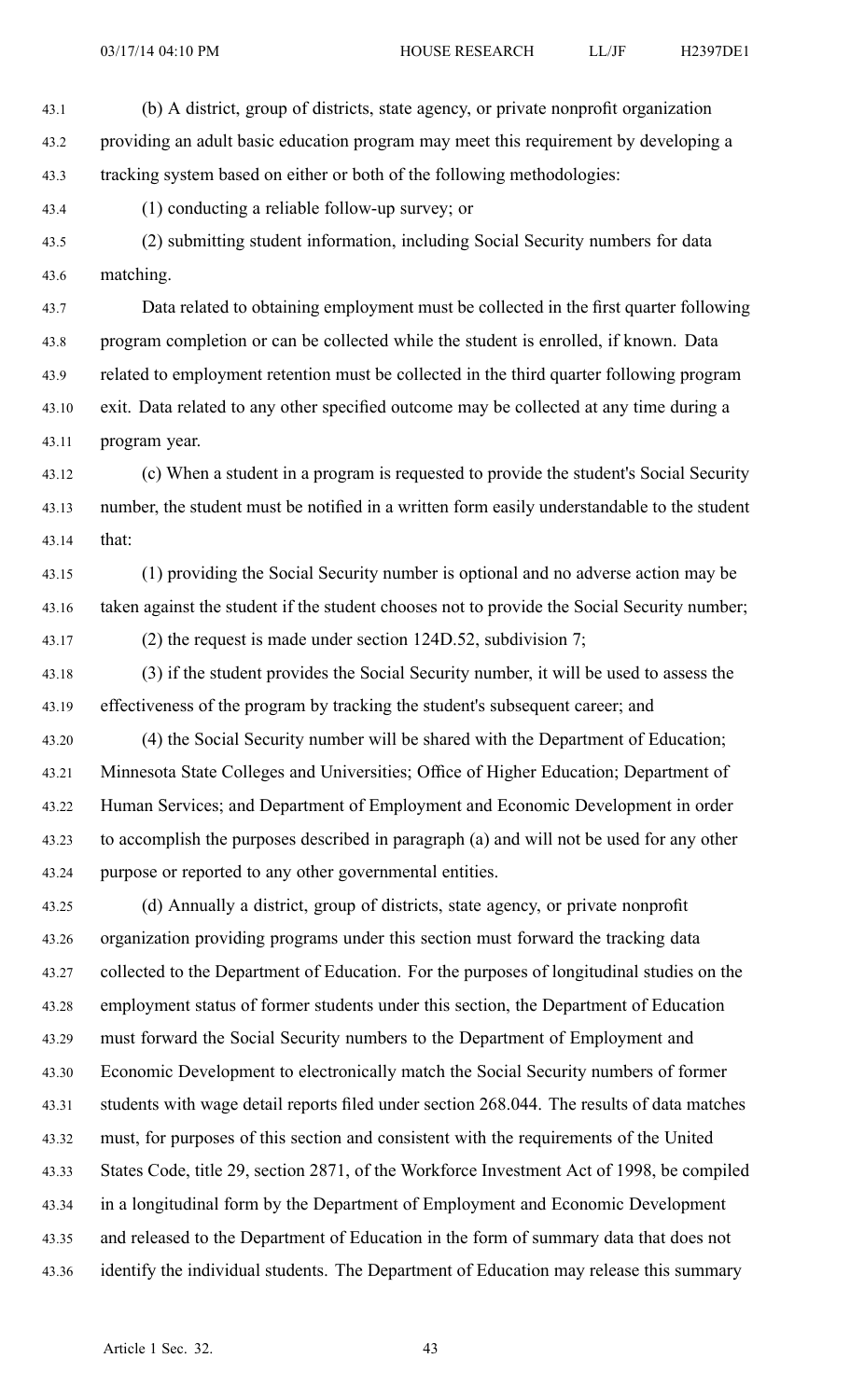44.1 data. State funding for adult basic education programs must not be based on the number or 44.2 percentage of students who decline to provide their Social Security numbers or on whether 44.3 the program is evaluated by means of <sup>a</sup> follow-up survey instead of data matching. 44.4 Subd. 8. **Standard high school diploma for adults.** (a) The commissioner shall 44.5 adopt rules for providing <sup>a</sup> standard adult high school diploma to persons who: 44.6 (1) are not eligible for kindergarten through grade 12 services; 44.7 (2) do not have <sup>a</sup> high school diploma; and 44.8 (3) successfully complete an adult basic education program of instruction approved 44.9 by the commissioner of education necessary to earn an adult high school diploma. 44.10 (b) Persons participating in an approved adult basic education program of instruction 44.11 must demonstrate the competencies, knowledge, and skills and, where appropriate, 44.12 English language proficiency, sufficient to ensure that postsecondary programs and 44.13 institutions and potential employers regard persons with <sup>a</sup> standard high school diploma 44.14 and persons with <sup>a</sup> standard adult high school diploma as equally well prepared and 44.15 qualified graduates. Approved adult basic education programs of instruction under this 44.16 subdivision must issue <sup>a</sup> standard adult high school diploma to persons who successfully 44.17 demonstrate the competencies, knowledge, and skills required by the program.

44.18 Sec. 33. Minnesota Statutes 2012, section 124D.522, is amended to read:

# 44.19 **124D.522 ADULT BASIC EDUCATION SUPPLEMENTAL SERVICE** 44.20 **GRANTS.**

44.21 (a) The commissioner, in consultation with the policy review task force under 44.22 section 124D.521, may make grants to nonprofit organizations to provide services that are 44.23 not offered by <sup>a</sup> district adult basic education program or that are supplemental to either 44.24 the statewide adult basic education program, or <sup>a</sup> district's adult basic education program. 44.25 The commissioner may make grants for: staff development for adult basic education 44.26 teachers and administrators; training for volunteer tutors; training, services, and materials 44.27 for serving disabled students through adult basic education programs; statewide promotion 44.28 of adult basic education services and programs; development and dissemination of 44.29 instructional and administrative technology for adult basic education programs; programs 44.30 which primarily serve communities of color; adult basic education distance learning 44.31 projects, including television instruction programs; initiatives to accelerate English 44.32 language acquisition and the achievement of career- and college-ready skills among 44.33 English learners; and other supplemental services to suppor<sup>t</sup> the mission of adult basic 44.34 education and innovative delivery of adult basic education services.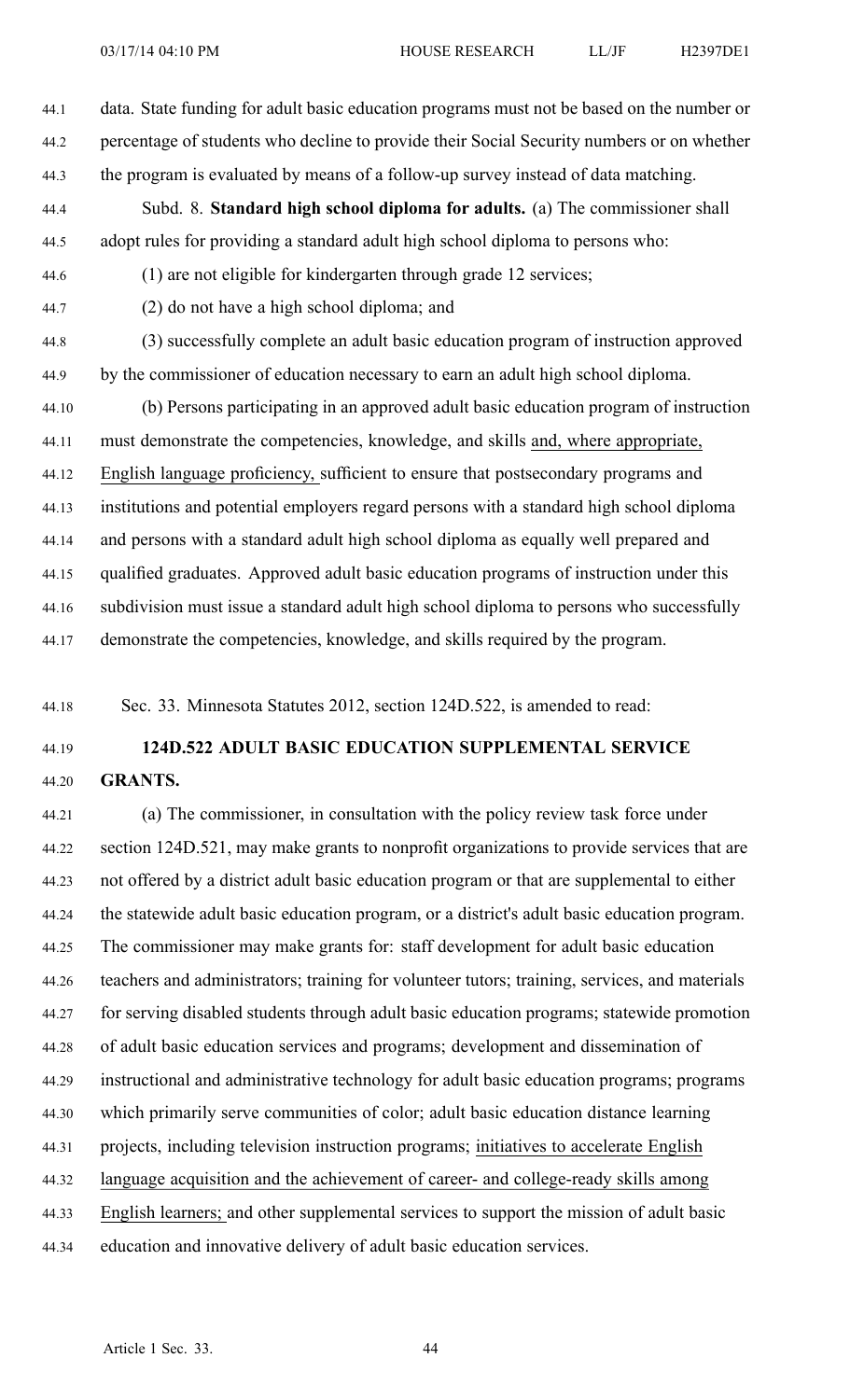45.1 (b) The commissioner must establish eligibility criteria and gran<sup>t</sup> application 45.2 procedures. Grants under this section must suppor<sup>t</sup> services throughout the state, focus 45.3 on educational results for adult learners, and promote outcome-based achievement 45.4 through adult basic education programs. Beginning in fiscal year 2002, the commissioner 45.5 may make grants under this section from the state total adult basic education aid set 45.6 aside for supplemental service grants under section 124D.531. Up to one-fourth of the 45.7 appropriation for supplemental service grants must be used for grants for adult basic 45.8 education programs to encourage and suppor<sup>t</sup> innovations in adult basic education 45.9 instruction and service delivery. A gran<sup>t</sup> to <sup>a</sup> single organization cannot exceed 20 percen<sup>t</sup> 45.10 of the total supplemental services aid. Nothing in this section prevents an approved adult 45.11 basic education program from using state or federal aid to purchase supplemental services.

45.12 Sec. 34. Minnesota Statutes 2012, section 124D.59, subdivision 2, is amended to read: 45.13 Subd. 2. **English learner.** (a) "English learner" means <sup>a</sup> pupil in kindergarten through 45.14 grade 12 who meets the requirements under subdivision 2a or the following requirements: 45.15 (1) the pupil, as declared by <sup>a</sup> paren<sup>t</sup> or guardian first learned <sup>a</sup> language other than 45.16 English, comes from <sup>a</sup> home where the language usually spoken is other than English, or 45.17 usually speaks <sup>a</sup> language other than English; and

45.18 (2) the pupil is determined by <sup>a</sup> valid assessment measuring the pupil's English 45.19 language proficiency and by developmentally appropriate measures, which might include 45.20 observations, teacher judgment, paren<sup>t</sup> recommendations, or developmentally appropriate 45.21 assessment instruments, to lack the necessary English skills to participate fully in 45.22 academic classes taught in English.

45.23 (b) Notwithstanding paragraph (a), A pupil enrolled in a Minnesota public school 45.24 in grades any grade 4 through 12 who was enrolled in a Minnesota public school on 45.25 the dates during in the previous school year when a commissioner provided took a 45.26 commissioner-provided assessment that measures measuring the pupil's emerging 45.27 academic English was administered, shall not be counted as an English learner in 45.28 calculating English learner pupil units under section 126C.05, subdivision 17, and shall not 45.29 generate state English learner aid under section 124D.65, subdivision 5, unless if the pupil 45.30 scored below the state cutoff score or is otherwise counted as <sup>a</sup> nonproficient participant 45.31 on an the assessment measuring the pupil's emerging academic English provided by the 45.32 commissioner during the previous school year and in the judgment of the pupil's classroom 45.33 teachers, consistent with section 124D.61, clause (1), the pupil is unable to demonstrate 45.34 academic language proficiency in English, including oral academic language, sufficient to 45.35 successfully and fully participate in the general core curriculum in the regular classroom.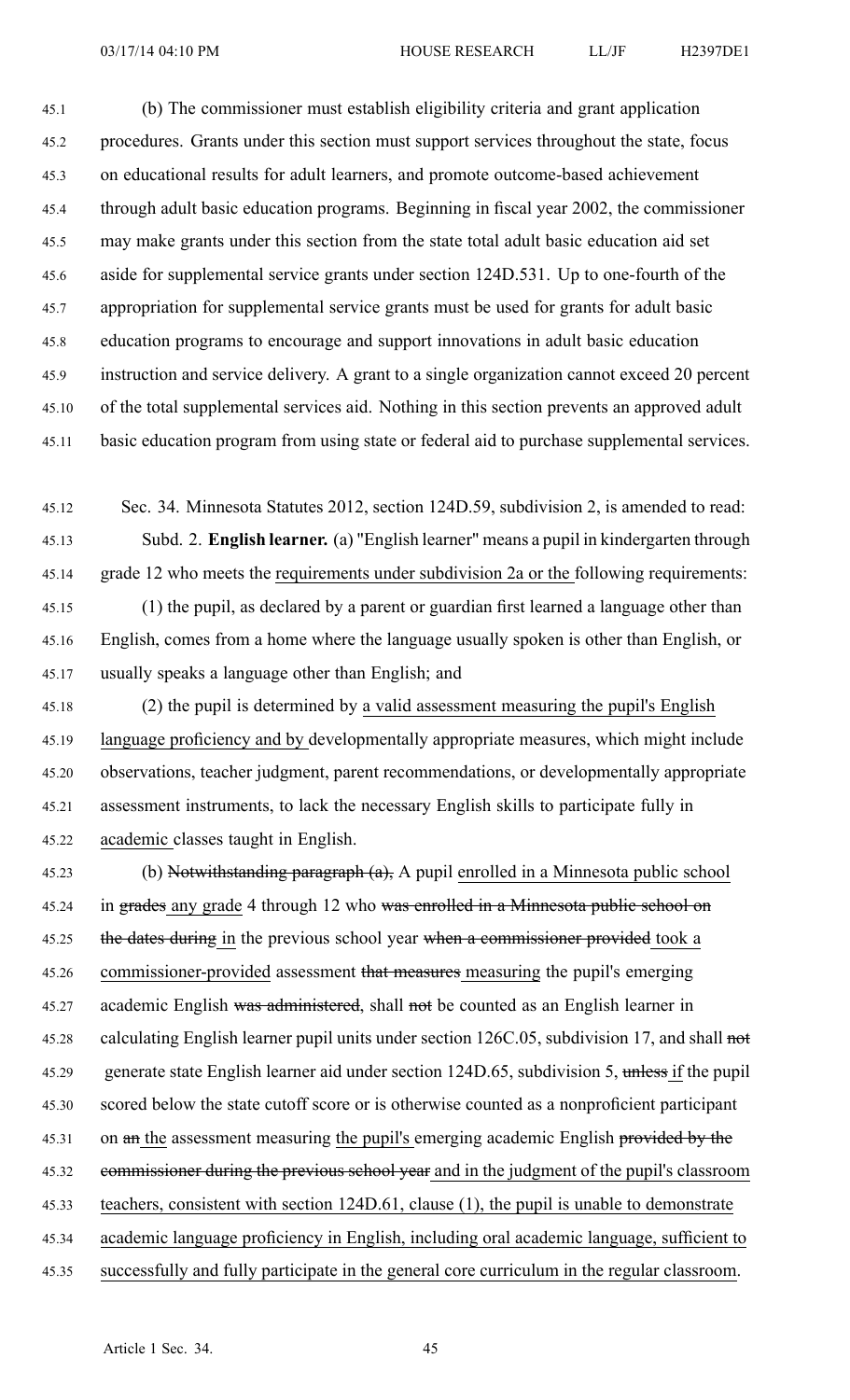| 46.1  | (c) Notwithstanding paragraphs (a) and (b), a pupil in kindergarten through grade              |
|-------|------------------------------------------------------------------------------------------------|
| 46.2  | 12 shall not be counted as an English learner in calculating English learner pupil units       |
| 46.3  | under section 126C.05, subdivision 17, and shall not generate state English learner aid        |
| 46.4  | under section 124D.65, subdivision 5, if:                                                      |
| 46.5  | (1) the pupil is not enrolled during the current fiscal year in an educational program         |
| 46.6  | for English learners in accordance with under sections 124D.58 to 124D.64; or                  |
| 46.7  | (2) the pupil has generated five or more years of average daily membership in                  |
| 46.8  | Minnesota public schools since July 1, 1996.                                                   |
| 46.9  | <b>EFFECTIVE DATE.</b> This section is effective for the 2015-2016 school year and             |
| 46.10 | later.                                                                                         |
| 46.11 | Sec. 35. Minnesota Statutes 2012, section 124D.59, is amended by adding a                      |
| 46.12 | subdivision to read:                                                                           |
| 46.13 | Subd. 2a. English learner; interrupted formal education. Consistent with                       |
| 46.14 | subdivision 2, an English learner includes an English learner with an interrupted formal       |
| 46.15 | education who:                                                                                 |
| 46.16 | (1) comes from a home where the language usually spoken is other than English, or              |
| 46.17 | usually speaks a language other than English;                                                  |
| 46.18 | (2)<br>enters school in the United States after grade 6;                                       |
| 46.19 | (3) has at least two years less schooling than their peers;                                    |
| 46.20 | (4) functions at least two years below expected grade level in reading and                     |
| 46.21 | mathematics; and                                                                               |
| 46.22 | (5) may be preliterate in their native language.                                               |
| 46.23 | <b>EFFECTIVE DATE.</b> This section is effective for the 2015-2016 school year and             |
| 46.24 | later.                                                                                         |
| 46.25 | Sec. 36. Minnesota Statutes 2013 Supplement, section 124D.861, subdivision 3,                  |
| 46.26 | is amended to read:                                                                            |
| 46.27 | Subd. 3. Public engagement; progress report and budget process. (a) To                         |
| 46.28 | receive revenue under section 124D.862, the school board of an eligible district must          |
| 46.29 | incorporate school and district plan components under section 120B.11 into the district's      |
| 46.30 | comprehensive integration plan.                                                                |
| 46.31 | (b) A school board must hold at least one formal annual hearing to publicly report its         |
| 46.32 | progress in realizing the goals identified in its plan. At the hearing, the board must provide |
| 46.33 | the public with longitudinal data demonstrating district and school progress in reducing       |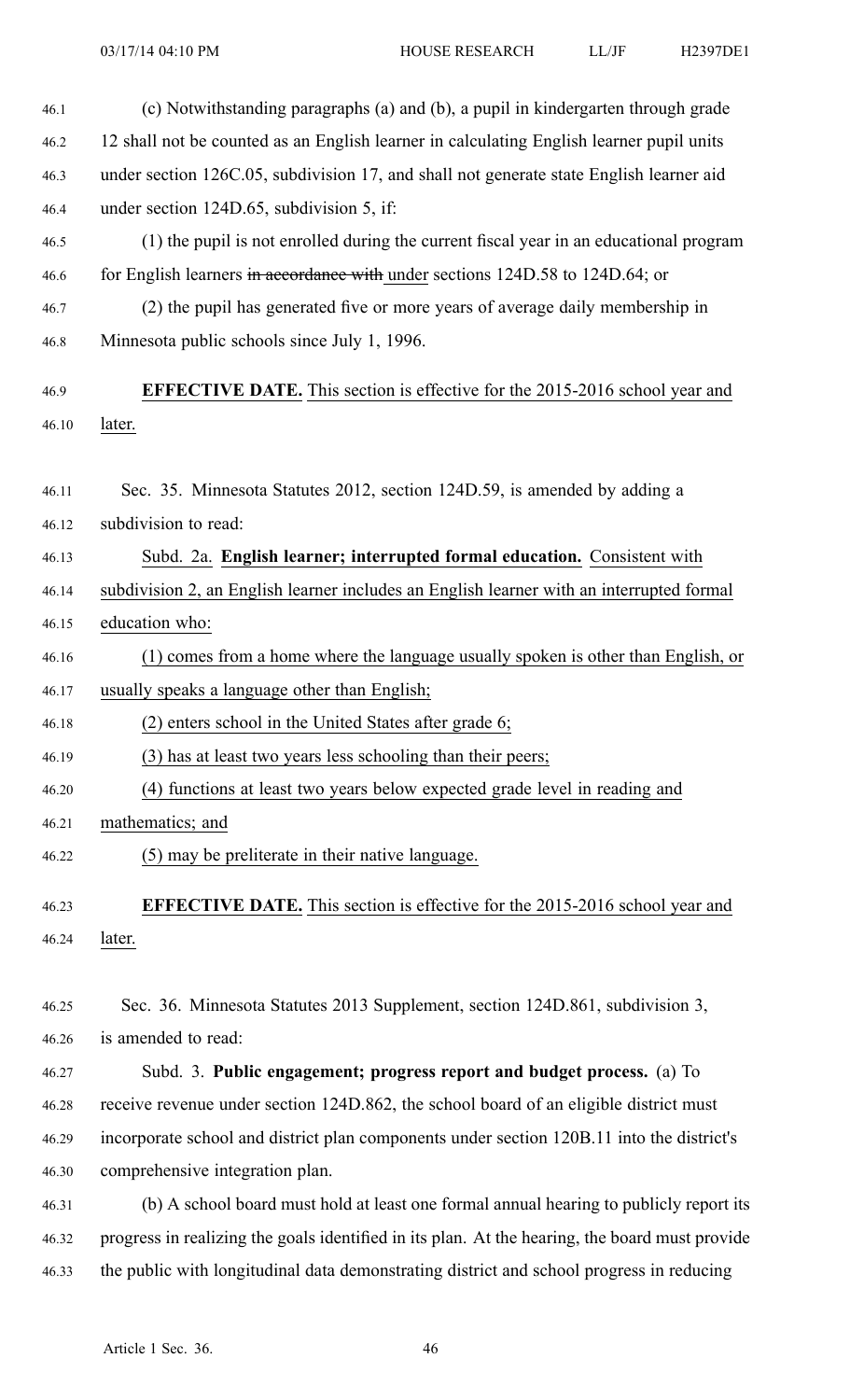47.1 the disparities in student academic performance among the specified categories of students 47.2 and in realizing racial and economic integration, consistent with the district plan and the 47.3 measures in paragraph (a). At least 30 days before the formal hearing under this paragraph, 47.4 the board must pos<sup>t</sup> its plan, its preliminary analysis, relevant student performance data, 47.5 and other longitudinal data on the district's Web site. A district must hold one hearing to 47.6 meet the hearing requirements of both this section and section 120B.11.

47.7 (c) The district must submit <sup>a</sup> detailed budget to the commissioner by March 15 in 47.8 the year before it implements its plan. The commissioner must review, and approve or 47.9 disapprove the district's budget by June 1 of that year.

47.10 (d) The longitudinal data required under paragraph (a) must be based on student 47.11 growth and progress in reading and mathematics, as defined under section 120B.30, 47.12 subdivision 1, and student performance data and achievement reports from fully adaptive 47.13 reading and mathematics assessments for grades 3 through 7 beginning in the 2015-2016 47.14 school year under section 120B.30, subdivision 1a, and either (i) school enrollment 47.15 choices, (ii) the number of world language proficiency or high achievement certificates 47.16 awarded under section 120B.022, subdivision  $\frac{1}{2}$ , paragraphs (b) and (e) 1a, or the number 47.17 of state bilingual and multilingual seals issued under section 120B.022, subdivision 1b, 47.18 or (iii) school safety and students' engagemen<sup>t</sup> and connection at school under section 47.19 120B.35, subdivision 3, paragraph (d). Additional longitudinal data may be based on: 47.20 students' progress toward career and college readiness under section 120B.30, subdivision 47.21 1; or rigorous coursework completed under section 120B.35, subdivision 3, paragraph 47.22 (c), clause (2).

# 47.23 **EFFECTIVE DATE.** This section is effective for the 2014-2015 school year and 47.24 later.

47.25 Sec. 37. Minnesota Statutes 2012, section 124D.895, is amended to read:

## 47.26 **124D.895 PARENTAL INVOLVEMENT PROGRAMS.**

47.27 Subdivision 1. **Program goals.** The department, in consultation with the state 47.28 curriculum advisory committee, must develop guidelines and model plans for parental 47.29 involvement programs that will:

47.30 (1) engage the interests and talents of parents or guardians in recognizing and 47.31 meeting the emotional, intellectual, native and English language development, and 47.32 physical needs of their school-age children;

47.33 (2) promote healthy self-concepts among parents or guardians and other family 47.34 members;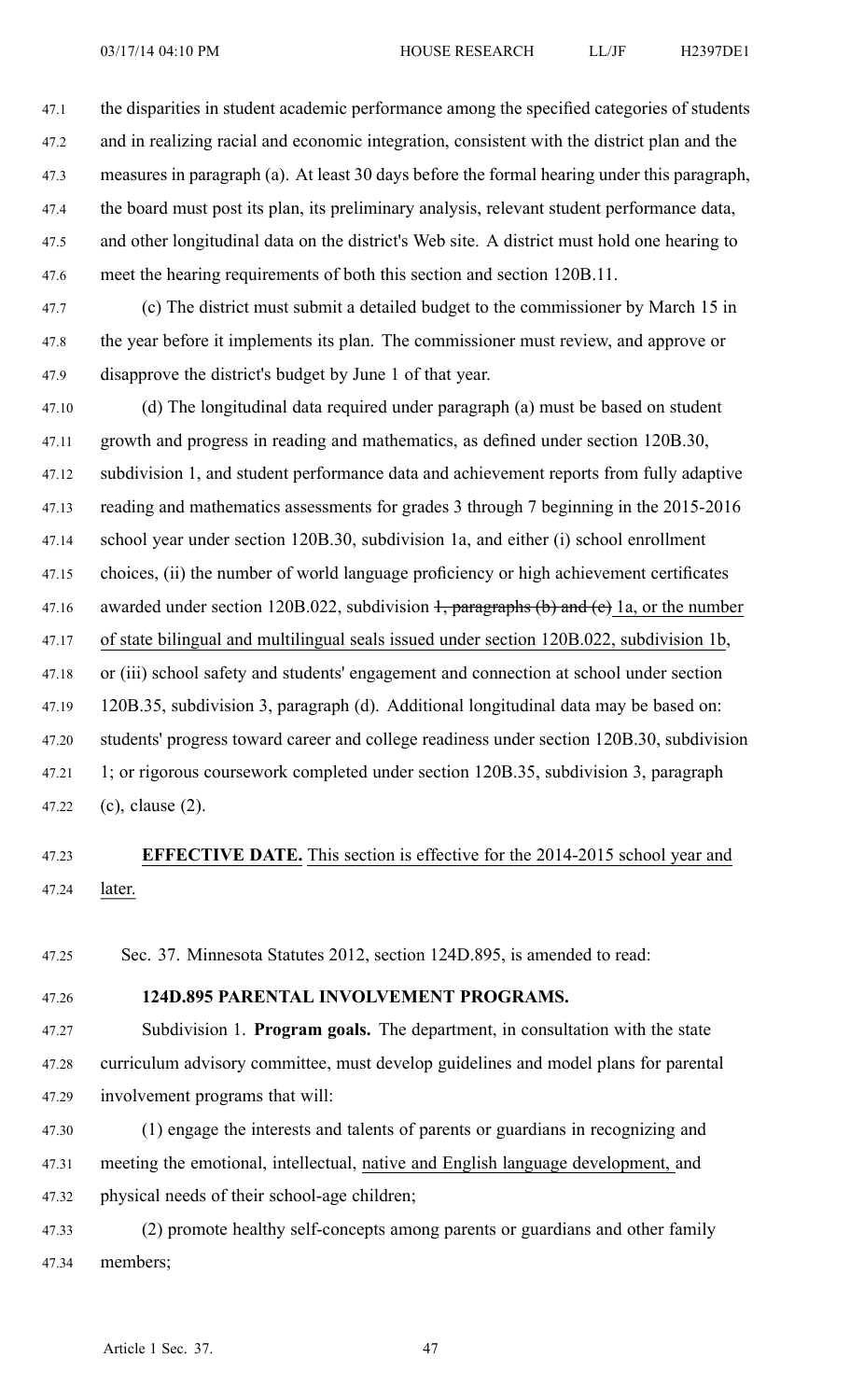| 48.1  | (3) offer parents or guardians a chance to share and learn about educational skills,         |
|-------|----------------------------------------------------------------------------------------------|
| 48.2  | techniques, and ideas;                                                                       |
| 48.3  | (4) provide creative learning experiences for parents or guardians and their                 |
| 48.4  | school-age children, including involvement from parents or guardians of color;               |
| 48.5  | (5) encourage parents to actively participate in their district's curriculum advisory        |
| 48.6  | committee under section 120B.11 in order to assist the school board in improving             |
| 48.7  | children's education programs; and                                                           |
| 48.8  | (6) encourage parents to help in promoting school desegregation/integration under            |
| 48.9  | sections 124D.861 and 124D.862.                                                              |
| 48.10 | Subd. 2. <b>Plan contents.</b> Model plans for a parental involvement program must           |
| 48.11 | include at least the following:                                                              |
| 48.12 | $(1)$ program goals;                                                                         |
| 48.13 | (2) means for achieving program goals;                                                       |
| 48.14 | (3) methods for informing parents or guardians, in a timely way, about the program;          |
| 48.15 | (4) strategies for ensuring the full participation of parents or guardians, including        |
| 48.16 | those parents or guardians who lack literacy skills or whose native language is not English, |
| 48.17 | including the involvement from of parents or guardians of color;                             |
| 48.18 | (5) procedures for coordinating the program with kindergarten through grade 12               |
| 48.19 | curriculum, with parental involvement programs currently available in the community,         |
| 48.20 | with the process under sections 120B.10 to world's best workforce under section 120B.11,     |
| 48.21 | and with other education facilities located in the community;                                |
| 48.22 | (6) strategies for training teachers and other school staff to work effectively with         |
| 48.23 | parents and guardians;                                                                       |
| 48.24 | (7) procedures for parents or guardians and educators to evaluate and report progress        |
| 48.25 | toward program goals; and                                                                    |
| 48.26 | (8) a mechanism for convening a local community advisory committee composed                  |
| 48.27 | primarily of parents or guardians to advise a district on implementing a parental            |
| 48.28 | involvement program.                                                                         |
| 48.29 | Subd. 3. Plan activities. Activities contained in the model plans must include:              |
| 48.30 | (1) educational opportunities for families that enhance children's learning and native       |
| 48.31 | and English language development;                                                            |
| 48.32 | (2) educational programs for parents or guardians on families' educational                   |
| 48.33 | responsibilities and resources;                                                              |
| 48.34 | (3) the hiring, training, and use of parental involvement liaison workers to                 |
| 48.35 | coordinate family involvement activities and to foster linguistic and culturally competent   |
|       |                                                                                              |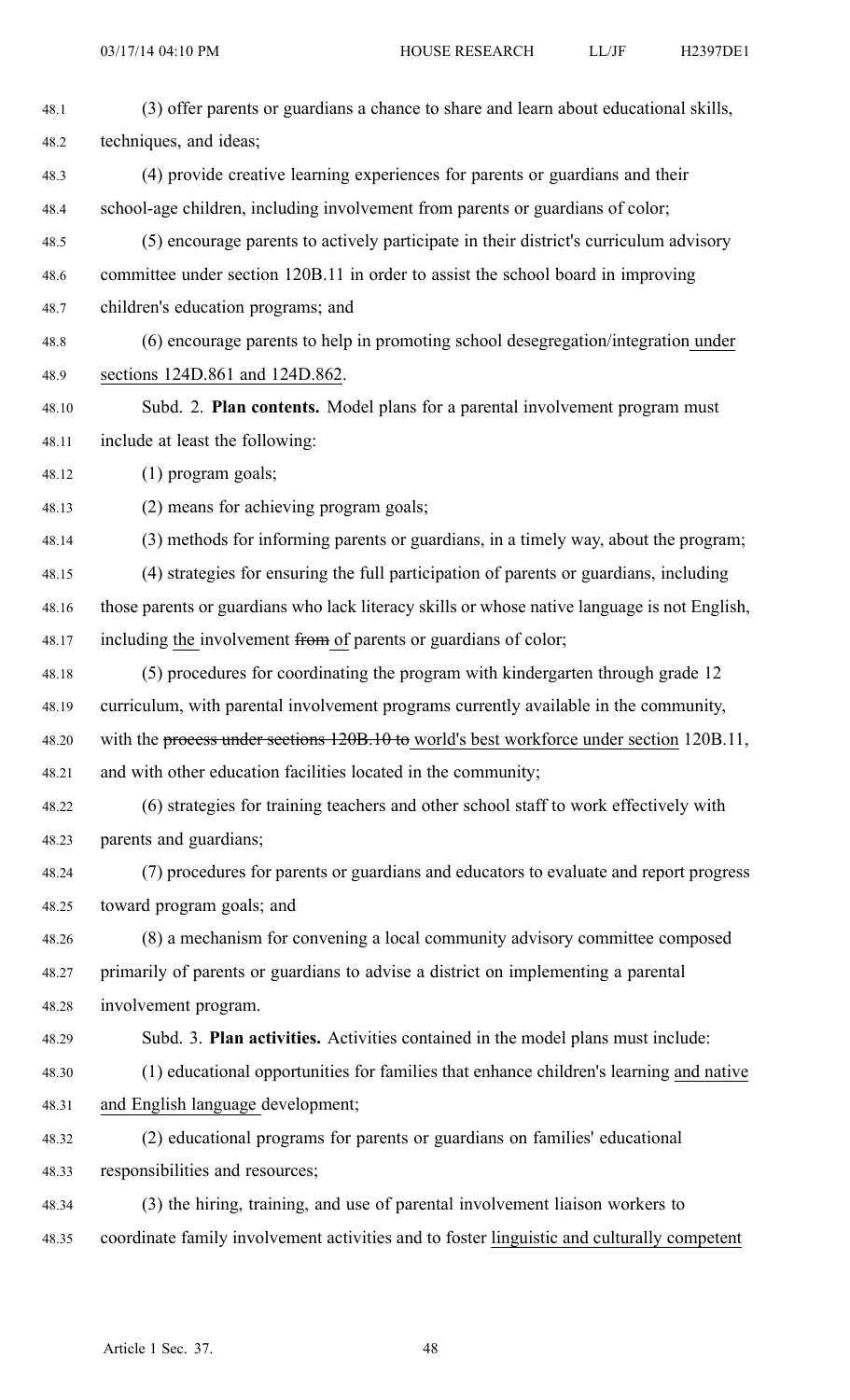| 49.1  | communication among families, educators, and students, consistent with the definition of    |
|-------|---------------------------------------------------------------------------------------------|
| 49.2  | culturally competent under section 120B.11, subdivision 1, paragraph (d);                   |
| 49.3  | (4) curriculum materials and assistance in implementing home and community-based            |
| 49.4  | learning activities that reinforce and extend classroom instruction and student motivation; |
| 49.5  | (5) technical assistance, including training to design and carry out family                 |
| 49.6  | involvement programs;                                                                       |
| 49.7  | (6) parent resource centers;                                                                |
| 49.8  | (7) parent training programs and reasonable and necessary expenditures associated           |
| 49.9  | with parents' attendance at training sessions;                                              |
| 49.10 | (8) reports to parents on children's progress;                                              |
| 49.11 | (9) use of parents as classroom volunteers, or as volunteers in before and after            |
| 49.12 | school programs for school-age children, tutors, and aides;                                 |
| 49.13 | (10) soliciting parents' suggestions in planning, developing, and implementing              |
| 49.14 | school programs;                                                                            |
| 49.15 | (11) educational programs and opportunities for parents or guardians that are               |
| 49.16 | multicultural, multilingual, gender fair, and disability sensitive;                         |
| 49.17 | (12) involvement in a district's curriculum advisory committee or a school building         |
| 49.18 | team under section 120B.11; and                                                             |
| 49.19 | (13) opportunities for parent involvement in developing, implementing, or evaluating        |
| 49.20 | school and district desegregation/integration plans under sections 124D.861 and 124D.862.   |
|       |                                                                                             |
| 49.21 | Sec. 38. Minnesota Statutes 2012, section 124D.8955, is amended to read:                    |
| 49.22 | 124D.8955 PARENT AND FAMILY INVOLVEMENT POLICY.                                             |
| 49.23 | (a) In order to promote and support student achievement, a local school board is            |
| 49.24 | encouraged to formally adopt and implement a parent and family involvement policy that      |
| 49.25 | promotes and supports:                                                                      |
| 49.26 | (1) oral and written communication between home and school that is regular,                 |
| 49.27 | two-way, and meaningful, and in families' native language;                                  |
| 49.28 | (2) parenting skills;                                                                       |
| 49.29 | (3) parents and caregivers who play an integral role in assisting student learning and      |
| 49.30 | learn about fostering students' academic success and learning at home and school;           |
| 49.31 | (4) welcoming parents in the school and using networks that support families'               |
| 49.32 | cultural connections, seeking their support and assistance;                                 |
| 49.33 | (5) partnerships with parents in the decisions that affect children and families            |
| 49.34 | in the schools; and                                                                         |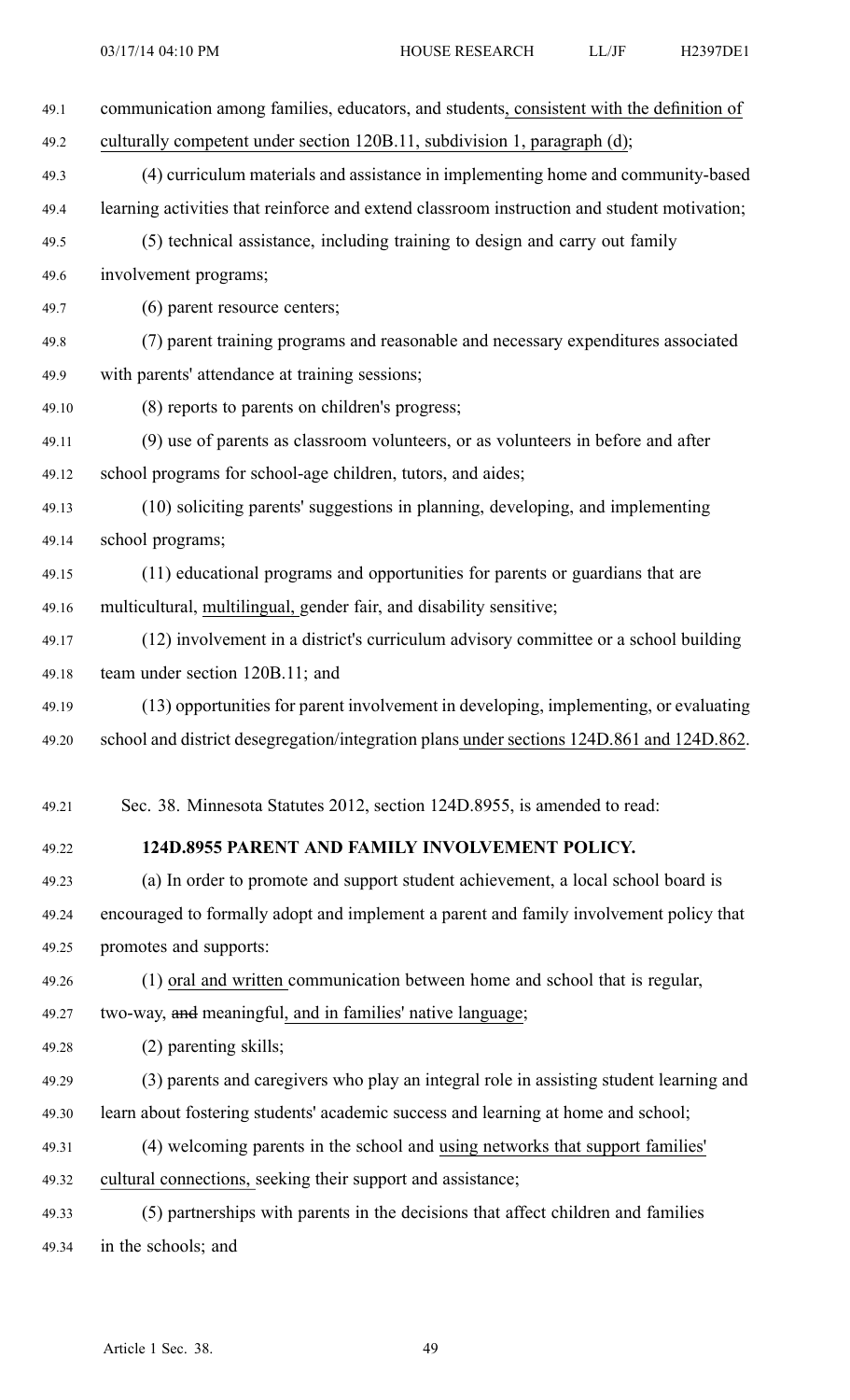- 50.1 (6) providing community resources to strengthen schools, families, and student 50.2 learning. 50.3 (b) A school board that implements <sup>a</sup> paren<sup>t</sup> and family involvement policy under 50.4 paragraph (a) must convene an advisory committee composed of an equal number of 50.5 resident parents who are not district employees and school staff to make recommendations 50.6 to the board on developing and evaluating the board's paren<sup>t</sup> and family involvement 50.7 policy. If possible, the advisory committee must represen<sup>t</sup> the diversity of the district. The 50.8 advisory committee must consider the district's demographic diversity and barriers to 50.9 paren<sup>t</sup> involvement when developing its recommendations. The advisory committee must 50.10 presen<sup>t</sup> its recommendations to the board for board consideration.
- 50.11 (c) The board must consider research-based best practices when implementing 50.12 this policy.
- 50.13 (d) The board periodically must review this policy to determine whether it is aligned 50.14 with the most current research findings on paren<sup>t</sup> involvement policies and practices and 50.15 how effective the policy is in supporting increased student achievement.
- 50.16 (e) Nothing in this section obligates <sup>a</sup> school district to exceed any paren<sup>t</sup> or family 50.17 involvement requirement under federal law.
- 50.18 Sec. 39. Minnesota Statutes 2013 Supplement, section 127A.70, subdivision 2, is 50.19 amended to read:
- 50.20 Subd. 2. **Powers and duties; report.** (a) The partnership shall develop 50.21 recommendationsto the governor and the legislature designed to maximize the achievement 50.22 of all P-20 students while promoting the efficient use of state resources, thereby helping 50.23 the state realize the maximum value for its investment. These recommendations may 50.24 include, but are not limited to, strategies, policies, or other actions focused on:
- 50.25 (1) improving the quality of and access to education at all points from preschool 50.26 through graduate education;
- 50.27 (2) improving preparation for, and transitions to, postsecondary education and 50.28 work; and
- 50.29 (3) ensuring educator quality by creating rigorous standards for teacher recruitment, 50.30 teacher preparation, induction and mentoring of beginning teachers, and continuous 50.31 professional development for career teachers.
- 50.32 (b) Under the direction of the P-20 Education Partnership Statewide Longitudinal 50.33 Education Data System Governance Committee, the Office of Higher Education and the 50.34 Departments of Education and Employment and Economic Development shall improve 50.35 and expand the Statewide Longitudinal Education Data System (SLEDS) to provide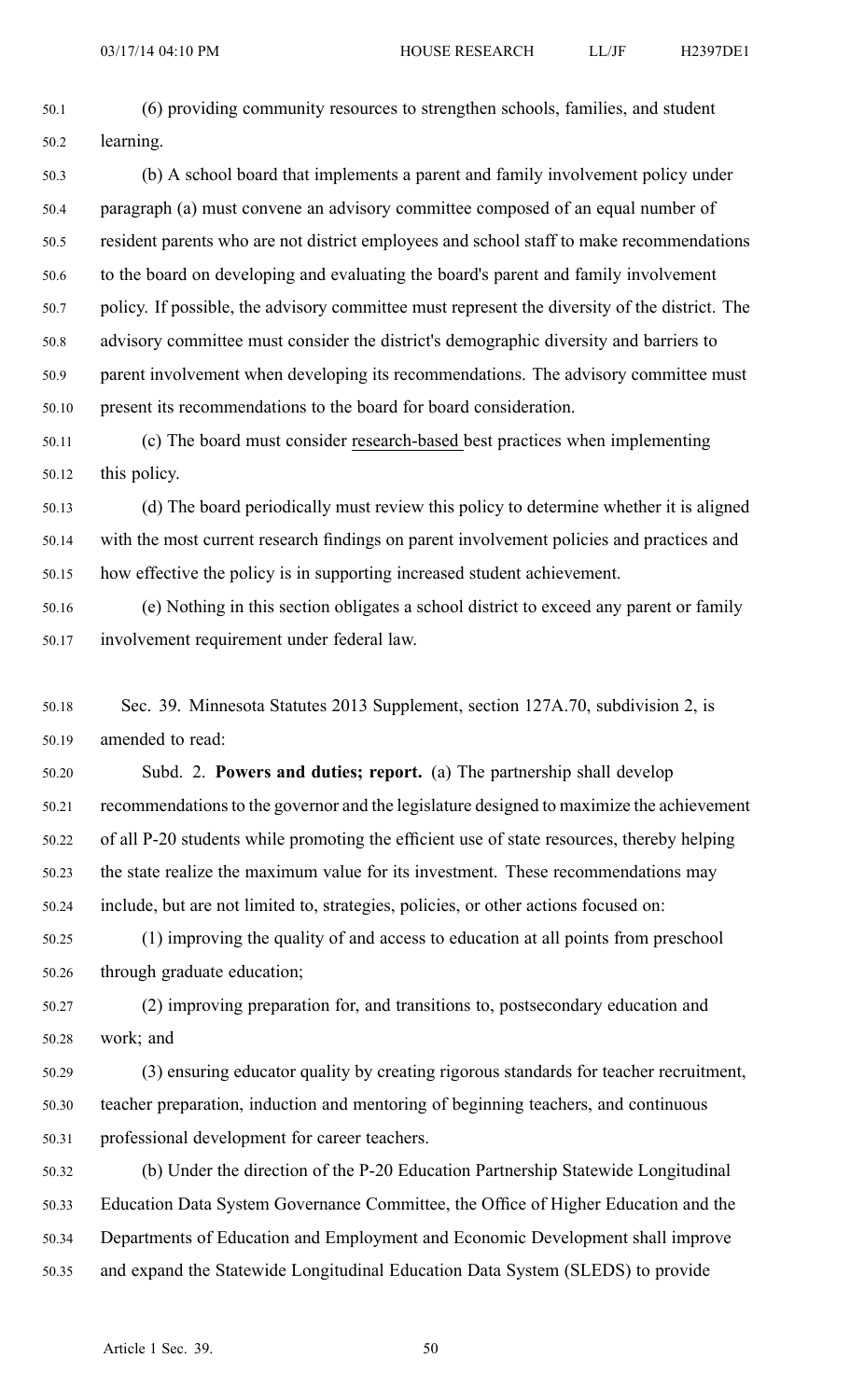- 51.1 policymakers, education and workforce leaders, researchers, and members of the public 51.2 with data, research, and reports to: 51.3 (1) expand reporting on students' educational outcomes for diverse student 51.4 populations including at-risk students, children with disabilities, English learners, and 51.5 gifted students, among others, and include formative and summative evaluations based on 51.6 multiple measures of student progress toward career and college readiness; 51.7 (2) evaluate the effectiveness of educational and workforce programs; and 51.8 (3) evaluate the relationship between education and workforce outcomes, consistent 51.9 with section 124D.49. 51.10 To the extent possible under federal and state law, research and reports should be 51.11 accessible to the public on the Internet, and disaggregated by demographic characteristics, 51.12 organization or organization characteristics, and geography. 51.13 It is the intent of the legislature that the Statewide Longitudinal Education Data 51.14 System inform public policy and decision-making. The SLEDS governance committee, 51.15 with assistance from staff of the Office of Higher Education, the Department of Education, 51.16 and the Department of Employment and Economic Development, shall respond to 51.17 legislative committee and agency requests on topics utilizing data made available through 51.18 the Statewide Longitudinal Education Data System as resources permit. Any analysis of 51.19 or repor<sup>t</sup> on the data must contain only summary data. 51.20 (c) By January 15 of each year, the partnership shall submit <sup>a</sup> repor<sup>t</sup> to the governor 51.21 and to the chairs and ranking minority members of the legislative committees and 51.22 divisions with jurisdiction over P-20 education policy and finance that summarizes the 51.23 partnership's progress in meeting its goals and identifies the need for any draft legislation 51.24 when necessary to further the goals of the partnership to maximize student achievement
- 51.25 while promoting efficient use of resources.

# 51.26 Sec. 40. **REVIEW OF WORLD LANGUAGE COMPETENCIES.**

- 51.27 The commissioner of education and the Minnesota State Colleges and Universities 51.28 (MNSCU) chancellor, after consulting with the world language faculty at the University 51.29 of Minnesota and MNSCU, must review the specific competencies <sup>a</sup> K-12 student masters 51.30 in attaining <sup>a</sup> state bilingual seal, multilingual seal, Minnesota world language proficiency
- 51.31 certificate or Minnesota world language proficiency high achievement certificate under
- 51.32 Minnesota Statutes 2014, section 120B.022, subdivisions 1a and 1b, and determine credit
- 51.33 and course equivalencies for each seal or certificate. The commissioner and the chancellor,
- 51.34 or their designees, must repor<sup>t</sup> findings, determinations, and any recommendations to the
- 51.35 education policy and finance committees of the legislature by February 15, 2015.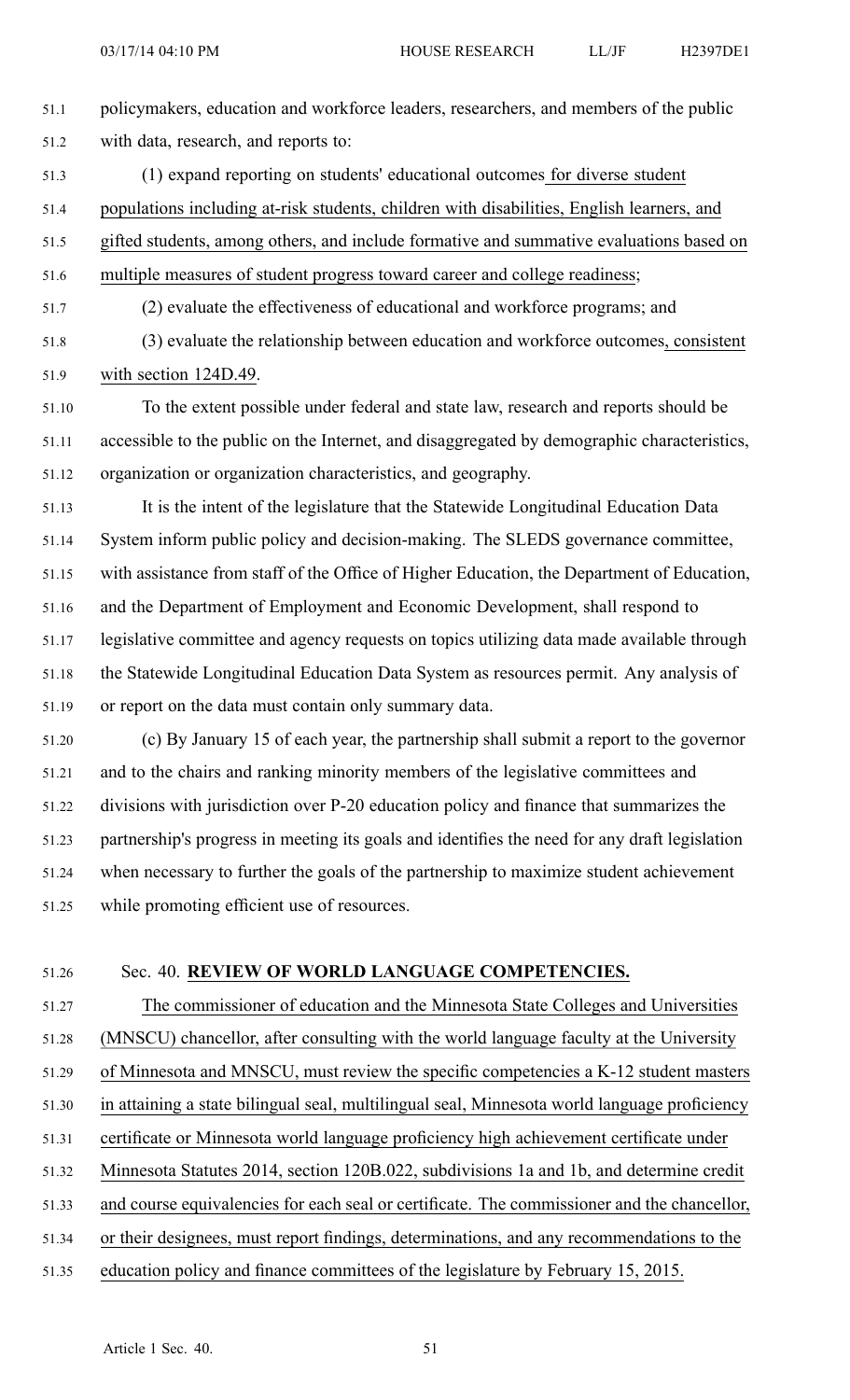### **EFFECTIVE DATE.** This section is effective the day following final enactment.

#### 52.2 Sec. 41. **REPEALER.**

52.3 Minnesota Statutes 2012, section 122A.19, subdivision 3, is repealed effective the 52.4 day following final enactment.

#### 52.5 **ARTICLE 2**

#### 52.6 **GENERAL EDUCATION**

52.7 Section 1. Minnesota Statutes 2012, section 123B.88, subdivision 1, is amended to read: 52.8 Subdivision 1. **Providing transportation.** The board may provide for the 52.9 transportation of pupils to and from school and for any other purpose. The board may 52.10 also provide for the transportation of pupils to schools in other districts for grades and 52.11 departments not maintained in the district, including high school, at the expense of 52.12 the district, when funds are available therefor and if agreeable to the district to which 52.13 it is proposed to transport the pupils, for the whole or <sup>a</sup> par<sup>t</sup> of the school year, as it 52.14 may deem advisable, and subject to its rules. In any district, the board must arrange 52.15 for the attendance of all pupils living two miles or more from the school, excep<sup>t</sup> pupils 52.16 whose transportation privileges have been voluntarily surrendered under subdivision 2, 52.17 or whose privileges have been revoked under section 123B.91, subdivision 1, clause 52.18 (6), or 123B.90, subdivision 2. The district may provide for the transportation of or the 52.19 boarding and rooming of the pupils who may be more economically and conveniently 52.20 provided for by that means. Arrangements for attendance may include <sup>a</sup> requirement 52.21 that parents or guardians reques<sup>t</sup> transportation before it is provided. The board must 52.22 provide transportation to and from the home of <sup>a</sup> child with <sup>a</sup> disability not ye<sup>t</sup> enrolled in 52.23 kindergarten when special instruction and services under sections 125A.03 to 125A.24, 52.24 125A.26 to 125A.48, and 125A.65 are provided in <sup>a</sup> location other than in the child's home 52.25 district facility, <sup>a</sup> placement contracted for by the district, or <sup>a</sup> Head Start program if the 52.26 Head Start program does not otherwise provide transportation. When transportation is 52.27 provided, scheduling of routes, establishment of the location of bus stops, manner and 52.28 method of transportation, control and discipline of school children, the determination of 52.29 fees, and any other matter relating thereto must be within the sole discretion, control, and 52.30 managemen<sup>t</sup> of the board. The district may provide for the transportation of pupils or 52.31 expend <sup>a</sup> reasonable amount for room and board of pupils whose attendance at school can 52.32 more economically and conveniently be provided for by that means or who attend school 52.33 in <sup>a</sup> building rented or leased by <sup>a</sup> district within the confines of an adjacent district.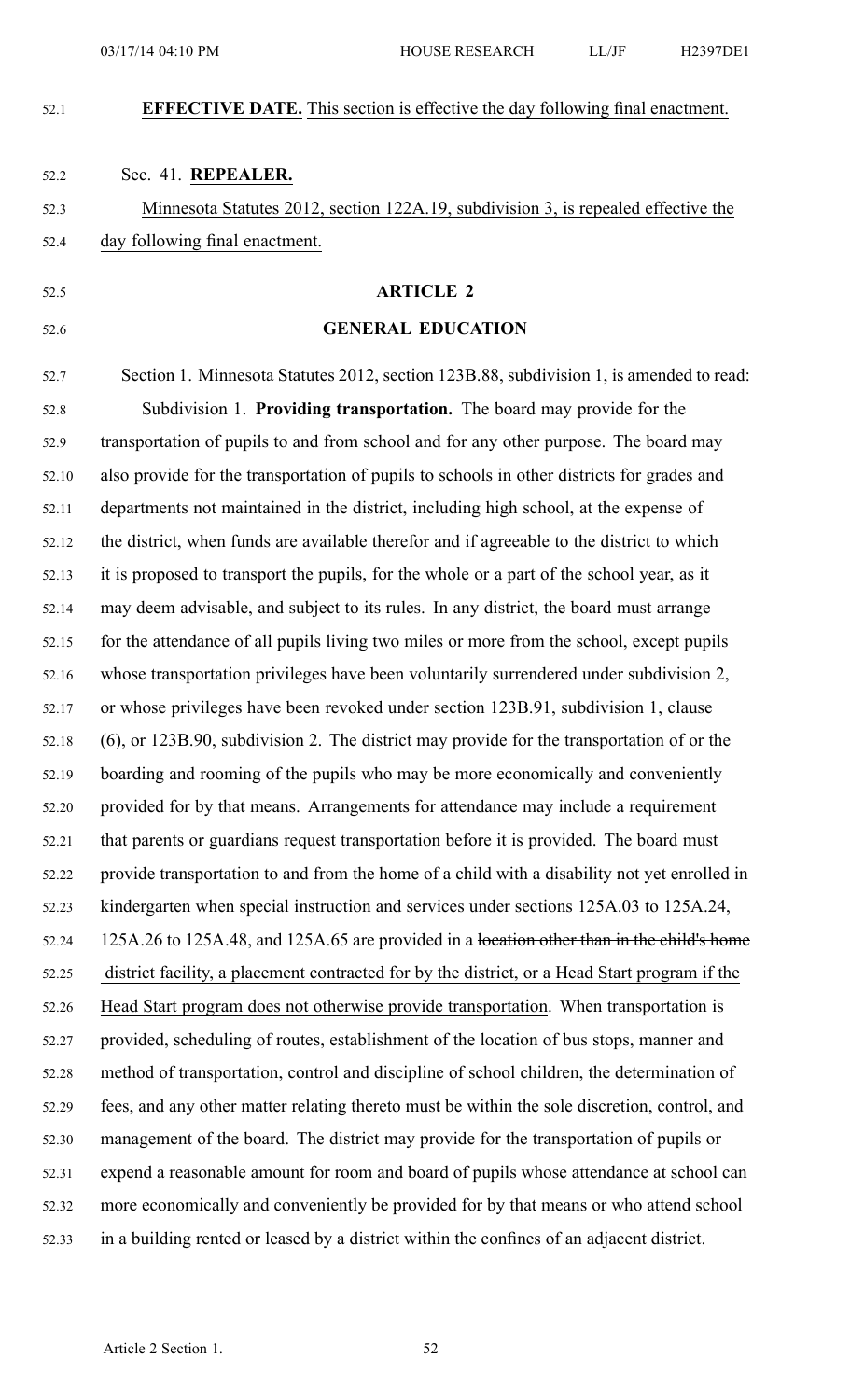| 53.1  | Sec. 2. Minnesota Statutes 2012, section 124D.08, is amended by adding a subdivision                 |  |  |
|-------|------------------------------------------------------------------------------------------------------|--|--|
| 53.2  | to read:                                                                                             |  |  |
| 53.3  | Subd. 2b. Continued enrollment for students placed in foster care.                                   |  |  |
| 53.4  | Notwithstanding subdivision 2, a pupil who has been enrolled in a district who is placed             |  |  |
| 53.5  | in foster care in another district may continue to enroll in the prior district without the          |  |  |
| 53.6  | approval of the board of the prior district. The approval of the board where the pupil's             |  |  |
| 53.7  | foster home is located is not required.                                                              |  |  |
| 53.8  | Sec. 3. Laws 2012, chapter 263, section 1, is amended to read:                                       |  |  |
| 53.9  | Section 1. INNOVATIVE DELIVERY OF EDUCATION SERVICES AND                                             |  |  |
| 53.10 | SHARING OF DISTRICT RESOURCES; PILOT PROJECT.                                                        |  |  |
| 53.11 | Subdivision 1. Establishment; requirements for participation. (a) A five-year                        |  |  |
| 53.12 | pilot project for the 2013-2014 through 2017-2018 school years is established to improve             |  |  |
| 53.13 | student and school outcomes by allowing groups of school districts to work together to               |  |  |
| 53.14 | provide innovative education programs and activities and share district resources. The               |  |  |
| 53.15 | pilot project may last until June 30, 2018, or for up to five years, whichever is less.              |  |  |
| 53.16 | (b) To participate in this pilot project to improve student and school outcomes, a                   |  |  |
| 53.17 | group of two or more school districts must collaborate with school staff and receive formal          |  |  |
| 53.18 | school board approval to form a partnership. The partnership must develop a plan to                  |  |  |
| 53.19 | provide challenging programmatic options for students, create professional development               |  |  |
| 53.20 | opportunities for educators, increase student engagement and connection and challenging              |  |  |
| 53.21 | learning opportunities for students, or demonstrate efficiencies in delivering financial and         |  |  |
| 53.22 | other services. The plan must establish:                                                             |  |  |
| 53.23 | (1) collaborative educational goals and objectives;                                                  |  |  |
| 53.24 | (2) strategies and processes to implement those goals and objectives, including a                    |  |  |
| 53.25 | budget process with periodic expenditure reviews;                                                    |  |  |
| 53.26 | (3) valid and reliable measures to evaluate progress in realizing the goals and                      |  |  |
| 53.27 | objectives;                                                                                          |  |  |
| 53.28 | (4) an implementation timeline; and                                                                  |  |  |
| 53.29 | (5) other applicable conditions, regulations, responsibilities, duties, provisions, fee              |  |  |
| 53.30 | schedules, and legal considerations needed to fully implement the plan.                              |  |  |
| 53.31 | A partnership may invite additional districts to join the partnership during the pilot               |  |  |
| 53.32 | project term after notifying the commissioner.                                                       |  |  |
| 53.33 | (c) A partnership of interested districts must apply by February $1, \frac{2013}{201}$ , of any year |  |  |
| 53.34 | to the education commissioner in the form and manner the commissioner determines,                    |  |  |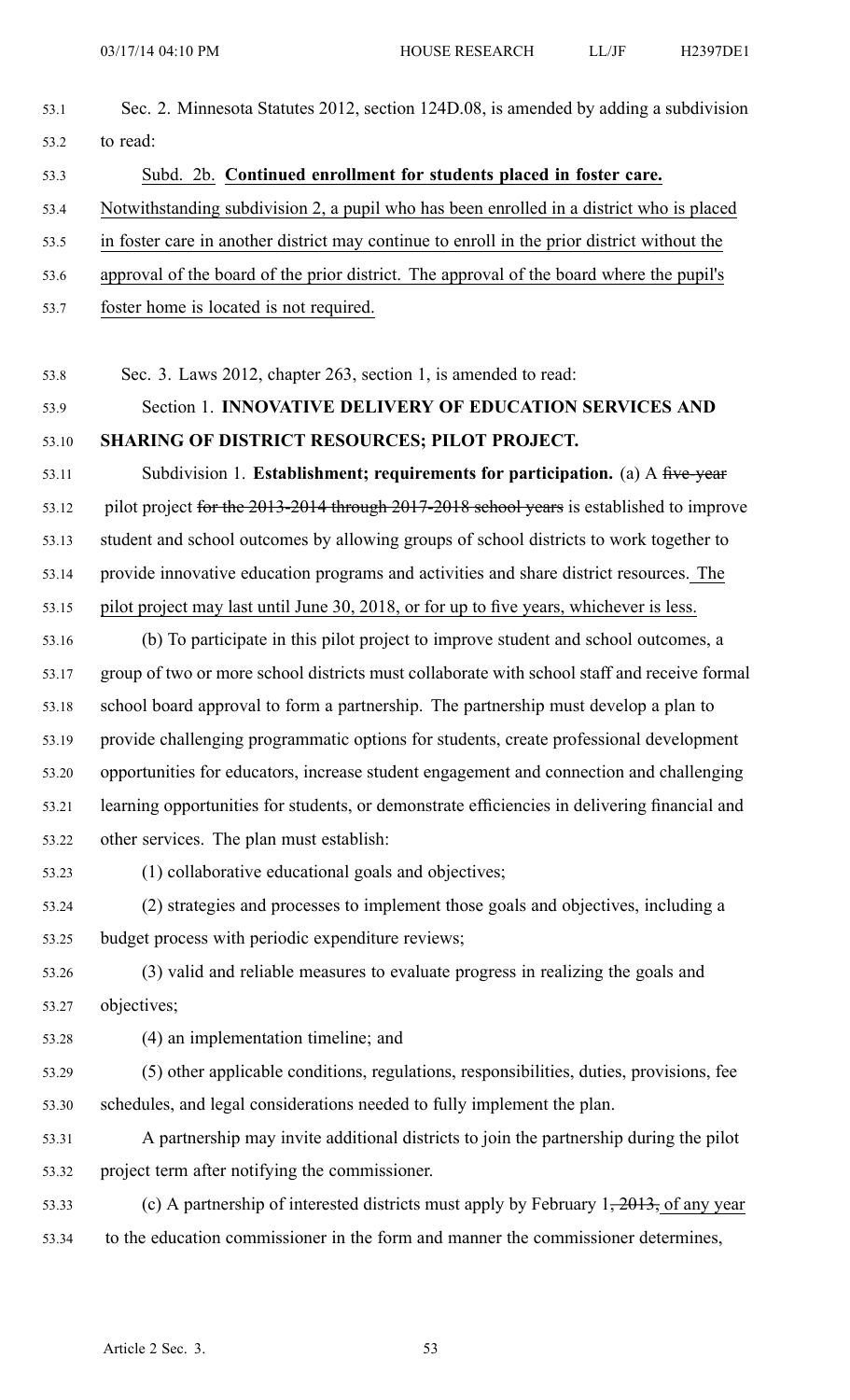- 54.1 consistent with this section. The application must contain the formal approval adopted by 54.2 the school board in each district to participate in the plan.
- 54.3 (d) Notwithstanding other law to the contrary, <sup>a</sup> participating school district under 54.4 this section continues to: receive revenue and maintain its taxation authority; be organized 54.5 and governed by an elected school board with general powers under Minnesota Statutes, 54.6 section 123B.02; and be subject to employment agreements under Minnesota Statutes, 54.7 chapter 122A, and Minnesota Statutes, section 179A.20; and district employees continue 54.8 to remain employees of the employing school district.
- 54.9 Subd. 2. **Commissioner's role.** Interested groups of school districts must submit 54.10 <sup>a</sup> completed application to the commissioner by March 1, 2013, of any year in the form 54.11 and manner determined by the commissioner. The education commissioner must convene 54.12 an advisory panel composed of <sup>a</sup> teacher appointed by Education Minnesota, <sup>a</sup> school 54.13 principal appointed by the Minnesota Association of Secondary School Principals, <sup>a</sup> 54.14 school board member appointed by the Minnesota School Boards Association, and <sup>a</sup> 54.15 school superintendent appointed by the Minnesota Association of School Administrators 54.16 to advise the commissioner on applicants' qualifications to participate in this pilot project. 54.17 The commissioner must select between three and may select up to six qualified applicants 54.18 under subdivision 1 by April  $1, \frac{2013}{201}$ , of any year to participate in this pilot project, 54.19 ensuring an equitable geographical distribution of project participants to the extent 54.20 practicable. The commissioner must select only those applicants that fully comply with 54.21 the requirements in subdivision 1. The commissioner must terminate <sup>a</sup> project participant 54.22 that fails to effectively implement the goals and objectives contained in its application and 54.23 according to its stated timeline.
- 54.24 Subd. 3. **Pilot project evaluation.** Participating school districts must submit pilot 54.25 project data to the commissioner in the form and manner determined by the commissioner. 54.26 The education commissioner must analyze participating districts' progress in realizing 54.27 their educational goals and objectives to work together in providing innovative education 54.28 programs and activities and sharing resources. The commissioner must include the 54.29 analysis of best practices in <sup>a</sup> repor<sup>t</sup> to the legislative committees with jurisdiction over 54.30 kindergarten through grade 12 education finance and policy on the efficacy of this pilot 54.31 project. The commissioner may shall submit an interim project report at any time by 54.32 February 1, 2016, and must submit a final report to the legislature by February 1, 2018 54.33 2019, recommending whether or not to continue or expand the pilot project.
- 

54.34 Sec. 4. Laws 2012, chapter 263, section 1, the effective date, is amended to read: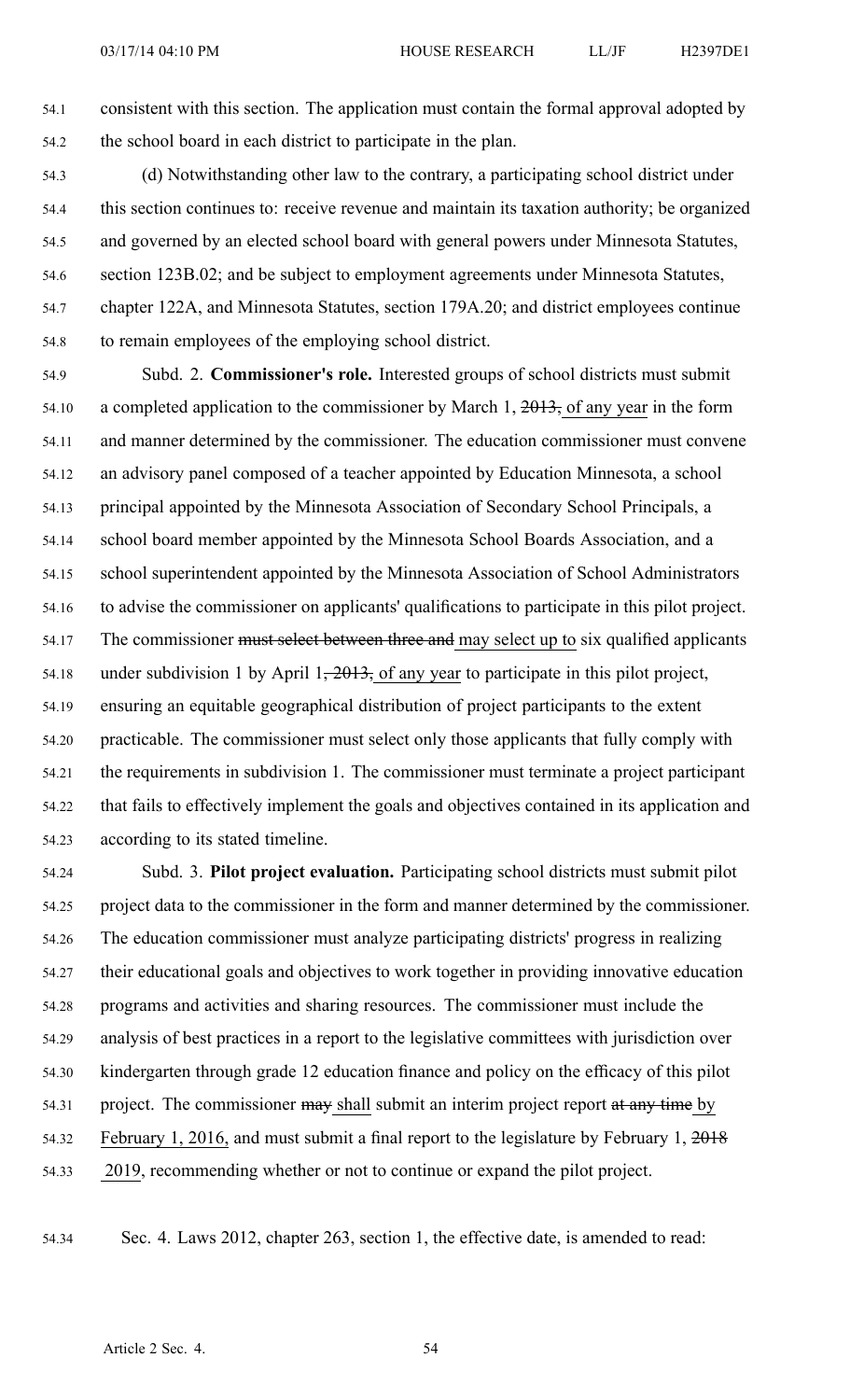| 55.1  | <b>EFFECTIVE DATE.</b> This section is effective the day following final enactment         |
|-------|--------------------------------------------------------------------------------------------|
| 55.2  | and applies to the 2013-2014 through 2017-2018 school years.                               |
| 55.3  | <b>ARTICLE 3</b>                                                                           |
| 55.4  | <b>EDUCATION EXCELLENCE</b>                                                                |
| 55.5  | Section 1. Minnesota Statutes 2012, section 13.32, subdivision 6, is amended to read:      |
| 55.6  | Subd. 6. Admissions forms; remedial instruction. (a) Minnesota postsecondary               |
| 55.7  | education institutions, for purposes of reporting and research, may collect on the         |
| 55.8  | 1986-1987 admissions form, and disseminate to any public educational agency or             |
| 55.9  | institution the following data on individuals: student sex, ethnic background, age, and    |
| 55.10 | disabilities. The data shall not be required of any individual and shall not be used for   |
| 55.11 | purposes of determining the person's admission to an institution.                          |
| 55.12 | (b) A school district that receives information under subdivision 3, paragraph             |
| 55.13 | (h) from a postsecondary institution about an identifiable student shall maintain the      |
| 55.14 | data as educational data and use that data to conduct studies to improve instruction.      |
| 55.15 | Public postsecondary systems annually shall provide summary data to the Department         |
| 55.16 | of Education indicating as part of their participation in the Statewide Longitudinal       |
| 55.17 | Education Data System shall provide data on the extent and content of the remedial         |
| 55.18 | instruction received in each system during the prior academic year by individual students, |
| 55.19 | and the results of assessment testing and the academic performance of, students who        |
| 55.20 | graduated from a Minnesota school district within two years before receiving the remedial  |
| 55.21 | instruction. The department Office of Higher Education, in collaboration with the          |
| 55.22 | Department of Education, shall evaluate the data and annually report its findings to the   |
| 55.23 | education committees of the legislature.                                                   |
| 55.24 | (c) This section supersedes any inconsistent provision of law.                             |

55.25 Sec. 2. Minnesota Statutes 2013 Supplement, section 120B.021, subdivision 4, is 55.26 amended to read:

55.27 Subd. 4. **Revisions and reviews required.** (a) The commissioner of education must 55.28 revise and appropriately embed technology and information literacy standards consistent 55.29 with recommendations from school media specialists into the state's academic standards 55.30 and graduation requirements and implement <sup>a</sup> ten-year cycle to review and revise state 55.31 academic standards and related benchmarks, consistent with this subdivision. During each 55.32 ten-year review and revision cycle, the commissioner also must examine the alignment 55.33 of each required academic standard and related benchmark with the knowledge and 55.34 skills students need for career and college readiness and advanced work in the particular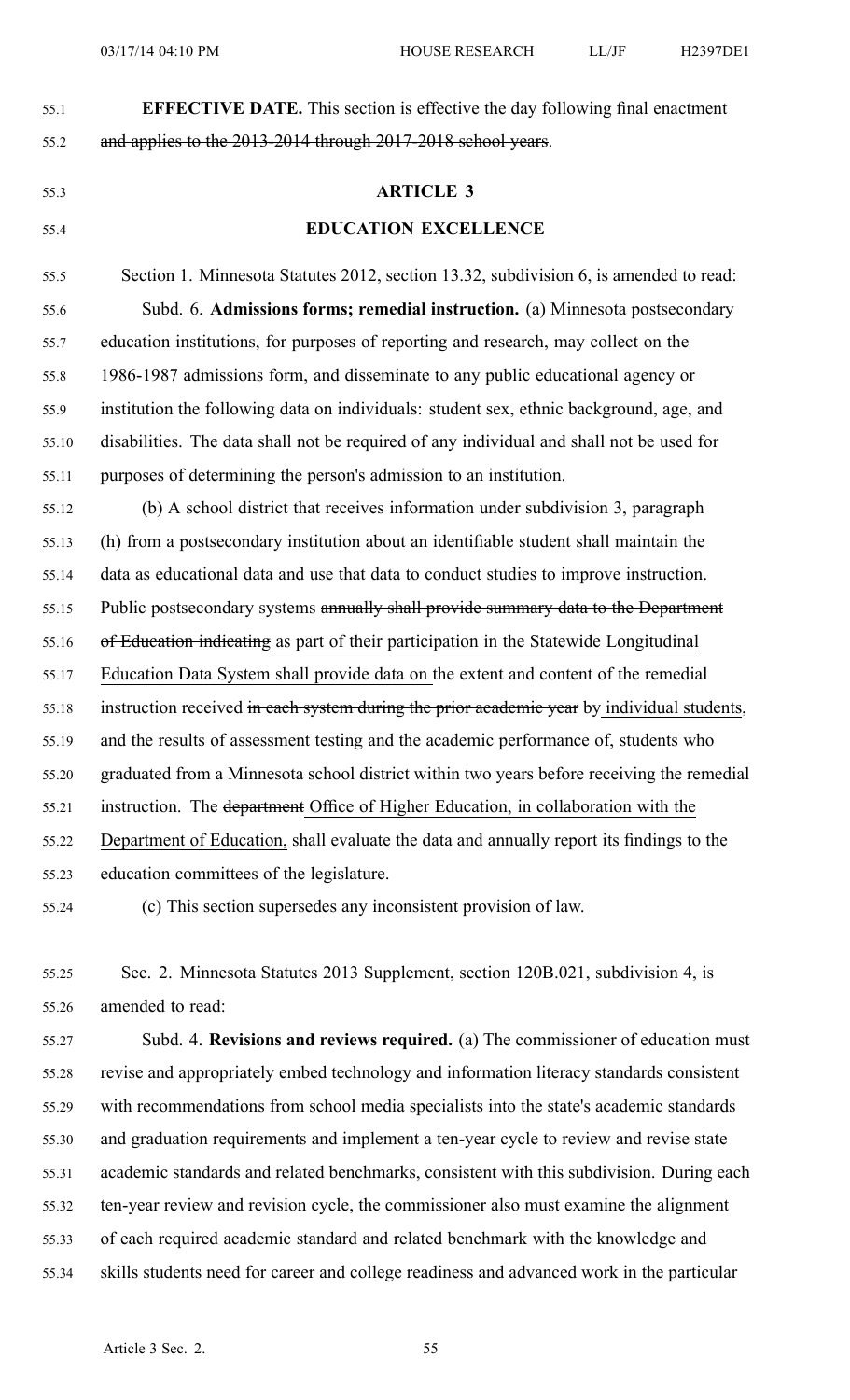56.1 subject area. The commissioner must include the contributions of Minnesota American 56.2 Indian tribes and communities as related to the academic standards during the review and 56.3 revision of the required academic standards.

56.4 (b) The commissioner must ensure that the statewide mathematics assessments 56.5 administered to students in grades 3 through 8 and 11 are aligned with the state academic 56.6 standards in mathematics, consistent with section 120B.30, subdivision 1, paragraph (b). 56.7 The commissioner must implement <sup>a</sup> review of and, consistent with the review, revise the 56.8 academic standards and related benchmarks in mathematics beginning in the 2015-2016 56.9 school year and every ten years thereafter.

56.10 (c) The commissioner must implement <sup>a</sup> review of and, consistent with the review, 56.11 revise the academic standards and related benchmarks in arts beginning in the 2016-2017 56.12 school year and every ten years thereafter.

56.13 (d) The commissioner must implement <sup>a</sup> review of and, consistent with the review, 56.14 revise the academic standards and related benchmarks in science beginning in the 56.15 2017-2018 school year and every ten years thereafter.

- 56.16 (e) The commissioner must implement <sup>a</sup> review of and, consistent with the review, 56.17 revise the academic standards and related benchmarks in language arts beginning in the 56.18 2018-2019 school year and every ten years thereafter.
- 56.19 (f) The commissioner must implement <sup>a</sup> review of and, consistent with the review, 56.20 revise the academic standards and related benchmarks in social studies beginning in the 56.21 2019-2020 school year and every ten years thereafter.

56.22 (g) School districts and charter schools must revise and align local academic 56.23 standards and high school graduation requirements in health, world languages, and career 56.24 and technical education to require students to complete the revised standards beginning 56.25 in <sup>a</sup> school year determined by the school district or charter school. School districts and 56.26 charter schools must formally establish <sup>a</sup> periodic review cycle for the academic standards 56.27 and related benchmarks in health, world languages, and career and technical education.

- 56.28 Sec. 3. Minnesota Statutes 2013 Supplement, section 120B.11, subdivision 1, is 56.29 amended to read:
- 56.30 Subdivision 1. **Definitions.** For the purposes of this section and section 120B.10, 56.31 the following terms have the meanings given them.
- 56.32 (a) "Instruction" means methods of providing learning experiences that enable 56.33 <sup>a</sup> student to meet state and district academic standards and graduation requirements 56.34 including applied and experiential learning.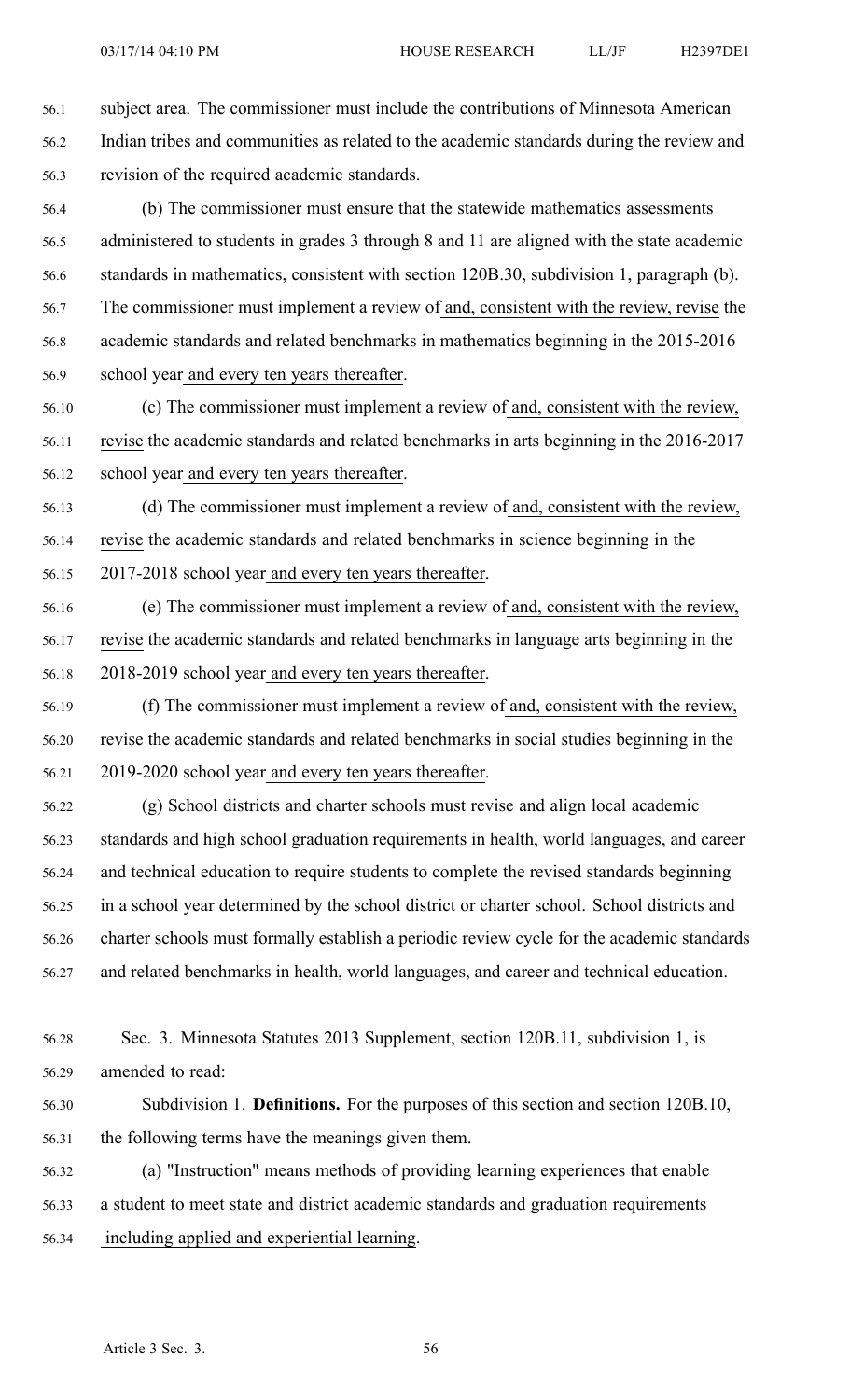57.1 (b) "Curriculum" means district or school adopted programs and written plans for

57.2 providing students with learning experiences that lead to expected knowledge and skills

57.3 and career and college readiness. 57.4 (c) "World's best workforce" means striving to: meet school readiness goals; have 57.5 all third grade students achieve grade-level literacy; close the academic achievement gap 57.6 among all racial and ethnic groups of students and between students living in poverty and 57.7 students not living in poverty; have all students attain career and college readiness before 57.8 graduating from high school; and have all students graduate from high school. 57.9 (d) "Experiential learning" means learning for students that includes career 57.10 exploration through <sup>a</sup> specific class or course or through work-based experiences such as 57.11 job shadowing, mentoring, entrepreneurship, service learning, volunteering, internships, 57.12 other cooperative work experience, youth apprenticeship, or employment. 57.13 Sec. 4. Minnesota Statutes 2013 Supplement, section 120B.11, subdivision 1a, is 57.14 amended to read: 57.15 Subd. 1a. **Performance measures.** Measures to determine school district and 57.16 school site progress in striving to create the world's best workforce must include at least: 57.17 (1) student performance on the National Association Assessment of Education 57.18 Progress where applicable; 57.19 (2) the size of the academic achievement gap by student subgroup; 57.20 (3) student performance on the Minnesota Comprehensive Assessments; 57.21 (4) high school graduation rates; and 57.22 (5) career and college readiness under section 120B.30, subdivision 1. 57.23 Sec. 5. Minnesota Statutes 2013 Supplement, section 120B.115, is amended to read: 57.24 **120B.115 REGIONAL CENTERS OF EXCELLENCE.** 57.25 (a) Regional centers of excellence are established to assist and suppor<sup>t</sup> school 57.26 boards, school districts, school sites, and charter schools in implementing research-based 57.27 interventions and practices to increase the students' achievement within <sup>a</sup> region. 57.28 The centers must develop partnerships with local and regional service cooperatives, 57.29 postsecondary institutions, integrated school districts, the department, children's mental 57.30 health providers, or other local or regional entities interested in providing <sup>a</sup> cohesive

- 57.31 and consistent regional delivery system that serves all schools equitably. Centers must
- 57.32 assist school districts, school sites, and charter schools in developing similar partnerships.
- 57.33 Center suppor<sup>t</sup> may include assisting school districts, school sites, and charter schools
- 57.34 with common principles of effective practice, including: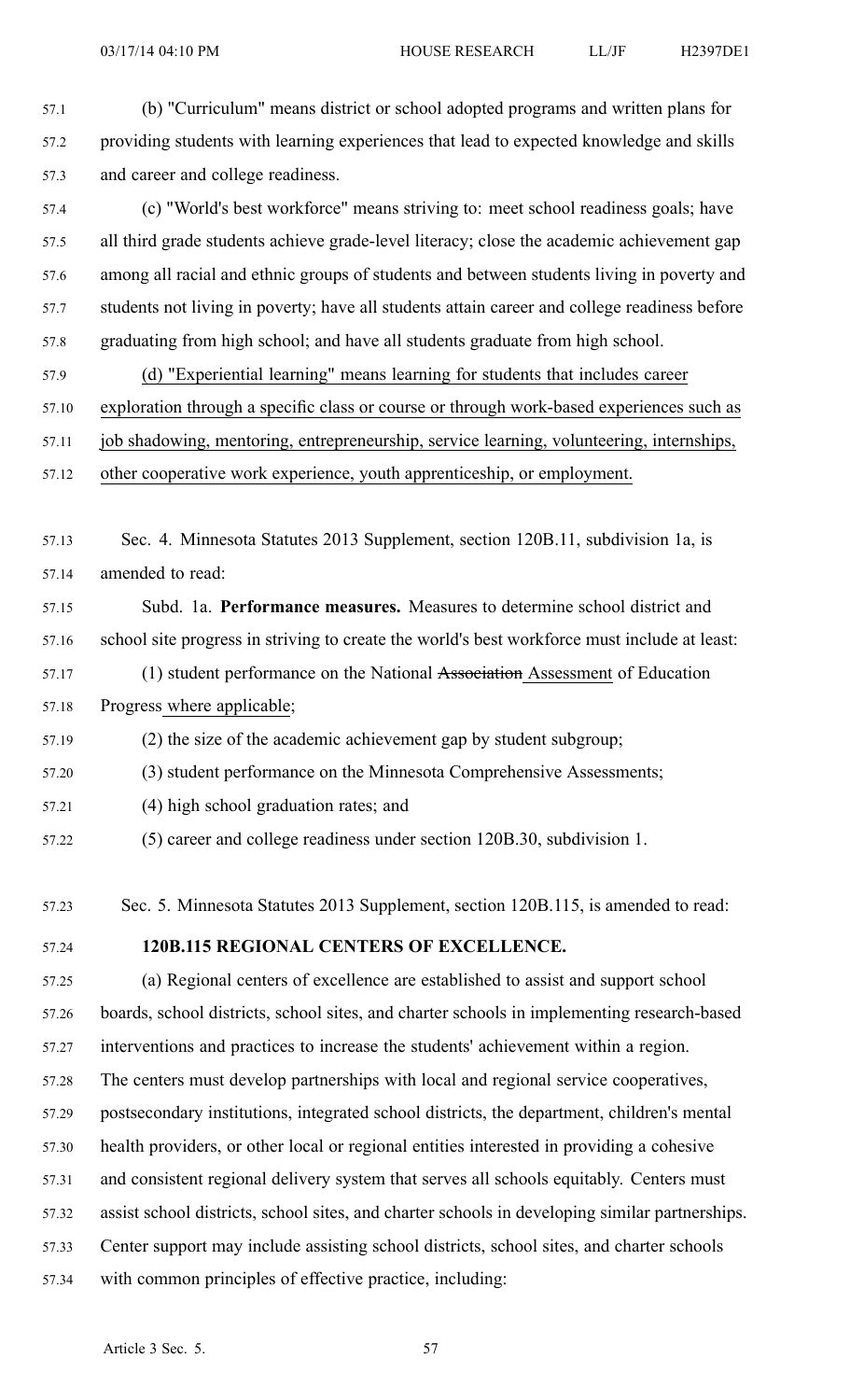58.1 (1) defining measurable education goals under section 120B.11, subdivision 2;

58.2 (2) implementing evidence-based practices including applied and experiential

58.3 learning, contextualized learning, competency-based curricula and assessments, and other 58.4 nontraditional learning opportunities, among other practices;

- 58.5 (3) engaging in data-driven decision-making;
- 
- 58.6 (4) providing multilayered levels of support;
- 58.7 (5) supporting culturally responsive teaching and learning aligning state and local 58.8 academic standards and career and college readiness benchmarks; and

58.9 (6) engaging parents, families, youth, and local community members in programs 58.10 and activities at the school district, school site, or charter school.

58.11 Centers must work with school site leadership teams to build capacity to implement

58.12 programs that close the achievement gap, increase students' progress and growth toward 58.13 career and college readiness, and increase student graduation rates.

58.14 (b) The department must assist the regional centers of excellence to meet staff, 58.15 facilities, and technical needs, provide the centers with programmatic support, and work 58.16 with the centers to establish <sup>a</sup> coherent statewide system of regional support, including 58.17 consulting, training, and technical support, to help school boards, school districts, school 58.18 sites, and charter schools effectively and efficiently implement the world's best workforce 58.19 goals under section 120B.11 and other state and federal education initiatives, including 58.20 secondary and postsecondary career pathways and technical education.

58.21 Sec. 6. Minnesota Statutes 2013 Supplement, section 120B.125, is amended to read:

# 58.22 **120B.125 PLANNING FOR STUDENTS' SUCCESSFUL TRANSITION** 58.23 **TO POSTSECONDARY EDUCATION AND EMPLOYMENT; INVOLUNTARY** 58.24 **CAREER TRACKING PROHIBITED PERSONAL LEARNING PLANS.**

58.25 (a) Consistent with sections 120B.128, 120B.13, 120B.131, 120B.132, 120B.14, 58.26 120B.15, 120B.30, subdivision 1, paragraph (c), 125A.08, and other related sections, 58.27 school districts, beginning in the 2013-2014 school year, must assist all students by no 58.28 later than grade 9 to explore their educational, college, and career interests, aptitudes, and 58.29 aspirations and develop <sup>a</sup> plan for <sup>a</sup> smooth and successful transition to postsecondary 58.30 education or employment. All students' plans must be designed to:

58.31 (1) provide <sup>a</sup> comprehensive academic plan for completing to prepare for and 58.32 complete a college and career-ready career and college-ready curriculum premised on 58.33 by meeting state and local academic standards and developing 21st century career and 58.34 employment-related skills such as team work, collaboration, and good work habits; 58.35 (2) emphasize academic rigor and high expectations;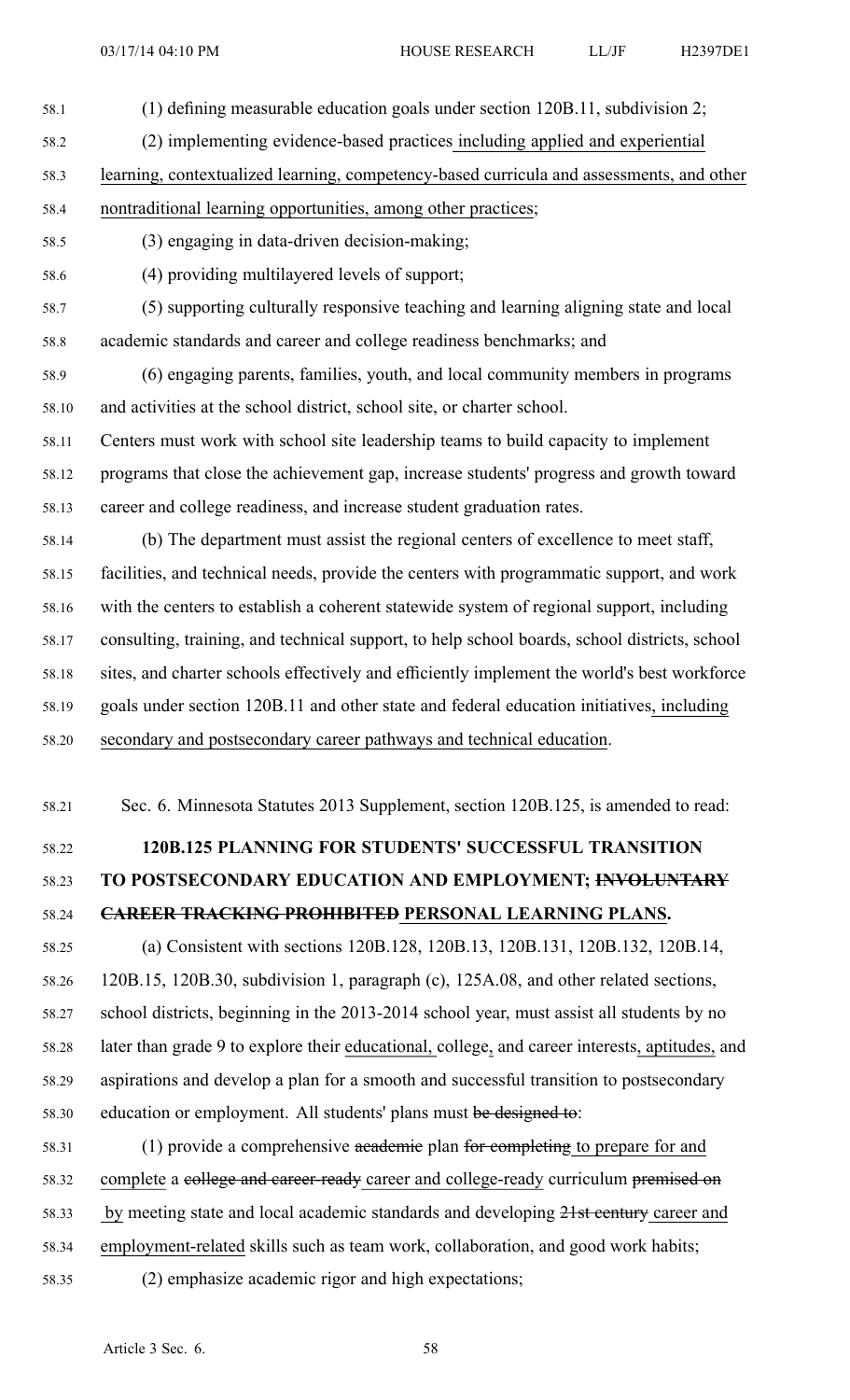03/17/14 04:10 PM HOUSE RESEARCH LL/JF H2397DE1

- 59.1 (3) help students identify interests, aptitudes, aspirations, and personal learning 59.2 styles that may affect their career and college-ready goals and postsecondary education 59.3 and employment choices;
- 59.4 (4) set appropriate career and college-ready goals with timelines that identify 59.5 effective means for achieving those goals;
- 59.6  $(4)$  (5) help students gain access to postsecondary education and career options;
- $59.7$   $\left(5\right)$  (6) integrate strong academic content into career-focused courses and applied 59.8 and experiential learning opportunities and integrate relevant career-focused courses and 59.9 applied and experiential learning opportunities into strong academic content;
- 59.10  $(6)$  (7) help students and families identify and gain access to appropriate counseling 59.11 and other supports and assistance that enable students to complete required coursework, 59.12 prepare for postsecondary education and careers, and obtain information about 59.13 postsecondary education costs and eligibility for financial aid and scholarship;
- 59.14  $(7)$  (8) help students and families identify collaborative partnerships of among 59.15 kindergarten through grade 12 schools, postsecondary institutions, economic development 59.16 agencies, and local and regional employers that suppor<sup>t</sup> students' transition to 59.17 postsecondary education and employment and provide students with applied and
- 59.18 experiential learning opportunities; and
- 59.19  $(8)(9)$  be reviewed and revised at least annually by the student, the student's parent or 59.20 guardian, and the school or district to ensure that the student's course-taking schedule keeps 59.21 the student making adequate progress to meet state and local academic standards and high 59.22 school graduation requirements and with <sup>a</sup> reasonable chance to succeed with employment 59.23 or postsecondary education without the need to first complete remedial course work.
- 59.24 (b) A school district may develop grade-level curricula or provide instruction that 59.25 introduces students to various careers, but must not require any curriculum, instruction, 59.26 or employment-related activity that obligates an elementary or secondary student to 59.27 involuntarily select or pursue <sup>a</sup> career, career interest, employment goals, or related job 59.28 training.
- 

## 59.29 **EFFECTIVE DATE.** This section is effective the day following final enactment.

- 59.30 Sec. 7. Minnesota Statutes 2013 Supplement, section 120B.30, subdivision 1, is 59.31 amended to read:
- 59.32 Subdivision 1. **Statewide testing.** (a) The commissioner, with advice from experts 59.33 with appropriate technical qualifications and experience and stakeholders, consistent 59.34 with subdivision 1a, shall include in the comprehensive assessment system, for each 59.35 grade level to be tested, state-constructed tests developed as computer-adaptive reading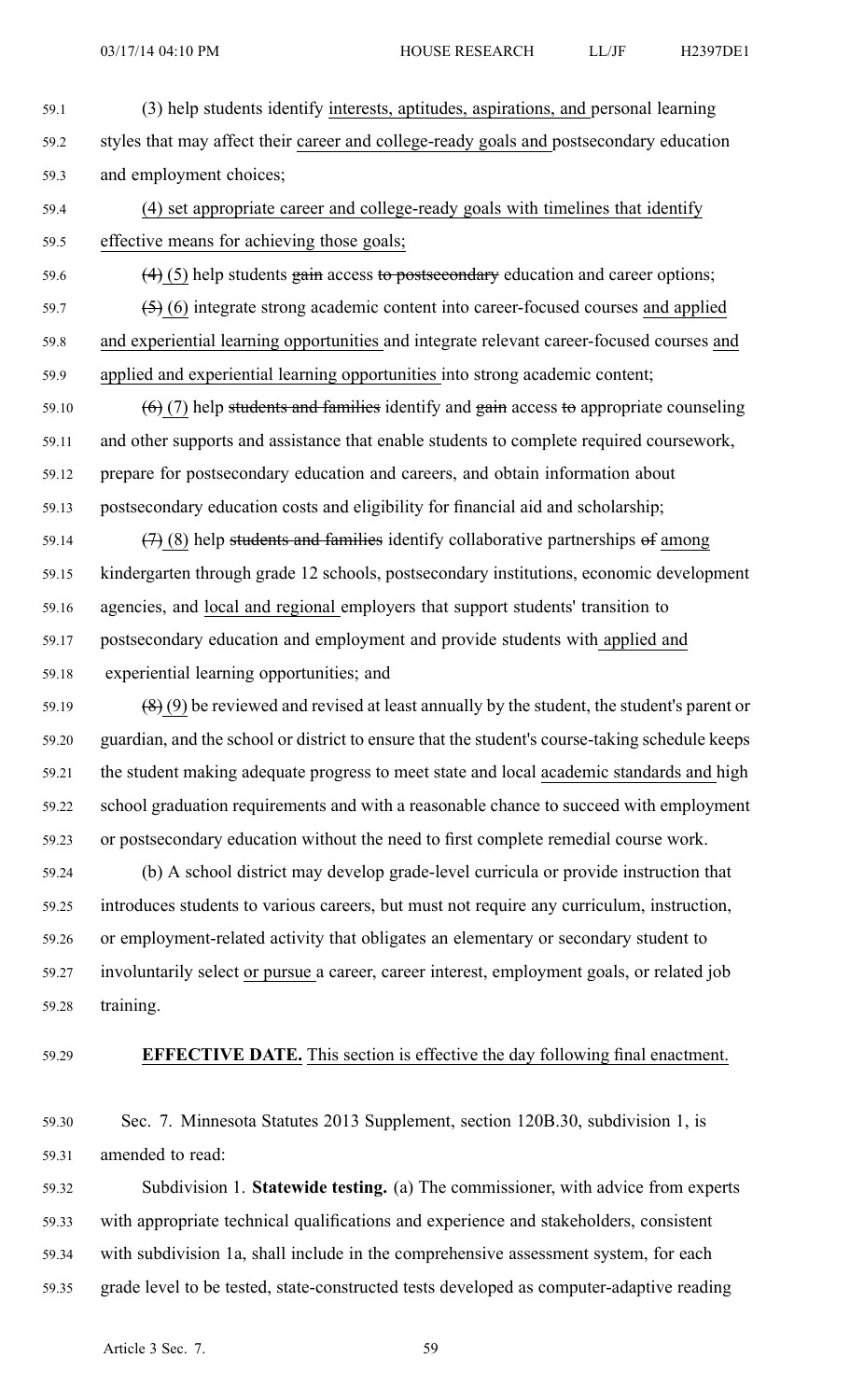60.1 and mathematics assessments for students that are aligned with the state's required 60.2 academic standards under section 120B.021, include multiple choice questions, and are 60.3 administered annually to all students in grades 3 through 7. Reading and mathematics 60.4 assessments for all students in grade 8 must be aligned with the state's required reading and 60.5 mathematics standards, be administered annually, and include multiple choice questions. 60.6 State-developed high school tests aligned with the state's required academic standards 60.7 under section 120B.021 and administered to all high school students in <sup>a</sup> subject other than 60.8 writing must include multiple choice questions. The commissioner shall establish one or 60.9 more months during which schools shall administer the tests to students each school year. 60.10 (1) Students enrolled in grade 8 through the 2009-2010 school year are eligible 60.11 to be assessed under (i) the graduation-required assessment for diploma in reading, 60.12 mathematics, or writing under Minnesota Statutes 2012, section 120B.30, subdivision 1, 60.13 paragraphs (c), clauses (1) and (2), and (d), (ii) the WorkKeys job skills assessment, (iii) 60.14 the Compass college placement test, (iv) the ACT assessment for college admission, or (v) 60.15 <sup>a</sup> nationally recognized armed services vocational aptitude test. 60.16 (2) Students enrolled in grade 8 in the 2010-2011 or 2011-2012 school year are 60.17 eligible to be assessed under (i) the graduation-required assessment for diploma in reading,

60.18 mathematics, or writing under Minnesota Statutes 2012, section 120B.30, subdivision 60.19 1, paragraph (c), clauses (1) and (2), (ii) the WorkKeys job skills assessment, (iii) the 60.20 Compass college placement test, (iv) the ACT assessment for college admission, or (v) <sup>a</sup> 60.21 nationally recognized armed services vocational aptitude test.

60.22 (3) For students under clause (1) or (2), <sup>a</sup> school district may substitute <sup>a</sup> score from 60.23 an alternative, equivalent assessment to satisfy the requirements of this paragraph.

60.24 (b) The state assessment system must be aligned to the most recent revision of 60.25 academic standards as described in section 120B.023 in the following manner:

60.26 (1) mathematics;

60.27 (i) grades 3 through 8 beginning in the 2010-2011 school year; and

60.28 (ii) high school level beginning in the 2013-2014 school year;

60.29 (2) science; grades 5 and 8 and at the high school level beginning in the 2011-2012 60.30 school year; and

60.31 (3) language arts and reading; grades 3 through 8 and high school level beginning in 60.32 the 2012-2013 school year.

60.33 (c) For students enrolled in grade 8 in the 2012-2013 school year and later, students' 60.34 state graduation requirements, based on <sup>a</sup> longitudinal, systematic approach to student 60.35 education and career planning, assessment, instructional support, and evaluation, include 60.36 the following: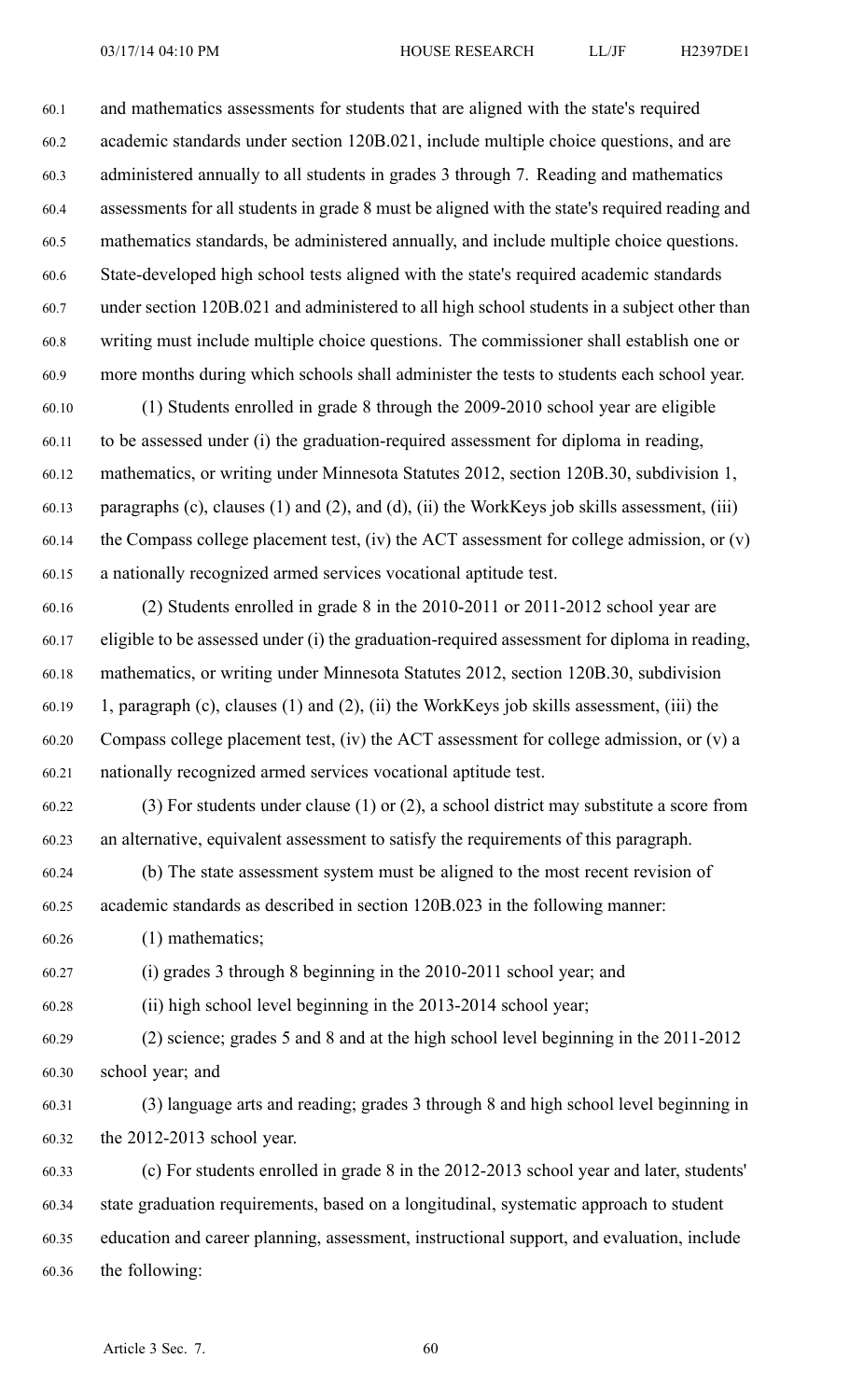61.1 (1) demonstrate understanding of required academic standards on <sup>a</sup> nationally 61.2 normed college entrance exam;

61.3 (2) achievement and career and college readiness tests in mathematics, reading, and 61.4 writing, consistent with paragraph (e) and to the extent available, to monitor students' 61.5 continuous development of and growth in requisite knowledge and skills; analyze 61.6 students' progress and performance levels, identifying students' academic strengths and 61.7 diagnosing areas where students require curriculum or instructional adjustments, targeted 61.8 interventions, or remediation; and, based on analysis of students' progress and performance 61.9 data, determine students' learning and instructional needs and the instructional tools and 61.10 best practices that suppor<sup>t</sup> academic rigor for the student; and

61.11 (3) consistent with this paragraph and section 120B.125, age-appropriate exploration 61.12 and planning activities and career assessments to encourage students to identify personally 61.13 relevant career interests and aptitudes and help students and their families develop <sup>a</sup> 61.14 regularly reexamined transition plan for postsecondary education or employment without 61.15 need for postsecondary remediation.

61.16 Based on appropriate state guidelines, students with an individualized education program 61.17 may satisfy state graduation requirements by achieving an individual score on the 61.18 state-identified alternative assessments.

61.19 Expectations of schools, districts, and the state for career or college readiness under 61.20 this subdivision must be comparable in rigor, clarity of purpose, and rates of student 61.21 completion. A student under clause (2) must receive targeted, relevant, academically 61.22 rigorous, and resourced instruction, which may include <sup>a</sup> targeted instruction and 61.23 intervention plan focused on improving the student's knowledge and skills in core subjects 61.24 so that the student has <sup>a</sup> reasonable chance to succeed in <sup>a</sup> career or college without need 61.25 for postsecondary remediation. Consistent with sections 120B.13, 124D.09, 124D.091, 61.26 124D.49, and related sections, an enrolling school or district must actively encourage <sup>a</sup> 61.27 student in grade 11 or 12 who is identified as academically ready for <sup>a</sup> career or college 61.28 to participate in courses and programs awarding college credit to high school students. 61.29 Students are not required to achieve <sup>a</sup> specified score or level of proficiency on an 61.30 assessment under this subdivision to graduate from high school.

61.31 (d) To improve the secondary and postsecondary outcomes of all students, the 61.32 alignment between secondary and postsecondary education programs and Minnesota's 61.33 workforce needs, and the efficiency and cost-effectiveness of secondary and postsecondary 61.34 programs, the commissioner, after consulting with the chancellor of the Minnesota State 61.35 Colleges and Universities and using <sup>a</sup> reques<sup>t</sup> for proposal process, shall contract for 61.36 <sup>a</sup> series of assessments that are consistent with this subdivision, aligned with state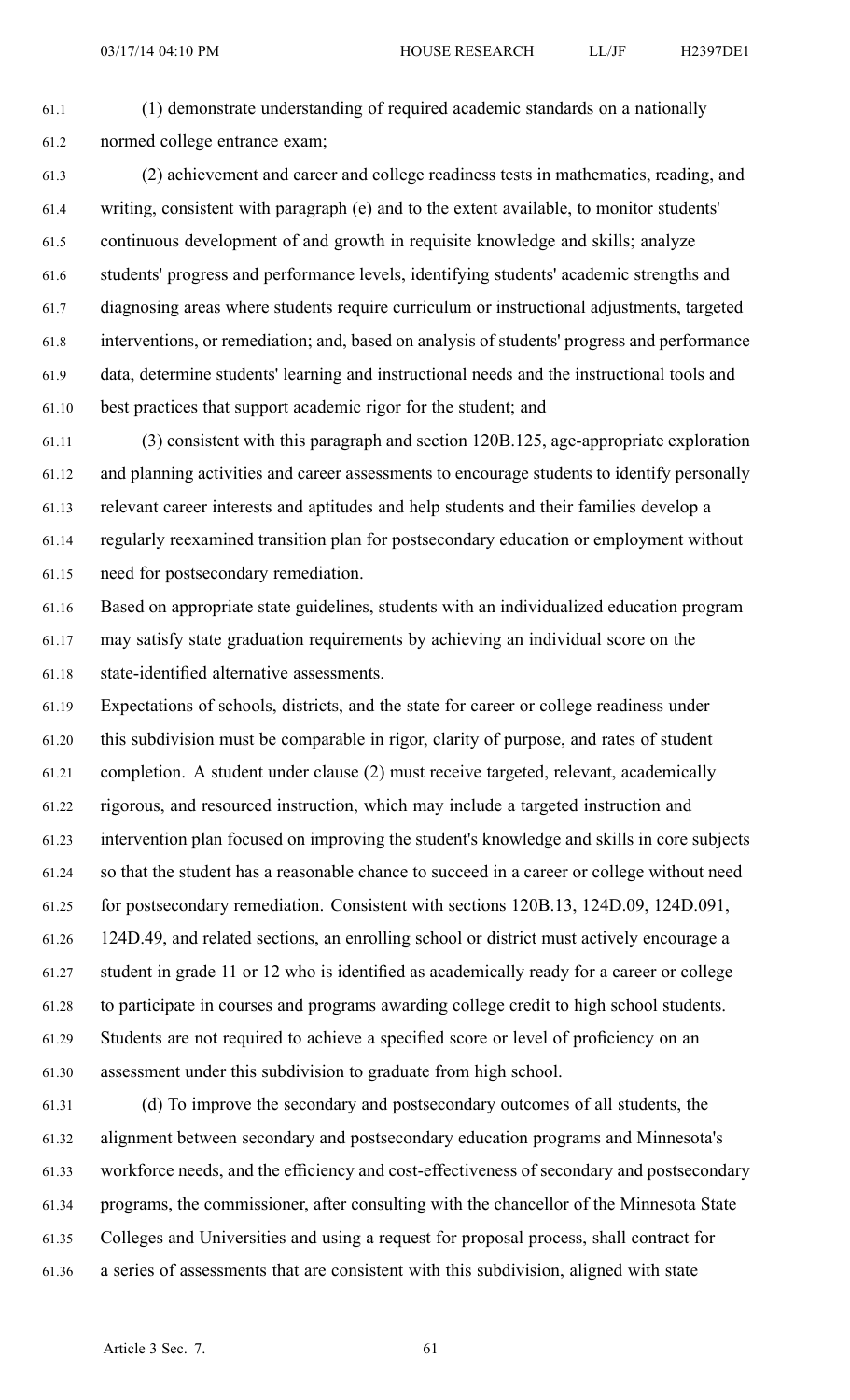62.1 academic standards, and include career and college readiness benchmarks. Mathematics, 62.2 reading, and writing assessments for students in grades 8 and 10 must be predictive of <sup>a</sup> 62.3 nationally normed assessment for career and college readiness. This nationally recognized 62.4 assessment must be <sup>a</sup> college entrance exam and given to students in grade 11. This 62.5 series of assessments must include <sup>a</sup> college placement diagnostic exam and contain 62.6 career exploration elements. The commissioner and the chancellor of the Minnesota 62.7 State Colleges and Universities must collaborate in aligning instruction and assessments 62.8 for adult basic education students and English learners to provide the students with 62.9 diagnostic information about any targeted interventions, accommodations, modifications, 62.10 and supports they need so that assessments and other performance measures are accessible 62.11 to them and they may seek postsecondary education or employment without need for 62.12 postsecondary remediation.

62.13 (1) Districts and schools, on an annual basis, must use the career exploration 62.14 elements in these assessments to help students, beginning no later than grade 9, and their 62.15 families explore and plan for postsecondary education or careers based on the students' 62.16 interests, aptitudes, and aspirations. Districts and schools must use timely regional labor 62.17 market information and partnerships, among other resources, to help students and their 62.18 families successfully develop, pursue, review, and revise an individualized plan for 62.19 postsecondary education or <sup>a</sup> career. This process must help increase students' engagemen<sup>t</sup> 62.20 in and connection to school, improve students' knowledge and skills, and deepen students' 62.21 understanding of career pathways as <sup>a</sup> sequence of academic and career courses that lead 62.22 to an industry-recognized credential, an associate's degree, or <sup>a</sup> bachelor's degree and are 62.23 available to all students, whatever their interests and career goals.

62.24 (2) Students in grade 10 or 11 not ye<sup>t</sup> academically ready for <sup>a</sup> career or college based 62.25 on their growth in academic achievement between grades 8 and 10 must take the college 62.26 placement diagnostic exam before taking the college entrance exam under clause (3). 62.27 Students, their families, the school, and the district can then use the results of the college 62.28 placement diagnostic exam for targeted instruction, intervention, or remediation and 62.29 improve students' knowledge and skills in core subjects sufficient for <sup>a</sup> student to graduate 62.30 and have <sup>a</sup> reasonable chance to succeed in <sup>a</sup> career or college without remediation.

62.31 (3) All students excep<sup>t</sup> those eligible for alternative assessments must be given the 62.32 college entrance par<sup>t</sup> of these assessments in grade 11. A student under this clause who 62.33 demonstrates attainment of required state academic standards, which include career and 62.34 college readiness benchmarks, on these assessments is academically ready for <sup>a</sup> career or 62.35 college and is encouraged to participate in courses awarding college credit to high school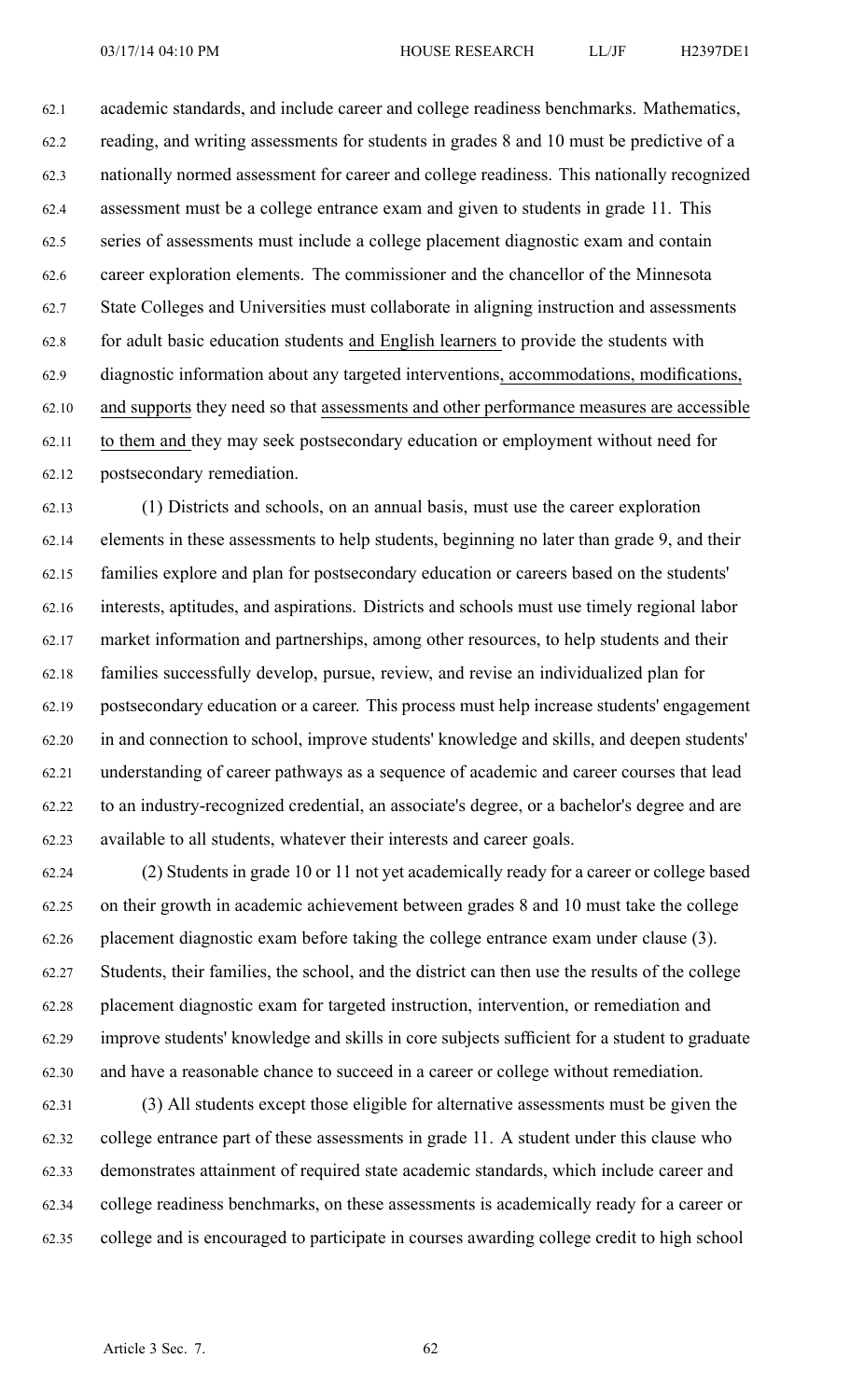63.1 students. Such courses and programs may include sequential courses of study within 63.2 broad career areas and technical skill assessments that extend beyond course grades.

- 63.3 (4) As appropriate, students through grade 12 must continue to participate in targeted 63.4 instruction, intervention, or remediation and be encouraged to participate in courses 63.5 awarding college credit to high school students.
- 63.6 (5) A study to determine the alignment between these assessments and state 63.7 academic standards under this chapter must be conducted. Where alignment exists, the 63.8 commissioner must seek federal approval to, and immediately upon receiving approval, 63.9 replace the federally required assessments referenced under subdivision 1a and section 63.10 120B.35, subdivision 2, with assessments under this paragraph.
- 63.11 (e) In developing, supporting, and improving students' academic readiness for <sup>a</sup> 63.12 career or college, schools, districts, and the state must have <sup>a</sup> continuum of empirically 63.13 derived, clearly defined benchmarks focused on students' attainment of knowledge and 63.14 skills so that students, their parents, and teachers know how well students must perform to 63.15 have <sup>a</sup> reasonable chance to succeed in <sup>a</sup> career or college without need for postsecondary 63.16 remediation. The commissioner, in consultation with local school officials and educators, 63.17 and Minnesota's public postsecondary institutions must ensure that the foundational 63.18 knowledge and skills for students' successful performance in postsecondary employment 63.19 or education and an articulated series of possible targeted interventions are clearly 63.20 identified and satisfy Minnesota's postsecondary admissions requirements.
- 63.21 (f) For students in grade 8 in the 2012-2013 school year and later, <sup>a</sup> school, district, 63.22 or charter school must record on the high school transcript <sup>a</sup> student's progress toward 63.23 career and college readiness, and for other students as soon as practicable.
- 63.24 (g) The school board granting students their diplomas may formally decide to 63.25 include <sup>a</sup> notation of high achievement on the high school diplomas of those graduating 63.26 seniors who, according to established school board criteria, demonstrate exemplary 63.27 academic achievement during high school.
- 63.28 (h) The 3rd through 7th grade computer-adaptive assessment results and grade 8 63.29 and high school test results shall be available to districts for diagnostic purposes affecting 63.30 student learning and district instruction and curriculum, and for establishing educational 63.31 accountability. The commissioner must establish empirically derived benchmarks on 63.32 adaptive assessments in grades 3 through 7 that reveal <sup>a</sup> trajectory toward career and 63.33 college readiness. The commissioner must disseminate to the public the computer-adaptive 63.34 assessments, grade 8, and high school test results upon receiving those results.
- 63.35 (i) The grades 3 through 7 computer-adaptive assessments and grade 8 and high 63.36 school tests must be aligned with state academic standards. The commissioner shall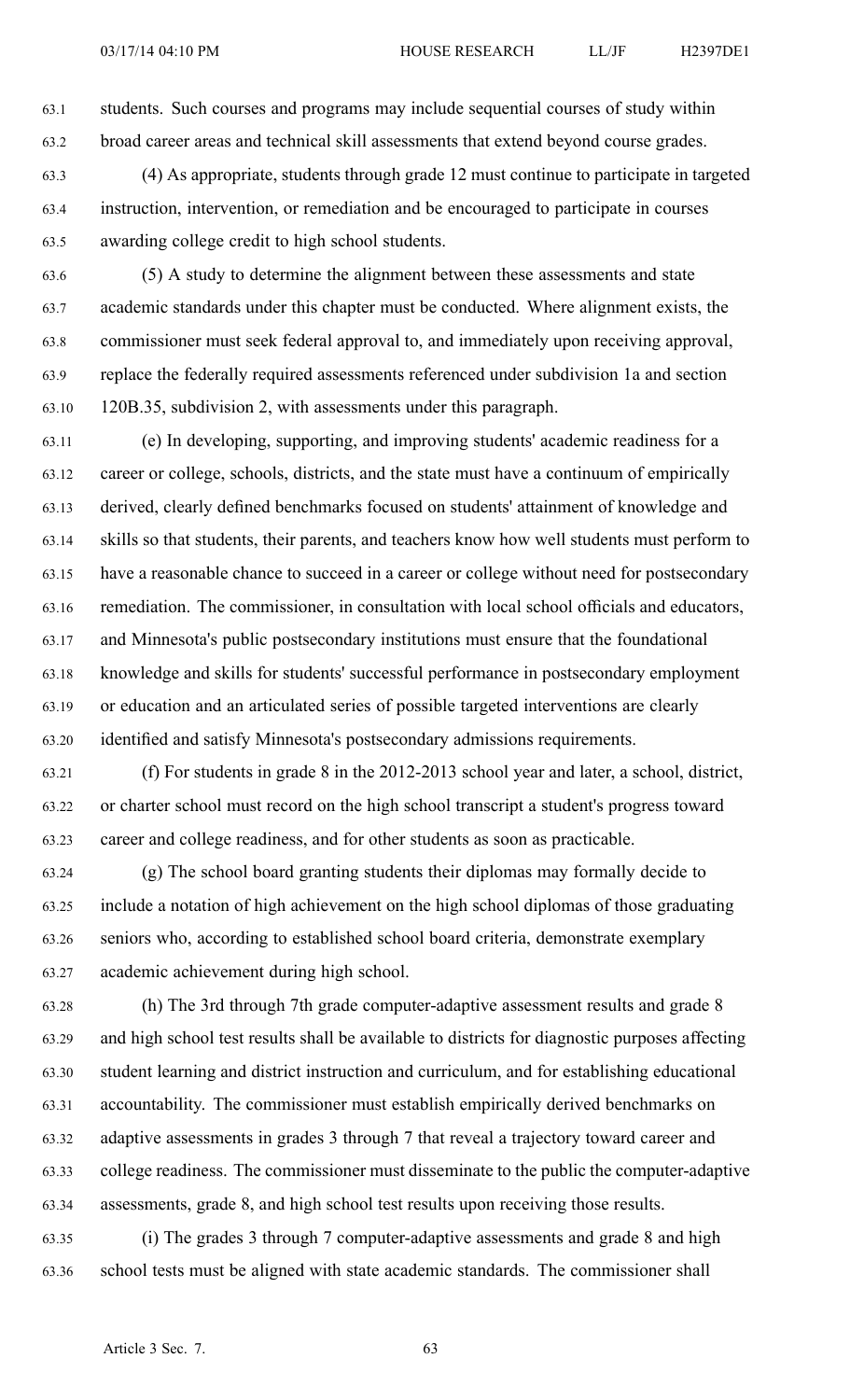64.1 determine the testing process and the order of administration. The statewide results shall 64.2 be aggregated at the site and district level, consistent with subdivision 1a.

64.3 (j) The commissioner shall include the following components in the statewide 64.4 public reporting system:

64.5 (1) uniform statewide computer-adaptive assessments of all students in grades 3 64.6 through 7 and testing at the grade 8 and high school levels that provides appropriate, 64.7 technically sound accommodations or alternate assessments;

64.8 (2) educational indicators that can be aggregated and compared across school 64.9 districts and across time on <sup>a</sup> statewide basis, including average daily attendance, high 64.10 school graduation rates, and high school drop-out rates by age and grade level;

64.11 (3) state results on the American College Test; and

64.12 (4) state results from participation in the National Assessment of Educational 64.13 Progress so that the state can benchmark its performance against the nation and other 64.14 states, and, where possible, against other countries, and contribute to the national effort 64.15 to monitor achievement.

64.16 (k) For purposes of statewide accountability, "career and college ready" means <sup>a</sup> 64.17 high school graduate has the knowledge, skills, and competencies to successfully pursue <sup>a</sup> 64.18 career pathway including postsecondary credit leading to <sup>a</sup> degree, diploma, certificate, or 64.19 industry-recognized credential and employment. Students who are career and college ready 64.20 are able to successfully complete credit-bearing coursework at <sup>a</sup> two- or four-year college 64.21 or university or other credit-bearing postsecondary program without need for remediation. 64.22 (l) For purposes of statewide accountability, "cultural competence," "cultural 64.23 competency," or "culturally competent" means the ability and will to interact effectively 64.24 with people of different cultures, native languages, and socioeconomic backgrounds.

64.25 Sec. 8. Minnesota Statutes 2013 Supplement, section 120B.35, subdivision 3, is 64.26 amended to read:

64.27 Subd. 3. **State growth target; other state measures.** (a) The state's educational 64.28 assessment system measuring individual students' educational growth is based on 64.29 indicators of achievement growth that show an individual student's prior achievement. 64.30 Indicators of achievement and prior achievement must be based on highly reliable 64.31 statewide or districtwide assessments.

64.32 (b) The commissioner, in consultation with <sup>a</sup> stakeholder group that includes 64.33 assessment and evaluation directors and staff and researchers must implement <sup>a</sup> model 64.34 that uses <sup>a</sup> value-added growth indicator and includes criteria for identifying schools 64.35 and school districts that demonstrate medium and high growth under section 120B.299,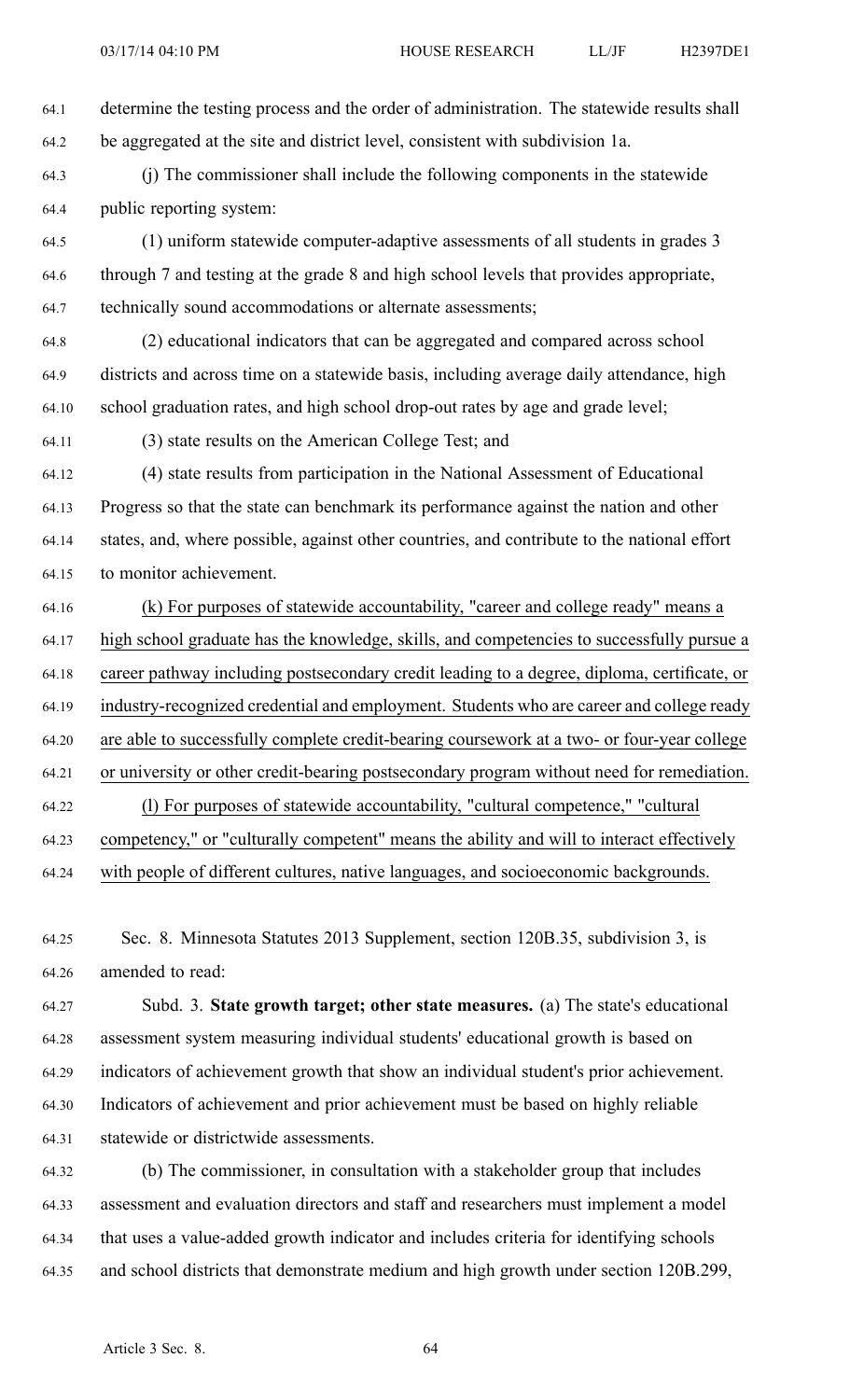65.1 subdivisions 8 and 9, and may recommend other value-added measures under section 65.2 120B.299, subdivision 3. The model may be used to advance educators' professional 65.3 development and replicate programs that succeed in meeting students' diverse learning 65.4 needs. Data on individual teachers generated under the model are personnel data under 65.5 section 13.43. The model must allow users to:

65.6 (1) repor<sup>t</sup> student growth consistent with this paragraph; and

65.7 (2) for all student categories, repor<sup>t</sup> and compare aggregated and disaggregated state 65.8 growth data using the nine student categories identified under the federal 2001 No Child 65.9 Left Behind Act and two student gender categories of male and female, respectively, 65.10 following appropriate reporting practices to protect nonpublic student data.

65.11 The commissioner must repor<sup>t</sup> measures of student growth, consistent with this 65.12 paragraph, including the English language development, academic progress, and oral 65.13 academic development of English learners and their native language development if the 65.14 native language is used as <sup>a</sup> language of instruction.

65.15 (c) When reporting student performance under section 120B.36, subdivision 1, the 65.16 commissioner annually, beginning July 1, 2011, must repor<sup>t</sup> two core measures indicating 65.17 the extent to which current high school graduates are being prepared for postsecondary 65.18 academic and career opportunities:

65.19 (1) <sup>a</sup> preparation measure indicating the number and percentage of high school 65.20 graduates in the most recent school year who completed course work important to 65.21 preparing them for postsecondary academic and career opportunities, consistent with 65.22 the core academic subjects required for admission to Minnesota's public colleges and 65.23 universities as determined by the Office of Higher Education under chapter 136A; and

65.24 (2) <sup>a</sup> rigorous coursework measure indicating the number and percentage of high 65.25 school graduates in the most recent school year who successfully completed one or more 65.26 college-level advanced placement, international baccalaureate, postsecondary enrollment 65.27 options including concurrent enrollment, other rigorous courses of study under section 65.28 120B.021, subdivision 1a, or industry certification courses or programs.

65.29 When reporting the core measures under clauses (1) and (2), the commissioner must also 65.30 analyze and repor<sup>t</sup> separate categories of information using the nine student categories 65.31 identified under the federal 2001 No Child Left Behind Act and two student gender 65.32 categories of male and female, respectively, following appropriate reporting practices to 65.33 protect nonpublic student data.

65.34 (d) When reporting student performance under section 120B.36, subdivision 1, the 65.35 commissioner annually, beginning July 1, 2014, must repor<sup>t</sup> summary data on school 65.36 safety and students' engagemen<sup>t</sup> and connection at school. The summary data under this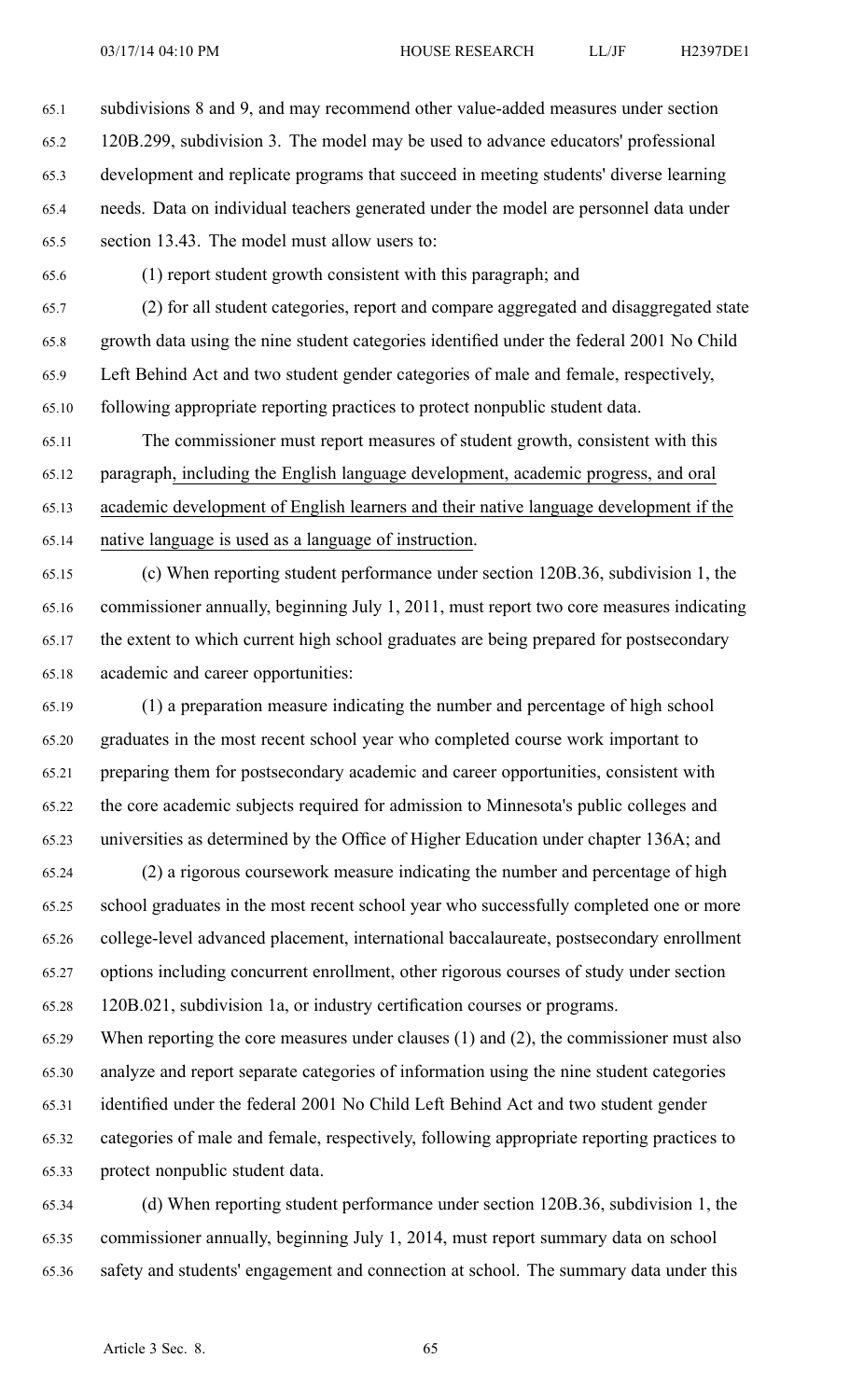66.1 paragraph are separate from and must not be used for any purpose related to measuring 66.2 or evaluating the performance of classroom teachers. The commissioner, in consultation 66.3 with qualified experts on student engagemen<sup>t</sup> and connection and classroom teachers, 66.4 must identify highly reliable variables that generate summary data under this paragraph. 66.5 The summary data may be used at school, district, and state levels only. Any data on 66.6 individuals received, collected, or created that are used to generate the summary data 66.7 under this paragraph are nonpublic data under section 13.02, subdivision 9.

66.8 (e) For purposes of statewide educational accountability, the commissioner must 66.9 identify and repor<sup>t</sup> measures that demonstrate the success of learning year program 66.10 providers under sections 123A.05 and 124D.68, among other such providers, in improving 66.11 students' graduation outcomes. The commissioner, beginning July 1, 2015, must annually 66.12 repor<sup>t</sup> summary data on:

66.13 (1) the four- and six-year graduation rates of students under this paragraph;

66.14 (2) the percen<sup>t</sup> of students under this paragraph whose progress and performance 66.15 levels are meeting career and college readiness benchmarks under section 120B.30, 66.16 subdivision 1; and

66.17 (3) the success that learning year program providers experience in:

66.18 (i) identifying at-risk and off-track student populations by grade;

66.19 (ii) providing successful prevention and intervention strategies for at-risk students;

66.20 (iii) providing successful recuperative and recovery or reenrollment strategies for 66.21 off-track students; and

66.22 (iv) improving the graduation outcomes of at-risk and off-track students.

66.23 The commissioner may include in the annual repor<sup>t</sup> summary data on other education 66.24 providers serving <sup>a</sup> majority of students eligible to participate in <sup>a</sup> learning year program.

66.25 Sec. 9. Minnesota Statutes 2012, section 120B.35, subdivision 4, is amended to read: 66.26 Subd. 4. **Improving schools.** Consistent with the requirements of this section, 66.27 beginning June 20, 2012, the commissioner of education must annually repor<sup>t</sup> to the public 66.28 and the legislature the organizational and curricular best practices implemented in those 66.29 schools that demonstrate medium and high growth compared to the state growth target.

66.30 Sec. 10. Minnesota Statutes 2013 Supplement, section 122A.09, subdivision 4, is 66.31 amended to read:

66.32 Subd. 4. **License and rules.** (a) The board must adopt rules to license public school 66.33 teachers and interns subject to chapter 14.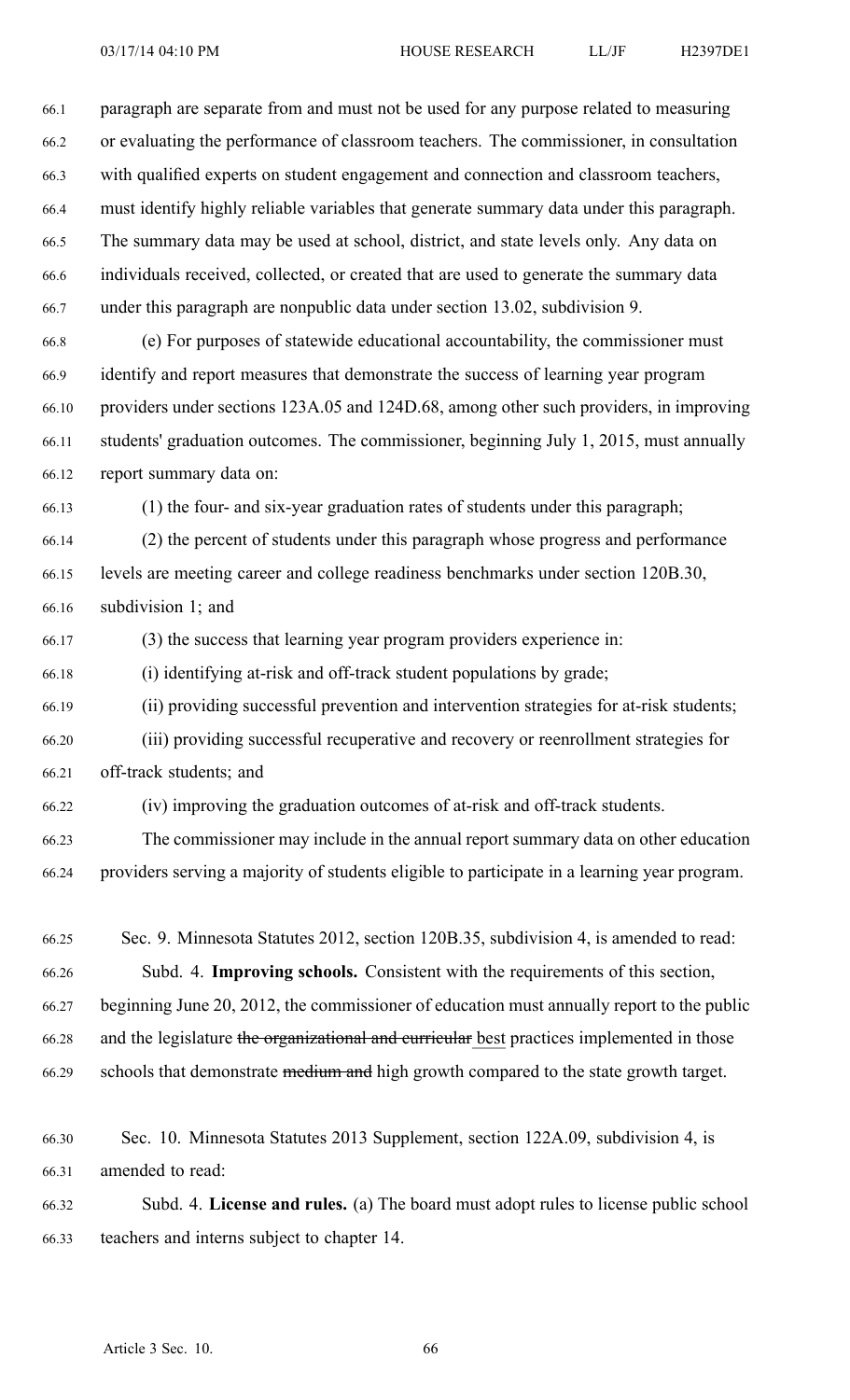| 67.1  | (b) The board must adopt rules requiring a person to pass a skills examination in              |
|-------|------------------------------------------------------------------------------------------------|
| 67.2  | reading, writing, and mathematics as a requirement demonstrate levels of proficiency           |
| 67.3  | on career and college readiness tests under section 120B.30, subdivision 1, that are           |
| 67.4  | recommended by the Board of Teaching for admission to a Minnesota teacher preparation          |
| 67.5  | program or to attain an equivalent composite score composed of the average of the scores in    |
| 67.6  | English and writing, reading, and mathematics on the ACT Plus Writing, or an equivalent        |
| 67.7  | composite score composed of the average of the scores in critical reading, mathematics,        |
| 67.8  | and writing on the SAT, for initial teacher licensure, except that the board may issue up to   |
| 67.9  | two additional temporary, one-year teaching licenses to an otherwise qualified candidate       |
| 67.10 | who has not yet passed the skills exam demonstrated the requisite levels of proficiency on     |
| 67.11 | state career and college readiness tests or attained the requisite composite score on the      |
| 67.12 | ACT Plus Writing or SAT. Such rules must require college and universities offering a           |
| 67.13 | board-approved teacher preparation program to provide remedial assistance to persons           |
| 67.14 | who did not achieve a qualifying score on the skills examination attain the requisite          |
| 67.15 | composite score on the ACT Plus Writing or SAT, including those for whom English is a          |
| 67.16 | second language. A person teaching under a temporary license for two consecutive years         |
| 67.17 | who does not attain the requisite composite ACT Plus Writing or SAT score during that          |
| 67.18 | period may receive an initial teaching license if: the person's transcript from an accredited  |
| 67.19 | college or university shows the person received credit for courses in mathematics and          |
| 67.20 | writing; and the school administrator who supervised the person during that two-year           |
| 67.21 | period transmits a signed letter to the board stating that the person is able to perform basic |
| 67.22 | job responsibilities requiring reading, writing, and mathematics skills. The requirement to    |
| 67.23 | demonstrate the requisite levels of proficiency on state career and college readiness tests    |
| 67.24 | or attain the requisite composite score on the ACT Plus Writing or SAT does not apply to       |
| 67.25 | non-native English speakers, as verified by qualified Minnesota school district personnel      |
| 67.26 | or Minnesota higher education faculty, who, after meeting the content and pedagogy             |
| 67.27 | requirements under this subdivision, apply for a teaching license to provide direct            |
| 67.28 | instruction in their native language or world language instruction under section 120B.022,     |
| 67.29 | subdivision 1. A teacher candidate's official ACT Plus Writing or SAT composite score          |
| 67.30 | report to the board must not be more than ten years old at the time of licensure.              |
| 67.31 | (c) The board must adopt rules to approve teacher preparation programs. The board,             |

67.32 upon the reques<sup>t</sup> of <sup>a</sup> postsecondary student preparing for teacher licensure or <sup>a</sup> licensed 67.33 graduate of <sup>a</sup> teacher preparation program, shall assist in resolving <sup>a</sup> dispute between the 67.34 person and <sup>a</sup> postsecondary institution providing <sup>a</sup> teacher preparation program when the 67.35 dispute involves an institution's recommendation for licensure affecting the person or the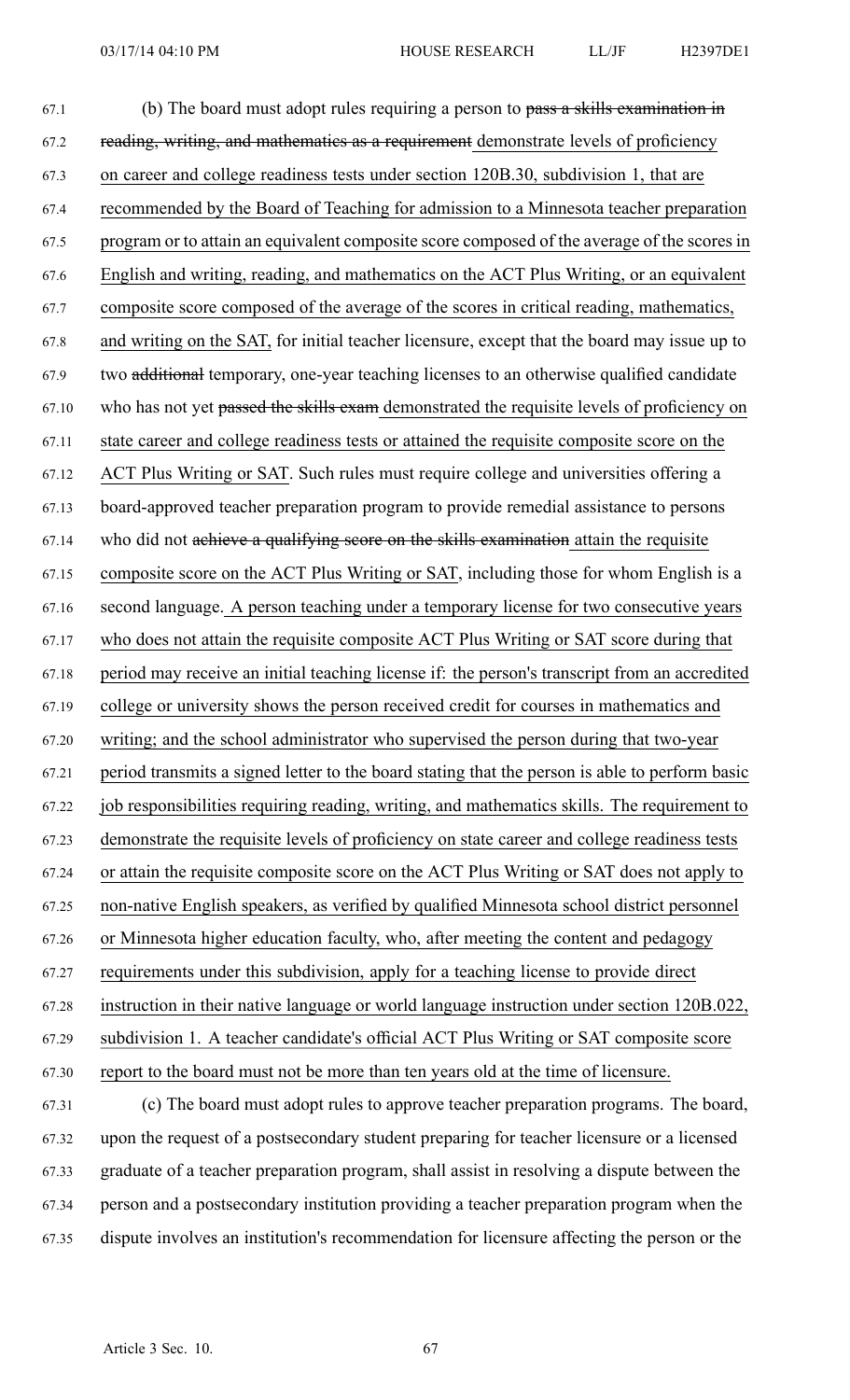68.1 person's credentials. At the board's discretion, assistance may include the application 68.2 of chapter 14.

68.3 (d) The board must provide the leadership and adopt rules for the redesign of teacher 68.4 education programs to implement <sup>a</sup> research based, results-oriented curriculum that 68.5 focuses on the skills teachers need in order to be effective. The board shall implement new 68.6 systems of teacher preparation program evaluation to assure program effectiveness based 68.7 on proficiency of graduates in demonstrating attainment of program outcomes. Teacher 68.8 preparation programs including alternative teacher preparation programs under section 68.9 122A.245, among other programs, must include <sup>a</sup> content-specific, board-approved, 68.10 performance-based assessment that measures teacher candidates in three areas: planning 68.11 for instruction and assessment; engaging students and supporting learning; and assessing 68.12 student learning. The board's redesign rules must include creating flexible, specialized 68.13 teaching licenses, credentials, and other endorsement forms to increase students' 68.14 participation in language immersion programs, world language instruction, career 68.15 development opportunities, work-based learning, early college courses and careers, career 68.16 and technical programs, Montessori schools, and project and place-based learning, among 68.17 other career and college ready learning offerings.

68.18 (e) The board must adopt rules requiring candidates for initial licenses to pass an 68.19 examination of general pedagogical knowledge and examinations of licensure-specific 68.20 teaching skills. The rules shall be effective by September 1, 2001. The rules under this 68.21 paragraph also must require candidates for initial licenses to teach prekindergarten or 68.22 elementary students to pass, as par<sup>t</sup> of the examination of licensure-specific teaching 68.23 skills, test items assessing the candidates' knowledge, skill, and ability in comprehensive, 68.24 scientifically based reading instruction under section 122A.06, subdivision 4, and their 68.25 knowledge and understanding of the foundations of reading development, the development 68.26 of reading comprehension, and reading assessment and instruction, and their ability to 68.27 integrate that knowledge and understanding.

68.28 (f) The board must adopt rules requiring teacher educators to work directly with 68.29 elementary or secondary school teachers in elementary or secondary schools to obtain 68.30 periodic exposure to the elementary or secondary teaching environment.

68.31 (g) The board must gran<sup>t</sup> licenses to interns and to candidates for initial licenses 68.32 based on appropriate professional competencies that are aligned with the board's licensing 68.33 system and students' diverse learning needs. The board must include these licenses in <sup>a</sup> 68.34 statewide differentiated licensing system that creates new leadership roles for successful 68.35 experienced teachers premised on <sup>a</sup> collaborative professional culture dedicated to meeting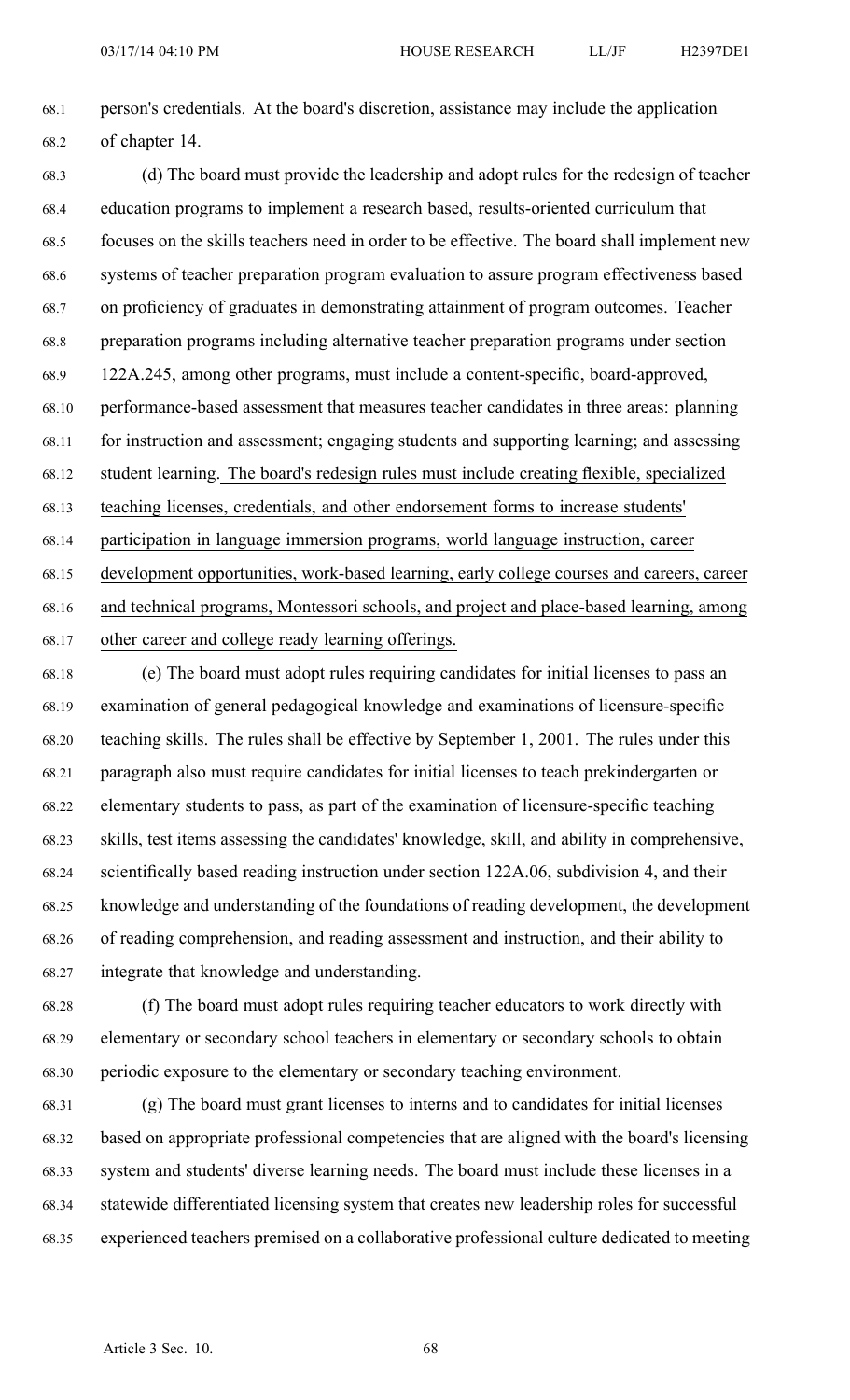69.1 students' diverse learning needs in the 21st century and formalizes mentoring and induction 69.2 for newly licensed teachers that is provided through <sup>a</sup> teacher suppor<sup>t</sup> framework.

- 69.3 (h) The board must design and implement an assessment system which requires <sup>a</sup> 69.4 candidate for an initial license and first continuing license to demonstrate the abilities 69.5 necessary to perform selected, representative teaching tasks at appropriate levels.
- 69.6 (i) The board must receive recommendations from local committees as established 69.7 by the board for the renewal of teaching licenses.
- 69.8 (j) The board must gran<sup>t</sup> life licenses to those who qualify according to requirements 69.9 established by the board, and suspend or revoke licenses pursuan<sup>t</sup> to sections 122A.20 and 69.10 214.10. The board must not establish any expiration date for application for life licenses.
- 69.11 (k) The board must adopt rules that require all licensed teachers who are renewing 69.12 their continuing license to include in their renewal requirements further preparation in 69.13 the areas of using positive behavior interventions and in accommodating, modifying, and 69.14 adapting curricula, materials, and strategies to appropriately meet the needs of individual 69.15 students and ensure adequate progress toward the state's graduation rule.
- 69.16 (l) In adopting rules to license public school teachers who provide health-related 69.17 services for disabled children, the board shall adopt rules consistent with license or 69.18 registration requirements of the commissioner of health and the health-related boards who 69.19 license personnel who perform similar services outside of the school.
- 69.20 (m) The board must adopt rules that require all licensed teachers who are renewing 69.21 their continuing license to include in their renewal requirements further reading 69.22 preparation, consistent with section 122A.06, subdivision 4. The rules do not take effect 69.23 until they are approved by law. Teachers who do not provide direct instruction including, at 69.24 least, counselors, school psychologists, school nurses, school social workers, audiovisual 69.25 directors and coordinators, and recreation personnel are exemp<sup>t</sup> from this section.
- 69.26 (n) The board must adopt rules that require all licensed teachers who are renewing 69.27 their continuing license to include in their renewal requirements further preparation, 69.28 first, in understanding the key warning signs of early-onset mental illness in children 69.29 and adolescents and then, during subsequent licensure renewal periods, preparation may 69.30 include providing <sup>a</sup> more in-depth understanding of students' mental illness trauma, 69.31 accommodations for students' mental illness, parents' role in addressing students' mental 69.32 illness, Fetal Alcohol Spectrum Disorders, autism, the requirements of section 125A.0942 69.33 governing restrictive procedures, and de-escalation methods, among other similar topics.
- 69.34 **EFFECTIVE DATE.** This section applies to persons applying to the Board of 69.35 Teaching for their initial teaching license August 1, 2015, or later.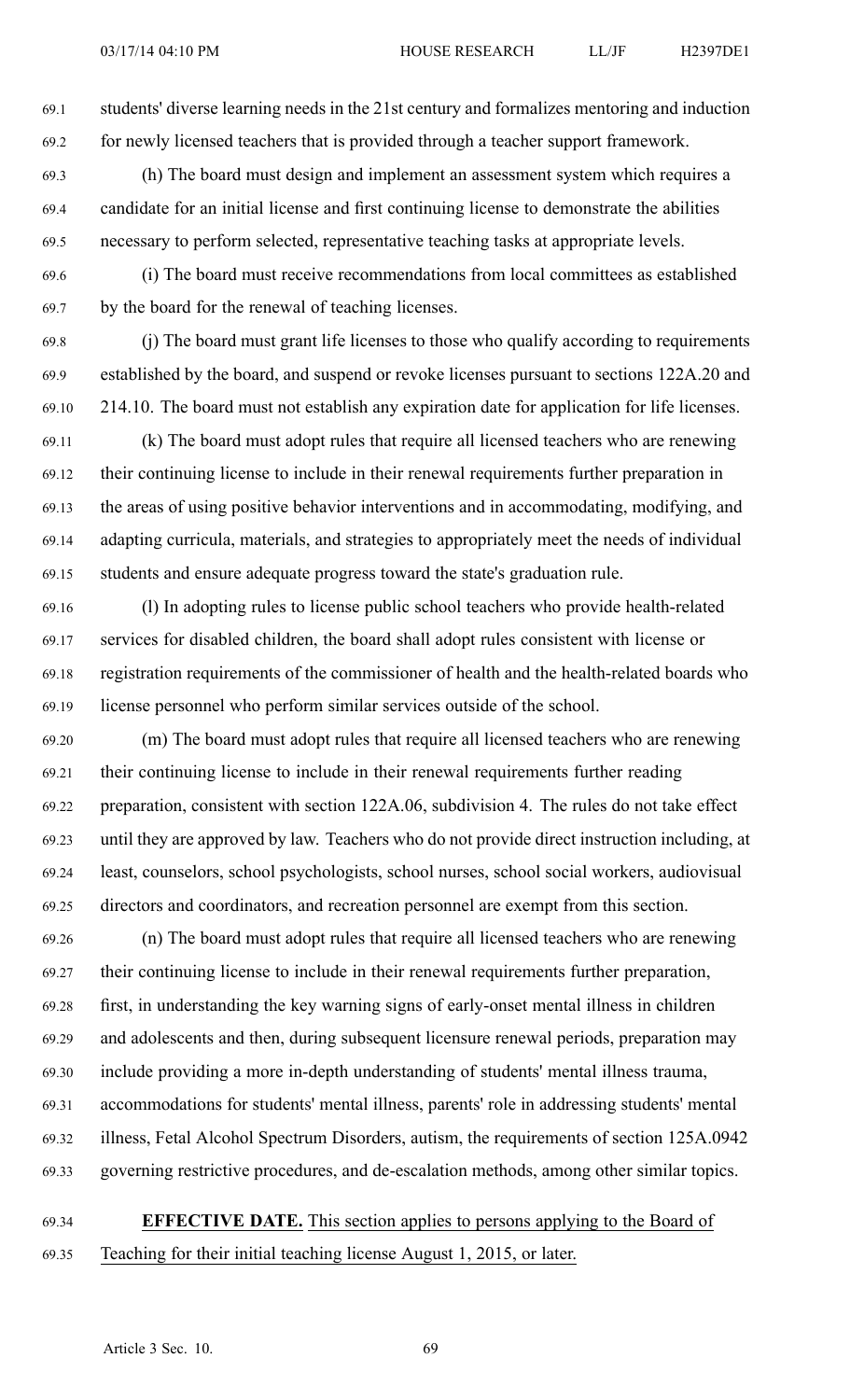- 70.1 Sec. 11. Minnesota Statutes 2013 Supplement, section 122A.18, subdivision 2, is 70.2 amended to read:
- 70.3 Subd. 2. **Teacher and suppor<sup>t</sup> personnel qualifications.** (a) The Board of 70.4 Teaching must issue licenses under its jurisdiction to persons the board finds to be 70.5 qualified and competent for their respective positions.
- 70.6 (b) The board must require a person to pass an examination of skills in reading, 70.7 writing, and mathematics demonstrate levels of proficiency on career and college readiness 70.8 tests under section 120B.30, subdivision 1, that are recommended by the Board of Teaching 70.9 for admission to <sup>a</sup> Minnesota teacher preparation program or to attain either an equivalent 70.10 composite score composed of the average of the scores in English and writing, reading, and 70.11 mathematics on the ACT Plus Writing, or an equivalent composite score composed of the 70.12 average of the scores in critical reading, mathematics, and writing on the SAT, before being 70.13 granted an initial teaching license to provide direct instruction to pupils in prekindergarten, 70.14 elementary, secondary, or special education programs, excep<sup>t</sup> that the board may issue up 70.15 to two additional temporary, one-year teaching licenses to an otherwise qualified candidate 70.16 who has not ye<sup>t</sup> passed the skills exam demonstrated the requisite levels of proficiency on 70.17 state career and college readiness tests or attained the requisite composite score on the ACT 70.18 Plus Writing or SAT. The board must require colleges and universities offering <sup>a</sup> board 70.19 approved teacher preparation program to make available upon reques<sup>t</sup> remedial assistance 70.20 that includes <sup>a</sup> formal diagnostic componen<sup>t</sup> to persons enrolled in their institution who 70.21 did not achieve <sup>a</sup> qualifying score on the skills examination attain the requisite ACT Plus 70.22 Writing or SAT composite score, including those for whom English is <sup>a</sup> second language. 70.23 The colleges and universities must make available assistance in the specific academic 70.24 areas of deficiency in which the person did not achieve a qualifying score. School districts 70.25 may make available upon reques<sup>t</sup> similar, appropriate, and timely remedial assistance that 70.26 includes <sup>a</sup> formal diagnostic componen<sup>t</sup> to those persons employed by the district who 70.27 completed their teacher education program, who did not achieve a qualifying score on the 70.28 skills examination, including those persons for whom English is <sup>a</sup> second language and 70.29 persons under section 122A.23, subdivision 2, paragraph (h), who completed their teacher's 70.30 education program outside the state of Minnesota attain the requisite ACT Plus Writing or 70.31 SAT composite score, and who received <sup>a</sup> temporary license to teach in Minnesota. The 70.32 Board of Teaching shall repor<sup>t</sup> annually to the education committees of the legislature 70.33 on the total number of teacher candidates during the most recent school year taking the 70.34 skills examination, the number who achieve <sup>a</sup> qualifying score on the examination, the 70.35 number who do not achieve <sup>a</sup> qualifying score on the examination, the distribution of all 70.36 candidates' scores, the number of candidates who have taken the examination at least once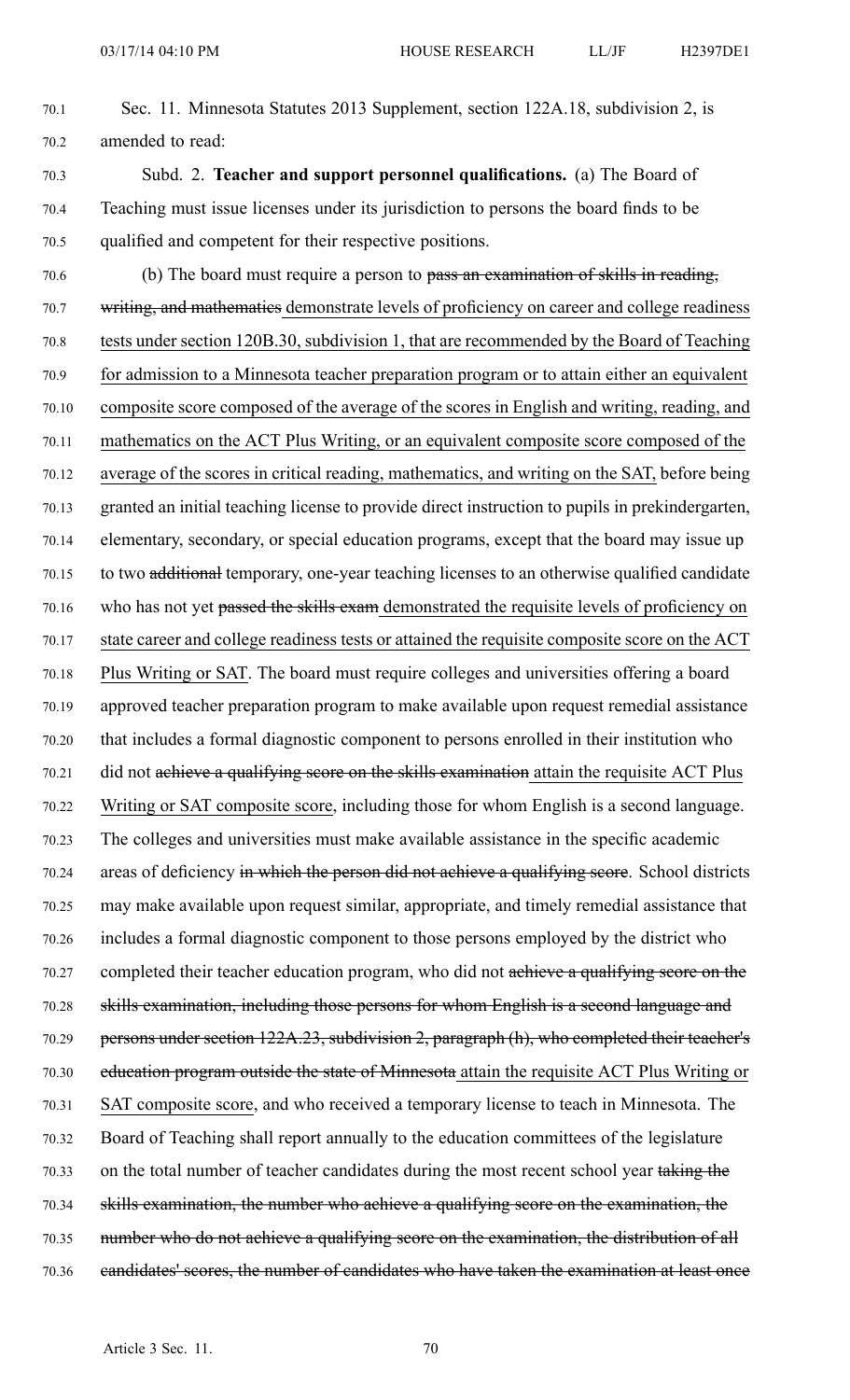71.1 before, and the number of candidates who have taken the examination at least once before 71.2 and achieve <sup>a</sup> qualifying score who have not attained the requisite composite ACT Plus 71.3 Writing or SAT score or have not passed <sup>a</sup> content or pedagogy exam, disaggregated by 71.4 categories of race, ethnicity, and eligibility for financial aid. 71.5 (c) The Board of Teaching must gran<sup>t</sup> continuing licenses only to those persons who 71.6 have met board criteria for granting a continuing license, which includes passing the skills 71.7 examination in reading, writing, and mathematics demonstrating the requisite levels of 71.8 proficiency on state career and college readiness tests or attaining the requisite composite 71.9 ACT Plus Writing or SAT score consistent with paragraph (b), and the exceptions in 71.10 section 122A.09, subdivision 4, paragraph (b)., that are consistent with this paragraph. A 71.11 person teaching under <sup>a</sup> temporary license for two consecutive years who does not attain 71.12 the requisite composite ACT Plus Writing or SAT score during that period may receive an 71.13 initial teaching license if: the person's transcript from an accredited college or university 71.14 shows the person received credit for courses in mathematics and writing; and the school 71.15 administrator who supervised the person during that two-year period transmits <sup>a</sup> signed 71.16 letter to the board stating that the person is able to perform basic job responsibilities 71.17 requiring reading, writing, and mathematics skills. The requirement to demonstrate the 71.18 requisite levels of proficiency on state career and college readiness tests or to attain the 71.19 requisite composite score on the ACT Plus Writing or SAT does not apply to non-native 71.20 English speakers, as verified by qualified Minnesota school district personnel or Minnesota 71.21 higher education faculty, who, after meeting the content and pedagogy requirements under 71.22 this subdivision, apply for <sup>a</sup> teaching license to provide direct instruction in their native 71.23 language or world language instruction under section 120B.022, subdivision 1. A teacher 71.24 candidate's official ACT Plus Writing or SAT composite score repor<sup>t</sup> to the board must not 71.25 be more than ten years old at the time of licensure. 71.26 (d) All colleges and universities approved by the board of teaching to prepare

71.27 persons for teacher licensure must include in their teacher preparation programs <sup>a</sup> common 71.28 core of teaching knowledge and skills to be acquired by all persons recommended 71.29 for teacher licensure. This common core shall meet the standards developed by the 71.30 interstate new teacher assessment and suppor<sup>t</sup> consortium in its 1992 "model standards for 71.31 beginning teacher licensing and development." Amendments to standards adopted under 71.32 this paragraph are covered by chapter 14. The board of teaching shall repor<sup>t</sup> annually to 71.33 the education committees of the legislature on the performance of teacher candidates 71.34 on common core assessments of knowledge and skills under this paragraph during the 71.35 most recent school year.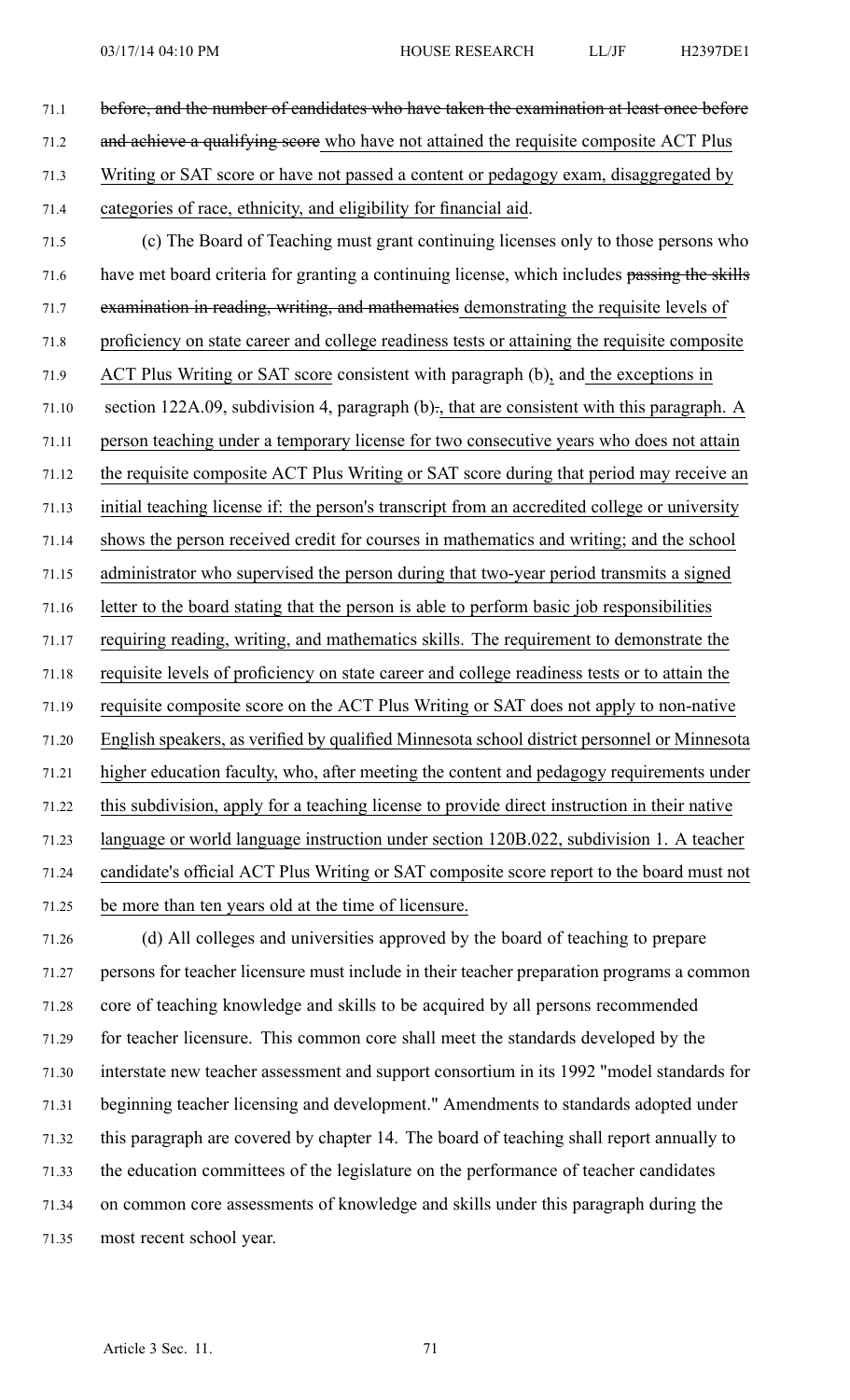- 72.1 **EFFECTIVE DATE.** This section applies to persons applying to the Board of 72.2 Teaching for their initial teaching license August 1, 2015, or later.
- 72.3 Sec. 12. Minnesota Statutes 2013 Supplement, section 122A.23, subdivision 2, is 72.4 amended to read:

72.5 Subd. 2. **Applicants licensed in other states.** (a) Subject to the requirements of 72.6 sections 122A.18, subdivision 8, and 123B.03, the Board of Teaching must issue <sup>a</sup> teaching 72.7 license or <sup>a</sup> temporary teaching license under paragraphs(b) to (e) to an applicant who holds 72.8 at least <sup>a</sup> baccalaureate degree from <sup>a</sup> regionally accredited college or university and holds 72.9 or held <sup>a</sup> similar out-of-state teaching license that requires the applicant to successfully 72.10 complete <sup>a</sup> teacher preparation program approved by the issuing state, which includes 72.11 field-specific teaching methods and student teaching or essentially equivalent experience. 72.12 (b) The Board of Teaching must issue <sup>a</sup> teaching license to an applicant who:

- 72.13 (1) successfully completed all exams and human relations preparation components
- 72.14 required by the Board of Teaching; and

72.15 (2) holds or held an out-of-state teaching license to teach the same content field and 72.16 grade levels if the scope of the out-of-state license is no more than one two grade level 72.17 levels less than <sup>a</sup> similar Minnesota license.

- 72.18 (c) The Board of Teaching, consistent with board rules and paragraph (h), must 72.19 issue up to three one-year temporary teaching licenses to an applicant who holds or held 72.20 an out-of-state teaching license to teach the same content field and grade levels, where 72.21 the scope of the out-of-state license is no more than one two grade level levels less than 72.22 <sup>a</sup> similar Minnesota license, but has not successfully completed all exams and human 72.23 relations preparation components required by the Board of Teaching.
- 72.24 (d) The Board of Teaching, consistent with board rules, must issue up to three 72.25 one-year temporary teaching licenses to an applicant who:
- 72.26 (1) successfully completed all exams and human relations preparation components 72.27 required by the Board of Teaching; and
- 72.28 (2) holds or held an out-of-state teaching license to teach the same content field and 72.29 grade levels, where the scope of the out-of-state license is no more than one two grade 72.30 level levels less than <sup>a</sup> similar Minnesota license, but has not completed field-specific 72.31 teaching methods or student teaching or equivalent experience.
- 72.32 The applicant may complete field-specific teaching methods and student teaching
- 72.33 or equivalent experience by successfully participating in <sup>a</sup> one-year school district
- 72.34 mentorship program consistent with board-adopted standards of effective practice and
- 72.35 Minnesota graduation requirements.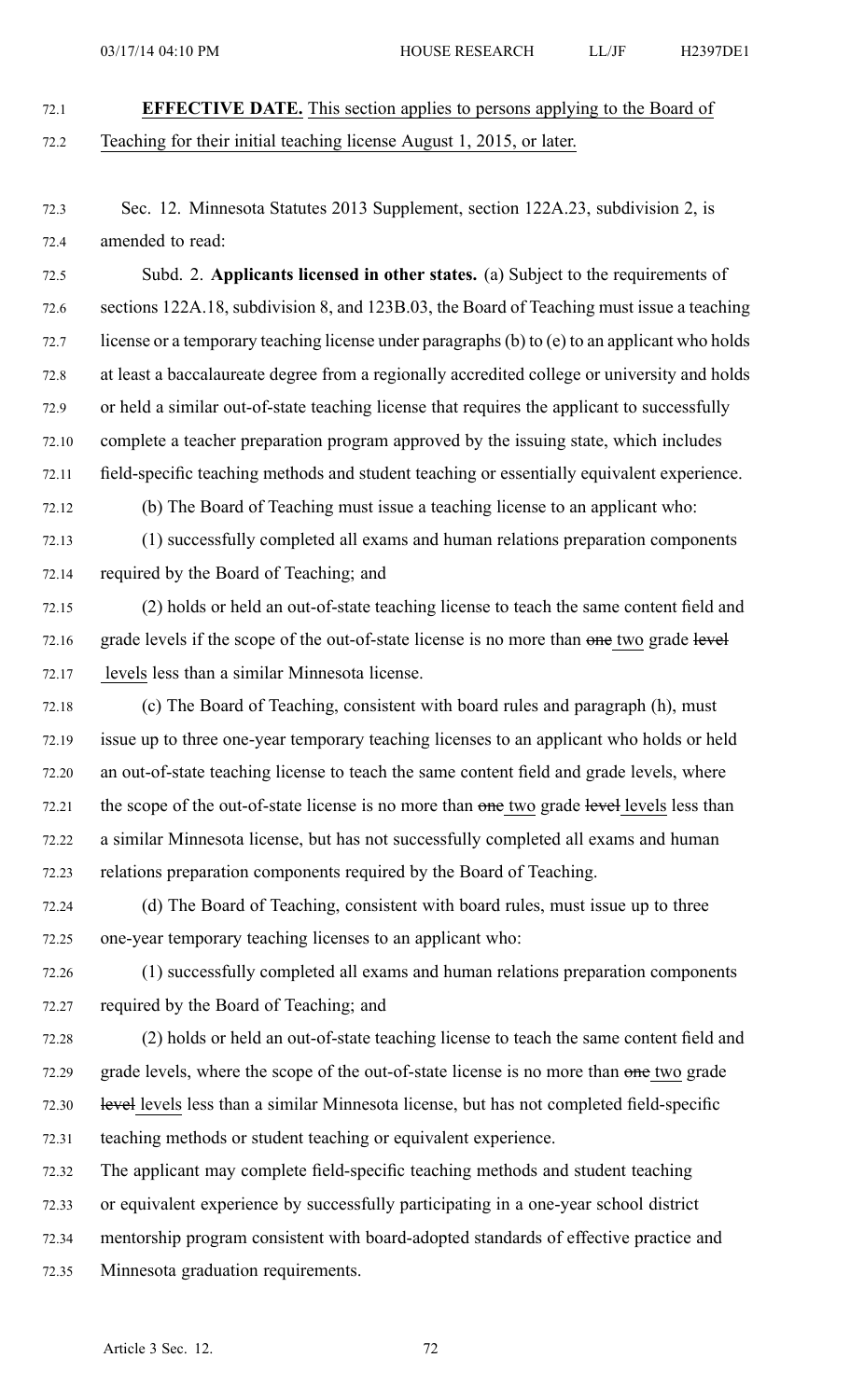- 73.1 (e) The Board of Teaching must issue <sup>a</sup> temporary teaching license for <sup>a</sup> term of 73.2 up to three years only in the content field or grade levels specified in the out-of-state 73.3 license to an applicant who:
- 73.4 (1) successfully completed all exams and human relations preparation components 73.5 required by the Board of Teaching; and
- 73.6 (2) holds or held an out-of-state teaching license where the out-of-state license is 73.7 more limited in the content field or grade levels than <sup>a</sup> similar Minnesota license.
- 73.8 (f) The Board of Teaching must not issue to an applicant more than three one-year 73.9 temporary teaching licenses under this subdivision.
- 73.10 (g) The Board of Teaching must not issue <sup>a</sup> license under this subdivision if the 73.11 applicant has not attained the additional degrees, credentials, or licenses required in <sup>a</sup> 73.12 particular licensure field.
- 73.13 (h) The Board of Teaching must require an applicant for <sup>a</sup> teaching license or <sup>a</sup> 73.14 temporary teaching license under this subdivision to pass a skills examination in reading, 73.15 writing, and mathematics demonstrate, consistent with section 122A.09, subdivision 4, 73.16 the applicant's attainment of either the requisite ACT Plus Writing or SAT composite 73.17 score before the board issues the license unless, notwithstanding other provisions of this 73.18 subdivision, an applicable board-approved National Association of State Directors of 73.19 Teacher Education interstate reciprocity agreemen<sup>t</sup> exists to allow fully certified teachers 73.20 from other states to transfer their certification to Minnesota without need for additional 73.21 exams or other preparation requirements. Consistent with section 122A.18, subdivision 2, 73.22 paragraph (b), and notwithstanding other provisions of this subdivision, the board may 73.23 issue up to two additional temporary, one-year teaching licenses to an otherwise qualified 73.24 applicant who has not ye<sup>t</sup> passed the skills exam.
- 73.25 **EFFECTIVE DATE.** This section is effective August 1, 2015.
- 73.26 Sec. 13. Minnesota Statutes 2012, section 122A.48, subdivision 3, is amended to read: 73.27 Subd. 3. **Employment as substitute exemptions for retired teachers.**
- 73.28 Notwithstanding the provisions of subdivision 2, <sup>a</sup> teacher who has entered into an
- 73.29 agreemen<sup>t</sup> for termination of services and withdrawal from active teaching service with
- 73.30 an early retirement incentive may be employed as <sup>a</sup> substitute teacher, behind-the-wheel
- 73.31 instructor, or coach after retirement.
- 73.32 **EFFECTIVE DATE.** This section is effective the day following final enactment.
- 73.33 Sec. 14. Minnesota Statutes 2012, section 122A.60, subdivision 1a, is amended to read: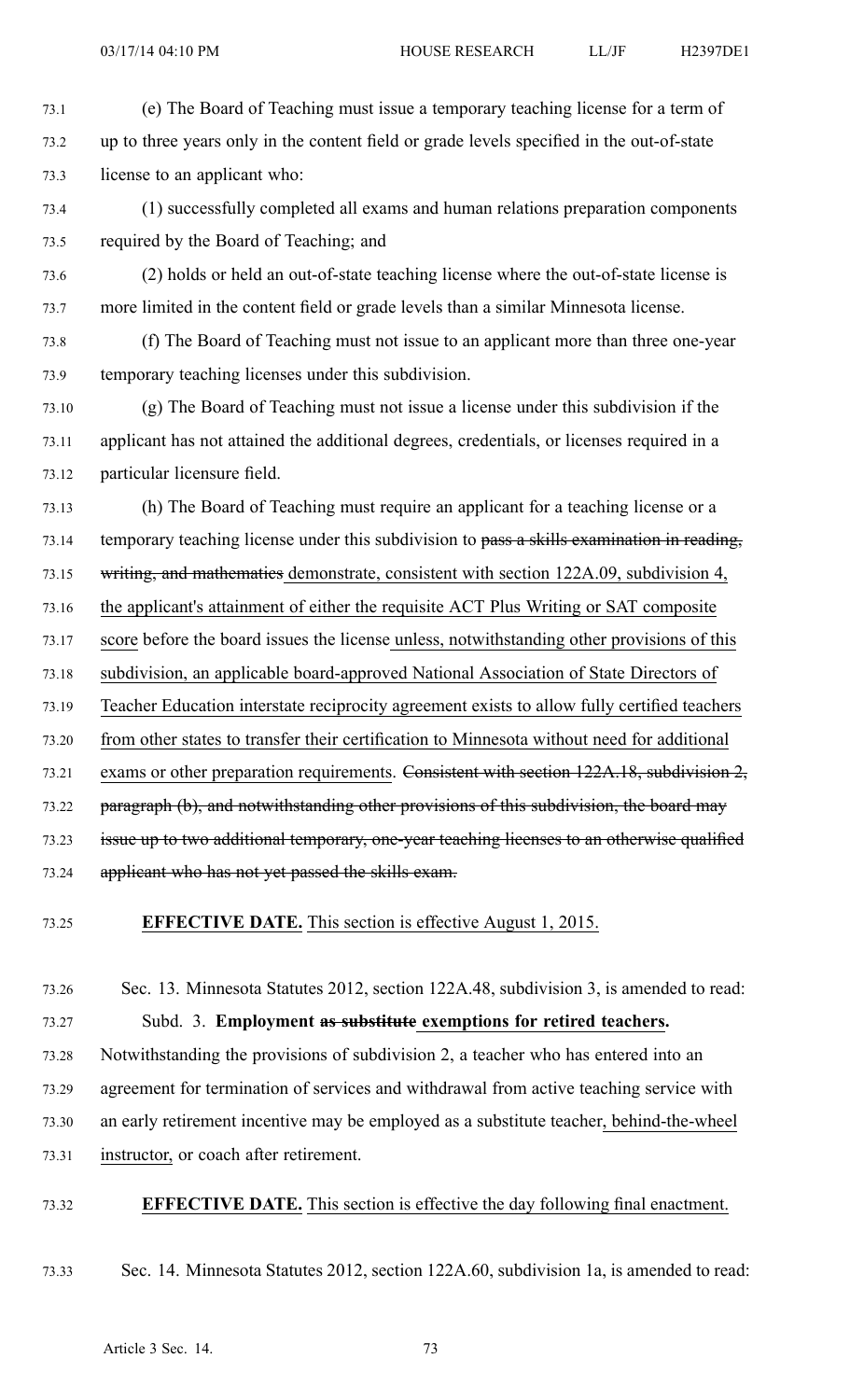| 74.1  | Subd. 1a. Effective staff development activities. (a) Staff development activities          |
|-------|---------------------------------------------------------------------------------------------|
| 74.2  | must:                                                                                       |
| 74.3  | (1) focus on the school classroom and research-based strategies that improve student        |
| 74.4  | learning;                                                                                   |
| 74.5  | (2) provide opportunities for teachers to practice and improve their instructional          |
| 74.6  | skills over time;                                                                           |
| 74.7  | (3) provide opportunities for teachers to use student data as part of their daily work      |
| 74.8  | to increase student achievement;                                                            |
| 74.9  | (4) enhance teacher content knowledge and instructional skills, including to                |
| 74.10 | accommodate the delivery of digital and blended learning and curriculum and engage          |
| 74.11 | students with technology;                                                                   |
| 74.12 | (5) align with state and local academic standards;                                          |
| 74.13 | (6) provide opportunities to build professional relationships, foster collaboration         |
| 74.14 | among principals and staff who provide instruction, and provide opportunities for           |
| 74.15 | teacher-to-teacher mentoring; and                                                           |
| 74.16 | (7) align with the plan of the district or site for an alternative teacher professional     |
| 74.17 | pay system; and                                                                             |
| 74.18 | (8) provide opportunities for staff to learn about current workforce trends, the            |
| 74.19 | connections between workforce trends and postsecondary education, and training options,     |
| 74.20 | including career and technical education options.                                           |
| 74.21 | Staff development activities may include curriculum development and curriculum training     |
| 74.22 | programs, and activities that provide teachers and other members of site-based teams        |
| 74.23 | training to enhance team performance. The school district also may implement other          |
| 74.24 | staff development activities required by law and activities associated with professional    |
| 74.25 | teacher compensation models.                                                                |
| 74.26 | (b) Release time provided for teachers to supervise students on field trips and school      |
| 74.27 | activities, or independent tasks not associated with enhancing the teacher's knowledge      |
| 74.28 | and instructional skills, such as preparing report cards, calculating grades, or organizing |
| 74.29 | classroom materials, may not be counted as staff development time that is financed with     |
| 74.30 | staff development reserved revenue under section 122A.61.                                   |
|       |                                                                                             |
| 74.31 | Sec. 15. Minnesota Statutes 2012, section 122A.60, subdivision 2, is amended to read:       |

74.33 under subdivision 3, the means to achieve the outcomes, and procedures for evaluating

74.32 Subd. 2. **Contents of plan.** The plan must include the staff development outcomes

74.34 progress at each school site toward meeting education outcomes, consistent with

74.35 relicensure requirements under section 122A.18, subdivision 4. The plan also must: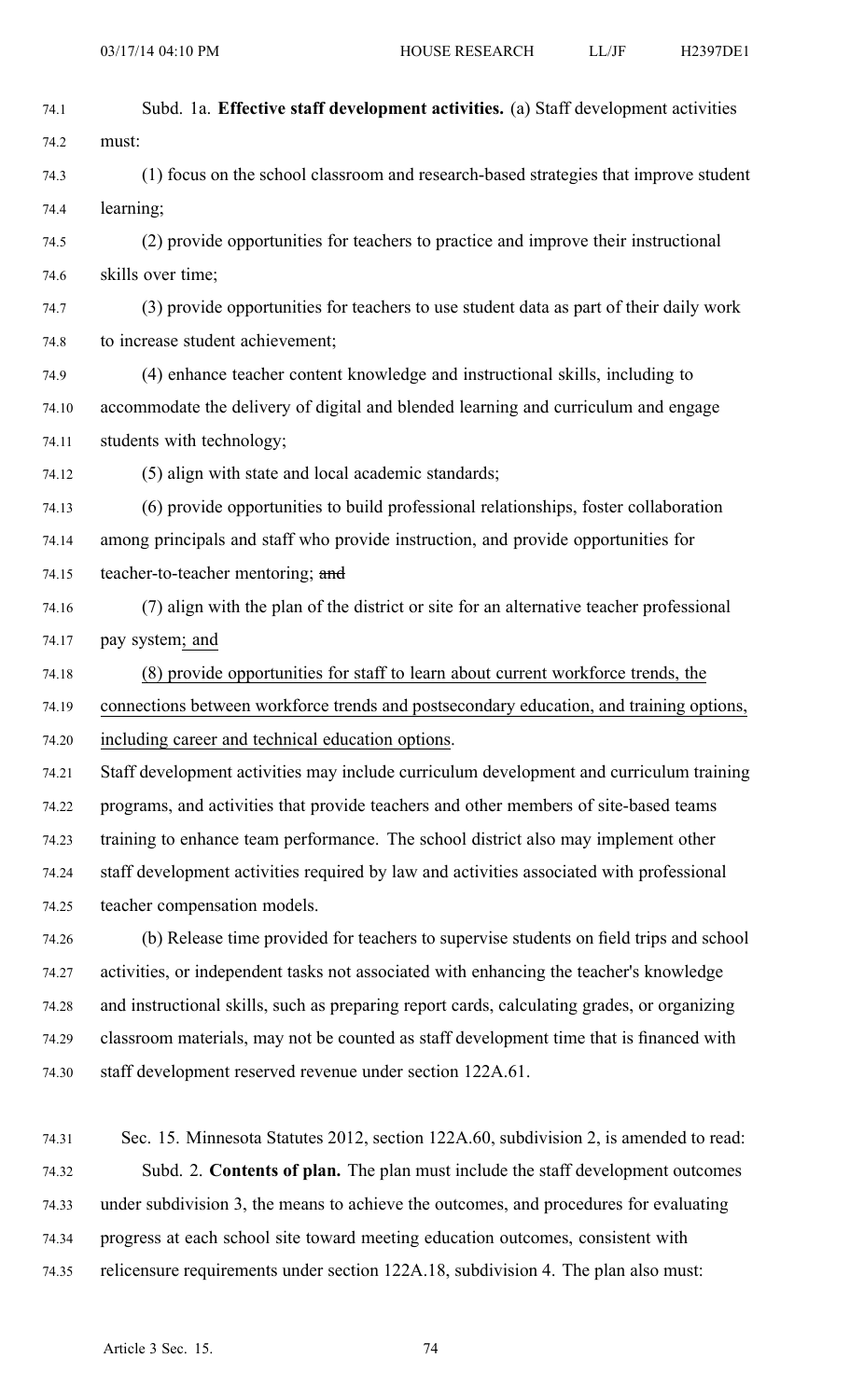75.1 (1) suppor<sup>t</sup> stable and productive professional communities achieved through 75.2 ongoing and schoolwide progress and growth in teaching practice; 75.3 (2) emphasize coaching, professional learning communities, classroom action 75.4 research, and other job-embedded models; 75.5 (3) maintain <sup>a</sup> strong subject matter focus premised on students' learning goals, 75.6 consistent with section 120B.125; 75.7 (4) ensure specialized preparation and learning about issues related to teaching 75.8 English learners and students with special needs; and 75.9 (5) reinforce national and state standards of effective teaching practice. 75.10 Sec. 16. Minnesota Statutes 2012, section 122A.60, subdivision 3, is amended to read: 75.11 Subd. 3. **Staff development outcomes.** The advisory staff development committee 75.12 must adopt <sup>a</sup> staff development plan for improving student achievement. The plan must 75.13 be consistent with education outcomes that the school board determines. The plan 75.14 must include ongoing staff development activities that contribute toward continuous 75.15 improvement in achievement of the following goals: 75.16 (1) improve student achievement of state and local education standards in all areas of 75.17 the curriculum, including areas of regular academic and applied and experiential learning, 75.18 by using best practices methods; 75.19 (2) effectively meet the needs of <sup>a</sup> diverse student population, including at-risk 75.20 children, children with disabilities, and gifted children, within the regular classroom, 75.21 applied and experiential learning settings, and other settings; 75.22 (3) provide an inclusive curriculum for <sup>a</sup> racially, ethnically, and culturally diverse 75.23 student population that is consistent with the state education diversity rule and the district's 75.24 education diversity plan; 75.25 (4) improve staff collaboration and develop mentoring and peer coaching programs 75.26 for teachers new to the school or district; 75.27 (5) effectively teach and model violence prevention policy and curriculum that 75.28 address early intervention alternatives, issues of harassment, and teach nonviolent 75.29 alternatives for conflict resolution; 75.30 (6) effectively deliver digital and blended learning and curriculum and engage 75.31 students with technology; and

75.32 (7) provide teachers and other members of site-based managemen<sup>t</sup> teams with 75.33 appropriate managemen<sup>t</sup> and financial managemen<sup>t</sup> skills.

75.34 Sec. 17. Minnesota Statutes 2012, section 123B.03, subdivision 1a, is amended to read: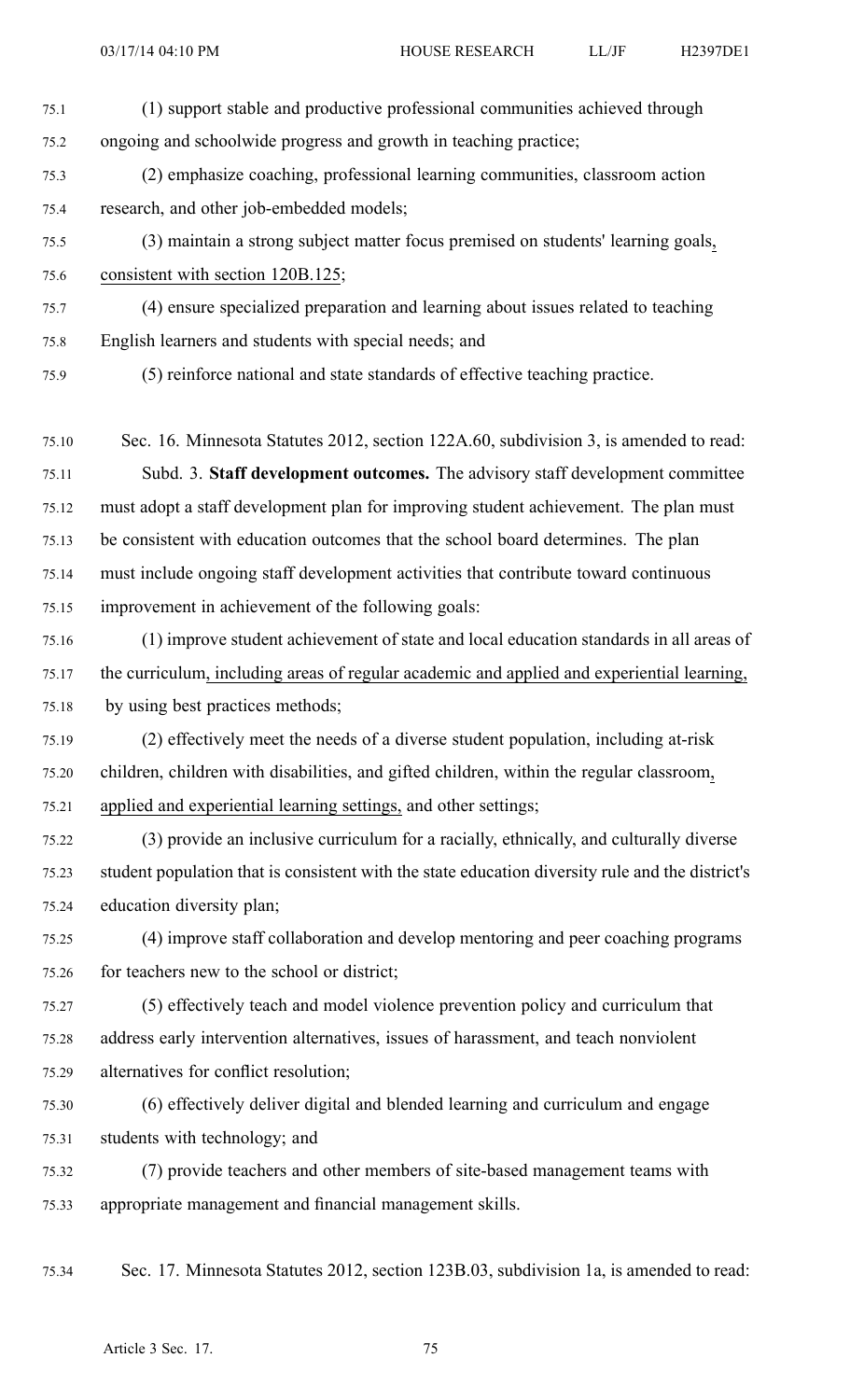76.1 Subd. 1a. **Investigation of disciplinary actions taken against prospective** 76.2 **teachers.** (a) At the time <sup>a</sup> school board or other hiring authority conducts the criminal 76.3 history background check required under subdivision 1 on an individual offered 76.4 employment as <sup>a</sup> teacher, the school board or other hiring authority must contact (1) the 76.5 Board of Teaching to determine whether the board has taken disciplinary action against 76.6 the teacher under section 122A.20, subdivision 2, and (2) the Department of Education for 76.7 any determinations of maltreatment of <sup>a</sup> child involving the teacher under section 626.556, 76.8 subdivision 11. The Board of Teaching and the Department of Education must respond to 76.9 the school board of other hiring authority within two business days after being contacted. 76.10 The school board or other hiring authority must obtain access to data that are public under 76.11 section 13.41, subdivision 5, from the Board of Teaching and the Department of Education 76.12 that relate to the substance of the disciplinary action. In addition, or determination of 76.13 maltreatment. The Board of Teaching and the Department of Education must disseminate 76.14 public licensing data under section 13.41, subdivision 5, to the school board or hiring 76.15 authority within five business days.

- 76.16 (b) The school board or other hiring authority must require the individual to provide 76.17 information in the employment application regarding all current and previous disciplinary 76.18 actions in Minnesota and other states taken against the individual, including against the 76.19 individual's teaching license and indicate to the applicant that intentionally submitting 76.20 false or incomplete information is <sup>a</sup> ground for dismissal.
- 76.21 (b) (c) For purposes of this subdivision, "disciplinary action" does not include an 76.22 action based on court-ordered child suppor<sup>t</sup> or maintenance paymen<sup>t</sup> arrearages under 76.23 section 214.101 or delinquent state taxes under section 270C.72.
- 76.24 Sec. 18. Minnesota Statutes 2012, section 124D.03, subdivision 3, is amended to read: 76.25 Subd. 3. **Pupil application procedures.** In order that <sup>a</sup> pupil may attend <sup>a</sup> school or 76.26 program in <sup>a</sup> nonresident district, the pupil's paren<sup>t</sup> or guardian must submit an application 76.27 to the nonresident district. Before submitting an application, the pupil and the pupil's 76.28 parent or guardian must explore with a school guidance counselor, or other appropriate 76.29 staff member employed by the district the pupil is currently attending, the pupil's academic 76.30 or other reason for applying to enroll in a nonresident district. The pupil's application must 76.31 identify the <sup>a</sup> reason for enrolling in the nonresident district. The paren<sup>t</sup> or guardian of <sup>a</sup> 76.32 pupil must submit an <sup>a</sup> signed application by January 15 for initial enrollment beginning 76.33 the following school year. Electronic signatures are not accepted excep<sup>t</sup> as provided 76.34 by Department of Education policy. The application must be on <sup>a</sup> an unmodified form 76.35 provided by the Department of Education. A particular school or program may be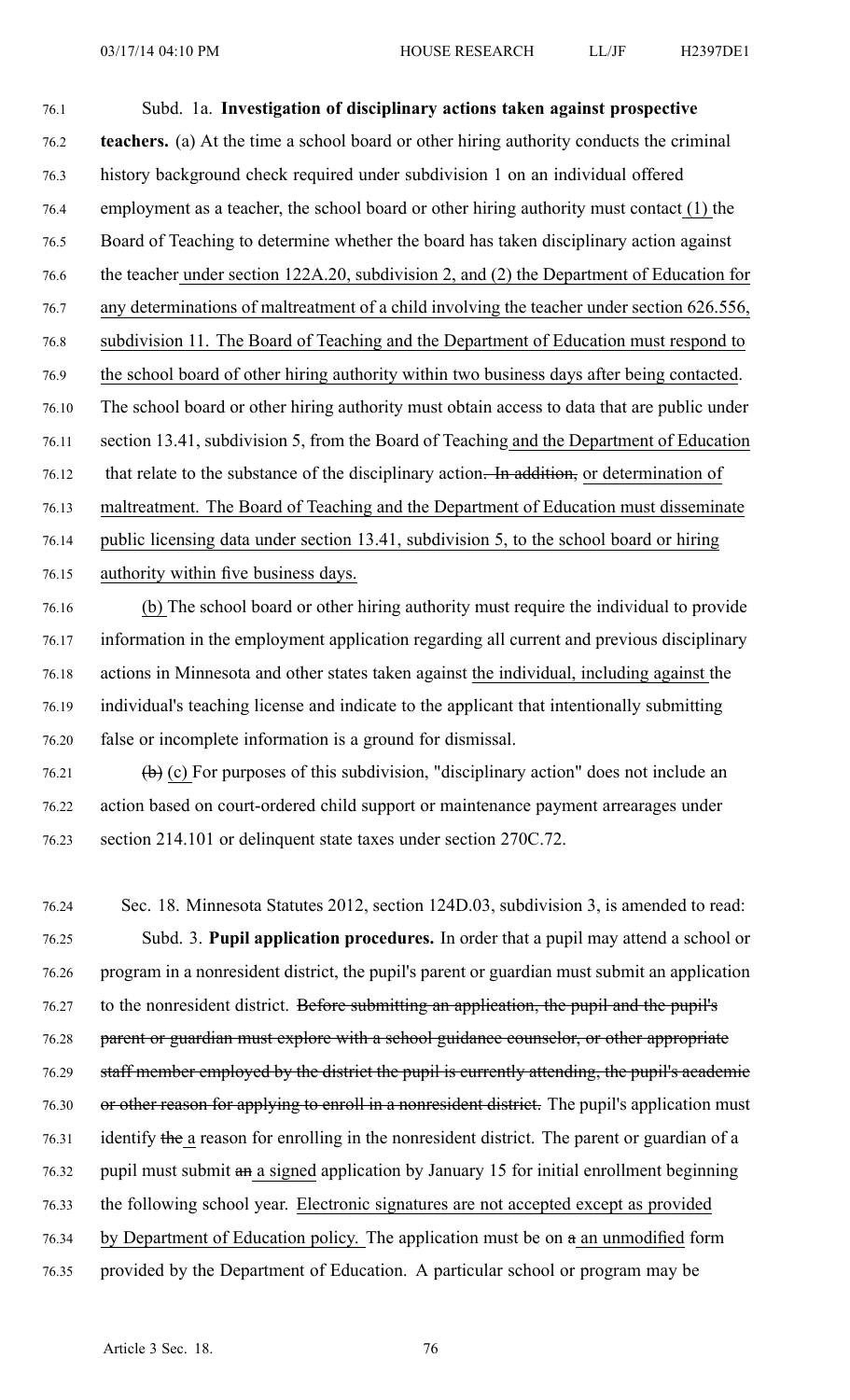77.1 requested by the parent. Once enrolled in <sup>a</sup> nonresident district, the pupil may remain 77.2 enrolled and is not required to submit annual or periodic applications. If the student moves 77.3 to <sup>a</sup> new resident district, the student retains the seat in the nonresident district, but must 77.4 submit <sup>a</sup> new enrollment options form to update the student's information. To return to the 77.5 resident district or to transfer to <sup>a</sup> different nonresident district, the paren<sup>t</sup> or guardian of 77.6 the pupil must provide notice to the resident district or apply to <sup>a</sup> different nonresident 77.7 district by January 15 for enrollment beginning the following school year. 77.8 Sec. 19. Minnesota Statutes 2012, section 124D.03, subdivision 4, is amended to read: 77.9 Subd. 4. **Desegregation Achievement and integration district transfers.** (a)

77.10 This subdivision applies to a transfer into or out of a district that has a desegregation an 77.11 achievement and integration plan approved by the commissioner of education.

77.12 (b) An application to transfer may be submitted at any time for enrollment beginning 77.13 at any time.

77.14 (c) A pupil enrolled in a nonresident district under a desegregation an achievement 77.15 and integration plan approved by the commissioner of education is not required to make 77.16 annual or periodic application for enrollment but may remain enrolled in the same district. 77.17 A pupil may transfer to the resident district at any time.

77.18 (d) Subdivision 2 applies to a transfer into or out of a district with a desegregation an 77.19 achievement and integration plan.

77.20 Sec. 20. Minnesota Statutes 2012, section 124D.03, subdivision 5, is amended to read: 77.21 Subd. 5. **Nonresident district procedures.** A district shall notify the paren<sup>t</sup> or 77.22 guardian in writing by February 15 or within 30 days for applications submitted after 77.23 January 15 in the case of achievement and integration district transfers whether the 77.24 application has been accepted or rejected. If an application is rejected, the district must 77.25 state in the notification the reason for rejection. The paren<sup>t</sup> or guardian must notify the 77.26 nonresident district by March 1 or within 15 days whether the pupil intends to enroll in the 77.27 nonresident district. Notice of intent to enroll in the nonresident district obligates the pupil 77.28 to attend the nonresident district during the following school year, unless the boards of 77.29 the resident and the nonresident districts agree in writing to allow the pupil to transfer  $77.30$  back to the resident district, or. If the pupil's parents or guardians change residence to 77.31 another district, the student does not lose the seat in the nonresident district but the paren<sup>t</sup> 77.32 or guardian must complete an updated enrollment options form. If <sup>a</sup> paren<sup>t</sup> or guardian 77.33 does not notify the nonresident district by the January 15 deadline, if it applies, the pupil 77.34 may not enroll in that nonresident district during the following school year, unless the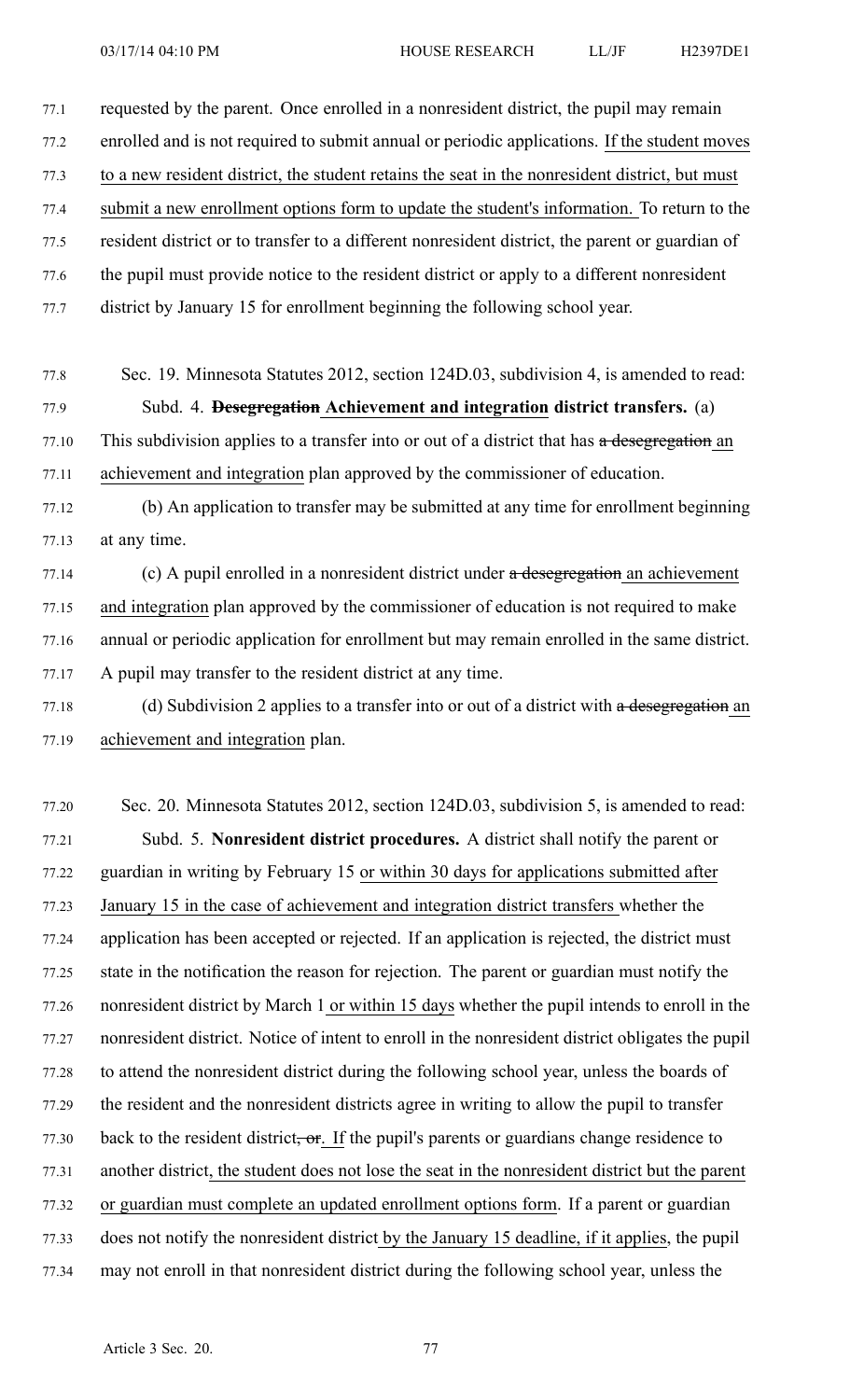- 78.1 boards of the resident and nonresident district agree otherwise. The nonresident district 78.2 must notify the resident district by March 15 or 30 days later of the pupil's intent to enroll
- 78.3 in the nonresident district. The same procedures apply to <sup>a</sup> pupil who applies to transfer
- 78.4 from one participating nonresident district to another participating nonresident district.
- 78.5 Sec. 21. Minnesota Statutes 2012, section 124D.03, is amended by adding <sup>a</sup> 78.6 subdivision to read:
- 78.7 Subd. 5a. **Lotteries.** If <sup>a</sup> school district has more applications than available seats at 78.8 <sup>a</sup> specific grade level, it must hold an impartial lottery following the January 15 deadline 78.9 to determine which students will receive seats. Siblings of currently enrolled students and 78.10 applications related to an approved integration and achievement plan must receive priority 78.11 in the lottery. The process for the school district lottery must be established in school 78.12 district policy, approved by the school board, and be posted on the school district's Web site.

78.13 Sec. 22. Minnesota Statutes 2012, section 124D.03, subdivision 6, is amended to read: 78.14 Subd. 6. **Basis for decisions.** The board must adopt, by resolution, specific 78.15 standards for acceptance and rejection of applications. Standards may include the capacity 78.16 of a program, excluding special education services; class,; or school building. The 78.17 school board may not reject applications for enrollment in <sup>a</sup> particular grade level if the 78.18 nonresident enrollment at that grade level does not exceed the limit set by the board under 78.19 subdivision 2. Standards may not include previous academic achievement, athletic or 78.20 other extracurricular ability, disabling conditions, proficiency in the English language, 78.21 previous disciplinary proceedings, or the student's district of residence, excep<sup>t</sup> where the 78.22 district of residence is directly included in an enrollment options strategy included in an 78.23 approved achievement and integration program.

78.24 Sec. 23. Minnesota Statutes 2012, section 124D.09, subdivision 9, is amended to read: 78.25 Subd. 9. **Enrollment priority.** (a) A postsecondary institution shall give priority 78.26 to its postsecondary students when enrolling 10th, 11th, and 12th grade pupils in its 78.27 courses. A postsecondary institution may provide information about its programs to <sup>a</sup> 78.28 secondary school or to <sup>a</sup> pupil or paren<sup>t</sup> and it may advertise or otherwise recruit or solicit 78.29 <sup>a</sup> secondary pupil to enroll in its programs on educational and programmatic grounds only. 78.30 An institution must not enroll secondary pupils, for postsecondary enrollment options 78.31 purposes, in remedial, developmental, or other courses that are not college level. Once 78.32 <sup>a</sup> any pupil has been enrolled in <sup>a</sup> postsecondary course under this section, the pupil 78.33 shall not be displaced by another student.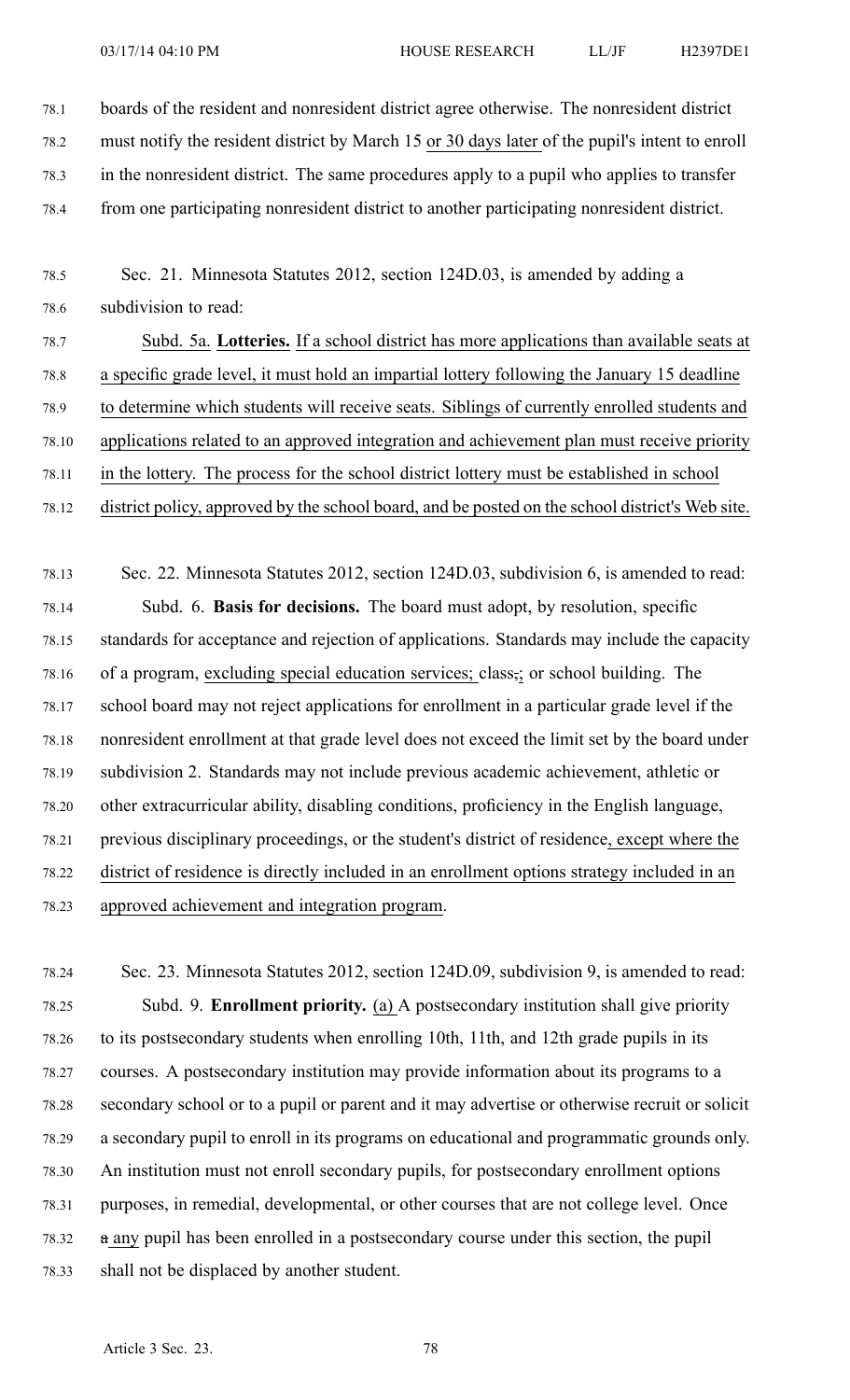- 79.1 (b) If <sup>a</sup> postsecondary institution enrolls <sup>a</sup> secondary school pupil in <sup>a</sup> course 79.2 under this section, the postsecondary institution also must enroll in the same course an 79.3 otherwise enrolled and qualified postsecondary student who qualifies as <sup>a</sup> veteran under 79.4 section 197.447, and demonstrates to the postsecondary institution's satisfaction that the 79.5 institution's established enrollment timelines were not practicable for that student. 79.6 **EFFECTIVE DATE.** This section is effective July 1, 2013. 79.7 Sec. 24. Minnesota Statutes 2013 Supplement, section 124D.10, subdivision 1, is 79.8 amended to read: 79.9 Subdivision 1. **Purposes.** (a) The primary purpose of this section is to improve all 79.10 pupil learning and all student achievement. Additional purposes include to: 79.11 (1) increase learning opportunities for all pupils; 79.12 (2) encourage the use of different and innovative teaching methods; 79.13 (3) measure learning outcomes and create different and innovative forms of 79.14 measuring outcomes; 79.15 (4) establish new forms of accountability for schools; or
- 79.16 (5) create new professional opportunities for teachers, including the opportunity to 79.17 be responsible for the learning program at the school site.
- 79.18 (b) This section does not provide <sup>a</sup> means to keep open <sup>a</sup> school that <sup>a</sup> school board 79.19 decides to close. However, <sup>a</sup> school board may endorse or authorize the establishing of 79.20 <sup>a</sup> charter school to replace the school the board decided to close. Applicants seeking <sup>a</sup> 79.21 charter under this circumstance must demonstrate to the authorizer that the charter sought 79.22 is substantially different in purpose and program from the school the board closed and 79.23 that the proposed charter satisfies the requirements of this subdivision. If the school 79.24 board that closed the school authorizes the charter, it must document in its affidavit to the 79.25 commissioner that the charter is substantially different in program and purpose from 79.26 the school it closed.
- 79.27 An authorizer shall not approve an application submitted by <sup>a</sup> charter school 79.28 developer under subdivision 4, paragraph (a), if the application does not comply with this 79.29 subdivision. The commissioner shall not approve an affidavit submitted by an authorizer 79.30 under subdivision 4, paragraph (b), if the affidavit does not comply with this subdivision.
- 79.31 Sec. 25. Minnesota Statutes 2013 Supplement, section 124D.10, subdivision 3, is 79.32 amended to read:
- 79.33 Subd. 3. **Authorizer.** (a) For purposes of this section, the terms defined in this 79.34 subdivision have the meanings given them.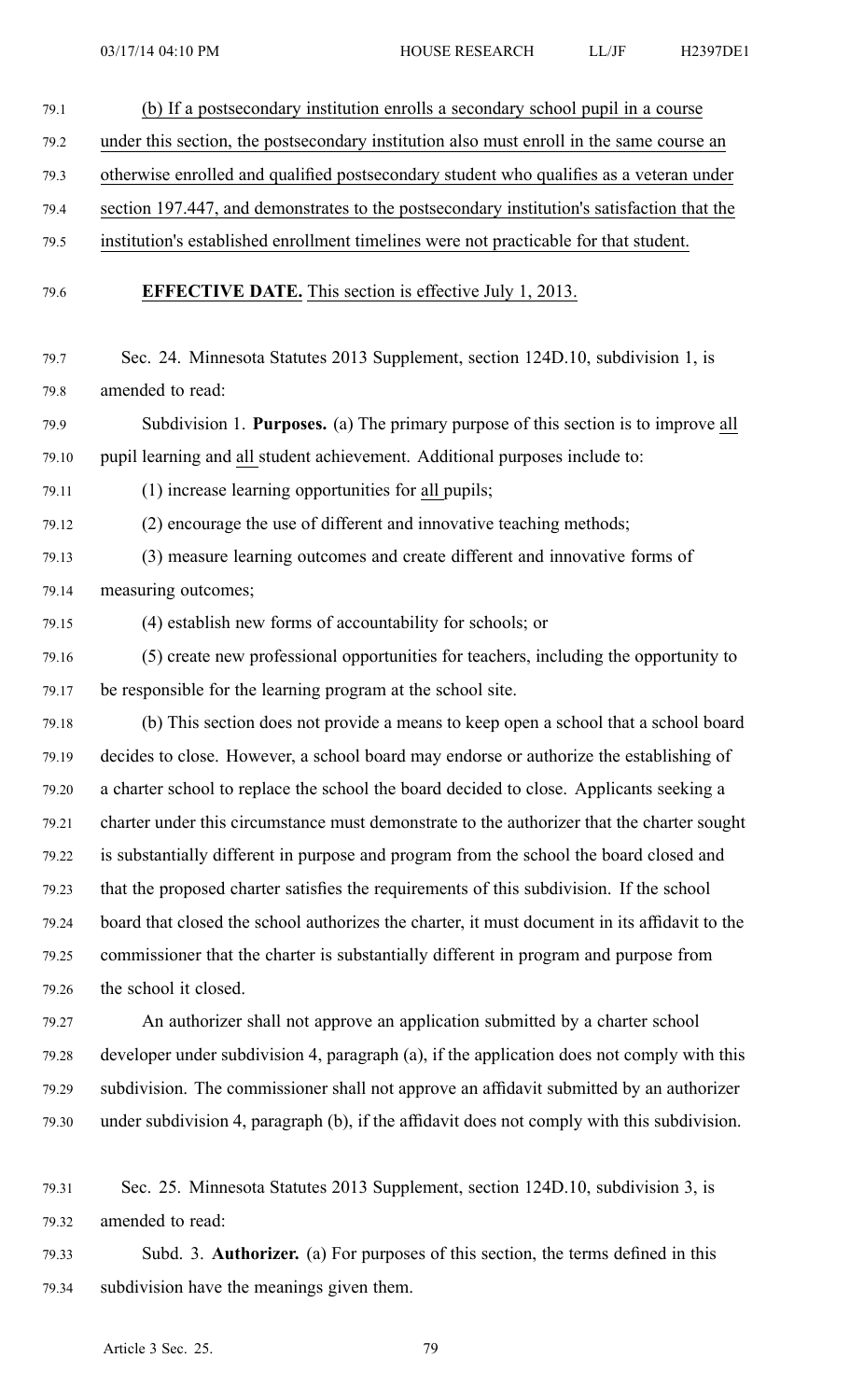80.1 "Application" to receive approval as an authorizer means the proposal an eligible 80.2 authorizer submits to the commissioner under paragraph (c) before that authorizer is able 80.3 to submit any affidavit to charter to <sup>a</sup> school.

80.4 "Application" under subdivision 4 means the charter school business plan <sup>a</sup> 80.5 school developer submits to an authorizer for approval to establish <sup>a</sup> charter school that 80.6 documents the school developer's mission statement, school purposes, program design, 80.7 financial plan, governance and managemen<sup>t</sup> structure, and background and experience, 80.8 plus any other information the authorizer requests. The application also shall include <sup>a</sup> 80.9 "statement of assurances" of legal compliance prescribed by the commissioner.

80.10 "Affidavit" means <sup>a</sup> written statement the authorizer submits to the commissioner 80.11 for approval to establish <sup>a</sup> charter school under subdivision 4 attesting to its review and 80.12 approval process before chartering <sup>a</sup> school.

80.13 (b) The following organizations may authorize one or more charter schools:

80.14 (1) <sup>a</sup> school board, intermediate school district school board, or education district 80.15 organized under sections 123A.15 to 123A.19;

80.16 (2) a charitable organization under section  $501(c)(3)$  of the Internal Revenue Code 80.17 of 1986, excluding <sup>a</sup> nonpublic sectarian or religious institution; any person other than <sup>a</sup> 80.18 natural person that directly or indirectly, through one or more intermediaries, controls, 80.19 is controlled by, or is under common control with the nonpublic sectarian or religious 80.20 institution; and any other charitable organization under this clause that in the federal IRS 80.21 Form 1023, Part IV, describes activities indicating <sup>a</sup> religious purpose, that:

80.22 (i) is <sup>a</sup> member of the Minnesota Council of Nonprofits or the Minnesota Council on 80.23 Foundations;

80.24 (ii) is registered with the attorney general's office; and

80.25 (iii) is incorporated in the state of Minnesota and has been operating continuously 80.26 for at least five years but does not operate <sup>a</sup> charter school;

80.27 (3) <sup>a</sup> Minnesota private college, notwithstanding clause (2), that grants two- or 80.28 four-year degrees and is registered with the Minnesota Office of Higher Education under 80.29 chapter 136A; community college, state university, or technical college governed by the 80.30 Board of Trustees of the Minnesota State Colleges and Universities; or the University 80.31 of Minnesota;

80.32 (4) <sup>a</sup> nonprofit corporation subject to chapter 317A, described in section 317A.905, 80.33 and exemp<sup>t</sup> from federal income tax under section 501(c)(6) of the Internal Revenue Code 80.34 of 1986, may authorize one or more charter schools if the charter school has operated 80.35 for at least three years under <sup>a</sup> different authorizer and if the nonprofit corporation has 80.36 existed for at least 25 years; or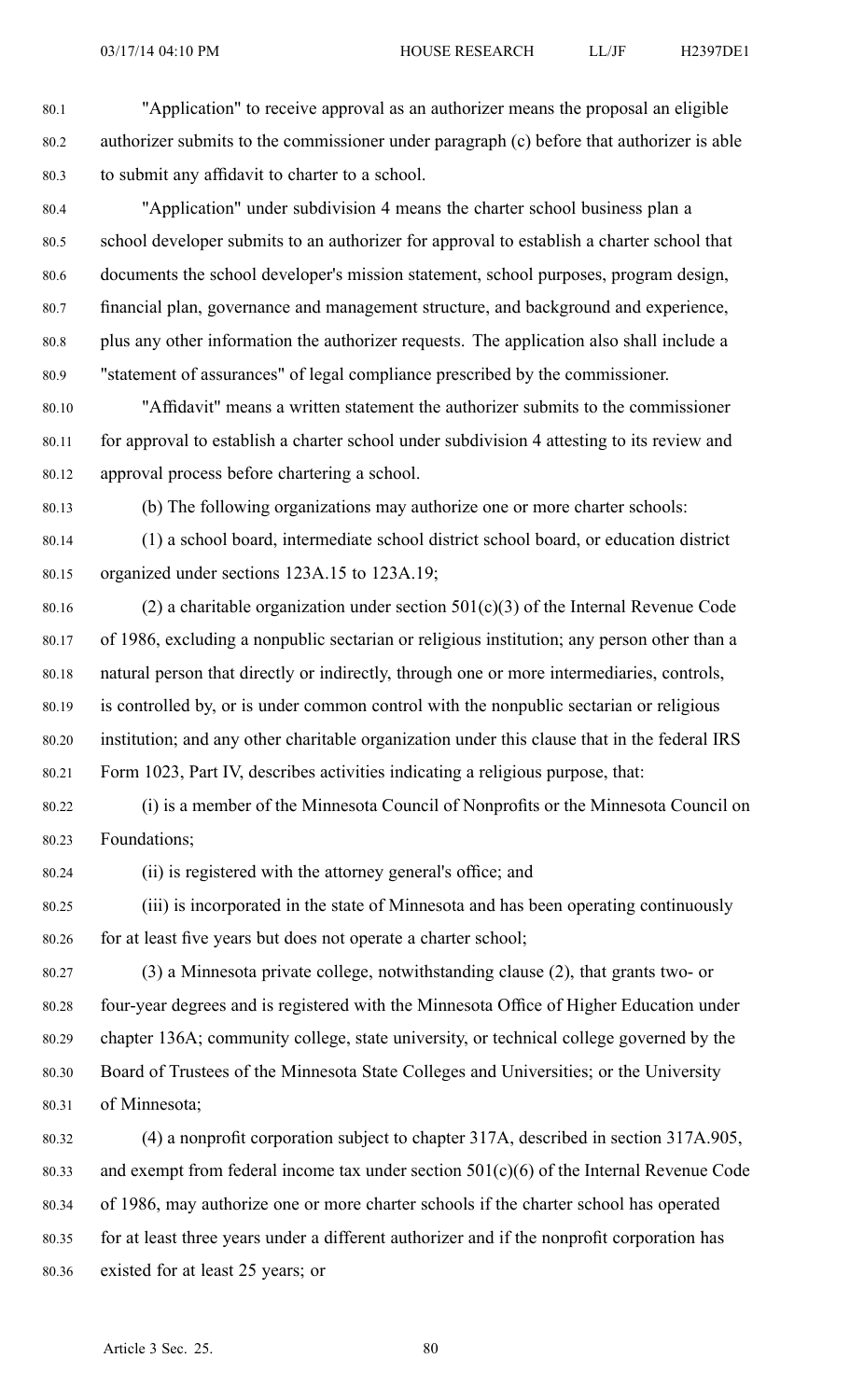81.1 (5) single-purpose authorizers that are formed as charitable, nonsectarian 81.2 organizations formed under section 501(c)(3) of the Internal Revenue Code of 1986 and 81.3 incorporated in the state of Minnesota under chapter 317A as <sup>a</sup> corporation with no 81.4 members whose or under section 322B.975 as <sup>a</sup> nonprofit limited liability company for 81.5 the sole purpose is to charter of chartering schools. Eligible organizations interested 81.6 in being approved as an authorizer under this paragraph must submit <sup>a</sup> proposal to the 81.7 commissioner that includes the provisions of paragraph (c) and <sup>a</sup> five-year financial plan. 81.8 Such authorizers shall consider and approve charter school applications using the criteria 81.9 provided in subdivision 4 and shall not limit the applications it solicits, considers, or 81.10 approves to any single curriculum, learning program, or method.

81.11 (c) An eligible authorizer under this subdivision must apply to the commissioner for 81.12 approval as an authorizer before submitting any affidavit to the commissioner to charter 81.13 <sup>a</sup> school. The application for approval as <sup>a</sup> charter school authorizer must demonstrate 81.14 the applicant's ability to implement the procedures and satisfy the criteria for chartering <sup>a</sup> 81.15 school under this section. The commissioner must approve or disapprove an application 81.16 within 45 business days of the application deadline. If the commissioner disapproves 81.17 the application, the commissioner must notify the applicant of the specific deficiencies 81.18 in writing and the applicant then has 20 business days to address the deficiencies to the 81.19 commissioner's satisfaction. After the 20 business days expire, the commissioner has 15 81.20 business days to make <sup>a</sup> final decision to approve or disapprove the application. Failing to 81.21 address the deficiencies to the commissioner's satisfaction makes an applicant ineligible to 81.22 be an authorizer. The commissioner, in establishing criteria for approval, must consider 81.23 the applicant's:

- 81.24 (1) capacity and infrastructure;
- 81.25 (2) application criteria and process;
- 81.26 (3) contracting process;
- 81.27 (4) ongoing oversight and evaluation processes; and
- 81.28 (5) renewal criteria and processes.
- 81.29 (d) An applicant must include in its application to the commissioner to be an 81.30 approved authorizer at least the following:

81.32 (2) <sup>a</sup> description of the capacity of the organization to serve as an authorizer,

81.31 (1) how chartering schools is <sup>a</sup> way for the organization to carry out its mission;

81.33 including the personnel who will perform the authorizing duties, their qualifications, the

81.34 amount of time they will be assigned to this responsibility, and the financial resources

81.35 allocated by the organization to this responsibility;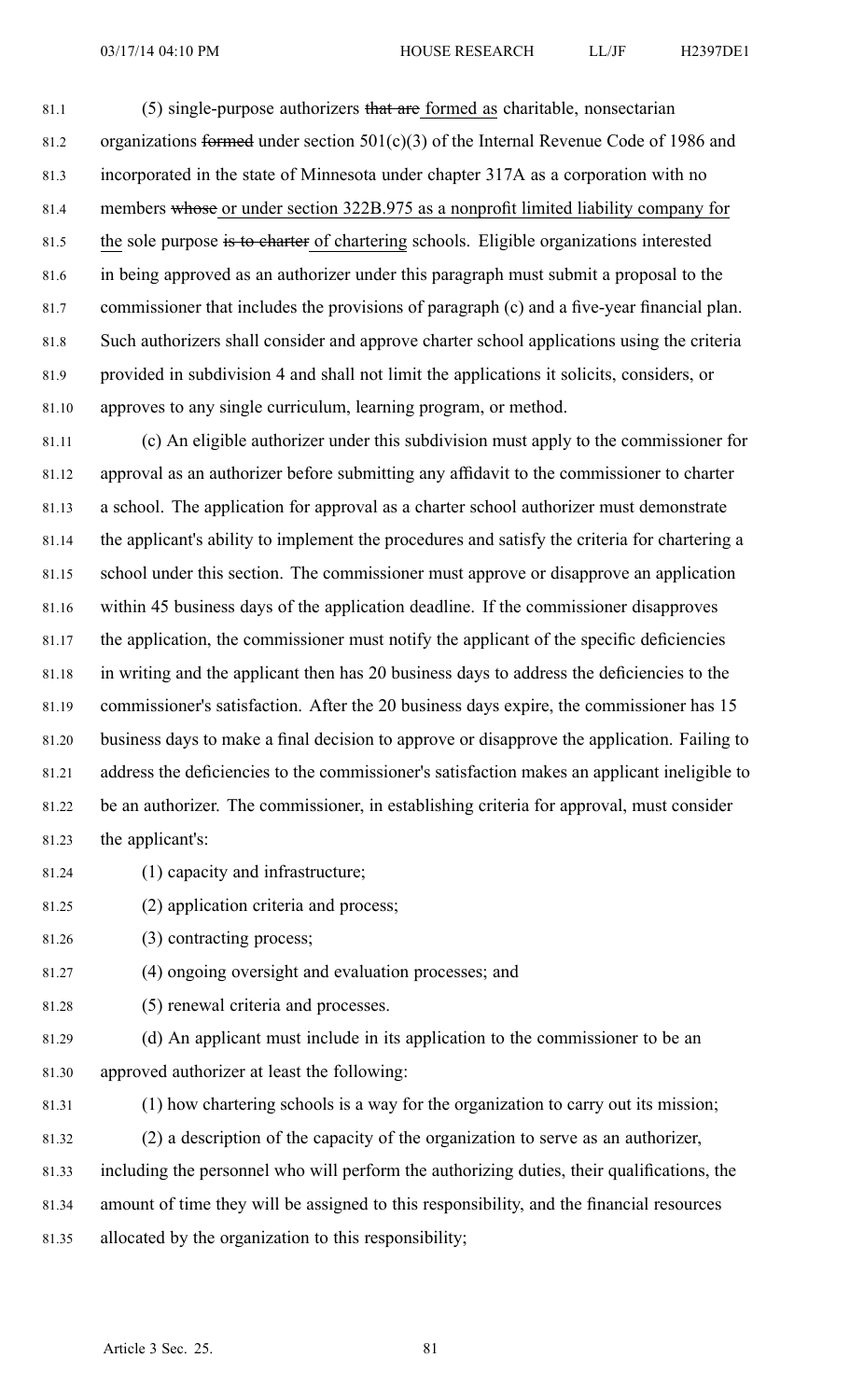82.1 (3) <sup>a</sup> description of the application and review process the authorizer will use to 82.2 make decisions regarding the granting of charters;

82.3 (4) <sup>a</sup> description of the type of contract it will arrange with the schools it charters 82.4 that meets the provisions of subdivision 6;

82.5 (5) the process to be used for providing ongoing oversight of the school consistent 82.6 with the contract expectations specified in clause (4) that assures that the schools chartered 82.7 are complying with both the provisions of applicable law and rules, and with the contract;

82.8 (6) <sup>a</sup> description of the criteria and process the authorizer will use to gran<sup>t</sup> expanded 82.9 applications under subdivision 4, paragraph (j);

82.10 (7) the process for making decisions regarding the renewal or termination of 82.11 the school's charter based on evidence that demonstrates the academic, organizational, 82.12 and financial competency of the school, including its success in increasing student 82.13 achievement and meeting the goals of the charter school agreement; and

82.14 (8) an assurance specifying that the organization is committed to serving as an 82.15 authorizer for the full five-year term.

82.16 (e) A disapproved applicant under this section may resubmit an application during <sup>a</sup> 82.17 future application period.

82.18 (f) If the governing board of an approved authorizer votes to withdraw as an 82.19 approved authorizer for <sup>a</sup> reason unrelated to any cause under subdivision 23, the 82.20 authorizer must notify all its chartered schools and the commissioner in writing by July 82.21 15 of its intent to withdraw as an authorizer on June 30 in the next calendar year. The 82.22 commissioner may approve the transfer of <sup>a</sup> charter school to <sup>a</sup> new authorizer under this 82.23 paragraph after the new authorizer submits an affidavit to the commissioner.

82.24 (g) The authorizer must participate in department-approved training.

82.25 (h) The commissioner shall review an authorizer's performance every five years in 82.26 <sup>a</sup> manner and form determined by the commissioner and may review an authorizer's 82.27 performance more frequently at the commissioner's own initiative or at the reques<sup>t</sup> of <sup>a</sup> 82.28 charter school operator, charter school board member, or other interested party. The 82.29 commissioner, after completing the review, shall transmit <sup>a</sup> repor<sup>t</sup> with findings to the 82.30 authorizer. If, consistent with this section, the commissioner finds that an authorizer has 82.31 not fulfilled the requirements of this section, the commissioner may subject the authorizer 82.32 to corrective action, which may include terminating the contract with the charter school 82.33 board of directors of <sup>a</sup> school it chartered. The commissioner must notify the authorizer 82.34 in writing of any findings that may subject the authorizer to corrective action and 82.35 the authorizer then has 15 business days to reques<sup>t</sup> an informal hearing before the 82.36 commissioner takes corrective action. If the commissioner terminates <sup>a</sup> contract between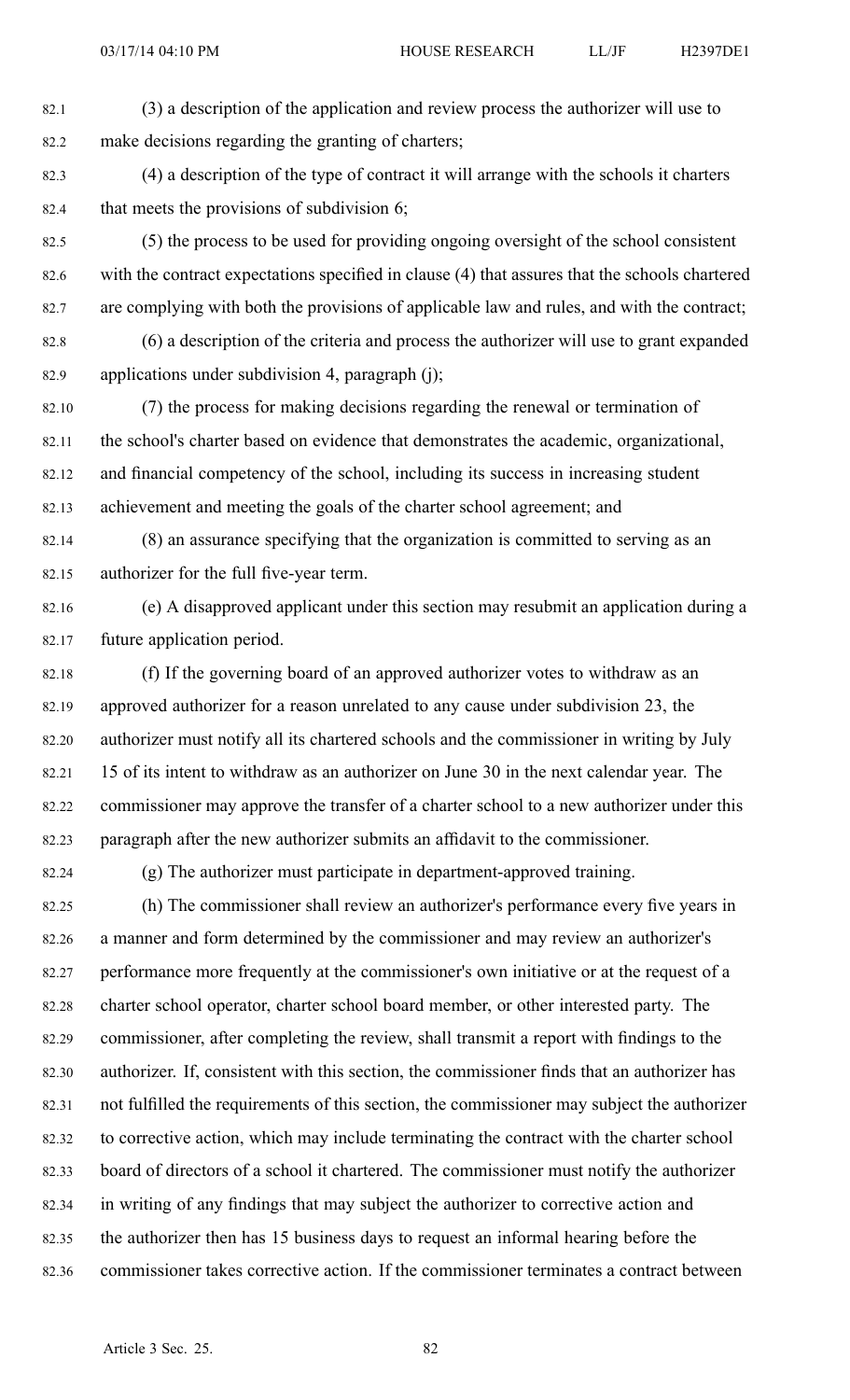- 83.1 an authorizer and <sup>a</sup> charter school under this paragraph, the commissioner may assist the 83.2 charter school in acquiring <sup>a</sup> new authorizer.
- 83.3 (i) The commissioner may at any time take corrective action against an authorizer, 83.4 including terminating an authorizer's ability to charter <sup>a</sup> school for:
- 83.5 (1) failing to demonstrate the criteria under paragraph (c) under which the 83.6 commissioner approved the authorizer;
- 83.7 (2) violating <sup>a</sup> term of the chartering contract between the authorizer and the charter 83.8 school board of directors;
- 83.9 (3) unsatisfactory performance as an approved authorizer; or
- 83.10 (4) any good cause shown that provides the commissioner <sup>a</sup> legally sufficient reason 83.11 to take corrective action against an authorizer.
- 83.12 **EFFECTIVE DATE.** This section is effective the day following final enactment.

83.13 Sec. 26. Minnesota Statutes 2013 Supplement, section 124D.10, subdivision 4, is 83.14 amended to read:

- 83.15 Subd. 4. **Formation of school.** (a) An authorizer, after receiving an application from 83.16 <sup>a</sup> school developer, may charter <sup>a</sup> licensed teacher under section 122A.18, subdivision 83.17 1, or <sup>a</sup> group of individuals that includes one or more licensed teachers under section 83.18 122A.18, subdivision 1, to operate <sup>a</sup> school subject to the commissioner's approval of the 83.19 authorizer's affidavit under paragraph (b). The school must be organized and operated as <sup>a</sup> 83.20 nonprofit corporation under chapter 317A and the provisions under the applicable chapter 83.21 shall apply to the school excep<sup>t</sup> as provided in this section.
- 83.22 Notwithstanding sections 465.717 and 465.719, <sup>a</sup> school district, subject to this 83.23 section and section 124D.11, may create <sup>a</sup> corporation for the purpose of establishing <sup>a</sup> 83.24 charter school.
- 83.25 (b) Before the operators may establish and operate <sup>a</sup> school, the authorizer must file 83.26 an affidavit with the commissioner stating its intent to charter <sup>a</sup> school. An authorizer 83.27 must file <sup>a</sup> separate affidavit for each school it intends to charter. An authorizer must file 83.28 an affidavit by May 1 to be able to charter <sup>a</sup> new school in the next school year after the 83.29 commissioner approves the authorizer's affidavit. The affidavit must state the terms and 83.30 conditions under which the authorizer would charter <sup>a</sup> school and how the authorizer 83.31 intends to oversee the fiscal and student performance of the charter school and to comply 83.32 with the terms of the written contract between the authorizer and the charter school 83.33 board of directors under subdivision 6. The commissioner must approve or disapprove 83.34 the authorizer's affidavit within 60 business days of receipt of the affidavit. If the 83.35 commissioner disapproves the affidavit, the commissioner shall notify the authorizer of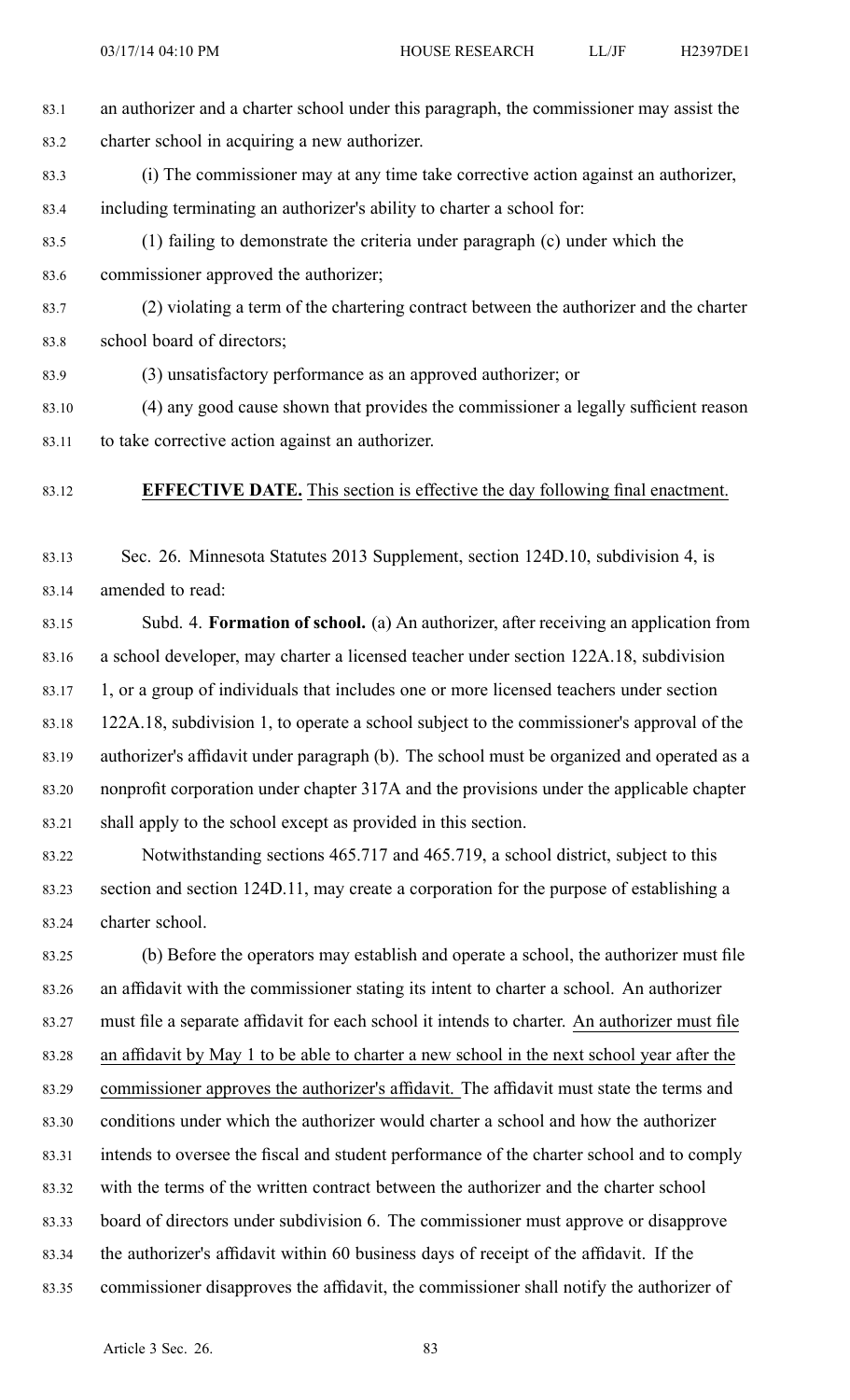84.1 the deficiencies in the affidavit and the authorizer then has 20 business days to address the 84.2 deficiencies. The commissioner must notify the authorizer of final approval or disapproval 84.3 within 15 business days after receiving the authorizer's response to the deficiencies in the 84.4 affidavit. If the authorizer does not address deficiencies to the commissioner's satisfaction, 84.5 the commissioner's disapproval is final. Failure to obtain commissioner approval precludes 84.6 an authorizer from chartering the school that is the subject of this affidavit.

84.7 (c) The authorizer may preven<sup>t</sup> an approved charter school from opening for 84.8 operation if, among other grounds, the charter school violates this section or does not meet 84.9 the ready-to-open standards that are par<sup>t</sup> of the authorizer's oversight and evaluation 84.10 process or are stipulated in the charter school contract.

84.11 (d) The operators authorized to organize and operate <sup>a</sup> school, before entering into 84.12 <sup>a</sup> contract or other agreemen<sup>t</sup> for professional or other services, goods, or facilities, 84.13 must incorporate as <sup>a</sup> nonprofit corporation under chapter 317A and must establish <sup>a</sup> 84.14 board of directors composed of at least five members who are not related parties until <sup>a</sup> 84.15 timely election for members of the ongoing charter school board of directors is held 84.16 according to the school's articles and bylaws under paragraph (f). A charter school board 84.17 of directors must be composed of at least five members who are not related parties. 84.18 Staff members employed at the school, including teachers providing instruction under <sup>a</sup> 84.19 contract with <sup>a</sup> cooperative, members of the board of directors, and all parents or legal 84.20 guardians of children enrolled in the school are the voters eligible to elect the members 84.21 of the school's board of directors. A charter school must notify eligible voters of the 84.22 school board election dates at least 30 days before the election. Board of director meetings 84.23 must comply with chapter 13D.

84.24 (e) A charter school shall publish and maintain on the school's official Web site: (1) 84.25 the minutes of meetings of the board of directors, and of members and committees having 84.26 any board-delegated authority, for at least one calendar year from the date of publication; 84.27 (2) directory information for members of the board of directors and committees having 84.28 board-delegated authority; and (3) identifying and contact information for the school's 84.29 authorizer. Identifying and contact information for the school's authorizer must be 84.30 included in other school materials made available to the public. Upon reques<sup>t</sup> of an 84.31 individual, the charter school must also make available in <sup>a</sup> timely fashion financial 84.32 statements showing all operations and transactions affecting income, surplus, and deficit 84.33 during the school's last annual accounting period; and <sup>a</sup> balance sheet summarizing assets 84.34 and liabilities on the closing date of the accounting period. A charter school also must 84.35 include that same information about its authorizer in other school materials that it makes 84.36 available to the public.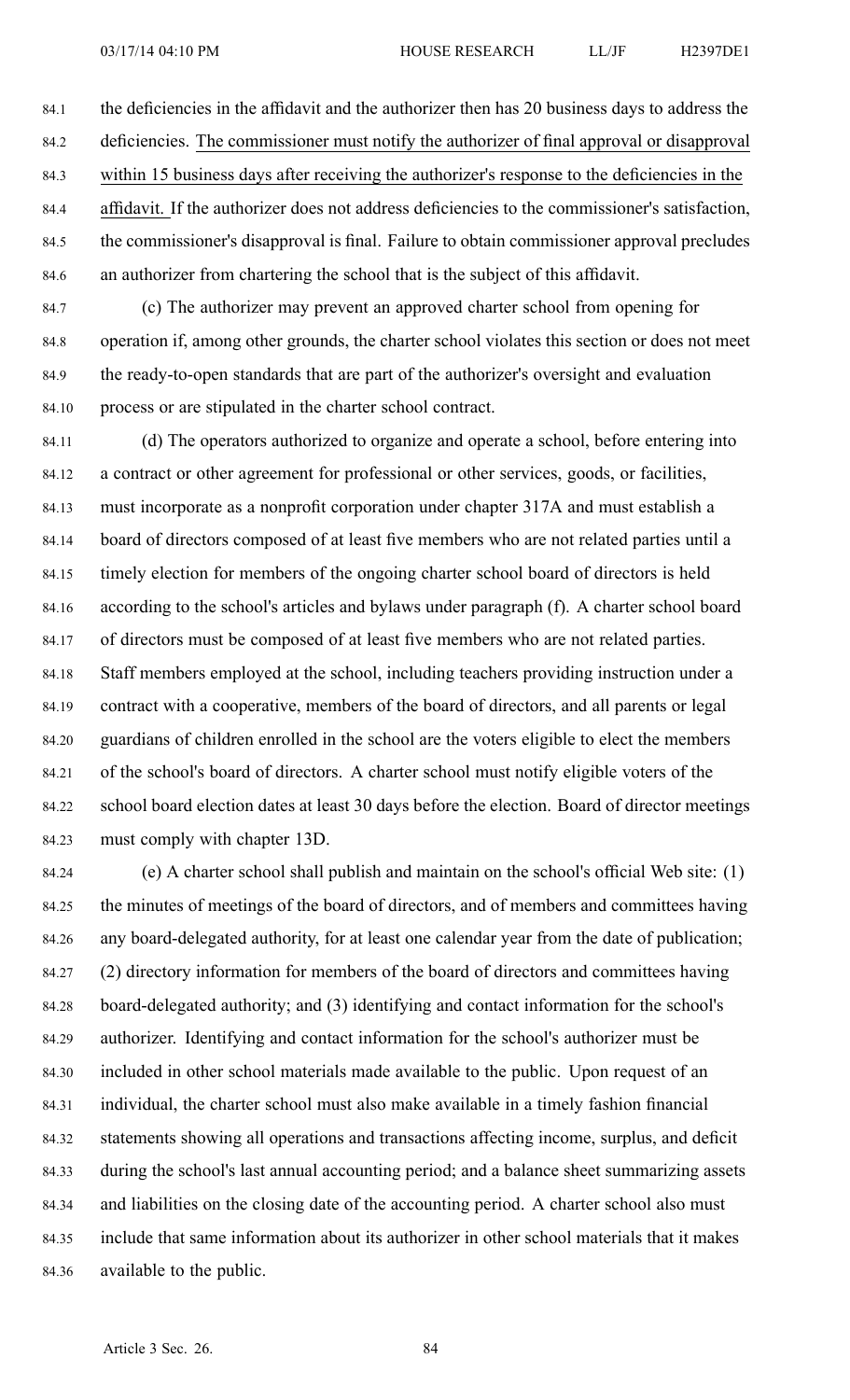85.1 (f) Every charter school board member shall attend annual training throughout the 85.2 member's term on the board. All new board members shall attend initial training on 85.3 the board's role and responsibilities, employment policies and practices, and financial 85.4 management. A new board member who does not begin the required initial training within 85.5 six months after being seated and complete that training within 12 months of being seated 85.6 on the board is automatically ineligible to continue to serve as <sup>a</sup> board member. The 85.7 school shall include in its annual repor<sup>t</sup> the training attended by each board member 85.8 during the previous year.

85.9 (g) The ongoing board must be elected before the school completes its third year of 85.10 operation. Board elections must be held during the school year but may not be conducted 85.11 on days when the school is closed for holidays, breaks, or vacations. The charter school 85.12 board of directors shall be composed of at least five nonrelated members and include: (i) 85.13 at least one licensed teacher employed as <sup>a</sup> teacher at the school or providing instruction 85.14 under contract between the charter school and <sup>a</sup> cooperative; (ii) at least one paren<sup>t</sup> or 85.15 legal guardian of <sup>a</sup> student enrolled in the charter school who is not an employee of 85.16 the charter school; and (iii) at least one interested community member who resides in 85.17 Minnesota and is not employed by the charter school and does not have <sup>a</sup> child enrolled 85.18 in the school. The board may include <sup>a</sup> majority of teachers described in this paragraph 85.19 or parents or community members, or it may have no clear majority. The chief financial 85.20 officer and the chief administrator may only serve as ex-officio nonvoting board members. 85.21 No charter school employees shall serve on the board other than teachers under item (i). 85.22 Contractors providing facilities, goods, or services to <sup>a</sup> charter school shall not serve on 85.23 the board of directors of the charter school. Board bylaws shall outline the process and 85.24 procedures for changing the board's governance structure, consistent with chapter 317A. 85.25 A board may change its governance structure only:

85.26 (1) by <sup>a</sup> majority vote of the board of directors and <sup>a</sup> majority vote of the licensed 85.27 teachers employed by the school as teachers, including licensed teachers providing 85.28 instruction under <sup>a</sup> contract between the school and <sup>a</sup> cooperative; and

85.29 (2) with the authorizer's approval.

85.30 Any change in board governance structure must conform with the composition of 85.31 the board established under this paragraph.

85.32 (h) The granting or renewal of <sup>a</sup> charter by an authorizer must not be conditioned 85.33 upon the bargaining unit status of the employees of the school.

85.34 (i) The granting or renewal of <sup>a</sup> charter school by an authorizer must not be 85.35 contingent on the charter school being required to contract, lease, or purchase services 85.36 from the authorizer. Any potential contract, lease, or purchase of service from an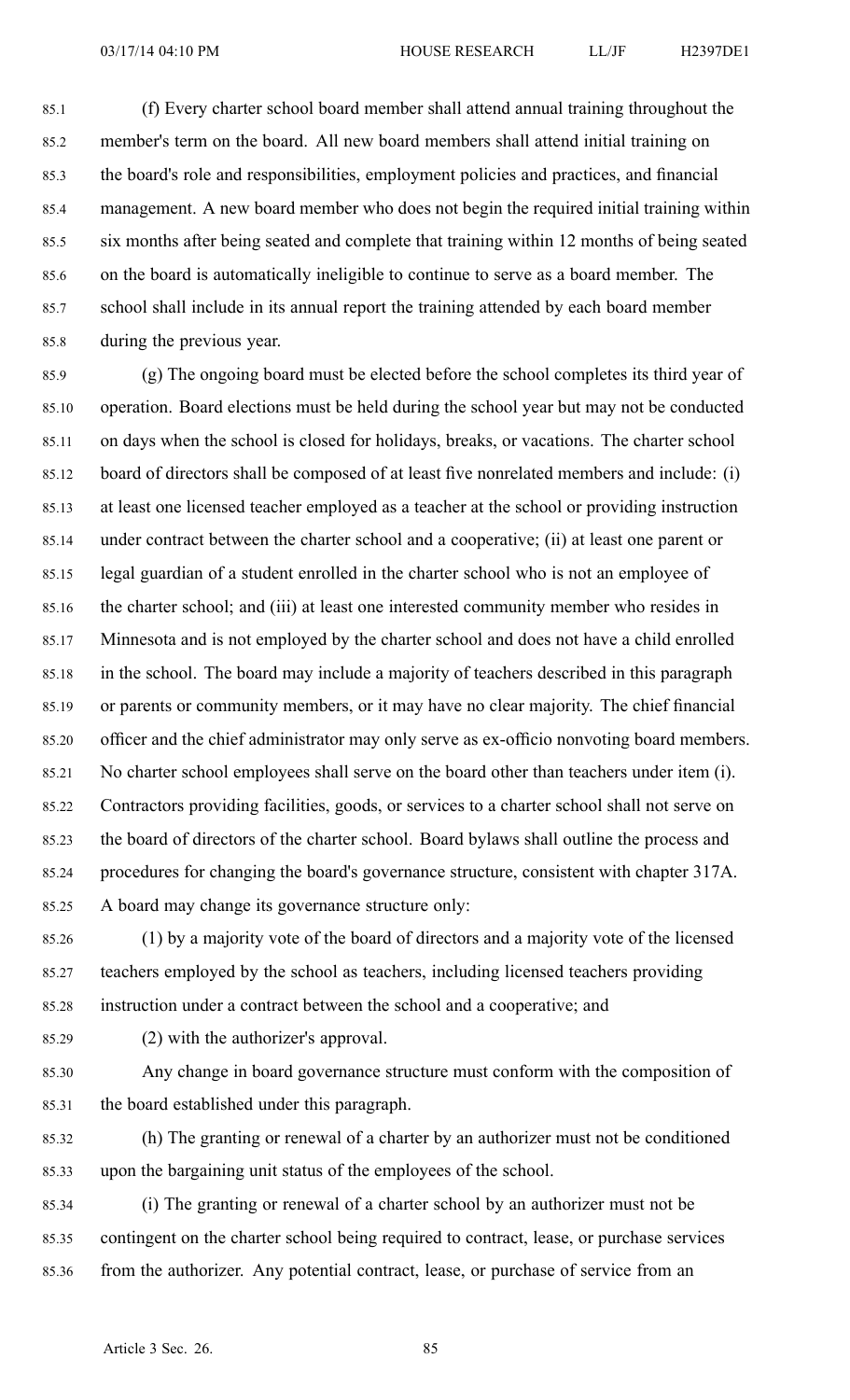86.1 authorizer must be disclosed to the commissioner, accepted through an open bidding 86.2 process, and be <sup>a</sup> separate contract from the charter contract. The school must document 86.3 the open bidding process. An authorizer must not enter into <sup>a</sup> contract to provide 86.4 managemen<sup>t</sup> and financial services for <sup>a</sup> school that it authorizes, unless the school 86.5 documents that it received at least two competitive bids. 86.6 (i) An authorizer may permit the board of directors of a charter school to expand the 86.7 operation of the charter school to additional sites or grades at the school beyond those 86.8 described in the authorizer's original affidavit as approved by the commissioner only 86.9 after submitting a supplemental affidavit for approval to the commissioner in a form and 86.10 manner prescribed by the commissioner. The supplemental affidavit must document that: 86.11 (1) the proposed expansion plan demonstrates need and projected enrollment; 86.12  $(2)$  the expansion is warranted, at a minimum, by longitudinal data demonstrating 86.13 students' improved academic performance and growth on statewide assessments under 86.14 chapter 120B; 86.15 (3) the charter school is financially sound and the financing it needs to implement 86.16 the proposed expansion exists; and 86.17 (4) the charter school has the governance structure and managemen<sup>t</sup> capacity to 86.18 earry out its expansion. 86.19 (j) A charter school may apply to the authorizer to amend the school charter to 86.20 expand the operation of the school to additional grades or sites that would be students' 86.21 primary enrollment site beyond those defined in the original affidavit approved by the 86.22 commissioner. After approving the school's application, the authorizer shall submit <sup>a</sup> 86.23 supplementary affidavit in the form and manner prescribed by the commissioner. The 86.24 authorizer must file <sup>a</sup> supplement affidavit by October 1 to be eligible to expand in the next 86.25 school year. The supplementary affidavit must document that the school has demonstrated 86.26 to the satisfaction of the authorizer the following: 86.27 (1) the need for the expansion with supporting long-range enrollment projections; 86.28 (2) <sup>a</sup> longitudinal record of demonstrated student academic performance and growth 86.29 on statewide assessments under chapter 120B or on other academic assessments that 86.30 measure longitudinal student performance and growth approved by the charter school's 86.31 board of directors and agreed upon with the authorizer; 86.32 (3) <sup>a</sup> history of sound school finances and <sup>a</sup> finance plan to implement the expansion 86.33 in <sup>a</sup> manner to promote the school's financial sustainability; and 86.34 (4) board capacity and an administrative and managemen<sup>t</sup> plan to implement its 86.35 expansion.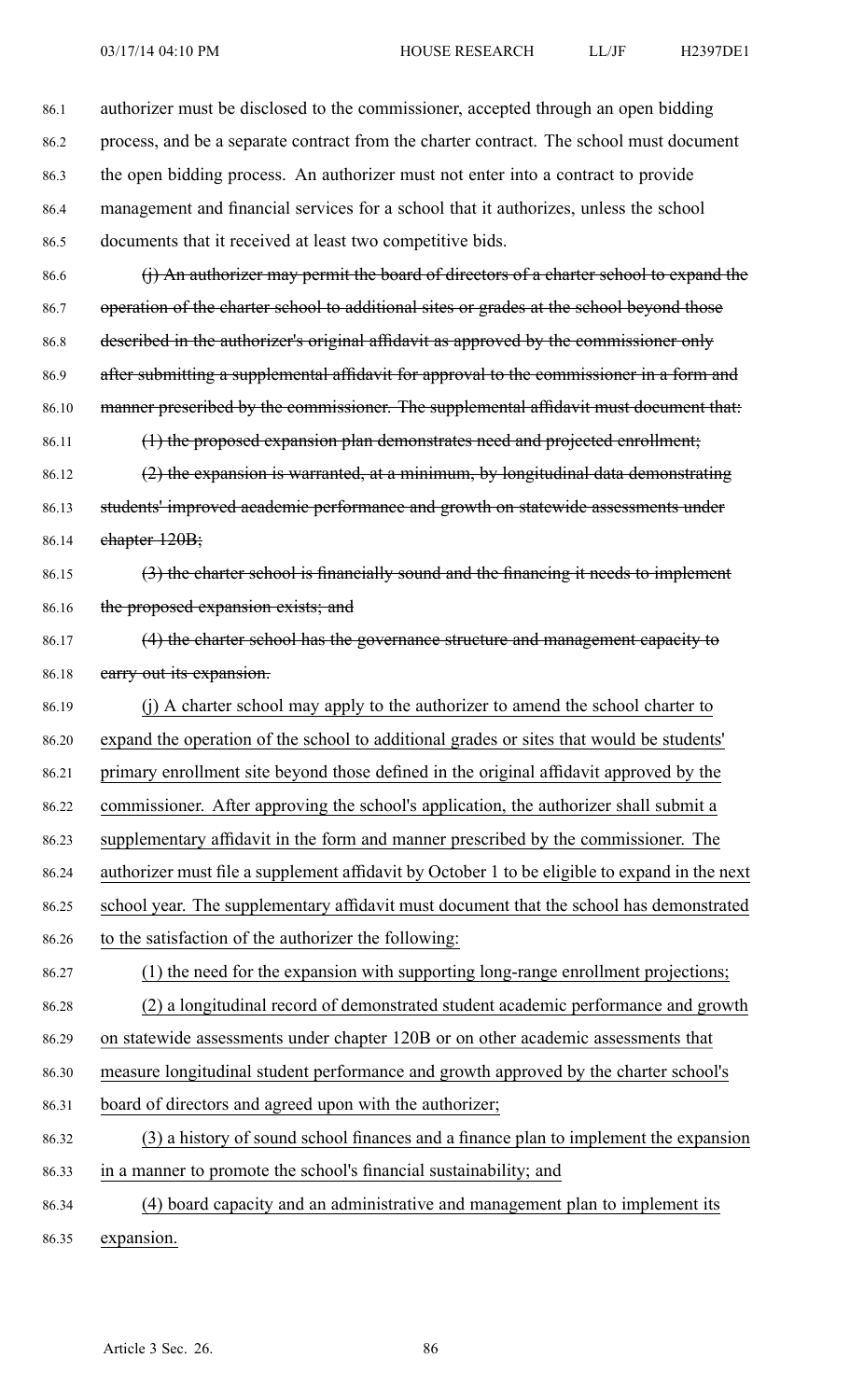87.1 (k) The commissioner shall have 30 business days to review and comment on the 87.2 supplemental affidavit. The commissioner shall notify the authorizer in writing of any 87.3 deficiencies in the supplemental affidavit and the authorizer then has 20 business days to 87.4 address, to the commissioner's satisfaction, any deficiencies in the supplemental affidavit. 87.5 The commissioner must notify the authorizer of final approval or disapproval with 15 87.6 business days after receiving the authorizer's response to the deficiencies in the affidavit. 87.7 The school may not expand grades or add sites until the commissioner has approved the 87.8 supplemental affidavit. The commissioner's approval or disapproval of <sup>a</sup> supplemental 87.9 affidavit is final.

87.10 Sec. 27. Minnesota Statutes 2013 Supplement, section 124D.10, subdivision 6, is 87.11 amended to read:

87.12 Subd. 6. **Charter contract.** The authorization for <sup>a</sup> charter school must be in the 87.13 form of <sup>a</sup> written contract signed by the authorizer and the board of directors of the charter 87.14 school. The contract must be completed within 45 business days of the commissioner's 87.15 approval of the authorizer's affidavit. The authorizer shall submit to the commissioner <sup>a</sup> 87.16 copy of the signed charter contract within ten business days of its execution. The contract 87.17 for <sup>a</sup> charter school must be in writing and contain at least the following:

87.18 (1) <sup>a</sup> declaration that the charter school will carry out the primary purpose in 87.19 subdivision 1 and how the school will repor<sup>t</sup> its implementation of the primary purpose;

87.20 (2) <sup>a</sup> declaration of the additional purpose or purposes in subdivision 1 that the school 87.21 intends to carry out and how the school will repor<sup>t</sup> its implementation of those purposes;

87.22 (3) <sup>a</sup> description of the school program and the specific academic and nonacademic 87.23 outcomes that pupils must achieve;

87.24 (4) <sup>a</sup> statement of admission policies and procedures;

87.25 (5) <sup>a</sup> governance, management, and administration plan for the school;

87.26 (6) signed agreements from charter school board members to comply with all 87.27 federal and state laws governing organizational, programmatic, and financial requirements 87.28 applicable to charter schools;

87.29 (7) the criteria, processes, and procedures that the authorizer will use to monitor and 87.30 evaluate the fiscal, operational, and academic performance consistent with subdivision 87.31 15, paragraphs (a) and (b);

87.32 (8) for contract renewal, the formal written performance evaluation of the school 87.33 that is <sup>a</sup> prerequisite for reviewing <sup>a</sup> charter contract under subdivision 15;

87.34 (9) types and amounts of insurance liability coverage to be obtained by the charter 87.35 school, consistent with subdivision 8, paragraph  $(k)$ ;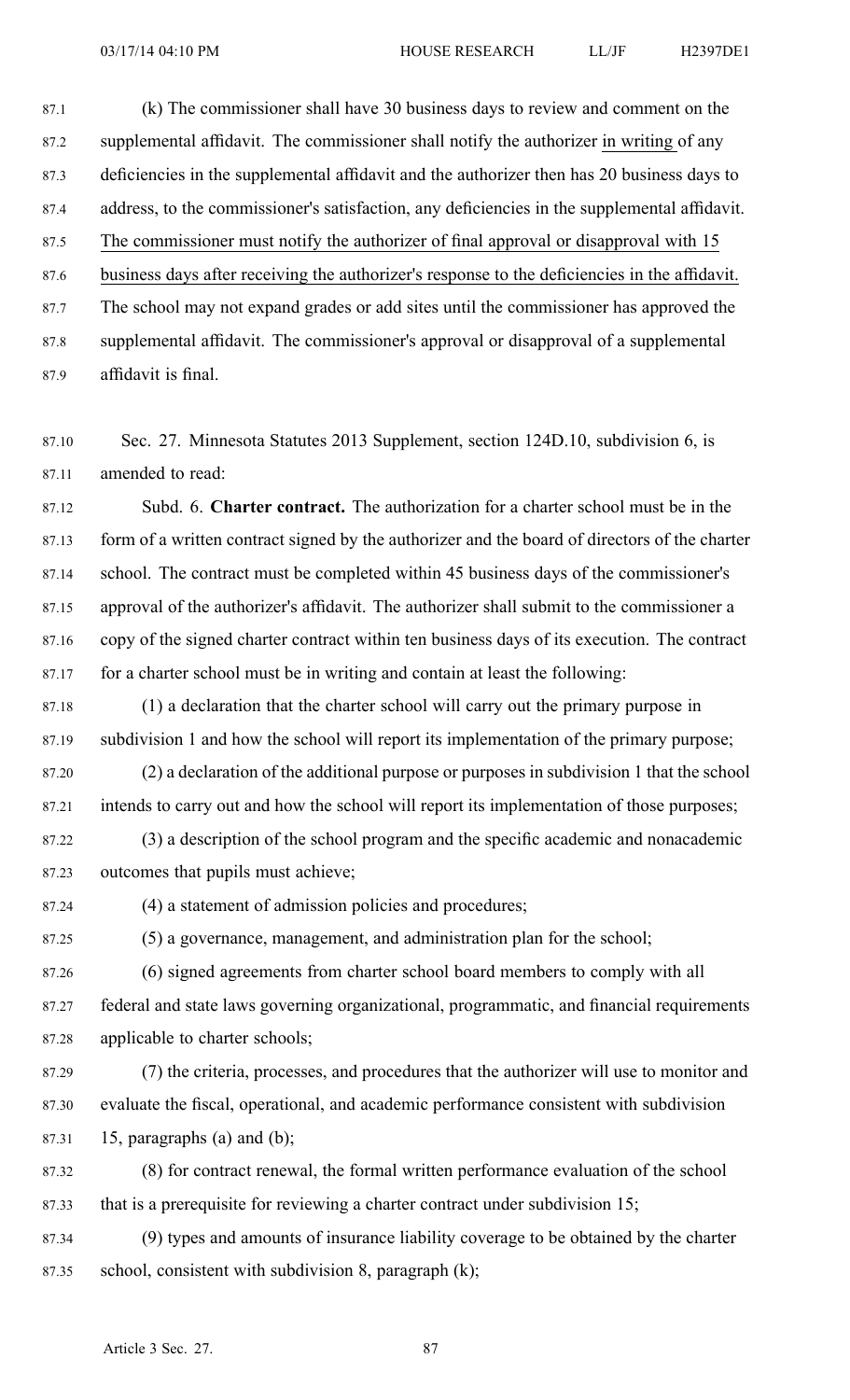88.1 (10) consistent with subdivision 25, paragraph (d), <sup>a</sup> provision to indemnify and 88.2 hold harmless the authorizer and its officers, agents, and employees from any suit, claim, 88.3 or liability arising from any operation of the charter school, and the commissioner and 88.4 department officers, agents, and employees notwithstanding section 3.736;

88.5 (11) the term of the initial contract, which may be up to five years plus an additional 88.6 preoperational planning year, and up to five years for <sup>a</sup> renewed contract or <sup>a</sup> contract with 88.7 <sup>a</sup> new authorizer after <sup>a</sup> transfer of authorizers, if warranted by the school's academic, 88.8 financial, and operational performance;

88.9 (12) how the board of directors or the operators of the charter school will provide 88.10 special instruction and services for children with <sup>a</sup> disability under sections 125A.03 88.11 to 125A.24, and 125A.65, <sup>a</sup> description of the financial parameters within which the 88.12 charter school will operate to provide the special instruction and services to children 88.13 with <sup>a</sup> disability;

88.14 (13) the specific conditions for contract renewal that identify performance of all 88.15 students under the primary purpose of subdivision 1 as the most important factor in 88.16 determining contract renewal;

- 88.17 (14) the additional purposes under subdivision 1, paragraph (a), and related 88.18 performance obligations under clause (7) contained in the charter contract as additional 88.19 factors in determining contract renewal; and
- 88.20 (15) the plan for an orderly closing of the school under chapter 317A, whether 88.21 the closure is <sup>a</sup> termination for cause, <sup>a</sup> voluntary termination, or <sup>a</sup> nonrenewal of the 88.22 contract, that includes establishing the responsibilities of the school board of directors 88.23 and the authorizer and notifying the commissioner, authorizer, school district in which the 88.24 charter school is located, and parents of enrolled students about the closure, information 88.25 and assistance sufficient to enable the student to re-enroll in another school, the transfer of 88.26 student records under subdivision 8, paragraph (p), and procedures for closing financial 88.27 operations.
- 88.28 Sec. 28. Minnesota Statutes 2013 Supplement, section 124D.10, subdivision 6a, 88.29 is amended to read:
- 88.30 Subd. 6a. **Audit report.** (a) The charter school must submit an audit repor<sup>t</sup> to the 88.31 commissioner and its authorizer by December 31 each year.

88.32 (b) The charter school, with the assistance of the auditor conducting the audit, 88.33 must include with the report, as supplemental information, a copy of all charter school 88.34 agreements for corporate management services, including parent company or other 88.35 administrative, financial, and staffing services management agreements with a charter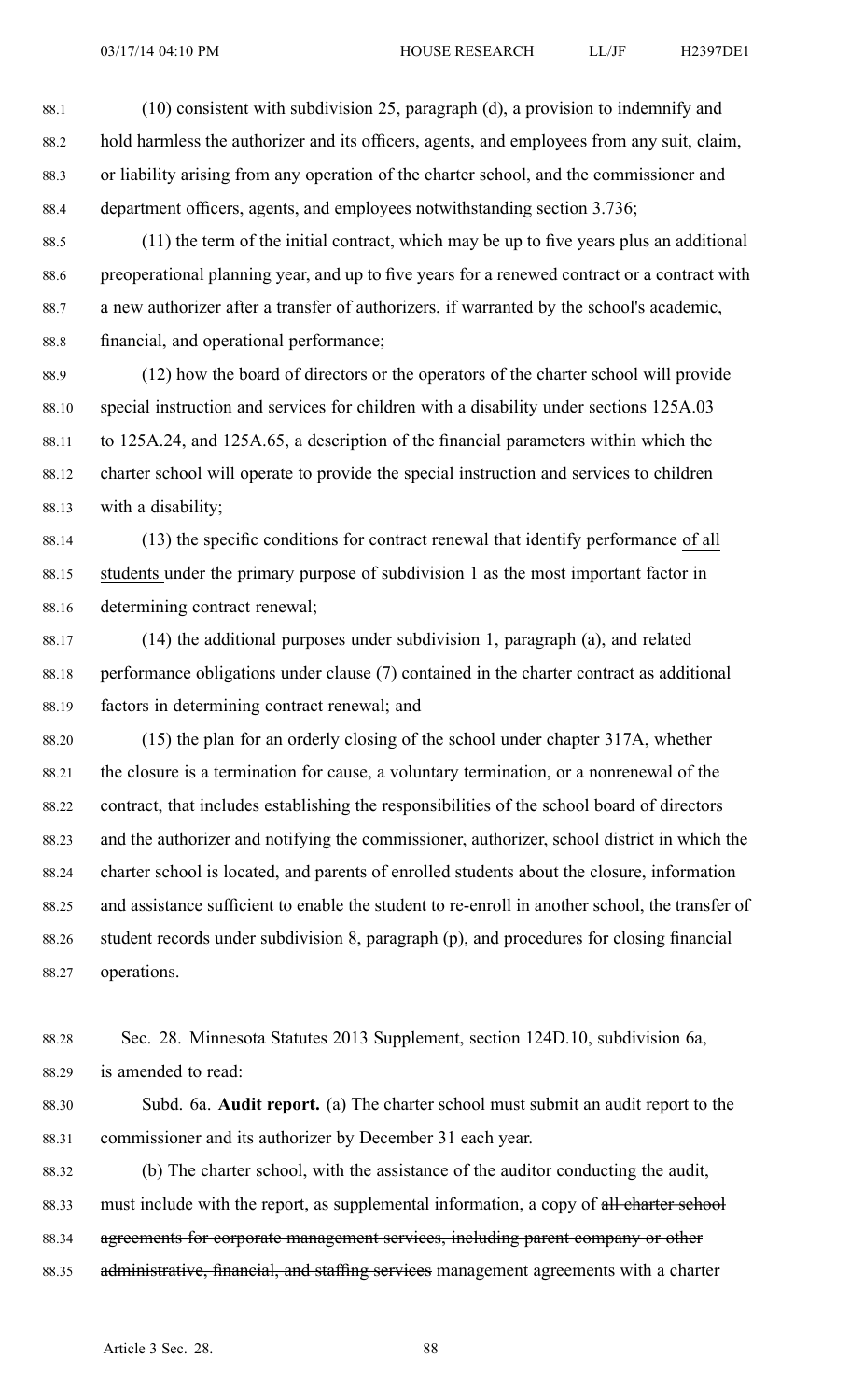89.1 managemen<sup>t</sup> organization or an educational managemen<sup>t</sup> organization and service

89.2 agreements or contracts over \$100,000 or ten percen<sup>t</sup> of the school's annual audited

89.3 expenditures. The agreements must detail the terms of the agreement, including the services

89.4 provided and the annual costs for those services. If the entity that provides the professional 89.5 services to the charter school is exemp<sup>t</sup> from taxation under section 501 of the Internal 89.6 Revenue Code of 1986, that entity must file with the commissioner by February 15 <sup>a</sup> copy 89.7 of the annual return required under section 6033 of the Internal Revenue Code of 1986.

89.8 (c) A charter school independent audit repor<sup>t</sup> shall include audited financial data of 89.9 an affiliated building corporation or other componen<sup>t</sup> unit.

89.10 (d) If the audit repor<sup>t</sup> finds that <sup>a</sup> material weakness exists in the financial reporting 89.11 systems of <sup>a</sup> charter school, the charter school must submit <sup>a</sup> written repor<sup>t</sup> to the 89.12 commissioner explaining how the material weakness will be resolved. An auditor, as <sup>a</sup> 89.13 condition of providing financial services to <sup>a</sup> charter school, must agree to make available 89.14 information about <sup>a</sup> charter school's financial audit to the commissioner and authorizer 89.15 upon request.

89.16 Sec. 29. Minnesota Statutes 2013 Supplement, section 124D.10, subdivision 8, is 89.17 amended to read:

89.18 Subd. 8. **Federal, state, and local requirements.** (a) A charter school shall meet all 89.19 federal, state, and local health and safety requirements applicable to school districts.

89.20 (b) A school must comply with statewide accountability requirements governing 89.21 standards and assessments in chapter 120B.

89.22 (c) A school authorized by <sup>a</sup> school board may be located in any district, unless the 89.23 school board of the district of the proposed location disapproves by written resolution.

89.24 (d) A charter school must be nonsectarian in its programs, admission policies, 89.25 employment practices, and all other operations. An authorizer may not authorize <sup>a</sup> charter 89.26 school or program that is affiliated with <sup>a</sup> nonpublic sectarian school or <sup>a</sup> religious 89.27 institution. A charter school student must be released for religious instruction, consistent 89.28 with section 120A.22, subdivision 12, clause (3).

89.29 (e) Charter schools must not be used as <sup>a</sup> method of providing education or 89.30 generating revenue for students who are being home-schooled. This paragraph does not 89.31 apply to shared time aid under section 126C.19.

89.32 (f) The primary focus of <sup>a</sup> charter school must be to provide <sup>a</sup> comprehensive 89.33 program of instruction for at least one grade or age group from five pre-kindergarten 89.34 through 18 years of age. A charter school may offer <sup>a</sup> free preschool or pre-kindergarten 89.35 program that meets the state's high quality early learning instructional program standards.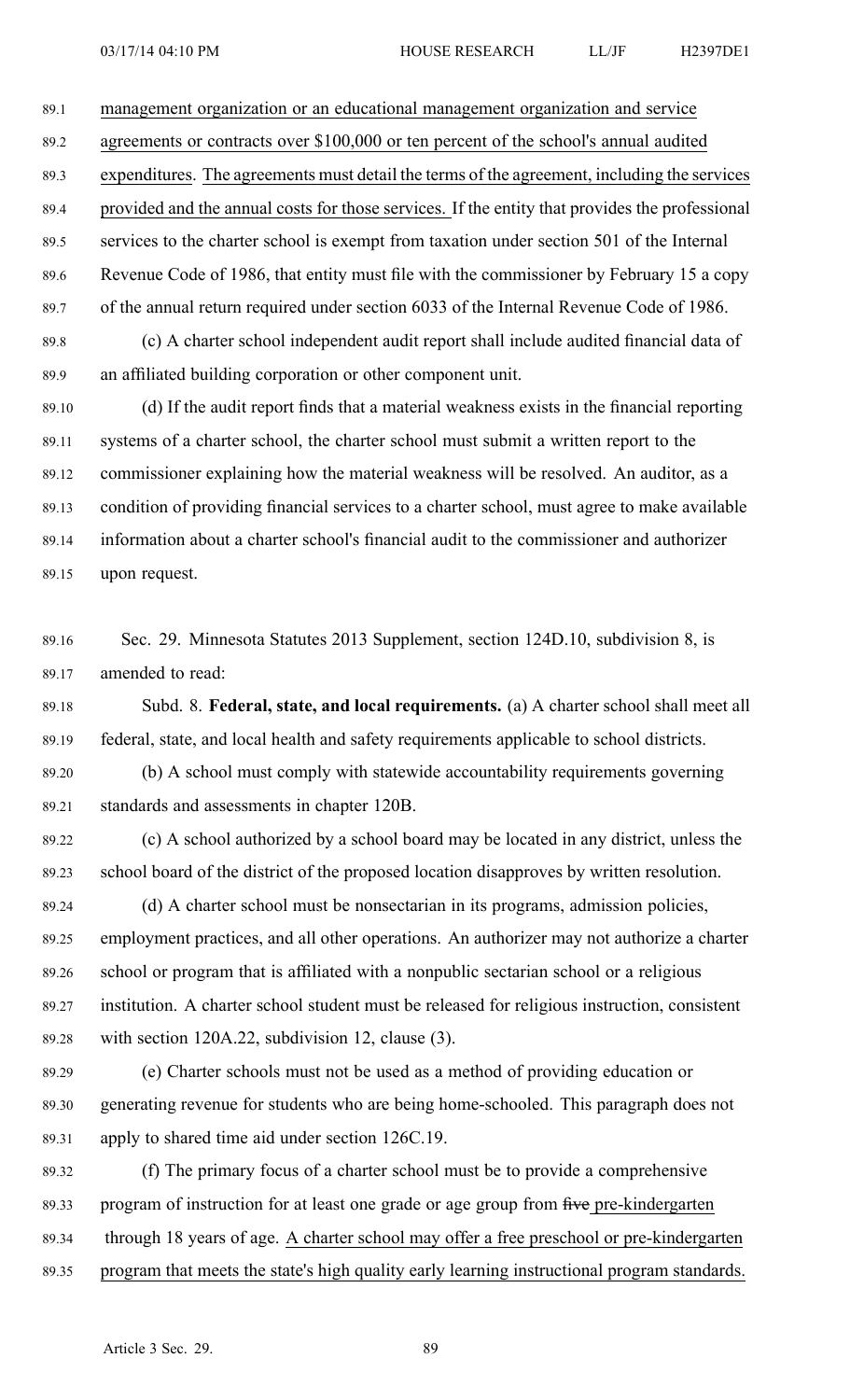90.1 Once <sup>a</sup> student is enrolled in the school, the student is considered enrolled in the school 90.2 until the student formally withdraws or is expelled under the Pupil Fair Dismissal Act in 90.3 sections 121A.40 to 121A.56. Instruction may be provided to people younger than five 90.4 years and older than 18 years of age. 90.5 (g) A charter school may not charge tuition. 90.6 (h) A charter school is subject to and must comply with chapter 363A and section 90.7 121A.04. 90.8 (i) A charter school is subject to and must comply with the Pupil Fair Dismissal 90.9 Act, sections 121A.40 to 121A.56, and the Minnesota Public School Fee Law, sections 90.10 123B.34 to 123B.39. 90.11 (j) A charter school is subject to the same financial audits, audit procedures, and 90.12 audit requirements as <sup>a</sup> district, excep<sup>t</sup> as required under subdivision 6a. Audits must be 90.13 conducted in compliance with generally accepted governmental auditing standards, the 90.14 federal Single Audit Act, if applicable, and section 6.65. A charter school is subject 90.15 to and must comply with sections 15.054; 118A.01; 118A.02; 118A.03; 118A.04; 90.16 118A.05; 118A.06; 471.38; 471.391; 471.392; and 471.425. The audit must comply with

90.17 the requirements of sections 123B.75 to 123B.83, excep<sup>t</sup> to the extent deviations are 90.18 necessary because of the program at the school. Deviations must be approved by the 90.19 commissioner and authorizer. The Department of Education, state auditor, legislative 90.20 auditor, or authorizer may conduct financial, program, or compliance audits. A charter 90.21 school determined to be in statutory operating debt under sections 123B.81 to 123B.83 90.22 must submit <sup>a</sup> plan under section 123B.81, subdivision 4.

90.23 (k) A charter school is <sup>a</sup> district for the purposes of tort liability under chapter 466. 90.24 (l) A charter school must comply with chapters 13 and 13D; and sections 120A.22, 90.25 subdivision 7; 121A.75; and 260B.171, subdivisions 3 and 5.

90.26 (m) A charter school is subject to the Pledge of Allegiance requirement under 90.27 section 121A.11, subdivision 3.

90.28 (n) A charter school offering online courses or programs must comply with section 90.29 124D.095.

- 90.30 (o) A charter school and charter school board of directors are subject to chapter 181. 90.31 (p) A charter school must comply with section 120A.22, subdivision 7, governing 90.32 the transfer of students' educational records and sections 138.163 and 138.17 governing 90.33 the managemen<sup>t</sup> of local records.
- 90.34 (q) A charter school that provides early childhood health and developmental 90.35 screening must comply with sections 121A.16 to 121A.19.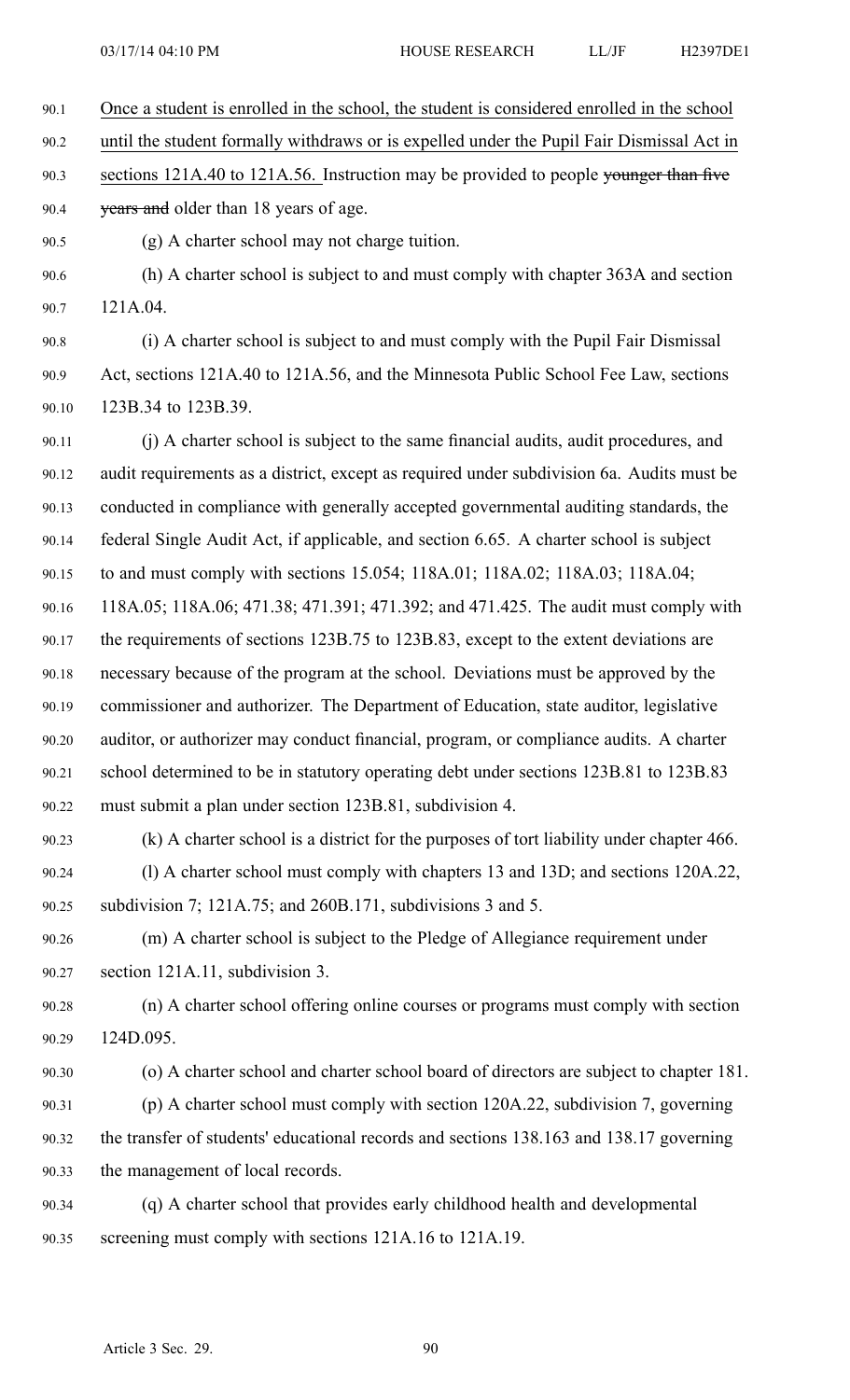| 91.1  | (r) A charter school that provides school-sponsored youth athletic activities must              |
|-------|-------------------------------------------------------------------------------------------------|
| 91.2  | comply with section 121A.38.                                                                    |
| 91.3  | (s) A charter school is subject to and must comply with continuing truant notification          |
| 91.4  | under section 260A.03.                                                                          |
| 91.5  | (t) A charter school must develop and implement a teacher evaluation and peer                   |
| 91.6  | review process under section 122A.40, subdivision 8, paragraph (b), clauses (2) to              |
| 91.7  | (12). The teacher evaluation process in this paragraph does not create any additional           |
| 91.8  | employment rights for teachers.                                                                 |
| 91.9  | (u) A charter school must adopt a policy, plan, budget, and process, consistent with            |
| 91.10 | section 120B.11, to review curriculum, instruction, and student achievement and strive          |
| 91.11 | for the world's best workforce.                                                                 |
| 91.12 | (v) A charter school must comply with all pupil transportation requirements in                  |
| 91.13 | section 123B.88, subdivision 1. A charter school must not require parents to surrender          |
| 91.14 | their rights to pupil transportation under section 123B.88, subdivision 2.                      |
|       |                                                                                                 |
| 91.15 | Sec. 30. Minnesota Statutes 2013 Supplement, section 124D.10, subdivision 9, is                 |
| 91.16 | amended to read:                                                                                |
| 91.17 | Subd. 9. Admission requirements. (a) A charter school may limit admission to:                   |
| 91.18 | (1) pupils within an age group or grade level;                                                  |
| 91.19 | (2) pupils who are eligible to participate in the graduation incentives program under           |
| 91.20 | section $124D.68$ ; or                                                                          |
| 91.21 | (3) residents of a specific geographic area in which the school is located when the             |
| 91.22 | majority of students served by the school are members of underserved populations.               |
| 91.23 | (b) A charter school shall enroll an eligible pupil who submits a timely application,           |
| 91.24 | unless the number of applications exceeds the capacity of a program, class, grade level, or     |
| 91.25 | building. In this case, pupils must be accepted by lot. The charter school must develop         |
| 91.26 | and publish, including on its Web site, a lottery policy and process that it must use when      |
| 91.27 | accepting pupils by lot.                                                                        |
| 91.28 | (c) A charter school shall give enrollment preference to a sibling of an enrolled pupil         |
| 91.29 | and to a foster child of that pupil's parents and may give preference for enrolling children    |
| 91.30 | of the school's staff before accepting other pupils by lot. A charter school that is located in |
| 91.31 | a township and admits students in prekindergarten through grade 6 must give enrollment          |
| 91.32 | preference to students residing within a five-mile radius of the school and to the siblings of  |
| 91.33 | enrolled students. A charter school may give enrollment preference to students currently        |
| 91.34 | enrolled in the school's free preschool or prekindergarten program under subdivision 8,         |
| 91.35 | paragraph (f), who are eligible to enroll in kindergarten in the next school year.              |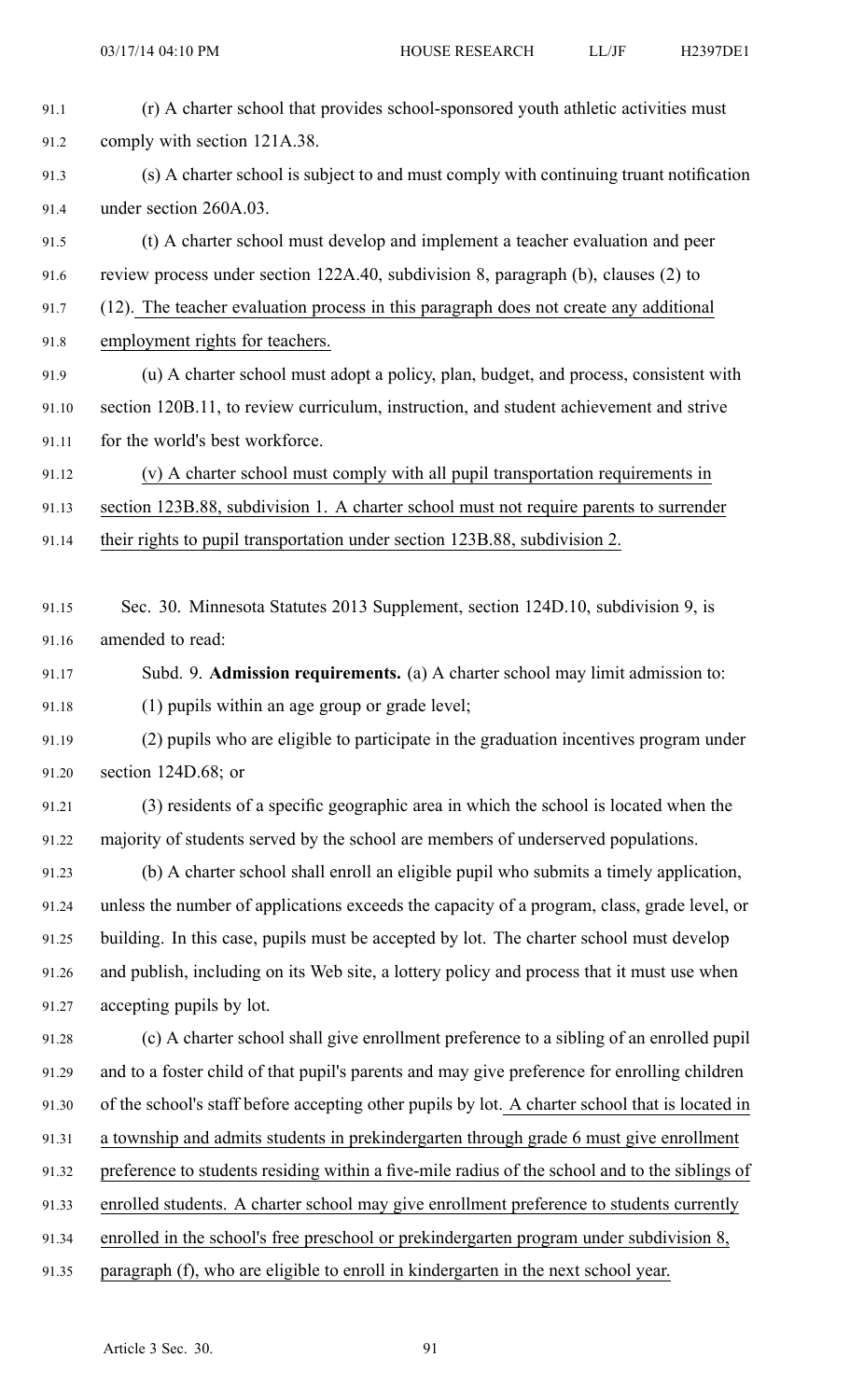92.1 (d) A person shall not be admitted to <sup>a</sup> charter school (1) as <sup>a</sup> kindergarten pupil, 92.2 unless the pupil is at least five years of age on September 1 of the calendar year in which 92.3 the school year for which the pupil seeks admission commences; or (2) as <sup>a</sup> first grade 92.4 student, unless the pupil is at least six years of age on September 1 of the calendar year in 92.5 which the school year for which the pupil seeks admission commences or has completed 92.6 kindergarten; excep<sup>t</sup> that <sup>a</sup> charter school may establish and publish on its Web site <sup>a</sup> 92.7 policy for admission of selected pupils at an earlier age, consistent with the enrollment 92.8 process in paragraphs (b) and (c).

92.9 (e) Except as permitted in paragraph (d), <sup>a</sup> charter school may not limit admission 92.10 to pupils on the basis of intellectual ability, measures of achievement or aptitude, or 92.11 athletic ability and may not establish any criteria or requirements for admission that are 92.12 inconsistent with this subdivision.

92.13 (f) The charter school shall not distribute any services or goods of value to students, 92.14 parents, or guardians as an inducement, term, or condition of enrolling <sup>a</sup> student in <sup>a</sup> 92.15 charter school.

92.16 **EFFECTIVE DATE.** This section is effective for the 2014-2015 school year and 92.17 later.

92.18 Sec. 31. Minnesota Statutes 2013 Supplement, section 124D.10, subdivision 17a, 92.19 is amended to read:

92.20 Subd. 17a. **Affiliated nonprofit building corporation.** (a) Before A charter school 92.21 may organize an affiliated nonprofit building corporation  $\overrightarrow{(i)}$  (1) to renovate or purchase 92.22 and renovate an existing facility to serve as a school or  $(ii)$  (2) to expand an existing 92.23 building or construct a new school facility, an authorizer must submit an affidavit to the 92.24 commissioner for approval in the form and manner the commissioner prescribes, and 92.25 consistent with paragraphs  $(b)$  and  $(c)$  or  $(d)$ . if the charter school: 92.26 (i) has been in operation for at least six years; 92.27 (ii) as of June 30 has <sup>a</sup> net positive unreserved general fund balance in the preceding 92.28 three fiscal years;

92.29 (iii) has long-range strategic and financial plans that include enrollment projections 92.30 for at least five years;

92.31 (iv) completes <sup>a</sup> feasibility study of facility options that outlines the benefits and 92.32 costs of the options; and

92.33 (v) has <sup>a</sup> plan for purchase, renovation, or new construction which describes project 92.34 parameters and budget.

92.35 (b) An affiliated nonprofit building corporation under this subdivision must: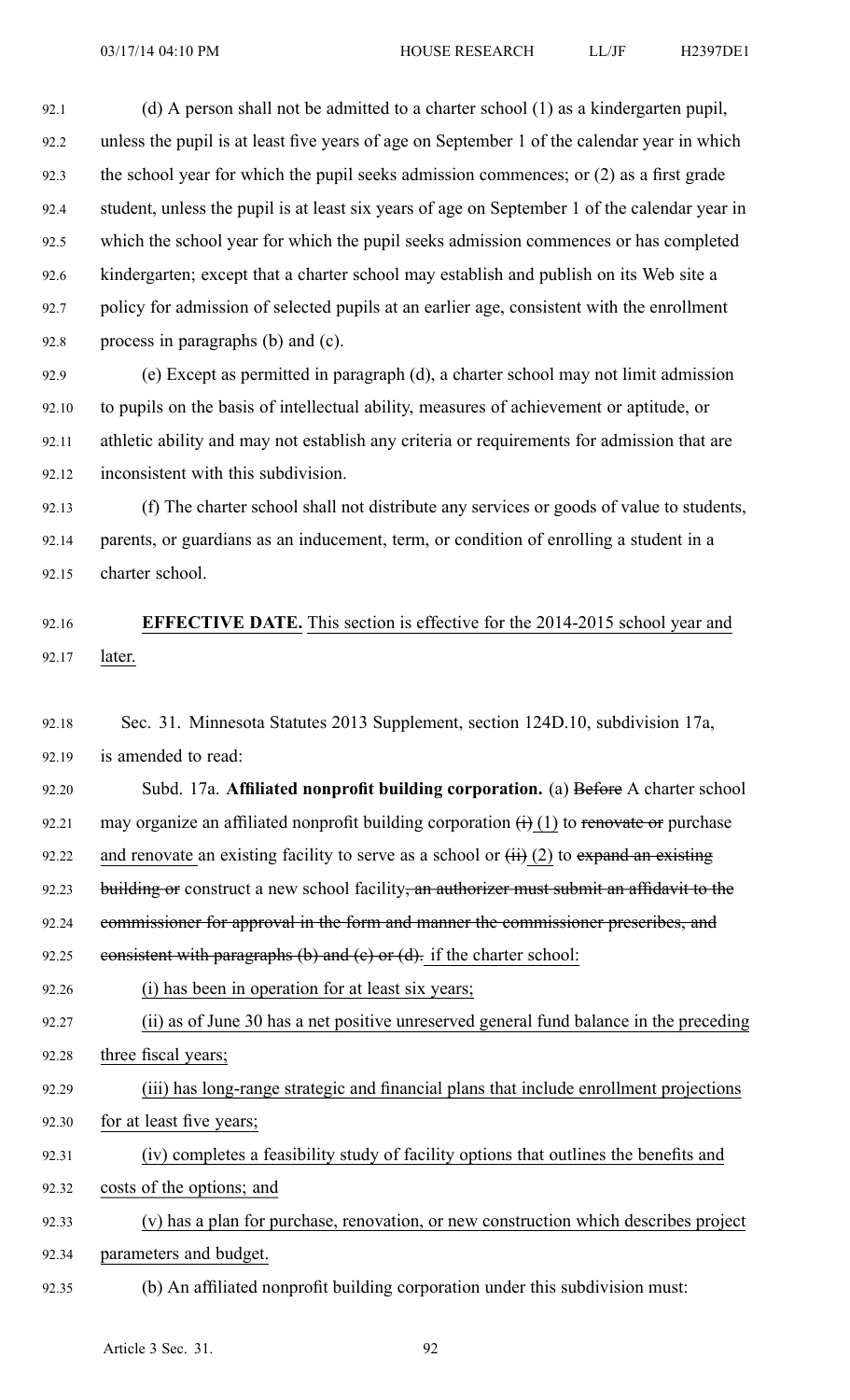| 93.1  | $(1)$ be incorporated under section 317A;                                                     |
|-------|-----------------------------------------------------------------------------------------------|
| 93.2  | (2) comply with applicable Internal Revenue Service regulations, including                    |
| 93.3  | regulations for "supporting organizations" as defined by the Internal Revenue Service;        |
| 93.4  | (3) post on the school Web site the name, mailing address, bylaws, minutes of board           |
| 93.5  | meetings, and the names of the current board of directors of the affiliated nonprofit         |
| 93.6  | building corporation;                                                                         |
| 93.7  | $(3)$ (4) submit to the commissioner each fiscal year a list of current board members         |
| 93.8  | and a copy of its annual audit by December 31 of each year; and                               |
| 93.9  | $(4)$ (5) comply with government data practices law under chapter 13.                         |
| 93.10 | (c) An affiliated nonprofit building corporation must not serve as the leasing agent          |
| 93.11 | for property or facilities it does not own. A charter school that leases a facility from an   |
| 93.12 | affiliated nonprofit building corporation that does not own the leased facility is ineligible |
| 93.13 | to receive charter school lease aid. The state is immune from liability resulting from a      |
| 93.14 | contract between a charter school and an affiliated nonprofit building corporation.           |
| 93.15 | (e) A charter school may organize an affiliated nonprofit building corporation to             |
| 93.16 | renovate or purchase an existing facility to serve as a school if the charter school:         |
| 93.17 | (1) has been operating for at least five consecutive school years;                            |
| 93.18 | (2) has had a net positive unreserved general fund balance as of June 30 in the               |
| 93.19 | preceding five fiscal years;                                                                  |
| 93.20 | (3) has a long-range strategic and financial plan;                                            |
| 93.21 | (4) completes a feasibility study of available buildings;                                     |
| 93.22 | (5) documents enrollment projections and the need to use an affiliated building               |
| 93.23 | corporation to renovate or purchase an existing facility to serve as a school; and            |
| 93.24 | (6) has a plan for the renovation or purchase, which describes the parameters and             |
| 93.25 | budget for the project.                                                                       |
| 93.26 | (d) A charter school may organize an affiliated nonprofit building corporation to             |
| 93.27 | expand an existing school facility or construct a new school facility if the charter school:  |
| 93.28 | $(1)$ demonstrates the lack of facilities available to serve as a school;                     |
| 93.29 | (2) has been operating for at least eight consecutive school years;                           |
| 93.30 | $(3)$ has had a net positive unreserved general fund balance as of June 30 in the             |
| 93.31 | preceding five fiscal years;                                                                  |
| 93.32 | (4) completes a feasibility study of facility options;                                        |
| 93.33 | (5) has a long-range strategic and financial plan that includes enrollment projections        |
| 93.34 | and demonstrates the need for constructing a new school facility; and                         |
| 93.35 | (6) has a plan for the expansion or new school facility, which describes the                  |
| 93.36 | parameters and budget for the project.                                                        |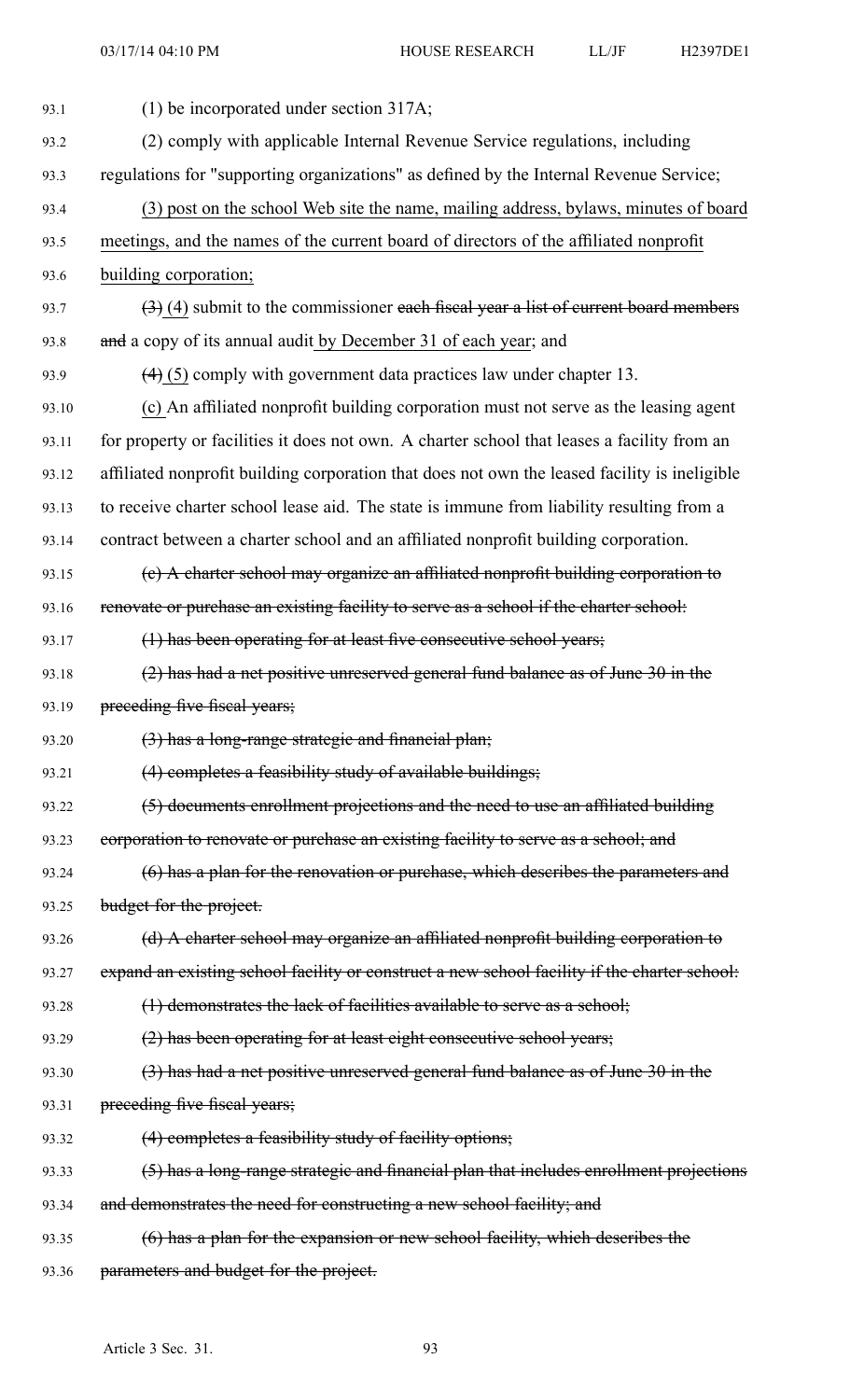- 94.1 (d) Once an affiliated nonprofit building corporation is incorporated under this 94.2 subdivision, the authorizer of the school must oversee the efforts of the school's board 94.3 of directors to ensure the affiliated nonprofit building corporation complies with all legal 94.4 requirements governing the affiliated nonprofit building corporation. A school's board 94.5 of directors that fails to ensure the affiliated nonprofit building corporation's compliance 94.6 violates its responsibilities and an authorizer must factor the failure into the authorizer's 94.7 evaluation of the school . 94.8 Sec. 32. Minnesota Statutes 2013 Supplement, section 124D.10, subdivision 17b, 94.9 is amended to read: 94.10 Subd. 17b. **Positive review and comment.** A charter school or an affiliated nonprofit 94.11 building corporation organized by a charter school must not initiate an installment contract 94.12 for purchase, or a lease agreement, or solicit bids for new construction, expansion, or 94.13 remodeling of an educational facility that requires an expenditure in excess of \$1,400,000, 94.14 unless it meets the criteria in subdivision  $17a$ , paragraph (b) and paragraph (e) or (d), as 94.15 applicable, and receives a positive review and comment from the commissioner under 94.16 section 123B.71. A charter school or its affiliated nonprofit building corporation must 94.17 receive <sup>a</sup> positive review and comment from the commissioner before initiating any 94.18 purchase agreemen<sup>t</sup> or construction contract that requires an expenditure in excess of 94.19 \$1,400,000, consistent with section 123B.71, subdivision 8. A purchase agreemen<sup>t</sup> or
- 94.20 construction contract finalized before <sup>a</sup> positive review and comment is null and void.

94.21 Sec. 33. Minnesota Statutes 2013 Supplement, section 124D.11, subdivision 4, is 94.22 amended to read:

94.23 Subd. 4. **Building lease aid.** (a) When <sup>a</sup> charter school finds it economically 94.24 advantageous to rent or lease <sup>a</sup> building or land for any instructional purposes and it 94.25 determines that the total operating capital revenue under section 126C.10, subdivision 13, 94.26 is insufficient for this purpose, it may apply to the commissioner for building lease aid 94.27 for this purpose. The commissioner must review and either approve or deny <sup>a</sup> lease aid 94.28 application using the following criteria:

94.29 (1) the reasonableness of the price based on current market values;

94.30 (2) the extent to which the lease conforms to applicable state laws and rules; and 94.31 (3) the appropriateness of the proposed lease in the context of the space needs and 94.32 financial circumstances of the charter school. The commissioner must approve aid only for 94.33 a facility lease that has (i) a sum certain annual cost and (ii) an escape clause the charter 94.34 school may exercise if its charter contract is terminated or not renewed a closure clause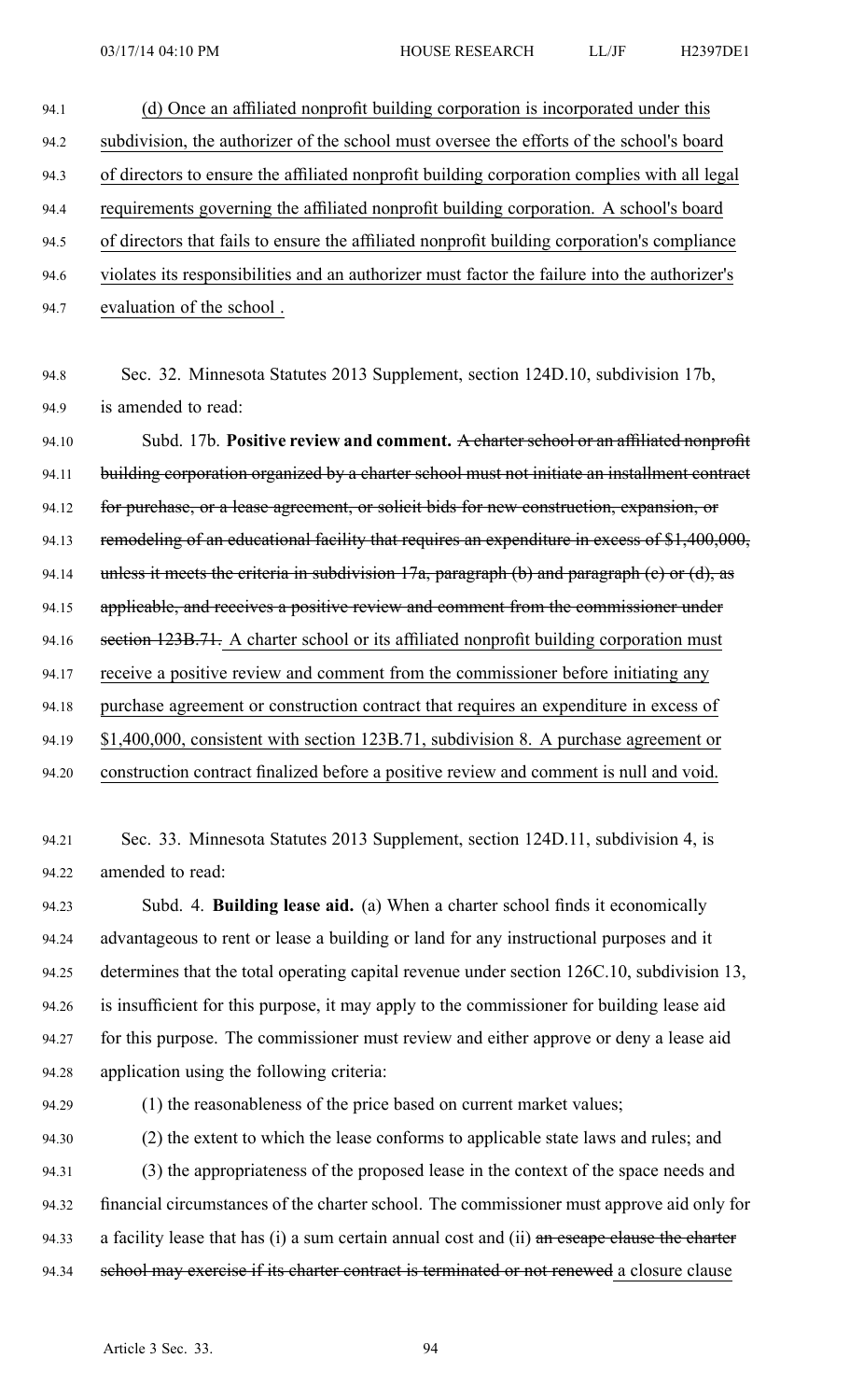95.1 that relieves the school from its lease obligations if the charter contract is terminated or

95.2 not renewed. Nothing in this clause exempts the charter school from any lease obligations

95.3 before the effective date on which the charter contract is terminated or not renewed.

95.4 A charter school must not use the building lease aid it receives for custodial, maintenance 95.5 service, utility, or other operating costs.

95.6 (b) The amount of annual building lease aid for <sup>a</sup> charter school shall not exceed the 95.7 lesser of (1) 90 percen<sup>t</sup> of the approved cost or (2) the product of the pupil units served

95.8 for the current school year times \$1,314.

95.9 Sec. 34. Minnesota Statutes 2013 Supplement, section 124D.4531, subdivision 1, 95.10 is amended to read:

95.11 Subdivision 1. **Career and technical revenue.** (a) A district with <sup>a</sup> career and 95.12 technical program approved under this section for the fiscal year in which the levy is 95.13 certified is eligible for career and technical revenue equal to 35 percen<sup>t</sup> of approved 95.14 expenditures in the fiscal year in which the levy is certified for the following:

95.15 (1) salaries paid to essential, licensed personnel providing direct instructional 95.16 services to students in that fiscal year, including extended contracts, for services rendered 95.17 in the district's approved career and technical education programs, excluding salaries 95.18 reimbursed by another school district under clause (2);

95.19 (2) amounts paid to another Minnesota school district for salaries of essential, 95.20 licensed personnel providing direct instructional services to students in that fiscal year for 95.21 services rendered in the district's approved career and technical education programs;

95.22 (3) contracted services provided by <sup>a</sup> public or private agency other than <sup>a</sup> Minnesota 95.23 school district or cooperative center under subdivision 7 chapter 123A or 136D;

95.24 (4) necessary travel between instructional sites by licensed career and technical 95.25 education personnel;

95.26 (5) necessary travel by licensed career and technical education personnel for 95.27 vocational student organization activities held within the state for instructional purposes;

95.28 (6) curriculum development activities that are par<sup>t</sup> of <sup>a</sup> five-year plan for 95.29 improvement based on program assessment;

95.30 (7) necessary travel by licensed career and technical education personnel for 95.31 noncollegiate credit-bearing professional development; and

95.32 (8) specialized vocational instructional supplies.

95.33 (b) Up to ten percen<sup>t</sup> of <sup>a</sup> district's career and technical revenue may be spen<sup>t</sup> on 95.34 equipment purchases. Districts using the career and technical revenue for equipment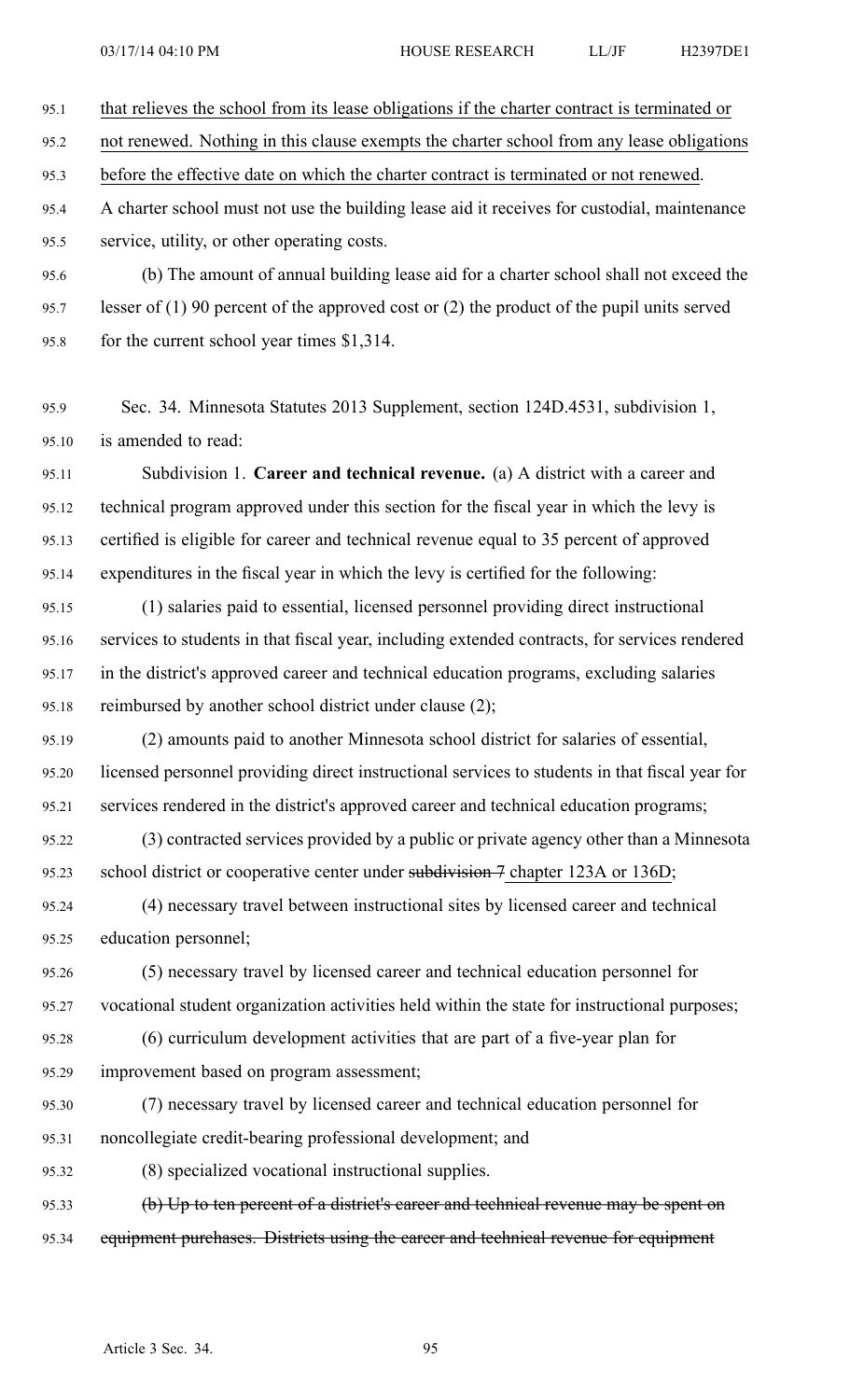96.1 purchases must report to the department on the improved learning opportunities for 96.2 students that result from the investment in equipment. 96.3 (e) (b) The district must recognize the full amount of this levy as revenue for the 96.4 fiscal year in which it is certified. 96.5  $(d)$  (c) The amount of the revenue calculated under this subdivision may not exceed

96.6 \$17,850,000 for taxes payable in 2012, \$15,520,000 for taxes payable in 2013, and 96.7 \$20,657,000 for taxes payable in 2014.

96.8 (e) (d) If the estimated revenue exceeds the amount in paragraph  $(d)$  (c), the 96.9 commissioner must reduce the percentage in paragraph (a) until the estimated revenue no 96.10 longer exceeds the limit in paragraph  $(d)$  (c).

96.11 Sec. 35. Minnesota Statutes 2013 Supplement, section 124D.4531, subdivision 3, 96.12 is amended to read:

96.13 Subd. 3. **Revenue guarantee.** Notwithstanding subdivision 1, paragraph (a), the 96.14 career and technical education revenue for <sup>a</sup> district is not less than the lesser of:

96.15 (1) the district's career and technical education revenue for the previous fiscal year; or 96.16 (2) 100 percen<sup>t</sup> of the approved expenditures for career and technical programs 96.17 included in subdivision 1, paragraph  $(b)$  (a), for the fiscal year in which the levy is certified.

96.18 Sec. 36. Minnesota Statutes 2013 Supplement, section 124D.4531, subdivision 3a, 96.19 is amended to read:

96.20 Subd. 3a. **Revenue adjustments.** Notwithstanding subdivisions 1, 1a, and 3, for 96.21 taxes payable in 2012 to 2014 only, the department must calculate the career and technical 96.22 revenue for each district according to Minnesota Statutes 2010, section 124D.4531, and 96.23 adjust the revenue for each district proportionately to meet the statewide revenue target 96.24 under subdivision 1, paragraph  $(d)$  (c). For purposes of calculating the revenue guarantee 96.25 under subdivision 3, the career and technical education revenue for the previous fiscal 96.26 year is the revenue according to Minnesota Statutes 2010, section 124D.4531, before 96.27 adjustments to meet the statewide revenue target.

96.28 Sec. 37. Minnesota Statutes 2013 Supplement, section 124D.52, subdivision 8, is 96.29 amended to read:

96.30 Subd. 8. **Standard high school diploma for adults.** (a) Consistent with subdivision 96.31 8a, the commissioner shall adopt rules for providing provide for a standard adult high 96.32 school diploma to persons who:

96.33 (1) are not eligible for kindergarten through grade 12 services;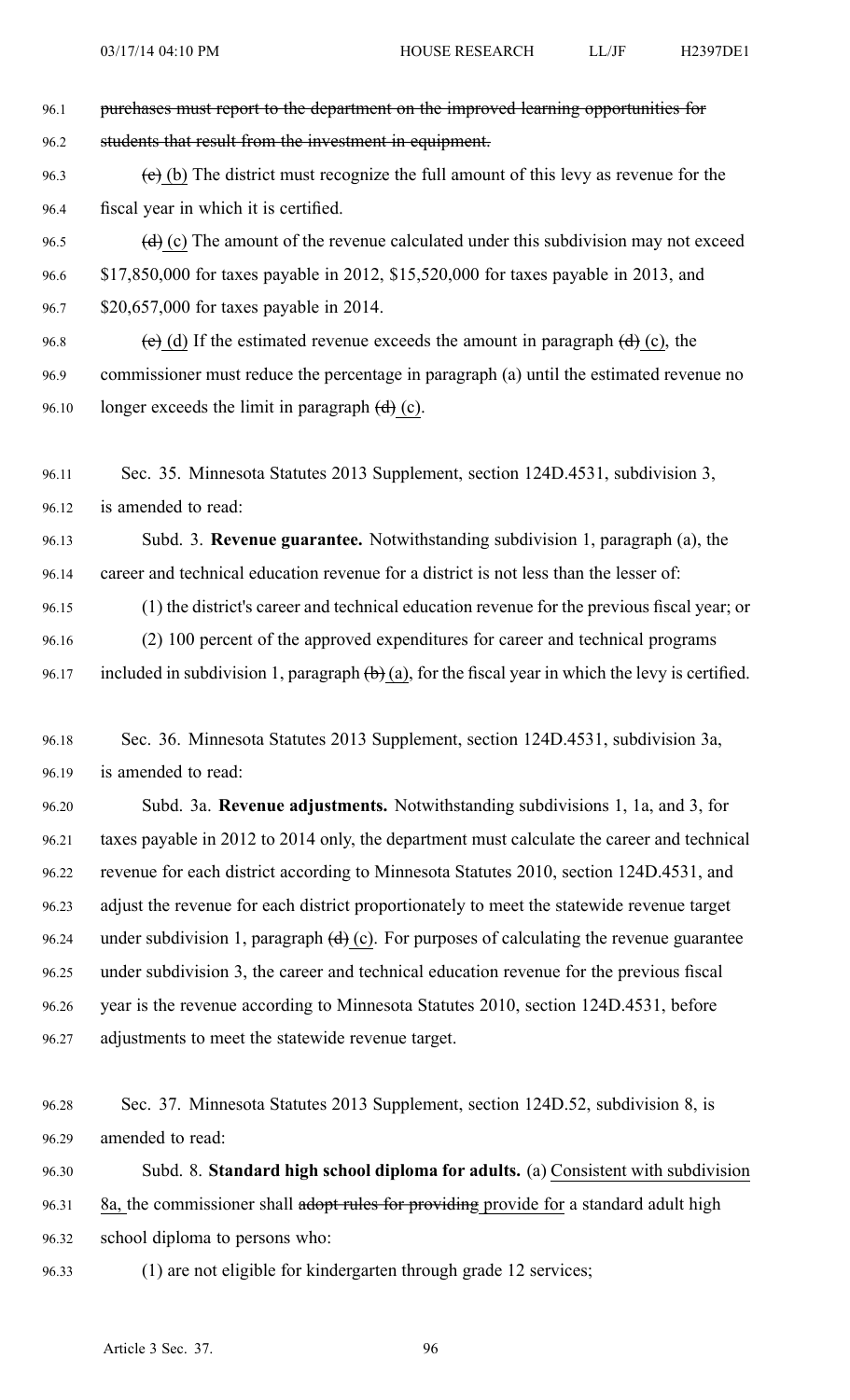97.1 (2) do not have <sup>a</sup> high school diploma; and

97.2 (3) successfully complete an adult basic education program of instruction approved 97.3 by the commissioner of education necessary to earn an adult high school diploma.

97.4 (b) Persons participating in an approved adult basic education program of instruction 97.5 must demonstrate the competencies, knowledge, and skills sufficient to ensure that 97.6 postsecondary programs and institutions and potential employers regard persons with <sup>a</sup> 97.7 standard high school diploma and persons with <sup>a</sup> standard adult high school diploma as 97.8 equally well prepared and qualified graduates. Approved adult basic education programs 97.9 of instruction under this subdivision must issue <sup>a</sup> standard adult high school diploma to 97.10 persons who successfully demonstrate the competencies, knowledge, and skills required 97.11 by the program.

#### 97.12 **EFFECTIVE DATE.** This section is effective August 1, 2014.

97.13 Sec. 38. Minnesota Statutes 2012, section 124D.52, is amended by adding <sup>a</sup> 97.14 subdivision to read:

97.15 Subd. 8a. **Standard adult high school diploma requirements.** (a) The 97.16 commissioner must establish criteria and requirements for eligible adult basic education 97.17 consortia under section 124D.518, subdivision 2, to effectively operate and provide 97.18 instruction under this subdivision.

97.19 (b) An eligible and interested adult basic education consortium must apply to the 97.20 commissioner, in the form and manner determined by the commissioner, for approval to 97.21 provide an adult high school diploma program to eligible students under subdivision 8, 97.22 paragraph (a). An approved consortium annually must submit to the commissioner the 97.23 longitudinal and evaluative data, identified in the consortium's application, to demonstrate 97.24 its compliance with applicable federal and state law and its approved application and 97.25 the efficacy of its adult high school diploma program. The commissioner must use the 97.26 data to evaluate whether or not to reapprove an eligible consortium every fifth year. The 97.27 commissioner, at the commissioner's discretion, may reevaluate the compliance or efficacy 97.28 of <sup>a</sup> program provider sooner than every fifth year. The commissioner may limit the 97.29 number or size of adult high school diploma programs based on identified community 97.30 needs, available funding, other available resources, or other relevant criteria identified by 97.31 the commissioner. 97.32 (c) At the time <sup>a</sup> student applies for admission to an adult high school diploma 97.33 program, the program provider must work with the student applicant to: 97.34 (1) identify the student's learning goals, skills and experiences, required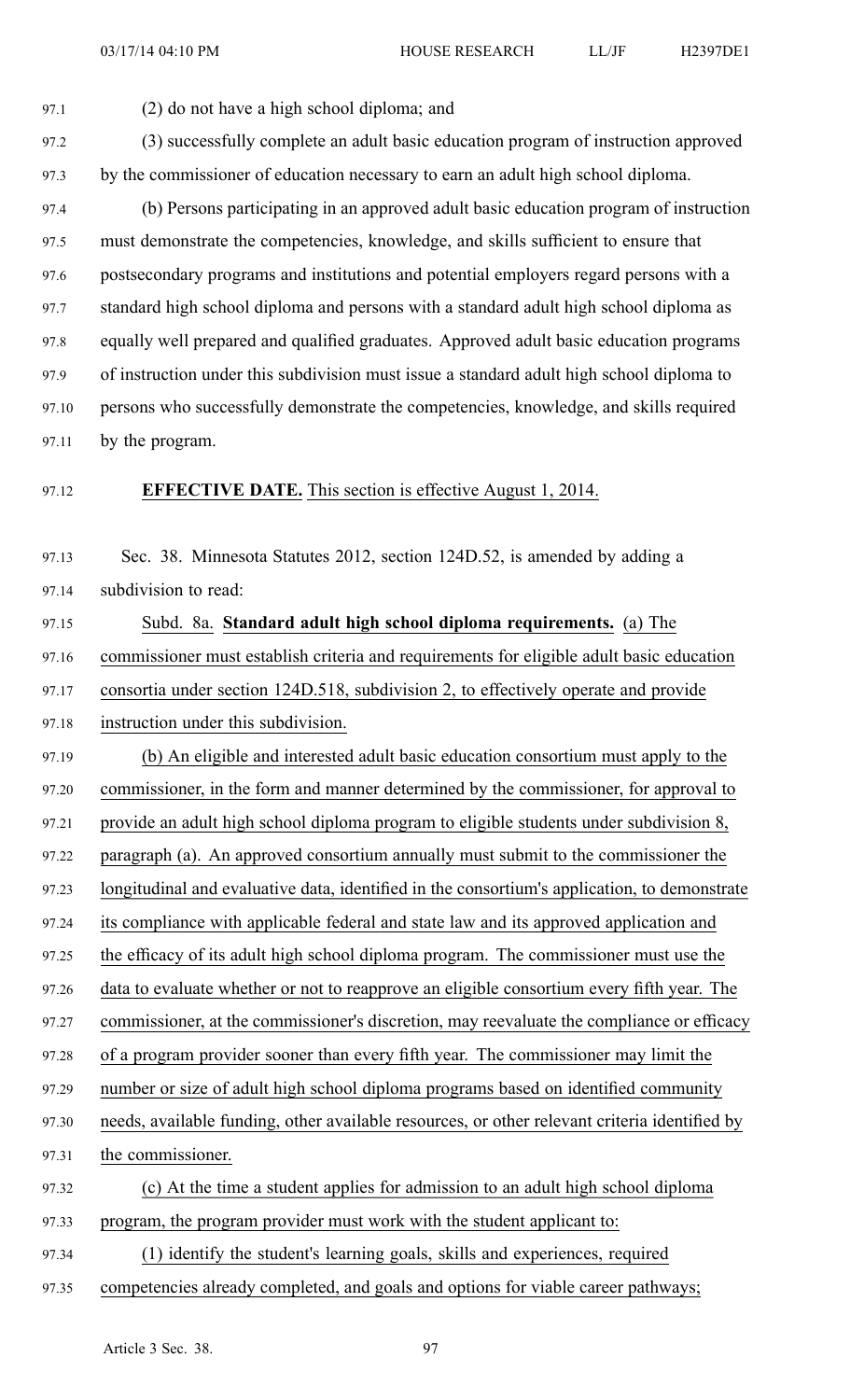| 98.1  | (2) assess the student's instructional needs; and                                         |
|-------|-------------------------------------------------------------------------------------------|
| 98.2  | (3) develop an individualized learning plan to guide the student in completing adult      |
| 98.3  | high school diploma requirements and realizing career goals identified in the plan.       |
| 98.4  | To fully implement the learning plan, the provider must provide the student with ongoing  |
| 98.5  | advising, monitor the student's progress toward completing program requirements and       |
| 98.6  | receiving a diploma, and provide the student with additional academic support services    |
| 98.7  | when needed. At the time a student satisfactorily completes all program requirements and  |
| 98.8  | is eligible to receive a diploma, the provider must conduct a final student interview to  |
| 98.9  | examine both student and program outcomes related to the student's ability to demonstrate |
| 98.10 | required competencies and complete program requirements and to assist the student with    |
| 98.11 | the student's transition to training, a career, or postsecondary education.               |
| 98.12 | (d) Competencies and other program requirements must be rigorous, uniform                 |
| 98.13 | throughout the state, and align to Minnesota academic high school standards applicable    |
| 98.14 | to adult learners and their career and college needs. The commissioner must establish     |
| 98.15 | competencies, skills, and knowledge requirements in the following areas, consistent with  |
| 98.16 | this paragraph:                                                                           |
| 98.17 | (1) language arts, including reading, writing, speaking, and listening;                   |
| 98.18 | $(2)$ mathematics;                                                                        |
| 98.19 | (3) career development and employment-related skills;                                     |
| 98.20 | (4) social studies; and                                                                   |
| 98.21 | $(5)$ science.                                                                            |
| 98.22 | (e) Consistent with criteria established by the commissioner, students may                |
| 98.23 | demonstrate satisfactory completion of program requirements through verification of       |
| 98.24 | the student's:                                                                            |
| 98.25 | (1) prior experiences, including K-12 courses and programs, postsecondary courses         |
| 98.26 | and programs, adult basic education instruction, and other approved experiences aligned   |
| 98.27 | with the Minnesota academic high school standards applicable to adult learners and their  |
| 98.28 | career and college needs;                                                                 |
| 98.29 | (2) knowledge and skills as measured or demonstrated by valid and reliable                |
| 98.30 | high school assessments, secondary credentials, adult basic education programs, and       |
| 98.31 | postsecondary entrance exams;                                                             |
| 98.32 | (3) adult basic education instruction and course completion; and                          |
| 98.33 | (4) applied and experiential learning acquired via contextualized projects and other      |
| 98.34 | approved learning opportunities.                                                          |
| 98.35 | (f) Program providers must transmit a student's record of work to another approved        |
| 98.36 | consortium for any student who transfers between approved programs under this             |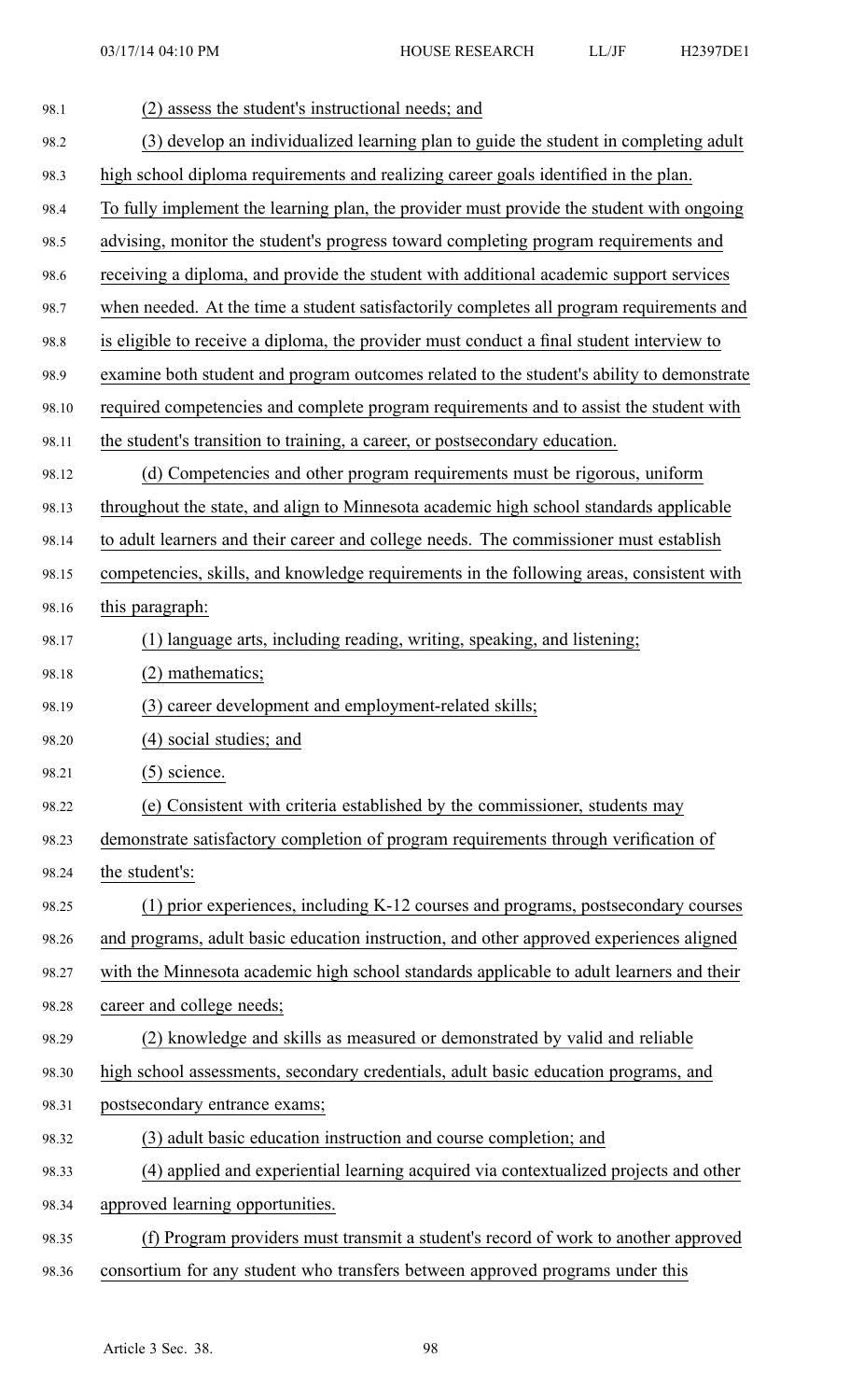| 99.1  | subdivision. The commissioner must establish a uniform format and transcript to record a     |
|-------|----------------------------------------------------------------------------------------------|
| 99.2  | student's record of work and also the manner under which approved consortia maintain         |
| 99.3  | permanent student records and transmit transferred student records. At a student's request,  |
| 99.4  | a program provider must transmit the student's record of work to other entities such as      |
| 99.5  | a postsecondary institution or employer.                                                     |
| 99.6  | (g) The commissioner may issue a standard adult high school diploma and transmit             |
| 99.7  | the transcript and record of work of the student who receives the diploma. Alternatively, a  |
| 99.8  | school district that is a member of an approved consortium providing a program under         |
| 99.9  | this subdivision may issue a district diploma to a student who satisfactorily completes the  |
| 99.10 | requirements for a standard adult high school diploma under this subdivision.                |
| 99.11 | (h) The commissioner must identify best practices for adult basic education                  |
| 99.12 | programs and develop adult basic education recommendations consistent with this              |
| 99.13 | subdivision to assist approved consortia in providing an adult high school diploma           |
| 99.14 | program. The commissioner must provide assistance to consortia providing an approved         |
| 99.15 | adult high school diploma program.                                                           |
| 99.16 | (i) The commissioner must consult with practitioners from throughout Minnesota,              |
| 99.17 | including educators, school board members, and school administrators, among others,          |
| 99.18 | who are familiar with adult basic education students and programs, on establishing the       |
| 99.19 | standards, requirements, and other criteria needed to ensure, consistent with subdivision 8, |
| 99.20 | that persons with a standard adult high school diploma are as equally well prepared and      |
| 99.21 | qualified graduates as persons with a standard high school diploma. The commissioner,        |
| 99.22 | in consultation with the practitioners, shall regularly review program requirements and      |
| 99.23 | diploma standards.                                                                           |
| 99.24 | <b>EFFECTIVE DATE.</b> This section is effective August 1, 2014.                             |
| 99.25 | Sec. 39. Minnesota Statutes 2012, section 124D.896, is amended to read:                      |
| 99.26 | 124D.896 DESEGREGATION/INTEGRATION AND INCLUSIVE                                             |
| 99.27 | <b>EDUCATION RULES.</b>                                                                      |
| 99.28 | (a) $By January 10, 1999$ , The commissioner shall propose rules relating to                 |
| 99.29 | desegregation/integration and inclusive education, consistent with sections 124D.861         |
| 99.30 | and 124D.862.                                                                                |
| 99.31 | (b) In adopting a rule related to school desegregation/integration, the commissioner         |
| 99.32 | shall address the need for equal educational opportunities for all students and racial       |
| 99.33 | balance as defined by the commissioner.                                                      |
|       |                                                                                              |

# 99.34 **EFFECTIVE DATE.** This section is effective the day following final enactment.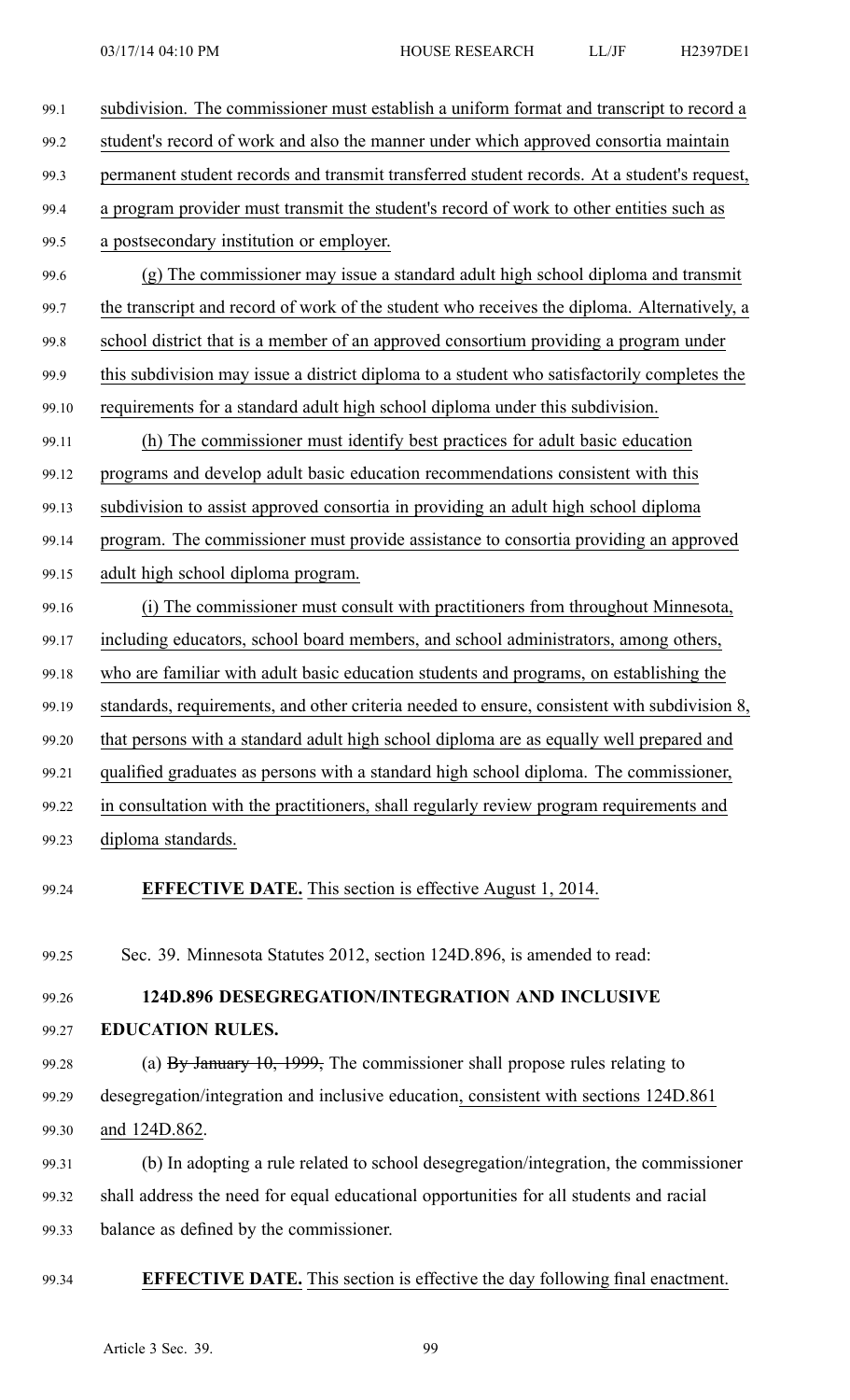| 100.1  | Sec. 40. Minnesota Statutes 2012, section 127A.70, is amended by adding a                    |
|--------|----------------------------------------------------------------------------------------------|
| 100.2  | subdivision to read:                                                                         |
| 100.3  | Subd. 2a. Career pathways and technical education; key elements; stakeholder                 |
| 100.4  | collaboration. (a) The partnership must work with representatives of the Department of       |
| 100.5  | Education, the Department of Employment and Economic Development, the Department             |
| 100.6  | of Labor, the Board of Teaching, the Board of School Administrators, trade associations,     |
| 100.7  | local and regional employers, local school boards, adult basic education program providers,  |
| 100.8  | postsecondary institutions, parents, other interested and affected education stakeholders,   |
| 100.9  | and other major statewide educational groups and constituencies to recommend to the          |
| 100.10 | legislature ways to identify specific policy, administrative, and statutory changes needed   |
| 100.11 | under sections 120B.11, 120B.125, 122A.09, 122A.14, 122A.18, and 122A.60, among              |
| 100.12 | other statutory provisions, to effect and if appropriate revise, a comprehensive, effective, |
| 100.13 | and publicly accountable P-20 education system premised on developing, implementing,         |
| 100.14 | and realizing students' individual career and college readiness plans and goals. In          |
| 100.15 | developing its recommendations, the partnership must consider how best to:                   |
| 100.16 | (1) provide students regular and frequent access to multiple qualified individuals           |
| 100.17 | within the school and local and regional community who have access to reliable and           |
| 100.18 | accurate information, resources, and technology the students need to successfully pursue     |
| 100.19 | career and technical education, other postsecondary education, or work-based training        |
| 100.20 | options;                                                                                     |
| 100.21 | (2) regularly engage students in planning and continually reviewing their own                |
| 100.22 | career and college readiness plans and goals and in pursuing academic and applied and        |
| 100.23 | experiential learning that helps them realize their goals; and                               |
| 100.24 | (3) identify and apply valid and reliable measures of student progress and                   |
| 100.25 | program efficacy that, among other requirements, can accommodate students' prior             |
| 100.26 | education-related experiences and applied and experiential learning that students acquire    |
| 100.27 | via contextualized projects and other recognized learning opportunities.                     |
| 100.28 | (b) The partnership must recommend to the commissioner of education and                      |
| 100.29 | representatives of secondary and postsecondary institutions and programs how to organize     |
| 100.30 | and implement a framework of the foundational knowledge and skills and career fields,        |
| 100.31 | clusters, and pathways for students enrolled in a secondary school, postsecondary            |
| 100.32 | institution, or work-based program. The key elements of these programs of study for          |
| 100.33 | students pursuing postsecondary workforce training or other education must include:          |
| 100.34 | (1) competency-based curricula aligned with industry expectations and skill                  |
| 100.35 | standards;                                                                                   |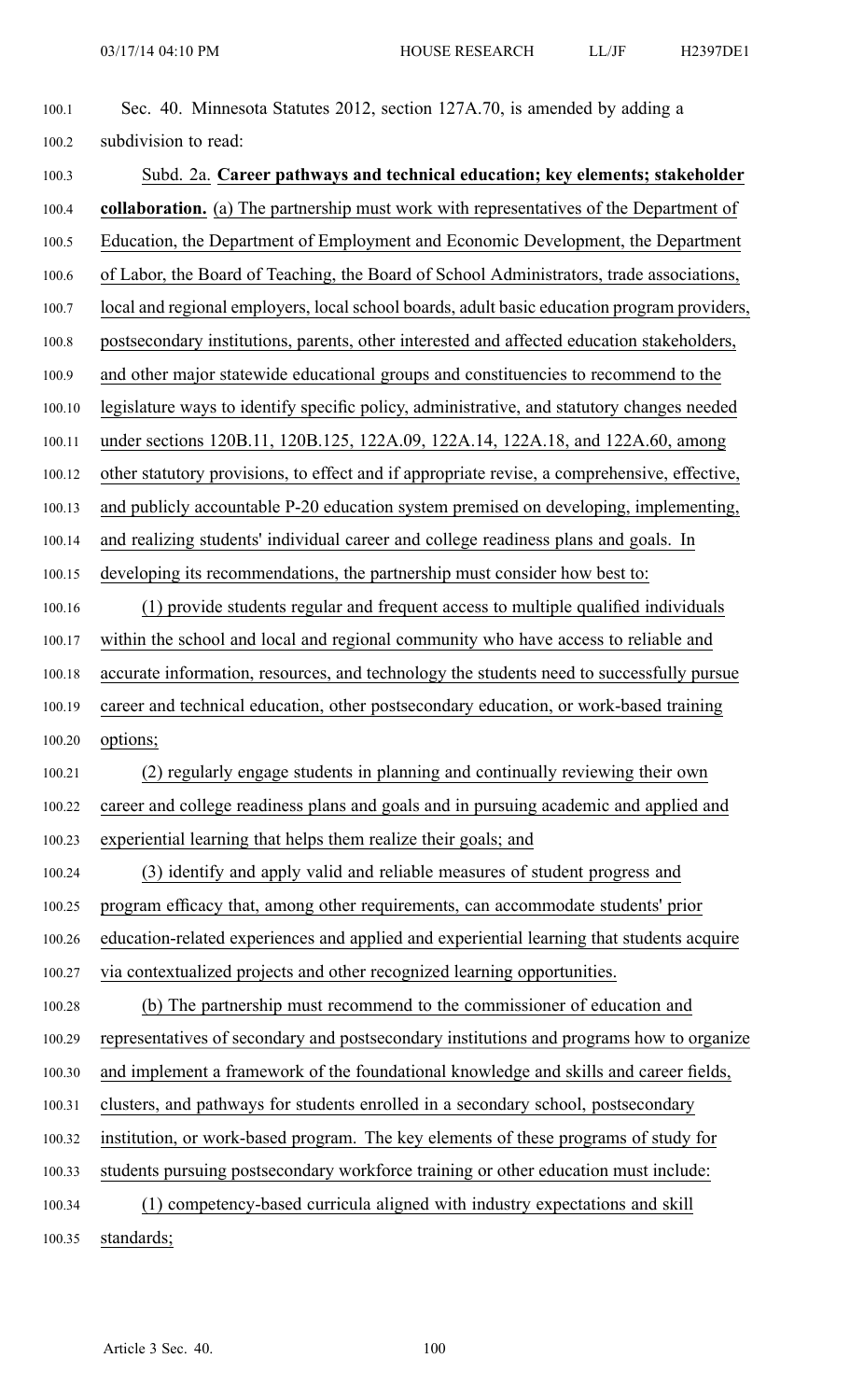| 101.1  | (2) sequential course offerings that gradually build students' skills, enabling students  |
|--------|-------------------------------------------------------------------------------------------|
| 101.2  | to graduate from high school and complete postsecondary programs;                         |
| 101.3  | (3) flexible and segmented course and program formats to accommodate students'            |
| 101.4  | interests and needs;                                                                      |
| 101.5  | (4) course portability to allow students to seamlessly progress in the students'          |
| 101.6  | education and career; and                                                                 |
| 101.7  | (5) effective and sufficiently strong P-20 connections to facilitate students'            |
| 101.8  | uninterrupted skill building, provide students with career opportunities, and align       |
| 101.9  | academic credentials with opportunities for advancement in high-skill, high-wage, and     |
| 101.10 | high-demand occupations.                                                                  |
| 101.11 | (c) Stakeholders under this paragraph must examine possibilities for redesigning          |
| 101.12 | teacher and school administrator licensure requirements, and make recommendations to      |
| 101.13 | the Board of Teaching and the Board of School Administrators, respectively, to create     |
| 101.14 | specialized licenses, credentials, and other endorsement forms to increase students'      |
| 101.15 | participation in language immersion programs, world language instruction, career          |
| 101.16 | development opportunities, work-based learning, early college courses and careers, career |
| 101.17 | and technical education programs, Montessori schools, and project and place-based         |
| 101.18 | learning, among other career and college-ready opportunities. Consistent with the         |
| 101.19 | possibilities for redesigning educators' licenses, the stakeholders also must examine how |
| 101.20 | to restructure staff development and training opportunities under sections 120B.125 and   |
| 101.21 | 122A.60 to realize the goals of this subdivision.                                         |
| 101.22 | (d) The partnership must recommend to the Department of Education, the                    |
| 101.23 | Department of Employment and Economic Development, and postsecondary institutions         |
| 101.24 | and systems how best to create a mobile, Web-based hub for students and their families    |
| 101.25 | that centralizes existing resources on careers and employment trends and the educational  |
| 101.26 | pathways required to attain such careers and employment.                                  |
| 101.27 | <b>EFFECTIVE DATE.</b> This section is effective the day following final enactment.       |

101.28 Sec. 41. Minnesota Statutes 2012, section 128C.02, subdivision 5, is amended to read: 101.29 Subd. 5. **Rules for open enrollees.** (a) The league shall adopt league rules and 101.30 regulations governing the athletic participation of pupils attending school in <sup>a</sup> nonresident 101.31 district under section 124D.03.

101.32 (b) Notwithstanding other law or league rule or regulation to the contrary, when <sup>a</sup> 101.33 student enrolls in or is readmitted to <sup>a</sup> recovery-focused high school after successfully 101.34 completing <sup>a</sup> licensed program for treatment of alcohol or substance abuse, mental illness, 101.35 or emotional disturbance, the student isimmediately eligible to participate on the same basis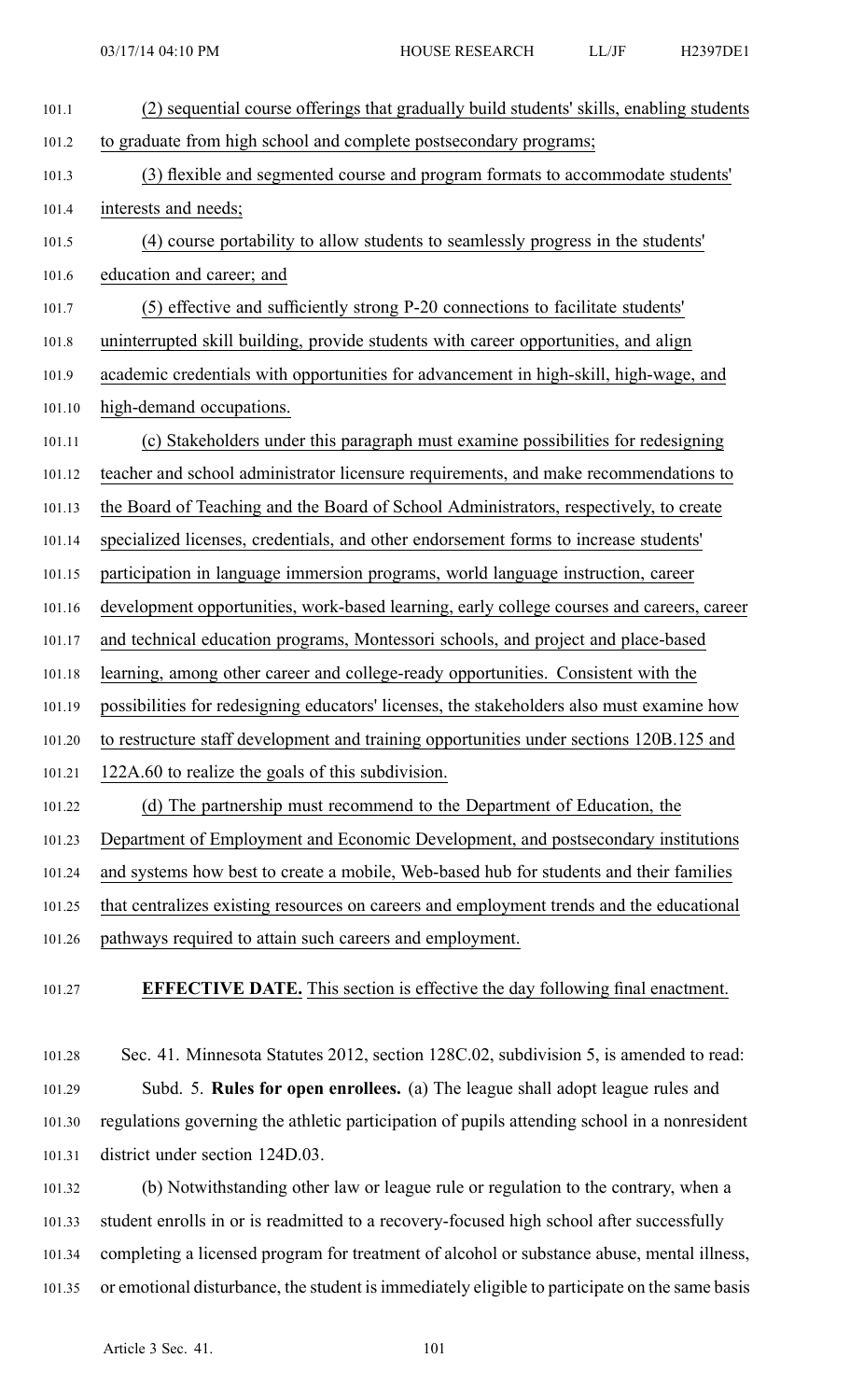102.1 as other district students in the league-sponsored activities of the student's resident school 102.2 district. Nothing in this paragraph prohibits the league or school district from enforcing <sup>a</sup> 102.3 league or district penalty resulting from the student violating <sup>a</sup> league or district rule. 102.4 (c) The league shall adopt league rules making <sup>a</sup> student with an individualized 102.5 education program or <sup>a</sup> 504 plan who transfers from one public school to another 102.6 public school as <sup>a</sup> reasonable accommodation to reduce barriers to educational access 102.7 immediately eligible to participate in league-sponsored varsity competition on the same 102.8 basis as other students in the school to which the student transfers. 102.9 **EFFECTIVE DATE.** This section is effective the day following final enactment 102.10 and applies to all transfers initiated after that date. 102.11 Sec. 42. **CONSULTATION; CAREER AND TECHNICAL EDUCATION** 102.12 **PROGRAMS.** 102.13 (a) The commissioner of education must consult with experts knowledgeable about 102.14 secondary and postsecondary career and technical education programs to determine the 102.15 content and status of particular career and technical education programs in Minnesota 102.16 school districts, including cooperating districts under Minnesota Statutes 123A.33, 102.17 subdivision 2, integration districts, and postsecondary institutions partnering with school 102.18 districts or offering courses through PSEO or career and technical programs and the rates 102.19 of student participation and completion for these various programs, including: agriculture, 102.20 food, and natural resources; architecture and construction; arts, audio-visual technology,

102.21 and communications; business managemen<sup>t</sup> and administration; computer science; family

102.22 and consumer science; finance; health science; hospitality and tourism; human services;

102.23 information technology; manufacturing; marketing; science, technology, engineering, and 102.24 mathematics; and transportation, distribution, and logistics.

102.25 (b) To accomplish paragraph (a) and to understand the current role of local school

102.26 districts and postsecondary institutions in providing career and technical education

102.27 programs, the commissioner of education, in consultation with experts, also must examine

102.28 the extent to which secondary and postsecondary education programs offer students <sup>a</sup>

102.29 progression of coordinated, nonduplicative courses that adequately prepare students to

102.30 successfully complete <sup>a</sup> career and technical education program.

102.31 (c) The commissioner of education must submit <sup>a</sup> repor<sup>t</sup> by February 1, 2015, 102.32 to the education policy and finance committees of the legislature, consistent with this 102.33 section, and include information about each district's dedicated equipment, resources, and 102.34 relationships with postsecondary institutions.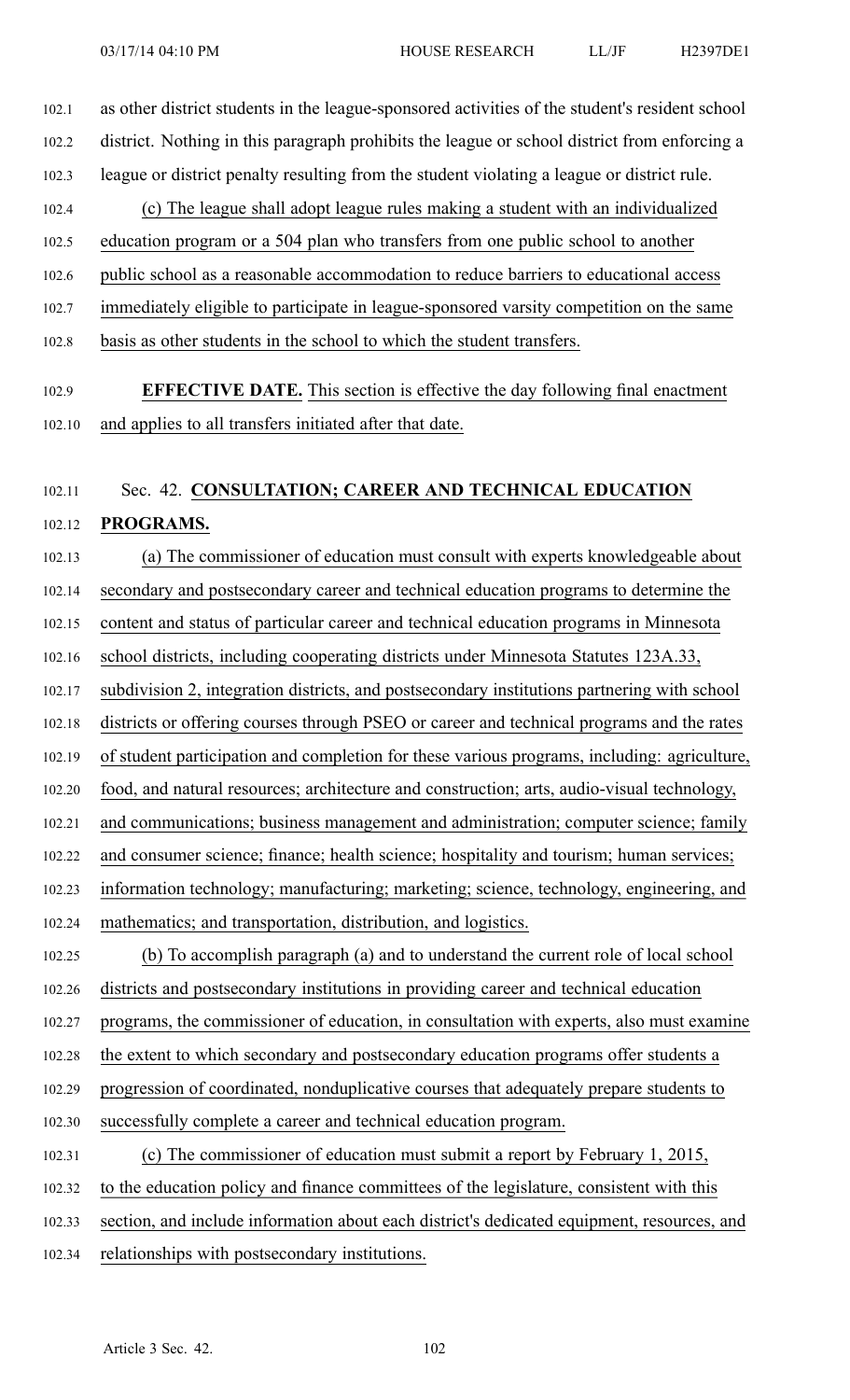103.1 **EFFECTIVE DATE.** This section is effective the day following final enactment.

### 103.2 Sec. 43. **SCHOOL YEAR-LONG STUDENT TEACHING PILOT PROGRAM.**

103.3 Subdivision 1. **Establishment; planning; eligibility.** (a) A school year-long student 103.4 teaching pilot program for the 2015-2016 through 2018-2019 school years is established to 103.5 provide teacher candidates with intensified and authentic classroom learning and experience 103.6 so that newly licensed teachers, equipped with the best research and best practices 103.7 available, can immediately begin work to increase student growth and achievement. 103.8 (b) An approved teacher preparation program, interested in participating in <sup>a</sup> school 103.9 year-long student teaching pilot program in partnership with one or more school districts 103.10 or charter schools, is eligible to participate in this pilot program if, during the 2014-2015 103.11 school year, the interested teacher preparation program identifies needed changes to its 103.12 program curriculum, develops an implementation plan, and receives Board of Teaching 103.13 approval to modify its board application for this pilot program, and meets the criteria 103.14 under subdivision 2.

103.15 Subd. 2. **Application and selection process.** (a) An approved teacher preparation 103.16 program in partnership with one or more school districts or charter schools may apply to 103.17 the Board of Teaching, in the form and manner determined by the board, to participate in 103.18 the pilot program under this section. Consistent with subdivision 1, paragraph (b), The 103.19 application must demonstrate the applicant's interest and ability to offer teacher candidates 103.20 <sup>a</sup> school year-long student teaching program that combines clinical opportunities with 103.21 academic course work and in-depth student teaching experiences. A student teacher 103.22 under this pilot program must have: ongoing access to <sup>a</sup> team of teacher mentors 103.23 to demonstrate to the student teacher various teaching methods, philosophies, and 103.24 classroom environments; ongoing coaching and assessment; assistance in preparing an 103.25 individual professional development plan that includes goals, activities, and assessment 103.26 methodologies; structured learning experiences provided by the teacher preparation 103.27 institution or program in collaboration with local or regional education professionals or 103.28 other community experts; and receive paymen<sup>t</sup> for student teaching time. 103.29 (b) The board must make an effort to select qualified and diverse applicants from

103.30 throughout the state.

103.31 Subd. 3. **Annual report; evaluation.** The board annually must transmit to the 103.32 education policy and finance committees of the legislature no later than February 1 <sup>a</sup> 103.33 data-based repor<sup>t</sup> showing the efforts and progress program participants made in preparing

103.34 successful newly licensed teachers.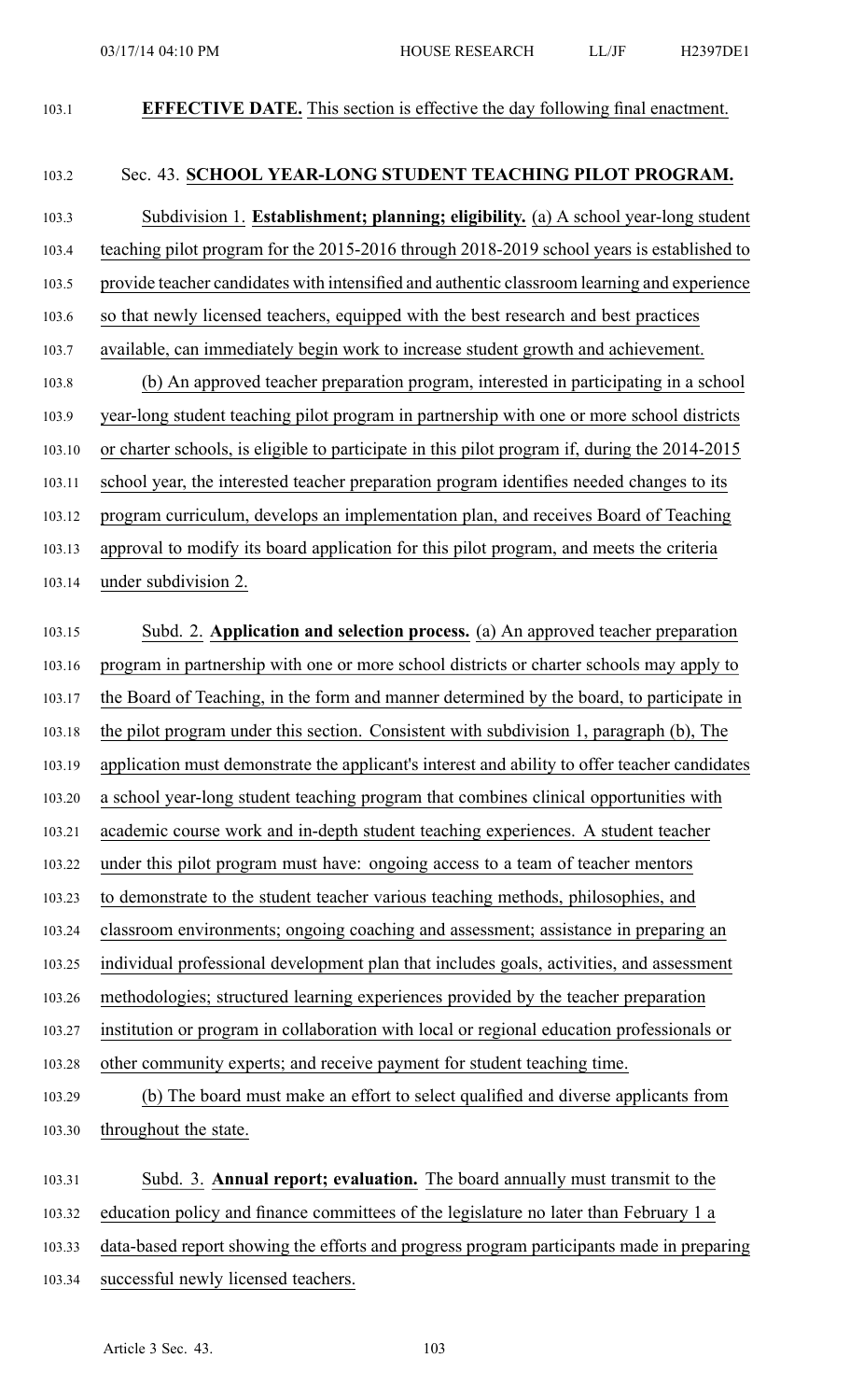104.1 **EFFECTIVE DATE.** This section is effective for the 2014-2015 through 2018-2019 104.2 school years.

### 104.3 Sec. 44. **STAFF DEVELOPMENT.**

- 104.4 Notwithstanding Minnesota Statutes, sections 122A.60 and 122A.61, or other law to
- 104.5 the contrary, districts participating in <sup>a</sup> partnership with an approved teacher preparation
- 104.6 program may use staff development revenue to offer teacher candidates <sup>a</sup> school year-long
- 104.7 student teaching program under section 43.

## 104.8 Sec. 45. **LEGISLATIVE REPORT ON K-12 STUDENTS' EXPERIENCE WITH** 104.9 **PHYSICAL EDUCATION.**

- 104.10 (a) The commissioner of education must prepare and submit to the education policy
- 104.11 and finance committees of the legislature by January 15, 2015, <sup>a</sup> written repor<sup>t</sup> on K-12
- 104.12 students' experience with physical education, consistent with this section. Among other
- 104.13 physical education-related issues, the repor<sup>t</sup> must include:
- 104.14 (1) the number of minutes per day and frequency per week students in each grade
- 104.15 level, kindergarten through grade 8, receive physical education, identify the requirements
- 104.16 in high school physical education in terms of semesters, quarters, or school years;
- 104.17 (2) the measures and data used to assess students' level of fitness and the uses made 104.18 of the fitness data;
- 104.19 (3) the educational preparation of physical education instructors and the proportion 104.20 of time certified physical education teachers provide physical education instruction;
- 
- 104.21 (4) the amount of time and number of days per week each grade level, kindergarten
- 104.22 through grade 6, receives recess;
- 104.23 (5) whether high school students are allowed to substitute other activities for
- 104.24 required physical education, and, if so, which activities qualify;
- 104.25 (6) identify the number or percentage of high school students who earn required
- 104.26 physical education credits online; and
- 104.27 (7) whether schools offer before or after school physical activities opportunities in 104.28 each grade level, kindergarten through grade 8, and in high school, and, if so, what are the
- 104.29 opportunities.
- 104.30 (b) Any costs of preparing this repor<sup>t</sup> must be paid for out of the Department of 104.31 Education's current operating budget.
- 104.32 **EFFECTIVE DATE.** This section is effective the day following final enactment.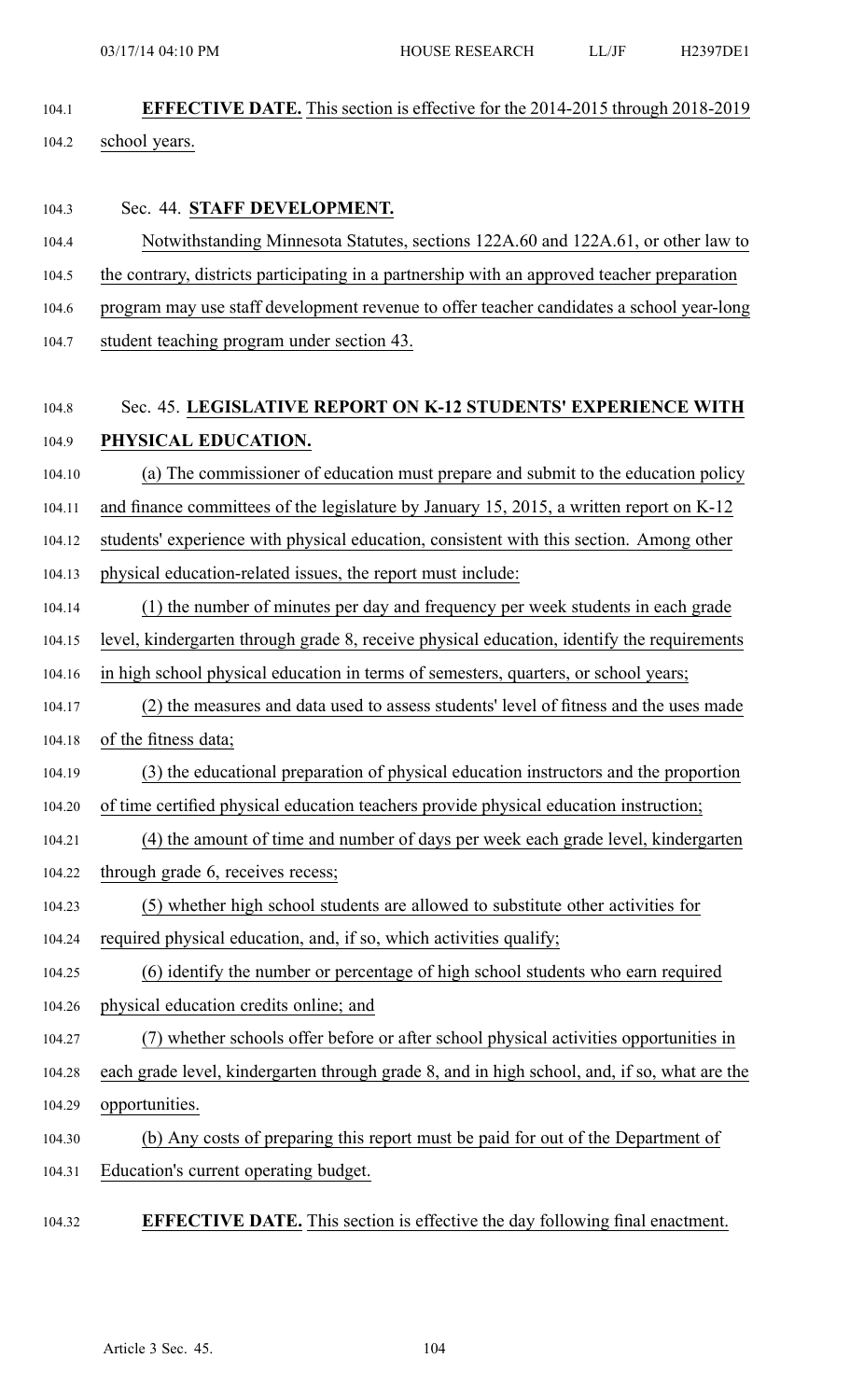| 105.1  | Sec. 46. BETTER ALIGNING MINNESOTA'S ALTERNATIVE TEACHER                                  |
|--------|-------------------------------------------------------------------------------------------|
| 105.2  | PROFESSIONAL PAY SYSTEM AND TEACHER EVALUATION PROGRAM.                                   |
| 105.3  | To better align Minnesota's alternative teacher professional pay system under             |
| 105.4  | Minnesota Statutes, sections 122A.413 to 122A.416, and Minnesota's teacher evaluation     |
| 105.5  | program under Minnesota Statutes, sections 122A.40, subdivision 8, and 122A.41,           |
| 105.6  | subdivision 5, and effect and fund an improved alignment of this system and program,      |
| 105.7  | the commissioner of education must consult with stakeholders, including representatives   |
| 105.8  | of the Minnesota Association of School Administrators, the Minnesota Association of       |
| 105.9  | Secondary School Principals, the Minnesota Elementary School Principals' Association,     |
| 105.10 | the Minnesota School Boards Association, the Department of Education, the College         |
| 105.11 | of Education and Human Development at the University of Minnesota, the Minnesota          |
| 105.12 | Association of the Colleges for Teacher Education, licensed elementary and secondary      |
| 105.13 | school teachers employed in school districts with an alternative teacher professional pay |
| 105.14 | system agreement and licensed elementary and secondary school teachers employed in        |
| 105.15 | school districts without an alternative teacher professional pay system agreement, where  |
| 105.16 | one or more of these teachers may be a master teacher, peer evaluator, in another teacher |
| 105.17 | leader position, or national board certified teacher, a teacher or school administrator   |
| 105.18 | employed in a Minnesota charter school with an alternative teacher professional pay       |
| 105.19 | system agreement and a teacher or school administrator employed in a Minnesota charter    |
| 105.20 | school without an alternative teacher professional pay system agreement, a parent or      |
| 105.21 | guardian of a student currently enrolled in a Minnesota public school, the Association of |
| 105.22 | Metropolitan School Districts, and the Minnesota Rural Education Association. The         |
| 105.23 | commissioner also must consult with members of the Minnesota house of representatives     |
| 105.24 | and members of the Minnesota senate.                                                      |
| 105.25 | The commissioner, by February 1, 2015, must submit to the education policy                |
| 105.26 | and finance committees of the legislature and the education commissioner written          |
| 105.27 | recommendations on better aligning and financing the alternative teacher professional pay |
| 105.28 | system and teacher evaluation program.                                                    |
| 105.29 | <b>EFFECTIVE DATE.</b> This section is effective the day following final enactment.       |
| 105.30 | Sec. 47. TRANSITION REQUIREMENTS; TEMPORARY TEACHING                                      |
| 105.31 | LICENSES.                                                                                 |

- 105.32 A person eligible to receive <sup>a</sup> one-year temporary teaching license under Laws
- 105.33 2013, chapter 116, article 3, sections 10 and 11 or 12, must satisfy the requirements
- 105.34 under Minnesota Statutes, section 122A.09, subdivision 4, paragraph (b), and Minnesota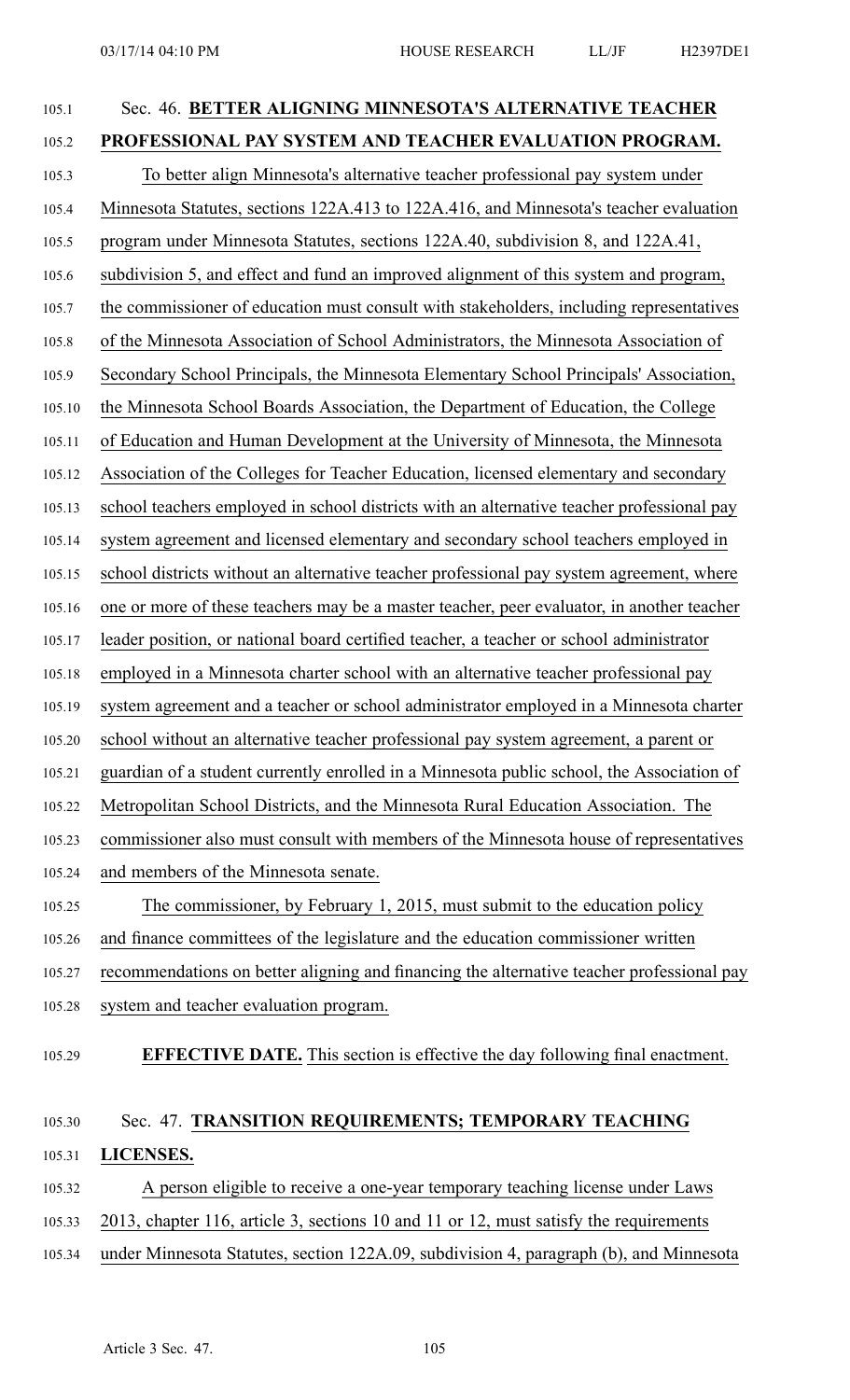| 106.1  | Statutes, section 122A.18, subdivision 2, paragraphs (b) and (c), or Minnesota Statutes, |
|--------|------------------------------------------------------------------------------------------|
| 106.2  | section 122A.23, subdivision 2, paragraph (h), to obtain an initial teaching license.    |
| 106.3  | <b>EFFECTIVE DATE.</b> This section is effective the day following final enactment.      |
| 106.4  | <b>ARTICLE 4</b>                                                                         |
| 106.5  | <b>SPECIAL PROGRAMS</b>                                                                  |
| 106.6  | Section 1. Minnesota Statutes 2012, section 121A.582, subdivision 1, is amended to       |
| 106.7  | read:                                                                                    |
| 106.8  | Subdivision 1. Reasonable force standard. (a) A teacher or school principal, in          |
| 106.9  | exercising the person's lawful authority, may use reasonable force when it is necessary  |
| 106.10 | under the circumstances to correct or restrain a student or prevent bodily harm or death |
| 106.11 | to another.                                                                              |
| 106.12 | (b) A school employee, school bus driver, or other agent of a district, in exercising    |
| 106.13 | the person's lawful authority, may use reasonable force when it is necessary under the   |
| 106.14 | circumstances to restrain a student or prevent bodily harm or death to another.          |
| 106.15 | (c) Paragraphs (a) and (b) do not authorize conduct prohibited under sections            |
| 106.16 | 121A.58 and 121A.67 section 125A.0942.                                                   |
| 106.17 | <b>EFFECTIVE DATE.</b> This section is effective the day following final enactment.      |
| 106.18 | Sec. 2. Minnesota Statutes 2012, section 125A.023, subdivision 3, is amended to read:    |
| 106.19 | Subd. 3. Definitions. For purposes of this section and section 125A.027, the             |
| 106.20 | following terms have the meanings given them:                                            |
| 106.21 | (a) "Health plan" means:                                                                 |
| 106.22 | (1) a health plan under section $62Q.01$ , subdivision 3;                                |
| 106.23 | $(2)$ a county-based purchasing plan under section 256B.692;                             |
| 106.24 | (3) a self-insured health plan established by a local government under section           |
| 106.25 | $471.617$ ; or                                                                           |
| 106.26 | (4) self-insured health coverage provided by the state to its employees or retirees.     |
| 106.27 | (b) For purposes of this section, "health plan company" means an entity that issues      |
| 106.28 | a health plan as defined in paragraph (a).                                               |
| 106.29 | (e) "Individual interagency intervention plan" means a standardized written plan         |
| 106.30 | describing those programs or services and the accompanying funding sources available to  |
| 106.31 | eligible children with disabilities.                                                     |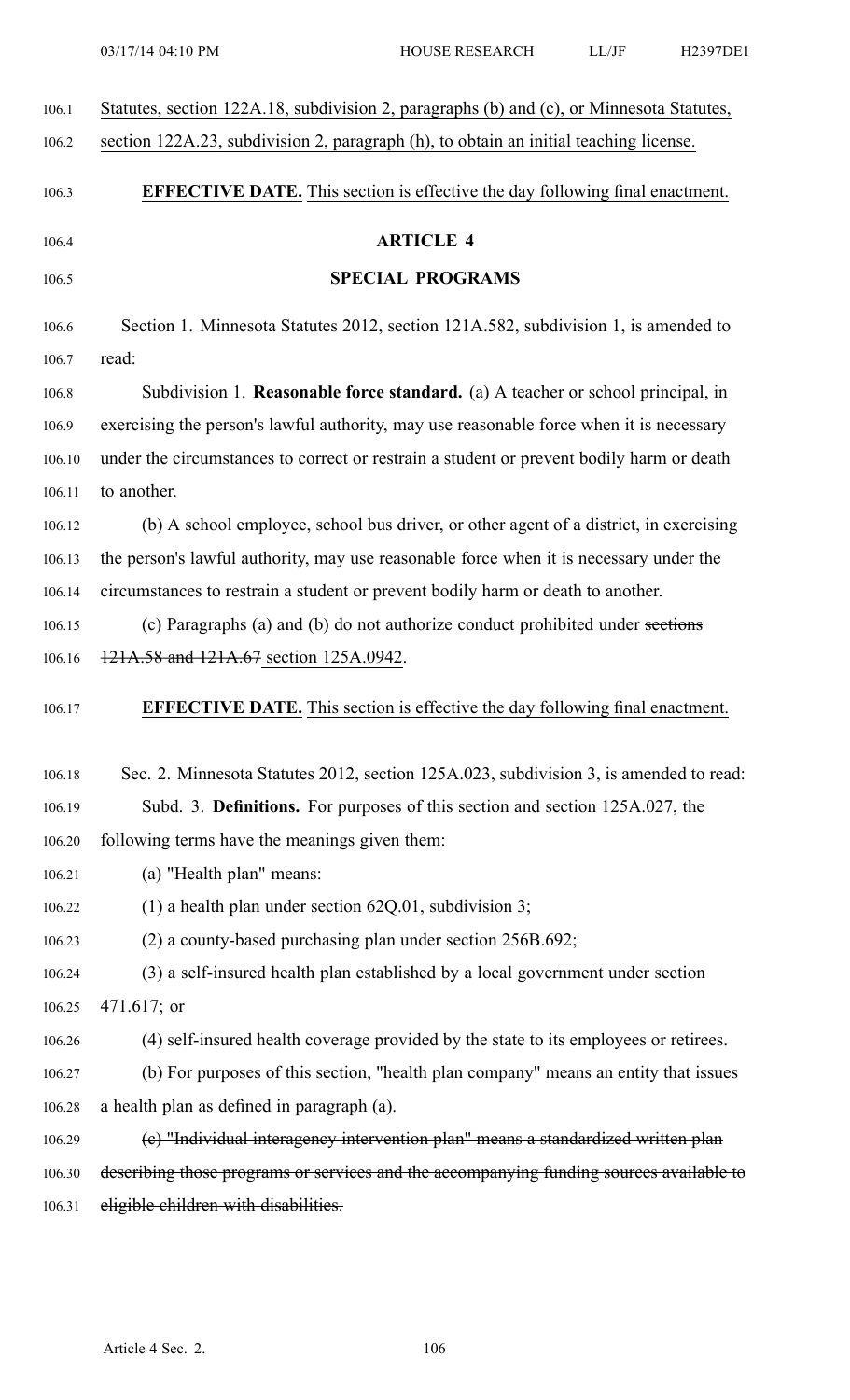| 107.1  | $(d)$ (c) "Interagency intervention service system" means a system that coordinates         |
|--------|---------------------------------------------------------------------------------------------|
| 107.2  | services and programs required in state and federal law to meet the needs of eligible       |
| 107.3  | children with disabilities ages birth through 21, including:                                |
| 107.4  | (1) services provided under the following programs or initiatives administered              |
| 107.5  | by state or local agencies:                                                                 |
| 107.6  | (i) the maternal and child health program under title V of the Social Security Act;         |
| 107.7  | (ii) the Minnesota children with special health needs program under sections 144.05         |
| 107.8  | and 144.07;                                                                                 |
| 107.9  | (iii) the Individuals with Disabilities Education Act, Part B, section 619, and Part        |
| 107.10 | C as amended;                                                                               |
| 107.11 | (iv) medical assistance under title 42, chapter 7, of the Social Security Act;              |
| 107.12 | (v) developmental disabilities services under chapter 256B;                                 |
| 107.13 | (vi) the Head Start Act under title 42, chapter 105, of the Social Security Act;            |
| 107.14 | (vii) vocational rehabilitation services provided under chapters 248 and 268A and           |
| 107.15 | the Rehabilitation Act of 1973;                                                             |
| 107.16 | (viii) Juvenile Court Act services provided under sections 260.011 to 260.91;               |
| 107.17 | 260B.001 to 260B.446; and 260C.001 to 260C.451;                                             |
| 107.18 | (ix) Minnesota Comprehensive Children's Mental Health Act under section 245.487;            |
| 107.19 | $(x)$ the community health services grants under sections 145.88 to 145.9266;               |
| 107.20 | (xi) the Local Public Health Act under chapter 145A; and                                    |
| 107.21 | (xii) the Vulnerable Children and Adults Act, sections 256M.60 to 256M.80;                  |
| 107.22 | (2) service provision and funding that can be coordinated through:                          |
| 107.23 | (i) the children's mental health collaborative under section $245.493$ ;                    |
| 107.24 | (ii) the family services collaborative under section 124D.23;                               |
| 107.25 | (iii) the community transition interagency committees under section 125A.22; and            |
| 107.26 | (iv) the interagency early intervention committees under section 125A.259;                  |
| 107.27 | (3) financial and other funding programs to be coordinated including medical                |
| 107.28 | assistance under title 42, chapter 7, of the Social Security Act, the MinnesotaCare program |
| 107.29 | under chapter 256L, Supplemental Social Security Income, Developmental Disabilities         |
| 107.30 | Assistance, and any other employment-related activities associated with the Social          |
| 107.31 | Security Administration; and services provided under a health plan in conformity with an    |
| 107.32 | individual family service plan or an individualized education program or an individual      |
| 107.33 | interagency intervention plan; and                                                          |
| 107.34 | (4) additional appropriate services that local agencies and counties provide on             |
| 107.35 | an individual need basis upon determining eligibility and receiving a request from the      |

107.36 interagency early intervention committee and the child's parent.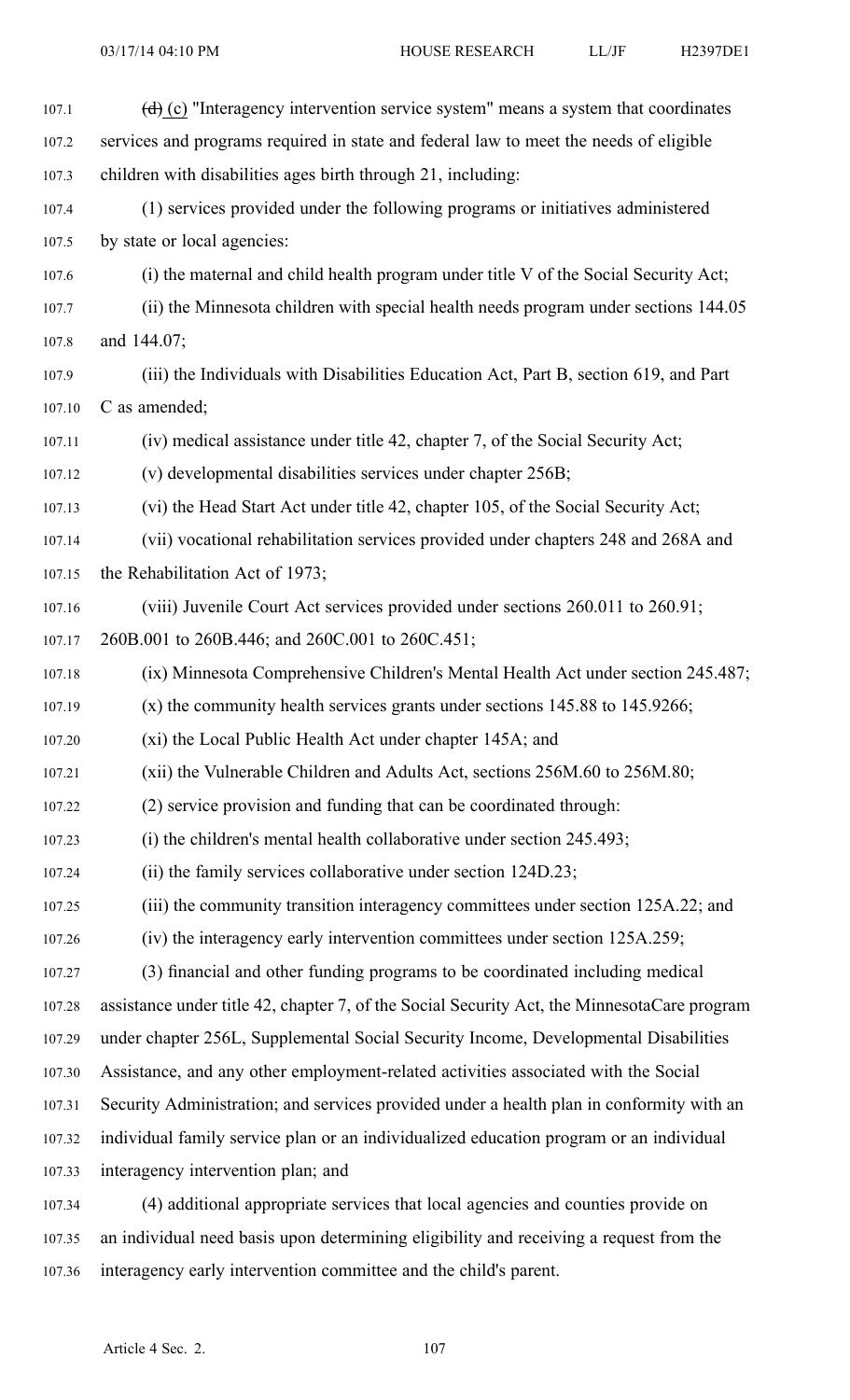108.1 (e) (d) "Children with disabilities" has the meaning given in section  $125A.02$ .

108.2  $(f)(e)$  A "standardized written plan" means those individual services or programs,

108.3 with accompanying funding sources, available through the interagency intervention

- 108.4 service system to an eligible child other than the services or programs described in the
- 108.5 child's individualized education program or the child's individual family service plan.

108.6 Sec. 3. Minnesota Statutes 2012, section 125A.023, subdivision 4, is amended to read: 108.7 Subd. 4. **State Interagency Committee.** (a) The commissioner of education, on 108.8 behalf of the governor, shall convene  $a$  19-member an interagency committee to develop 108.9 and implement <sup>a</sup> coordinated, multidisciplinary, interagency intervention service system 108.10 for children ages three to 21 with disabilities. The commissioners of commerce, education, 108.11 health, human rights, human services, employment and economic development, and 108.12 corrections shall each appoint two committee members from their departments; the 108.13 Association of Minnesota Counties shall appoint two county representatives, one of whom 108.14 must be an elected official, as committee members; and the Association of Minnesota 108.15 Counties, Minnesota School Boards Association, the Minnesota Administrators of Special 108.16 Education, and the School Nurse Association of Minnesota shall each appoint one 108.17 committee member. The committee shall select <sup>a</sup> chair from among its members.

108.18 (b) The committee shall:

108.19 (1) identify and assist in removing state and federal barriers to local coordination of 108.20 services provided to children with disabilities;

108.21 (2) identify adequate, equitable, and flexible funding sources to streamline these 108.22 services;

108.23 (3) develop guidelines for implementing policies that ensure <sup>a</sup> comprehensive and 108.24 coordinated system of all state and local agency services, including multidisciplinary 108.25 assessment practices for children with disabilities ages three to  $21\frac{1}{2}$ , including:

108.26  $(4)$  (i) develop, consistent with federal law, a standardized written plan for providing 108.27 services to <sup>a</sup> child with disabilities;

108.28  $(5)$  (ii) identify how current systems for dispute resolution can be coordinated and 108.29 develop guidelines for that coordination;

108.30  $(6)$  (iii) develop an evaluation process to measure the success of state and local 108.31 interagency efforts in improving the quality and coordination of services to children with 108.32 disabilities ages three to 21; and

108.33  $(7)$  (iv) develop guidelines to assist the governing boards of the interagency 108.34 early intervention committees in carrying out the duties assigned in section 125A.027, 108.35 subdivision 1, paragraph (b); and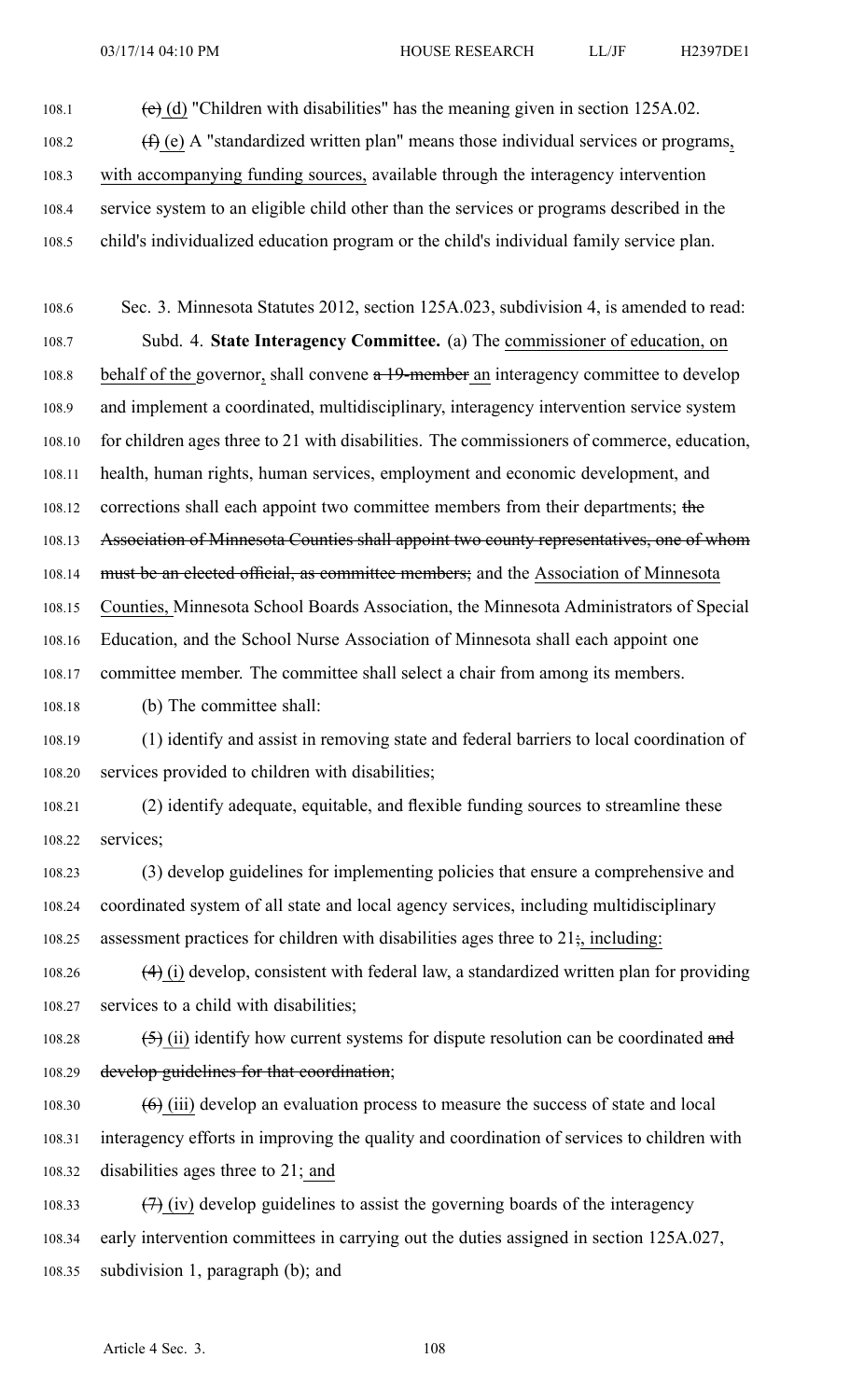03/17/14 04:10 PM HOUSE RESEARCH LL/JF H2397DE1

109.1  $(8)$  (4) carry out other duties necessary to develop and implement within 109.2 communities <sup>a</sup> coordinated, multidisciplinary, interagency intervention service system for 109.3 children with disabilities.

109.4 (c) The committee shall consult on an ongoing basis with the state Special Education 109.5 Advisory Committee for Special Education Panel and the governor's Interagency 109.6 Coordinating Council in carrying out its duties under this section, including assisting the 109.7 governing boards of the interagency early intervention committees.

109.8 Sec. 4. Minnesota Statutes 2012, section 125A.027, subdivision 1, is amended to read: 109.9 Subdivision 1. **Additional duties.** (a) The governing boards of the interagency early 109.10 intervention committees are responsible for developing and implementing interagency 109.11 policies and procedures to coordinate services at the local level for children with 109.12 disabilities ages three to 21 under guidelines established by the state interagency 109.13 committee under section 125A.023, subdivision 4. Consistent with the requirements 109.14 in this section and section 125A.023, the governing boards of the interagency early 109.15 intervention committees shall may organize as a joint powers board under section 471.59 109.16 or enter into an interagency agreemen<sup>t</sup> that establishes <sup>a</sup> governance structure.

109.17 (b) The governing board of each interagency early intervention committee as defined 109.18 in section 125A.30, paragraph (a), which may include <sup>a</sup> juvenile justice professional, shall: 109.19 (1) identify and assist in removing state and federal barriers to local coordination of 109.20 services provided to children with disabilities;

109.21 (2) identify adequate, equitable, and flexible use of funding by local agencies for 109.22 these services;

109.23 (3) implement policies that ensure <sup>a</sup> comprehensive and coordinated system of 109.24 all state and local agency services, including practices on multidisciplinary assessment 109.25 practices, standardized written plans, dispute resolution, and system evaluation for

109.26 children with disabilities ages three to 21;

109.27 (4) use <sup>a</sup> standardized written plan for providing services to <sup>a</sup> child with disabilities 109.28 developed under section 125A.023;

109.29 (5) access the coordinated dispute resolution system and incorporate the guidelines 109.30 for coordinating services at the local level, consistent with section 125A.023;

109.31 (6) use the evaluation process to measure the success of the local interagency effort 109.32 in improving the quality and coordination of services to children with disabilities ages 109.33 three to 21 consistent with section 125A.023;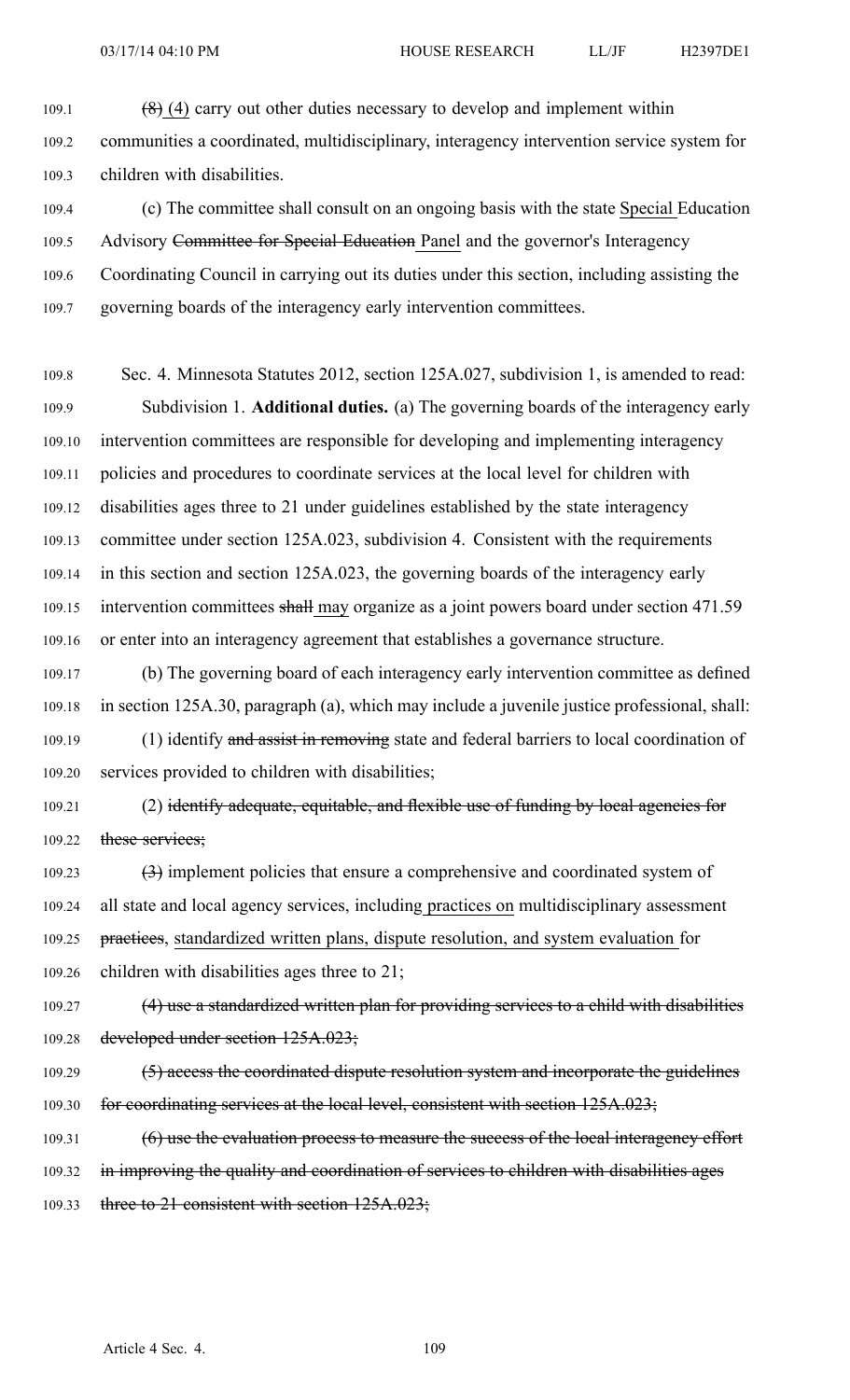110.1 (7) develop a transitional plan for children moving from the interagency early

110.2 childhood intervention system under sections 125A.259 to 125A.48 into the interagency

### 110.3 intervention service system under this section;

110.4 (8) (3) coordinate services and facilitate paymen<sup>t</sup> for services from public and 110.5 private institutions, agencies, and health plan companies; and

110.6  $(9)$  (4) share needed information consistent with state and federal data practices 110.7 requirements.

110.8 Sec. 5. Minnesota Statutes 2012, section 125A.027, subdivision 4, is amended to read: 110.9 Subd. 4. **Responsibilities of school and county boards.** (a) It is the joint 110.10 responsibility of school and county boards to coordinate, provide, and pay for appropriate 110.11 services, and to facilitate paymen<sup>t</sup> forservicesfrom public and private sources. Appropriate 110.12 service for children eligible under section 125A.02 and receiving service from two or more 110.13 public agencies of which one is the public school must be determined in consultation with 110.14 parents, physicians, and other education, medical health, and human services providers. 110.15 The services provided must be in conformity with an Individual Interagency Intervention 110.16 Plan (IIIP) <sup>a</sup> standardized written plan for each eligible child ages 3 to 21.

110.17 (b) Appropriate services include those services listed on <sup>a</sup> child's IIIP standardized 110.18 written plan. These services are those that are required to be documented on <sup>a</sup> plan under 110.19 federal and state law or rule.

110.20 (c) School and county boards shall coordinate interagency services. Service 110.21 responsibilities for eligible children, ages  $3$  to  $21$ , shall may be established in interagency 110.22 agreements or joint powers board agreements. In addition, interagency agreements or joint 110.23 powers board agreements shall may be developed to establish agency responsibility that 110.24 assures that coordinated interagency services are coordinated, provided, and paid for, and 110.25 that paymen<sup>t</sup> is facilitated from public and private sources. School boards must provide, 110.26 pay for, and facilitate paymen<sup>t</sup> for special education services as required under sections 110.27 125A.03 and 125A.06. County boards must provide, pay for, and facilitate paymen<sup>t</sup> for 110.28 those programs over which they have service and fiscal responsibility as referenced in 110.29 section 125A.023, subdivision 3, paragraph  $(d)$  (c), clause (1).

110.30 Sec. 6. Minnesota Statutes 2012, section 125A.03, is amended to read:

## 110.31 **125A.03 SPECIAL INSTRUCTION FOR CHILDREN WITH A DISABILITY.**

110.32 (a) As defined in paragraph (b), every district must provide special instruction and 110.33 services, either within the district or in another district, for all children with <sup>a</sup> disability, 110.34 including providing required services under Code of Federal Regulations, title 34, section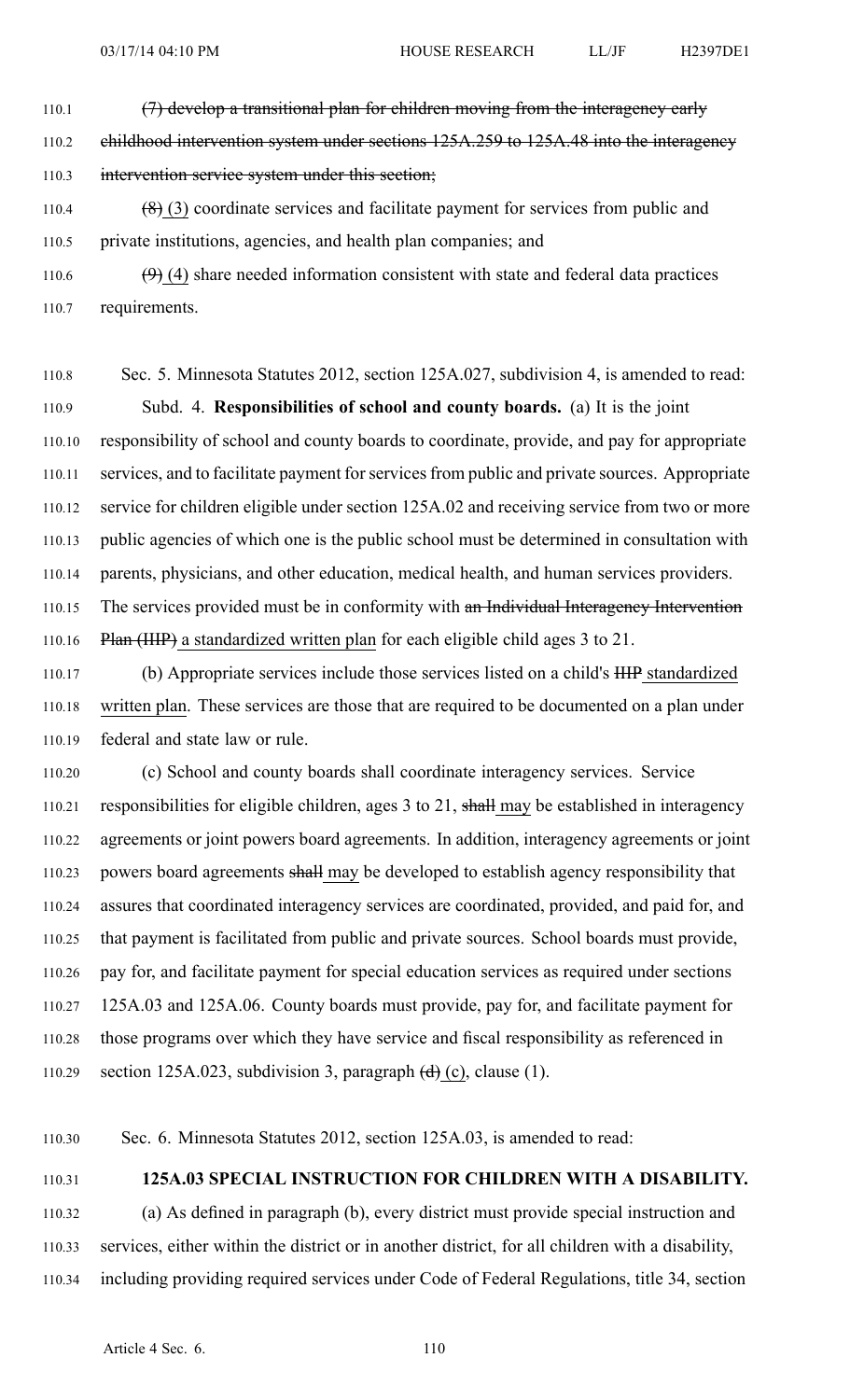| 111.1  | 300.121, paragraph (d), to those children suspended or expelled from school for more than     |
|--------|-----------------------------------------------------------------------------------------------|
| 111.2  | ten school days in that school year, who are residents of the district and who are disabled   |
| 111.3  | as set forth in section 125A.02. For purposes of state and federal special education          |
| 111.4  | laws, the phrase "special instruction and services" in the state Education Code means a       |
| 111.5  | free and appropriate public education provided to an eligible child with disabilities and     |
| 111.6  | includes special education and related services defined in the Individuals with Disabilities  |
| 111.7  | Education Act, subpart A, section 300.24. Free appropriate public education means             |
| 111.8  | special education and related services that:                                                  |
| 111.9  | (1) are provided at public expense, under public supervision and direction, and               |
| 111.10 | without charge;                                                                               |
| 111.11 | (2) meet the standards of the state, including the requirements of the Individuals            |
| 111.12 | with Disabilities Education Act, Part B or C;                                                 |
| 111.13 | (3) include an appropriate preschool, elementary school, or secondary school                  |
| 111.14 | education; and                                                                                |
| 111.15 | (4) are provided to children ages three through 21 in conformity with an                      |
| 111.16 | individualized education program that meets the requirements of the Individuals with          |
| 111.17 | Disabilities Education Act, subpart A, sections 300.320 to 300.324, and provided to           |
| 111.18 | infants and toddlers in conformity with an individualized family service plan that meets      |
| 111.19 | the requirements of the Individuals with Disabilities Education Act, subpart A, sections      |
| 111.20 | 303.300 to 303.346.                                                                           |
| 111.21 | (b) Notwithstanding any age limits in laws to the contrary, special instruction and           |
| 111.22 | services must be provided from birth until July 1 after the child with a disability becomes   |
| 111.23 | 21 years old but shall not extend beyond secondary school or its equivalent, except as        |
| 111.24 | provided in section 124D.68, subdivision 2. Local health, education, and social service       |
| 111.25 | agencies must refer children under age five who are known to need or suspected of             |
| 111.26 | needing special instruction and services to the school district. Districts with less than the |
| 111.27 | minimum number of eligible children with a disability as determined by the commissioner       |
| 111.28 | must cooperate with other districts to maintain a full range of programs for education        |
| 111.29 | and services for children with a disability. This section does not alter the compulsory       |
| 111.30 | attendance requirements of section 120A.22.                                                   |
|        |                                                                                               |

111.31 Sec. 7. Minnesota Statutes 2012, section 125A.08, is amended to read:

# 111.32 **125A.08 INDIVIDUALIZED EDUCATION PROGRAMS; DATA**

## 111.33 **REPORTING REQUIREMENTS.**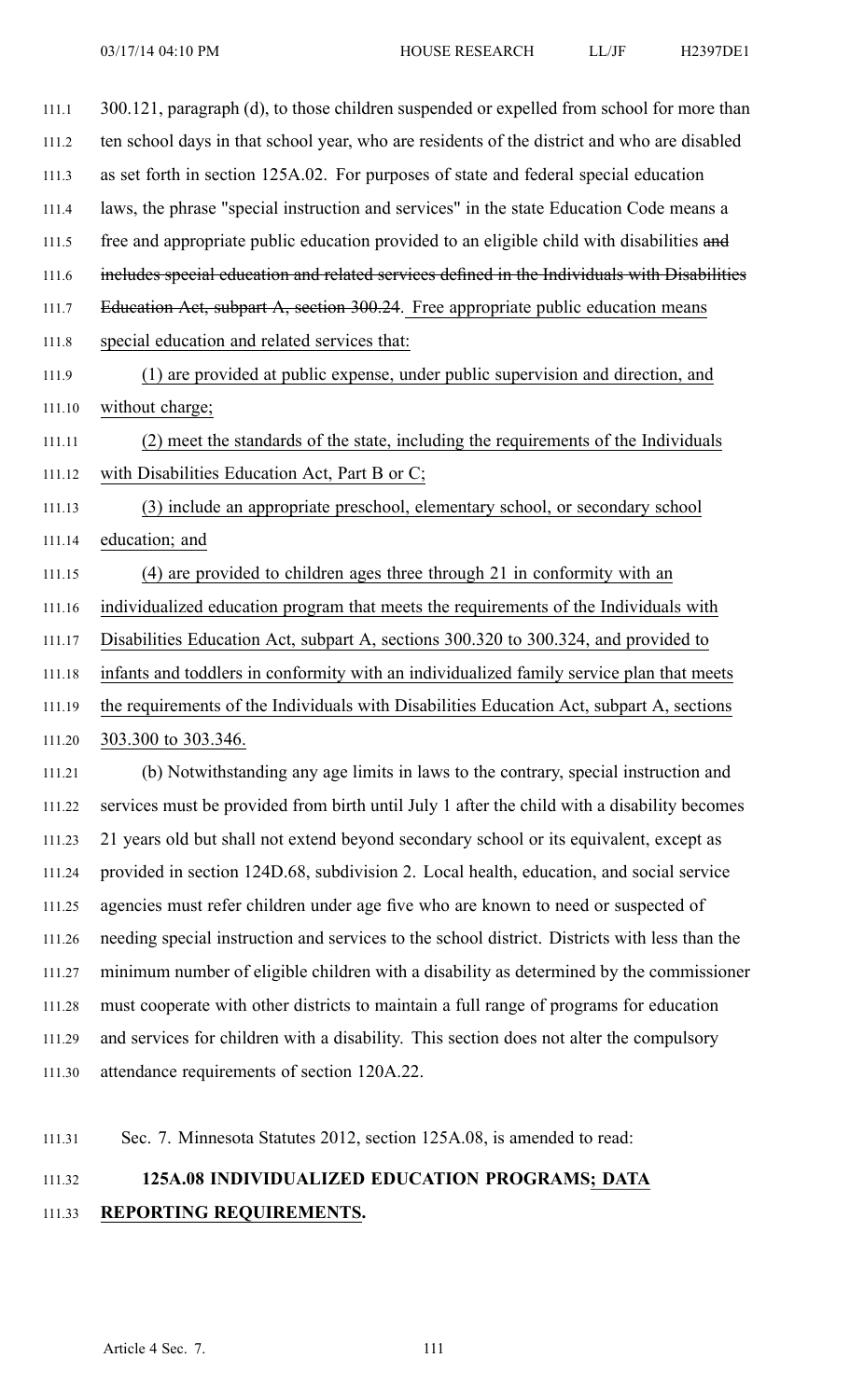- 112.1 Subdivision 1. **Requirements for individualized education programs.** (a) At the 112.2 beginning of each school year, each school district shall have in effect, for each child with 112.3 <sup>a</sup> disability, an individualized education program.
- 

112.4 (b) As defined in this section, every district must ensure the following:

112.5 (1) all students with disabilities are provided the special instruction and services 112.6 which are appropriate to their needs. Where the individualized education program team 112.7 has determined appropriate goals and objectives based on the student's needs, including 112.8 the extent to which the student can be included in the least restrictive environment, 112.9 and where there are essentially equivalent and effective instruction, related services, or 112.10 assistive technology devices available to meet the student's needs, cost to the district may 112.11 be among the factors considered by the team in choosing how to provide the appropriate 112.12 services, instruction, or devices that are to be made par<sup>t</sup> of the student's individualized 112.13 education program. The individualized education program team shall consider and 112.14 may authorize services covered by medical assistance according to section 256B.0625, 112.15 subdivision 26. The student's needs and the special education instruction and services to 112.16 be provided must be agreed upon through the development of an individualized education 112.17 program. The program must address the student's need to develop skills to live and work 112.18 as independently as possible within the community. The individualized education program 112.19 team must consider positive behavioral interventions, strategies, and supports that address 112.20 behavior for children with attention deficit disorder or attention deficit hyperactivity 112.21 disorder. During grade 9, the program must address the student's needs for transition from 112.22 secondary services to postsecondary education and training, employment, community 112.23 participation, recreation, and leisure and home living. In developing the program, districts 112.24 must inform parents of the full range of transitional goals and related services that should 112.25 be considered. The program must include <sup>a</sup> statement of the needed transition services, 112.26 including <sup>a</sup> statement of the interagency responsibilities or linkages or both before 112.27 secondary services are concluded;

112.28 (2) children with <sup>a</sup> disability under age five and their families are provided special 112.29 instruction and services appropriate to the child's level of functioning and needs;

112.30 (3) children with <sup>a</sup> disability and their parents or guardians are guaranteed procedural 112.31 safeguards and the right to participate in decisions involving identification, assessment 112.32 including assistive technology assessment, and educational placement of children with <sup>a</sup> 112.33 disability;

112.34 (4) eligibility and needs of children with <sup>a</sup> disability are determined by an initial 112.35 assessment or reassessment evaluation or re-evaluation, which may be completed using 112.36 existing data under United States Code, title 20, section 33, et seq.;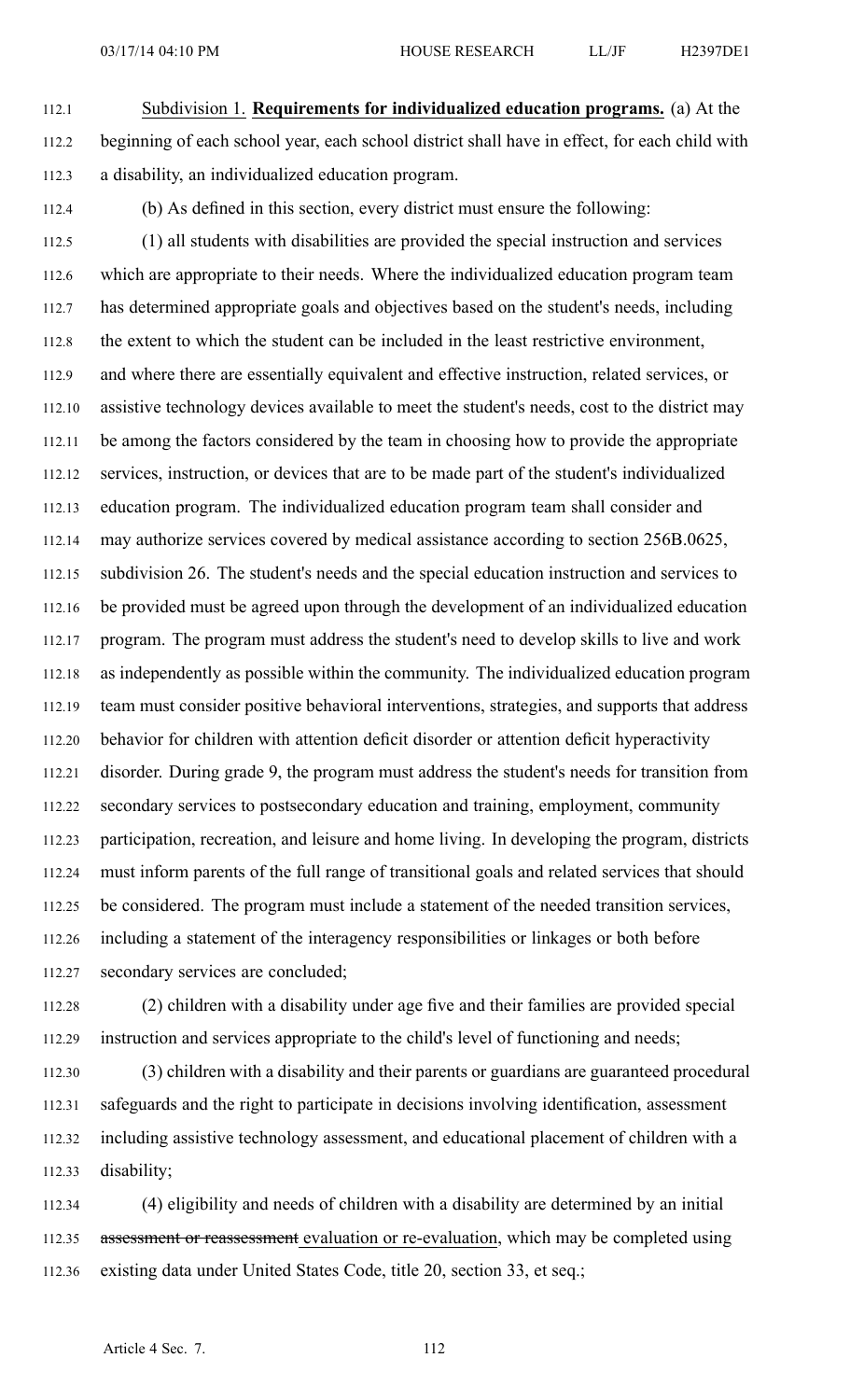113.1 (5) to the maximum extent appropriate, children with <sup>a</sup> disability, including those 113.2 in public or private institutions or other care facilities, are educated with children who 113.3 are not disabled, and that special classes, separate schooling, or other removal of children 113.4 with <sup>a</sup> disability from the regular educational environment occurs only when and to the 113.5 extent that the nature or severity of the disability is such that education in regular classes 113.6 with the use of supplementary services cannot be achieved satisfactorily;

113.7 (6) in accordance with recognized professional standards, testing and evaluation 113.8 materials, and procedures used for the purposes of classification and placement of children 113.9 with <sup>a</sup> disability are selected and administered so as not to be racially or culturally 113.10 discriminatory; and

113.11 (7) the rights of the child are protected when the parents or guardians are not known 113.12 or not available, or the child is <sup>a</sup> ward of the state.

113.13 (c) For paraprofessionals employed to work in programs for students with 113.14 disabilities, the school board in each district shall ensure that:

113.15 (1) before or immediately upon employment, each paraprofessional develops 113.16 sufficient knowledge and skills in emergency procedures, building orientation, roles and 113.17 responsibilities, confidentiality, vulnerability, and reportability, among other things, to 113.18 begin meeting the needs of the students with whom the paraprofessional works;

113.19 (2) annual training opportunities are available to enable the paraprofessional to 113.20 continue to further develop the knowledge and skills that are specific to the students with 113.21 whom the paraprofessional works, including understanding disabilities, following lesson 113.22 plans, and implementing follow-up instructional procedures and activities; and

113.23 (3) <sup>a</sup> districtwide process obligates each paraprofessional to work under the ongoing 113.24 direction of <sup>a</sup> licensed teacher and, where appropriate and possible, the supervision of <sup>a</sup> 113.25 school nurse.

113.26 Subd. 2. **Online reporting of required data.** (a) To ensure <sup>a</sup> strong focus 113.27 on outcomes for children with disabilities informs federal and state compliance and 113.28 accountability requirements and to increase opportunities for special educators and 113.29 related-services providers to focus on teaching children with disabilities, the commissioner 113.30 must integrate, customize, and sustain <sup>a</sup> streamlined, user-friendly statewide online system, 113.31 with <sup>a</sup> single, integrated model online form, for effectively and efficiently collecting 113.32 and reporting required special education–related data to individuals with <sup>a</sup> legitimate 113.33 educational interest and who are authorized by law to access the data. Among other 113.34 data-related requirements, the online system must successfully interface with existing state 113.35 reporting systems such as MARRS and Child Count and with districts' local data systems.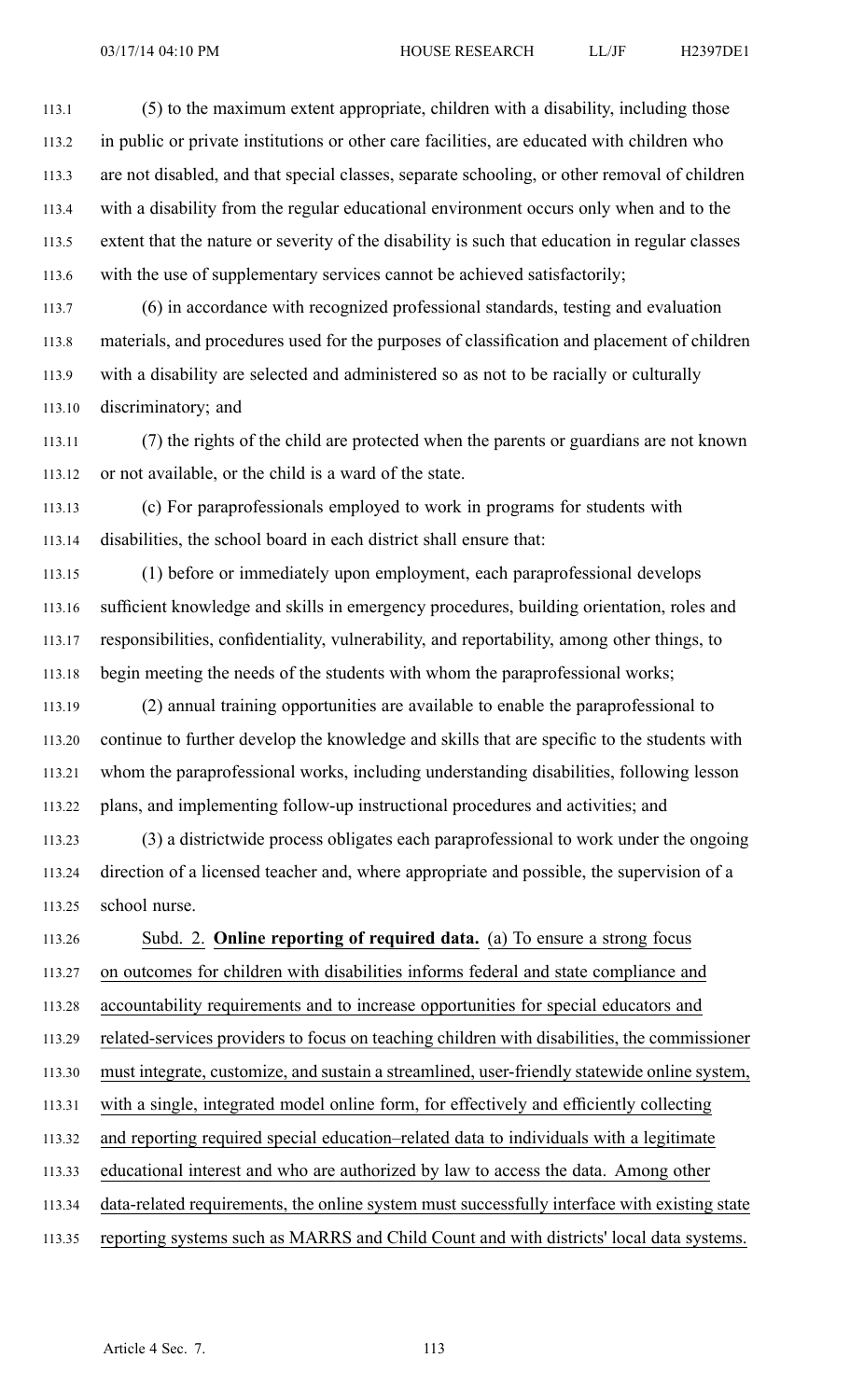| 114.1  | (b) The commissioner must consult with qualified experts, including information                |
|--------|------------------------------------------------------------------------------------------------|
| 114.2  | technology specialists, licensed special education teachers and directors of special           |
| 114.3  | education, related-services providers, third-party vendors, a designee of the commissioner     |
| 114.4  | of human services, parents of children with disabilities, representatives of advocacy groups   |
| 114.5  | representing children with disabilities, and representatives of school districts and special   |
| 114.6  | education cooperatives on integrating, field testing, customizing, and sustaining this simple, |
| 114.7  | easily accessible, efficient, and effective online data system for uniform statewide reporting |
| 114.8  | of required due process compliance data. Among other outcomes, the system must:                |
| 114.9  | (1) reduce special education teachers' paperwork burden and thereby increase the               |
| 114.10 | teachers' opportunities to focus on teaching children;                                         |
| 114.11 | (2) to the extent authorized by chapter 13 or other applicable state or federal law            |
| 114.12 | governing access to and dissemination of educational records, provide for efficiently and      |
| 114.13 | effectively transmitting the records of all transferring children with disabilities, including |
| 114.14 | highly mobile and homeless children with disabilities, among others, to give an enrolling      |
| 114.15 | school, school district, facility, or other institution immediate access to information about  |
| 114.16 | the transferring child and to avoid fragmented service delivery;                               |
| 114.17 | (3) address language and other barriers and disparities that prevent parents from              |
| 114.18 | understanding and communicating information about the needs of their children with             |
| 114.19 | disabilities;                                                                                  |
| 114.20 | (4) facilitate school districts' ability to bill medical assistance, MinnesotaCare,            |
| 114.21 | and other third-party payers for the costs of providing individualized education program       |
| 114.22 | health-related services to an eligible child with disabilities;                                |
| 114.23 | (5) help continuously improve the interface among the online systems serving                   |
| 114.24 | children with disabilities in order to maintain and reinforce the children's ability to learn; |
| 114.25 | and                                                                                            |
| 114.26 | (6) have readily accessible expert technical assistance to maintain, sustain, and              |
| 114.27 | improve the online system.                                                                     |
| 114.28 | (c) The commissioner must use the federal Office of Special Education Programs                 |
| 114.29 | model forms for the (1) individualized education program, (2) notice of procedural             |
| 114.30 | safeguards, and (3) prior written notice that are consistent with Part B of IDEA to integrate  |
| 114.31 | and customize a state-sponsored universal special education online case management             |
| 114.32 | system, consistent with the requirements of state law and this subdivision for integrating,    |
| 114.33 | customizing, and sustaining a statewide online reporting system. The commissioner must         |
| 114.34 | use a request for proposal process to contract for the technology and software needed          |
| 114.35 | for integrating and customizing the online system in order for the system to be fully          |
| 114.36 | functional, consistent with the requirements of this subdivision. This online system must      |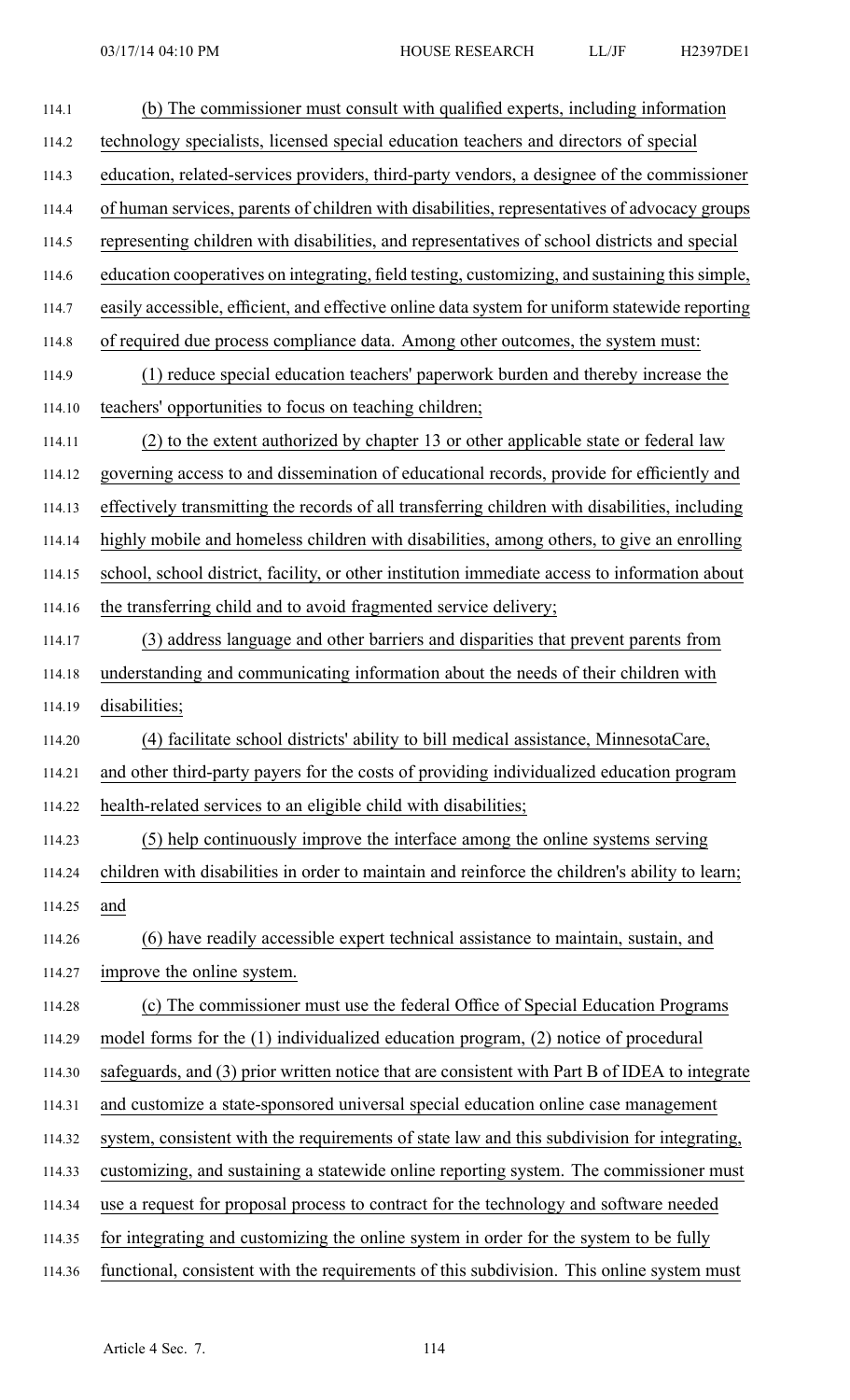115.1 be made available to school districts without charge beginning in the 2015-2016 school 115.2 year. All actions in which data in the system are entered, updated, accessed, or shared or 115.3 disseminated outside of the system, must be recorded in <sup>a</sup> data audit trail. The audit trail 115.4 must identify the user responsible for the action, and the date and time the action occurred. 115.5 Data contained in the audit trail maintain the same classification as the underlying data 115.6 that was affected by the action, and may be accessed by the responsible authority at any 115.7 time for purposes of auditing the system's user activity and security safeguards. For the 115.8 2015-2016 through 2017-2018 school years, school districts may use this online system or 115.9 may contract with an outside vendor for compliance reporting. Beginning in the 2018-2019 115.10 school year and later, school districts must use this online system for compliance reporting. 115.11 (d) Consistent with this subdivision, the commissioner must establish <sup>a</sup> public 115.12 Internet web interface to provide information to educators, parents, and the public about 115.13 the form and content of required special education reports, to respond to queries from 115.14 educators, parents, and the public about specific aspects of special education reports and 115.15 reporting, and to use the information garnered from the interface to streamline and revise 115.16 special education reporting on the online system under this subdivision. The public Internet 115.17 web interface must not provide access to the educational records of any individual child. 115.18 (e) The commissioner annually by February 1 must submit to the legislature <sup>a</sup> repor<sup>t</sup> 115.19 on the status, recent changes, and sustainability of the online system under this subdivision.

115.20 Sec. 8. Minnesota Statutes 2013 Supplement, section 125A.0942, is amended to read:

## 115.21 **125A.0942 STANDARDS FOR RESTRICTIVE PROCEDURES.**

115.22 Subdivision 1. **Restrictive procedures plan.** (a) Schools that intend to use 115.23 restrictive procedures shall maintain and make publicly accessible in an electronic format 115.24 on <sup>a</sup> school or district Web site or make <sup>a</sup> paper copy available upon reques<sup>t</sup> describing <sup>a</sup> 115.25 restrictive procedures plan for children with disabilities that at least:

115.26 (1) lists the restrictive procedures the school intends to use;

115.27 (2) describes how the school will implement <sup>a</sup> range of positive behavior strategies 115.28 and provide links to mental health services;

115.29 (3) describes how the school will provide training on de-escalation techniques, 115.30 consistent with section 122A.09, subdivision 4, paragraph (k);

115.31 (4) describes how the school will monitor and review the use of restrictive 115.32 procedures, including:

115.33 (i) conducting post-use debriefings, consistent with subdivision 3, paragraph (a), 115.34 clause (5); and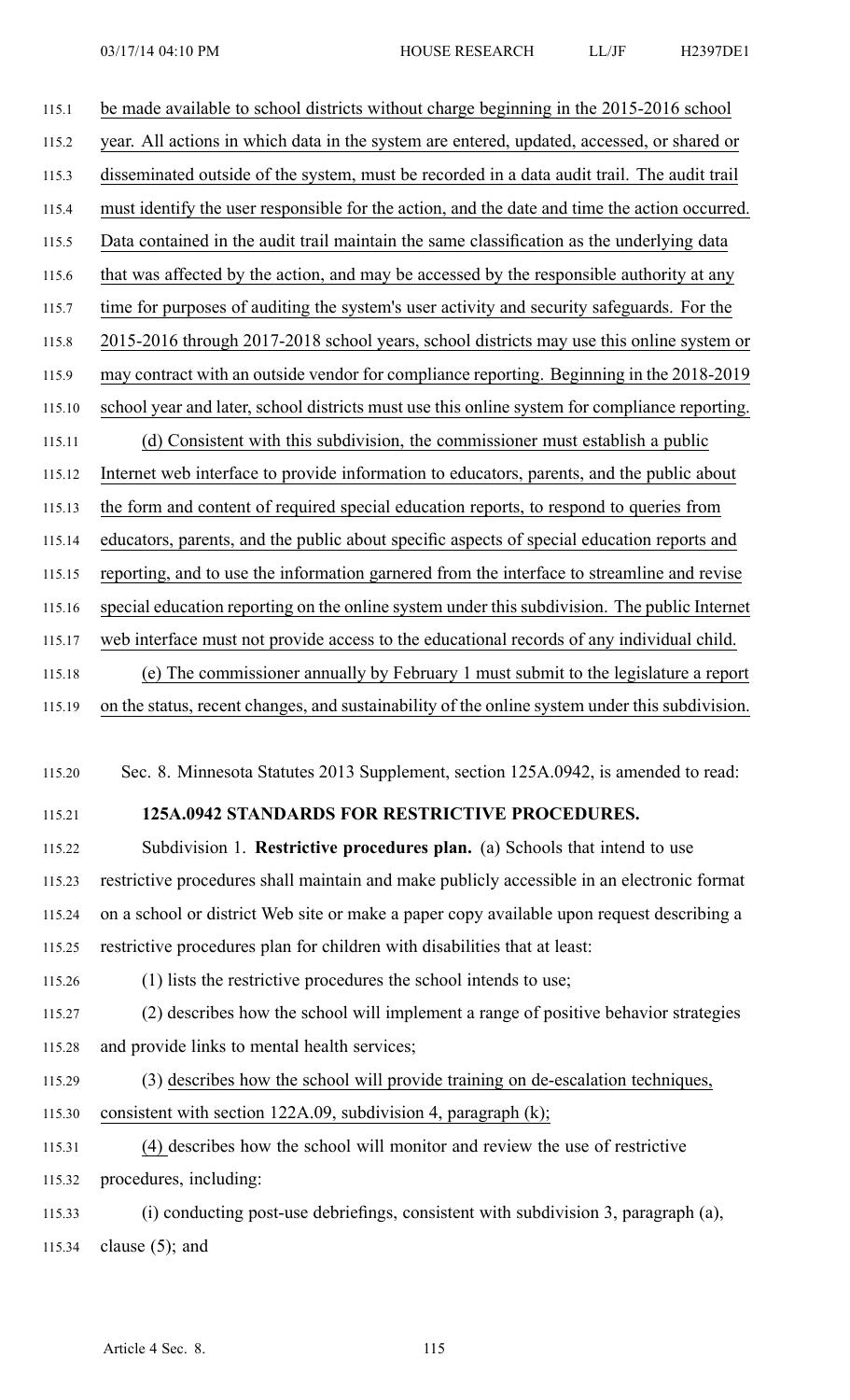| 116.1 | (ii) convening an oversight committee to undertake a quarterly review of the use            |
|-------|---------------------------------------------------------------------------------------------|
| 116.2 | of restrictive procedures based on patterns or problems indicated by similarities in the    |
| 116.3 | time of day, day of the week, duration of the use of a procedure, the individuals involved, |
| 116.4 | or other factors associated with the use of restrictive procedures; the number of times a   |
| 116.5 | restrictive procedure is used schoolwide and for individual children; the number and types  |
| 116.6 | of injuries, if any, resulting from the use of restrictive procedures; whether restrictive  |
| 116.7 | procedures are used in nonemergency situations; the need for additional staff training; and |
| 116.8 | proposed actions to minimize the use of restrictive procedures; and                         |

116.9  $(4)$  (5) includes a written description and documentation of the training staff 116.10 completed under subdivision 5.

116.11 (b) Schools annually must publicly identify oversight committee members who 116.12 must at least include:

116.13 (1) <sup>a</sup> mental health professional, school psychologist, or school social worker;

116.14 (2) an exper<sup>t</sup> in positive behavior strategies;

116.15 (3) <sup>a</sup> special education administrator; and

116.16 (4) <sup>a</sup> general education administrator.

116.17 Subd. 2. **Restrictive procedures.** (a) Restrictive procedures may be used only 116.18 by <sup>a</sup> licensed special education teacher, school social worker, school psychologist, 116.19 behavior analyst certified by the National Behavior Analyst Certification Board, <sup>a</sup> person 116.20 with <sup>a</sup> master's degree in behavior analysis, other licensed education professional, 116.21 paraprofessional under section 120B.363, or mental health professional under section 116.22 245.4871, subdivision 27, who has completed the training program under subdivision 5.

116.23 (b) A school shall make reasonable efforts to notify the paren<sup>t</sup> on the same day <sup>a</sup> 116.24 restrictive procedure is used on the child, or if the school is unable to provide same-day 116.25 notice, notice is sent within two days by written or electronic means or as otherwise 116.26 indicated by the child's parent under paragraph  $(d)$  (f).

116.27 (c) The district must hold <sup>a</sup> meeting of the individualized education program team, 116.28 conduct or review <sup>a</sup> functional behavioral analysis, review data, consider developing 116.29 additional or revised positive behavioral interventions and supports, consider actions to 116.30 reduce the use of restrictive procedures, and modify the individualized education program 116.31 or behavior intervention plan as appropriate. The district must hold the meeting: within 116.32 ten calendar days after district staff use restrictive procedures on two separate school 116.33 days within 30 calendar days or <sup>a</sup> pattern of use emerges and the child's individualized 116.34 education program or behavior intervention plan does not provide for using restrictive 116.35 procedures in an emergency; or at the reques<sup>t</sup> of <sup>a</sup> paren<sup>t</sup> or the district after restrictive 116.36 procedures are used. The district must review use of restrictive procedures at <sup>a</sup> child's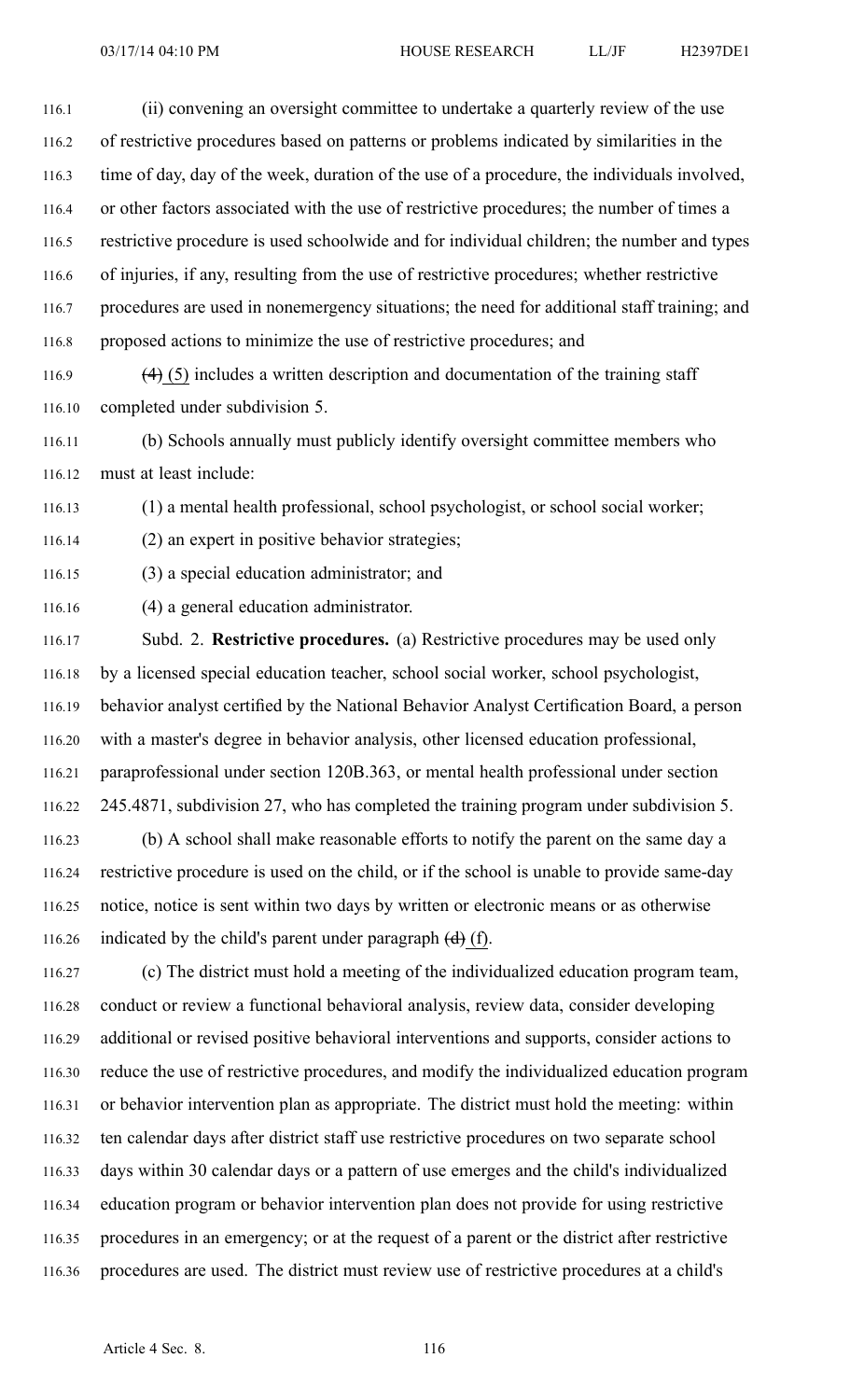117.1 annual individualized education program meeting when the child's individualized 117.2 education program provides for using restrictive procedures in an emergency.

117.3 (d) If the individualized education program team under paragraph (c) determines 117.4 that existing interventions and supports are ineffective in reducing the use of restrictive 117.5 procedures or the district uses restrictive procedures on <sup>a</sup> child on ten or more school days 117.6 during the same school year, the team, as appropriate, either must consult with other 117.7 professionals working with the child; consult with experts in behavior analysis, mental 117.8 health, communication, or autism; consult with culturally competent professionals; 117.9 review existing evaluations, resources, and successful strategies; or consider whether to 117.10 reevaluate the child.

117.11 (e) At the individualized education program meeting under paragraph (c), the team 117.12 must review any known medical or psychological limitations, including any medical 117.13 information the paren<sup>t</sup> provides voluntarily, that contraindicate the use of <sup>a</sup> restrictive 117.14 procedure, consider whether to prohibit that restrictive procedure, and document any 117.15 prohibition in the individualized education program or behavior intervention plan.

117.16 (f) An individualized education program team may plan for using restrictive 117.17 procedures and may include these procedures in <sup>a</sup> child's individualized education 117.18 program or behavior intervention plan; however, the restrictive procedures may be used 117.19 only in response to behavior that constitutes an emergency, consistent with this section. 117.20 The individualized education program or behavior intervention plan shall indicate how the 117.21 paren<sup>t</sup> wants to be notified when <sup>a</sup> restrictive procedure is used.

117.22 Subd. 3. **Physical holding or seclusion.** (a) Physical holding or seclusion may be 117.23 used only in an emergency. A school that uses physical holding or seclusion shall meet the 117.24 following requirements:

117.25 (1) physical holding or seclusion is the least intrusive intervention that effectively 117.26 responds to the emergency;

117.27 (2) physical holding or seclusion is not used to discipline <sup>a</sup> noncompliant child;

117.28 (3) physical holding or seclusion ends when the threat of harm ends and the staff 117.29 determines the child can safely return to the classroom or activity;

117.30 (4) staff directly observes the child while physical holding or seclusion is being used; 117.31 (5) each time physical holding or seclusion is used, the staff person who implements 117.32 or oversees the physical holding or seclusion documents, as soon as possible after the 117.33 incident concludes, the following information:

117.34 (i) <sup>a</sup> description of the incident that led to the physical holding or seclusion; 117.35 (ii) why <sup>a</sup> less restrictive measure failed or was determined by staff to be 117.36 inappropriate or impractical;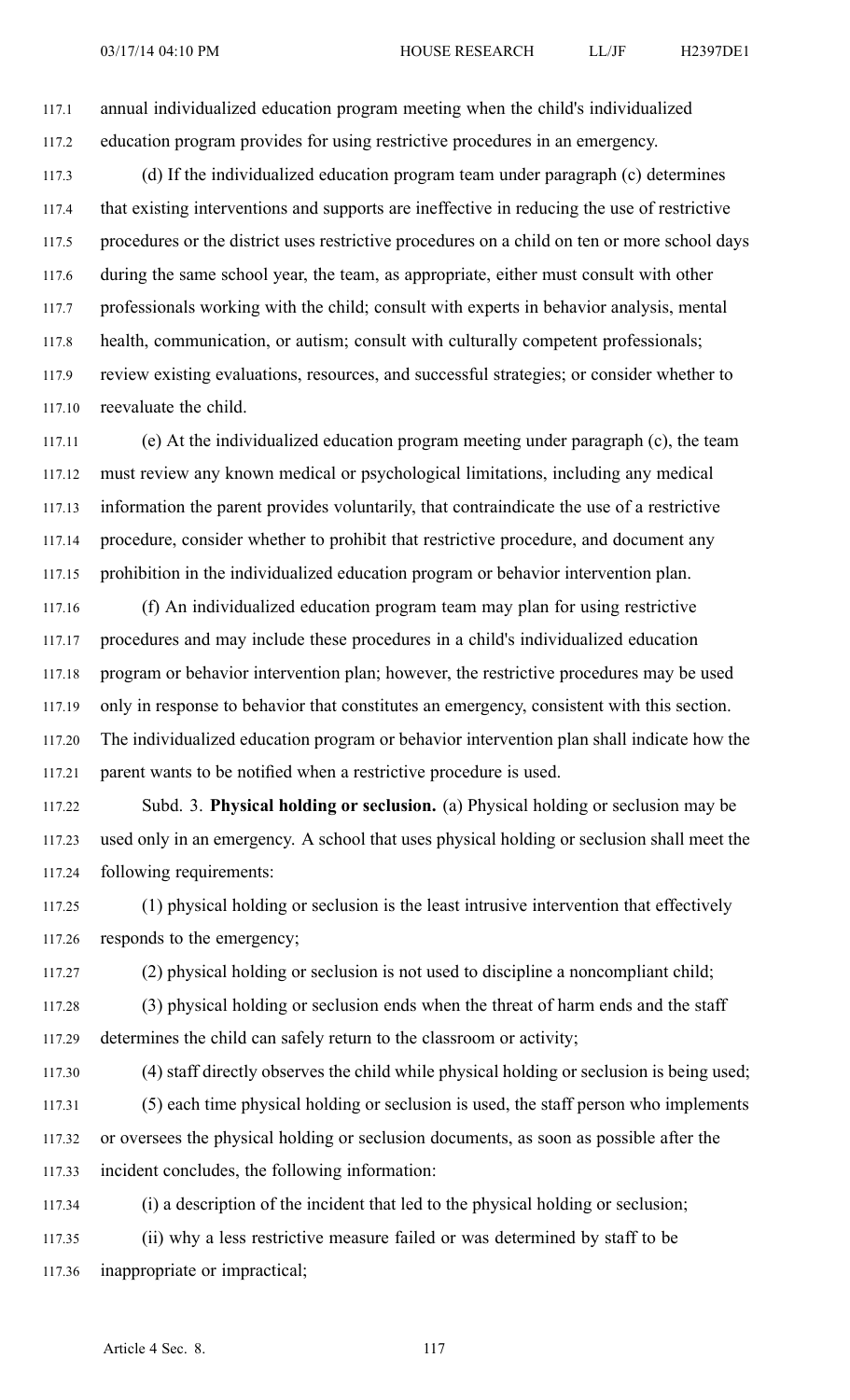| 118.1  | (iii) the time the physical holding or seclusion began and the time the child was             |
|--------|-----------------------------------------------------------------------------------------------|
| 118.2  | released; and                                                                                 |
| 118.3  | (iv) a brief record of the child's behavioral and physical status;                            |
| 118.4  | (6) the room used for seclusion must:                                                         |
| 118.5  | (i) be at least six feet by five feet;                                                        |
| 118.6  | (ii) be well lit, well ventilated, adequately heated, and clean;                              |
| 118.7  | (iii) have a window that allows staff to directly observe a child in seclusion;               |
| 118.8  | (iv) have tamperproof fixtures, electrical switches located immediately outside the           |
| 118.9  | door, and secure ceilings;                                                                    |
| 118.10 | (v) have doors that open out and are unlocked, locked with keyless locks that                 |
| 118.11 | have immediate release mechanisms, or locked with locks that have immediate release           |
| 118.12 | mechanisms connected with a fire and emergency system; and                                    |
| 118.13 | (vi) not contain objects that a child may use to injure the child or others;                  |
| 118.14 | (7) before using a room for seclusion, a school must:                                         |
| 118.15 | (i) receive written notice from local authorities that the room and the locking               |
| 118.16 | mechanisms comply with applicable building, fire, and safety codes; and                       |
| 118.17 | (ii) register the room with the commissioner, who may view that room; and                     |
| 118.18 | (8) until August 1, 2015, a school district may use prone restraints with children            |
| 118.19 | age five or older if:                                                                         |
| 118.20 | (i) the district has provided to the department a list of staff who have had specific         |
| 118.21 | training on the use of prone restraints;                                                      |
| 118.22 | (ii) the district provides information on the type of training that was provided and          |
| 118.23 | by whom;                                                                                      |
| 118.24 | (iii) only staff who received specific training use prone restraints;                         |
| 118.25 | (iv) each incident of the use of prone restraints is reported to the department within        |
| 118.26 | five working days on a form provided by the department; and                                   |
| 118.27 | (v) the district, before using prone restraints, must review any known medical or             |
| 118.28 | psychological limitations that contraindicate the use of prone restraints.                    |
| 118.29 | The department must collect data on districts' use of prone restraints and publish the data   |
| 118.30 | in a readily accessible format on the department's Web site on a quarterly basis.             |
| 118.31 | (b) By March 1, 2014 February 1, 2015, and annually thereafter, stakeholders must             |
| 118.32 | recommend to the commissioner specific and measurable implementation and outcome              |
| 118.33 | goals for reducing the use of restrictive procedures and the commissioner must submit to      |
| 118.34 | the legislature a report on districts' progress in reducing the use of restrictive procedures |
| 118.35 | that recommends how to further reduce these procedures and eliminate the use of prone         |
| 118.36 | restraints. The statewide plan includes the following components: measurable goals; the       |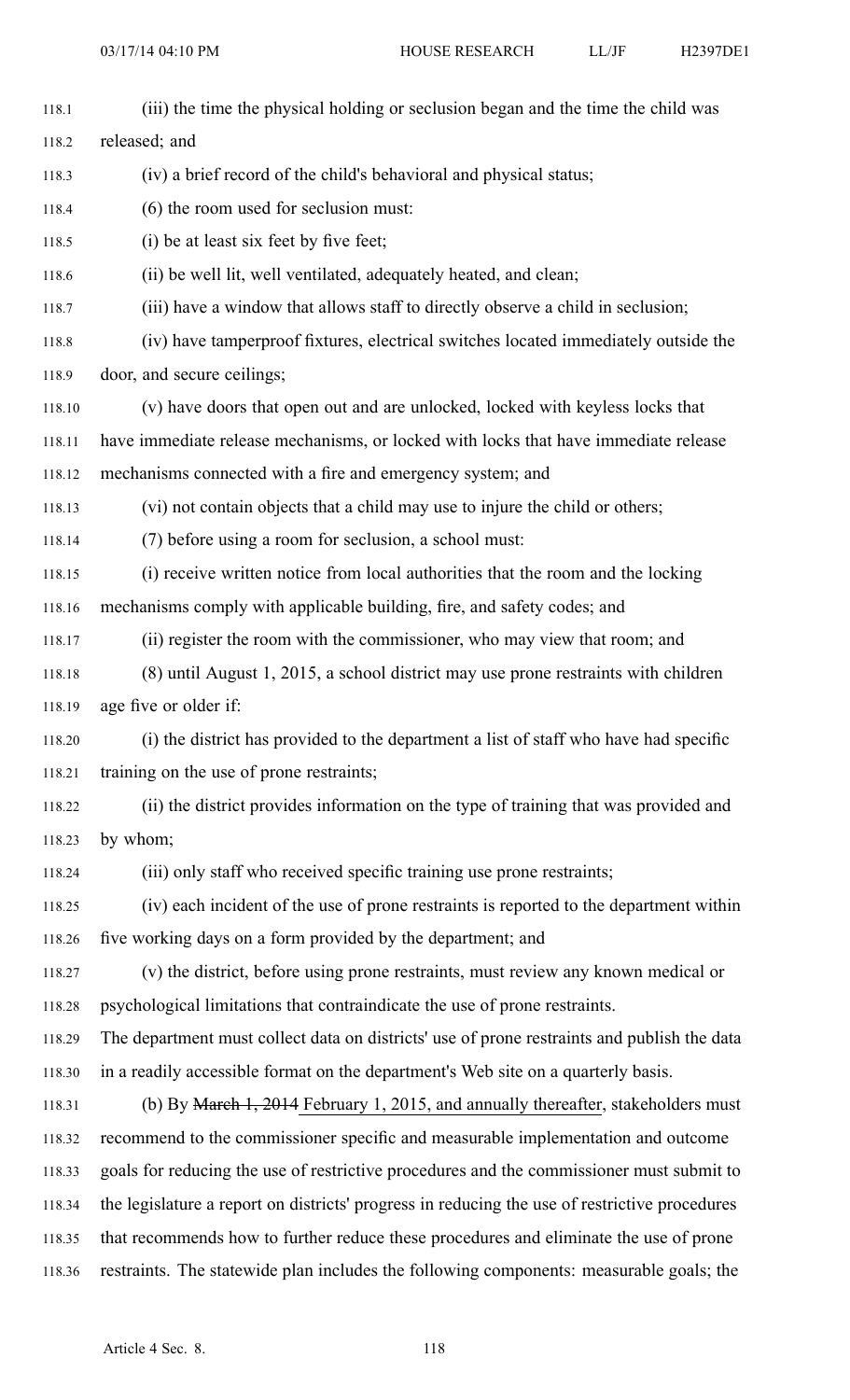119.1 resources, training, technical assistance, mental health services, and collaborative efforts 119.2 needed to significantly reduce districts' use of prone restraints; and recommendations 119.3 to clarify and improve the law governing districts' use of restrictive procedures. The 119.4 commissioner must consult with interested stakeholders when preparing the report, 119.5 including representatives of advocacy organizations, special education directors, teachers, 119.6 paraprofessionals, intermediate school districts, school boards, day treatment providers, 119.7 county social services, state human services department staff, mental health professionals, 119.8 and autism experts. By June 30 each year, districts must repor<sup>t</sup> summary data on their 119.9 use of restrictive procedures to the department, in <sup>a</sup> form and manner determined by the 119.10 commissioner. The summary data must include information about the use of restrictive 119.11 procedures, including use of reasonable force under section 121A.582. 119.12 Subd. 4. **Prohibitions.** The following actions or procedures are prohibited: 119.13 (1) engaging in conduct prohibited under section 121A.58; 119.14 (2) requiring <sup>a</sup> child to assume and maintain <sup>a</sup> specified physical position, activity, 119.15 or posture that induces physical pain;

119.16 (3) totally or partially restricting <sup>a</sup> child's senses as punishment;

119.17 (4) presenting an intense sound, light, or other sensory stimuli using smell, taste, 119.18 substance, or spray as punishment;

119.19 (5) denying or restricting <sup>a</sup> child's access to equipment and devices such as walkers, 119.20 wheelchairs, hearing aids, and communication boards that facilitate the child's functioning, 119.21 excep<sup>t</sup> when temporarily removing the equipment or device is needed to preven<sup>t</sup> injury 119.22 to the child or others or serious damage to the equipment or device, in which case the 119.23 equipment or device shall be returned to the child as soon as possible;

119.24 (6) interacting with <sup>a</sup> child in <sup>a</sup> manner that constitutes sexual abuse, neglect, or 119.25 physical abuse under section 626.556;

119.26 (7) withholding regularly scheduled meals or water;

119.27 (8) denying access to bathroom facilities; and

119.28 (9) physical holding that restricts or impairs <sup>a</sup> child's ability to breathe, restricts or 119.29 impairs <sup>a</sup> child's ability to communicate distress, places pressure or weight on <sup>a</sup> child's 119.30 head, throat, neck, chest, lungs, sternum, diaphragm, back, or abdomen, or results in 119.31 straddling <sup>a</sup> child's torso.

- 119.32 Subd. 5. **Training for staff.** (a) To meet the requirements of subdivision 1, staff 119.33 who use restrictive procedures, including paraprofessionals, shall complete training in 119.34 the following skills and knowledge areas:
- 119.35 (1) positive behavioral interventions;
- 119.36 (2) communicative intent of behaviors;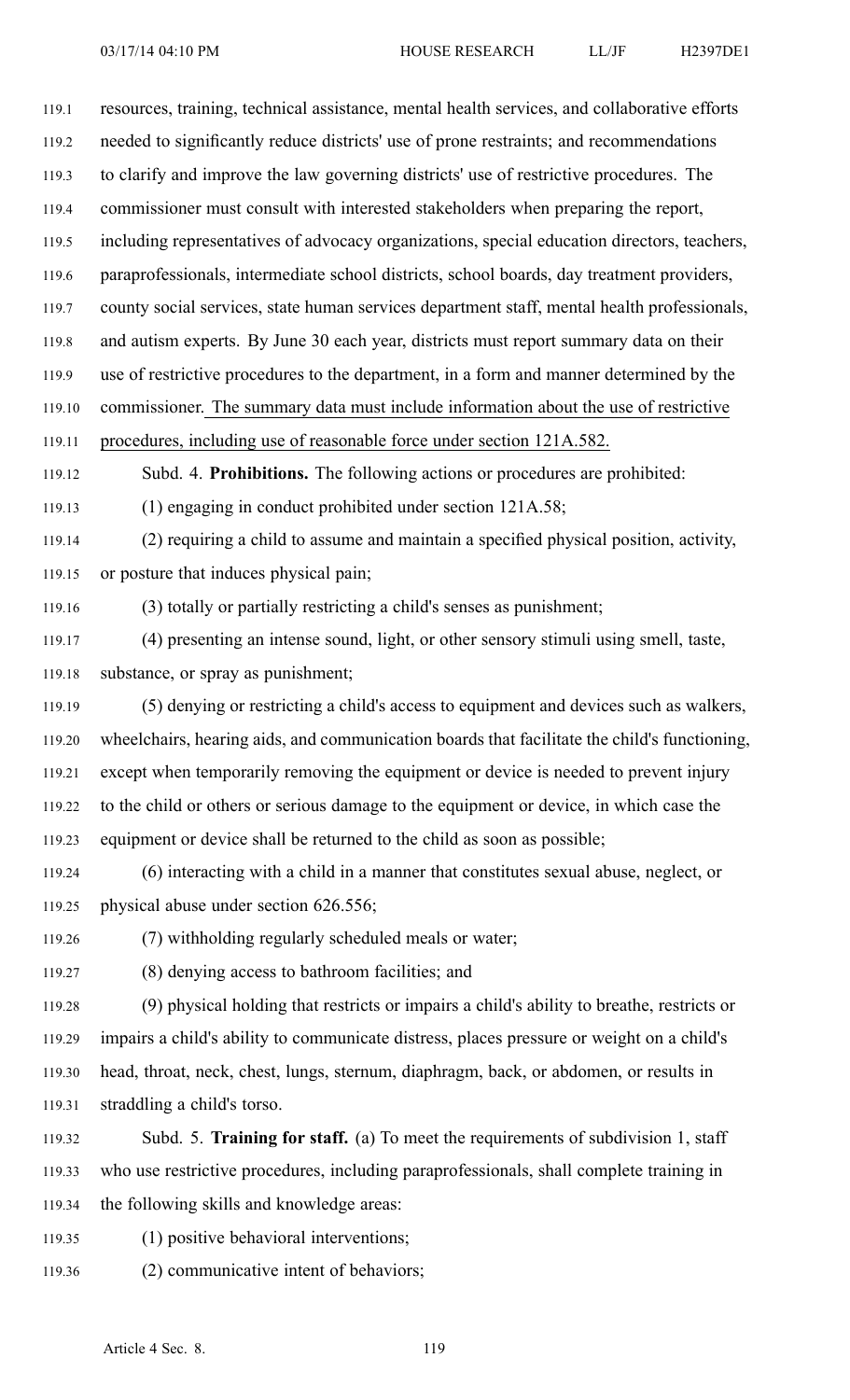- 120.1 (3) relationship building; 120.2 (4) alternatives to restrictive procedures, including techniques to identify events and 120.3 environmental factors that may escalate behavior; 120.4 (5) de-escalation methods; 120.5 (6) standards for using restrictive procedures only in an emergency; 120.6 (7) obtaining emergency medical assistance; 120.7 (8) the physiological and psychological impact of physical holding and seclusion; 120.8 (9) monitoring and responding to <sup>a</sup> child's physical signs of distress when physical 120.9 holding is being used; 120.10 (10) recognizing the symptoms of and interventions that may cause positional 120.11 asphyxia when physical holding is used; 120.12 (11) district policies and procedures for timely reporting and documenting each 120.13 incident involving use of <sup>a</sup> restricted procedure; and 120.14 (12) schoolwide programs on positive behavior strategies. 120.15 (b) The commissioner, after consulting with the commissioner of human services, 120.16 must develop and maintain <sup>a</sup> list of training programs that satisfy the requirements of 120.17 paragraph (a). The commissioner also must develop and maintain <sup>a</sup> list of experts to 120.18 help individualized education program teams reduce the use of restrictive procedures. 120.19 The district shall maintain records of staff who have been trained and the organization 120.20 or professional that conducted the training. The district may collaborate with children's 120.21 community mental health providers to coordinate trainings. 120.22 Subd. 6. **Behavior supports.** School districts are encouraged to establish effective 120.23 schoolwide systems of positive behavior interventions and supports. Nothing in this 120.24 section or section 125A.0941 precludes the use of reasonable force under sections 120.25 121A.582; 609.06, subdivision 1; and 609.379. 120.26 Subd. 7. **Reasonable force.** Nothing in this section or section 125A.0941 precludes 120.27 the use of reasonable force under sections 121A.582; 609.06, subdivision 1; and 609.379. 120.28 For the 2014-2015 school year and later, districts must collect and submit to the 120.29 commissioner summary data, consistent with subdivision 3, paragraph (b), on district use 120.30 of reasonable force that is consistent with the definition of physical holding or seclusion 120.31 for <sup>a</sup> child with <sup>a</sup> disability under this section. 120.32 **EFFECTIVE DATE.** This section is effective the day following final enactment.
- 120.33 Sec. 9. Minnesota Statutes 2012, section 125A.22, is amended to read:

## 120.34 **125A.22 COMMUNITY TRANSITION INTERAGENCY COMMITTEE.**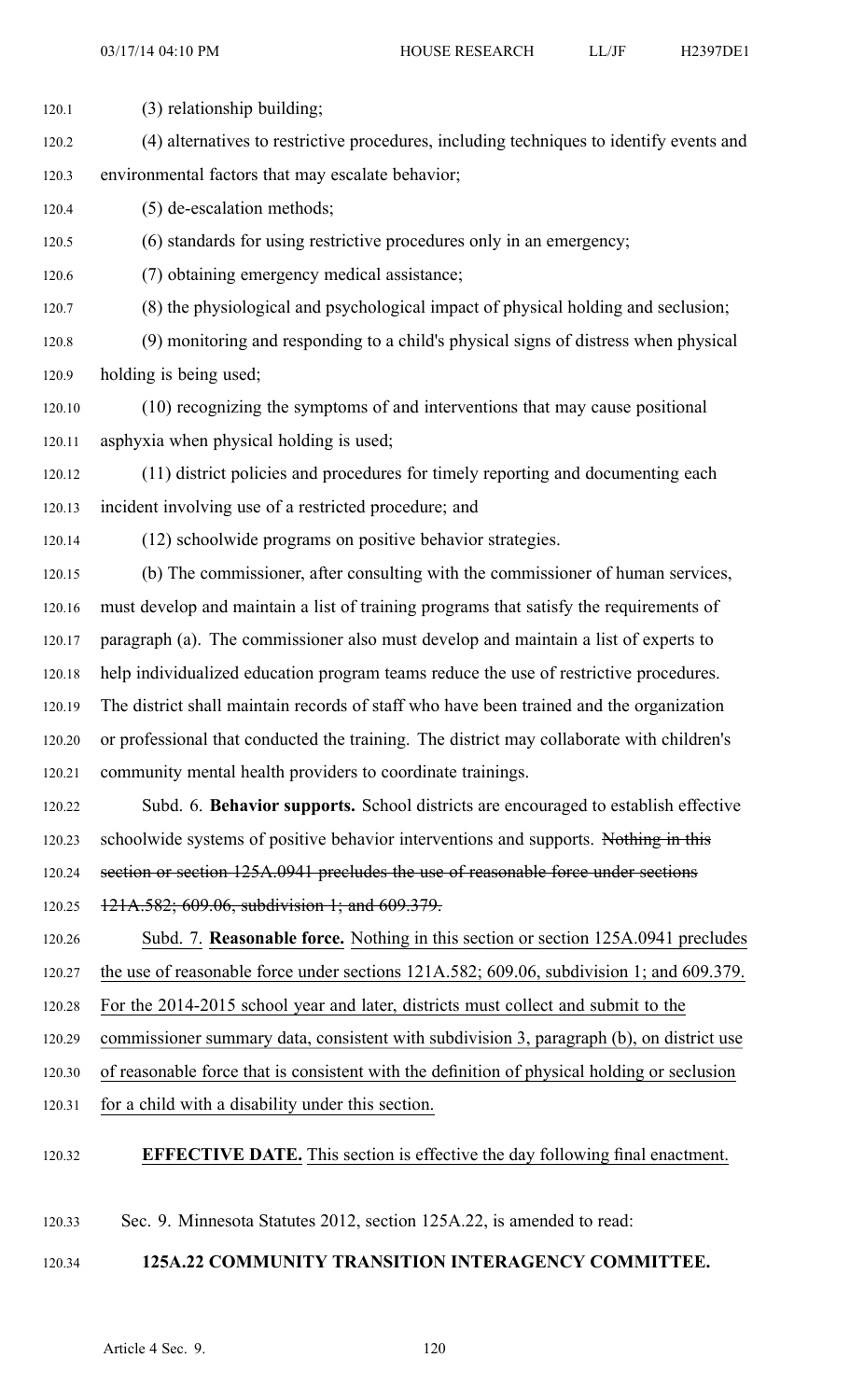121.1 A district, group of districts, or special education cooperative, in cooperation with 121.2 the county or counties in which the district or cooperative is located, must may establish 121.3 <sup>a</sup> community transition interagency committee for youth with disabilities, beginning at 121.4 grade 9 or age equivalent, and their families. Members of the committee must consist of 121.5 may include representatives from special education, vocational and regular education, 121.6 community education, postsecondary education and training institutions, mental health, 121.7 adults with disabilities who have received transition services if such persons are available, 121.8 parents of youth with disabilities, local business or industry, rehabilitation services, county 121.9 social services, health agencies, and additional public or private adult service providers as 121.10 appropriate. The committee must elect a chair and must meet regularly. The committee 121.11 must may:

121.12 (1) identify current services, programs, and funding sources provided within 121.13 the community for secondary and postsecondary aged youth with disabilities and their 121.14 families that prepare them for further education; employment, including integrated 121.15 competitive employment; and independent living;

121.16 (2) facilitate the development of multiagency teams to address presen<sup>t</sup> and future 121.17 transition needs of individual students on their individualized education programs; 121.18 (3) develop <sup>a</sup> community plan to include mission, goals, and objectives, and an

121.19 implementation plan to assure that transition needs of individuals with disabilities are met; 121.20 (4) recommend changes or improvements in the community system of transition 121.21 services; and

121.22 (5) exchange agency information such as appropriate data, effectiveness studies, 121.23 special projects, exemplary programs, and creative funding of programs; and.

121.24 (6) following procedures determined by the commissioner, prepare a yearly summary 121.25 assessing the progress of transition services in the community including follow-up of 121.26 individuals with disabilities who were provided transition services to determine postschool 121.27 outcomes. The summary must be disseminated to all adult services agencies involved in 121.28 the planning and to the commissioner by October 1 of each year.

121.29 Sec. 10. Minnesota Statutes 2013 Supplement, section 125A.30, is amended to read:

## 121.30 **125A.30 INTERAGENCY EARLY INTERVENTION COMMITTEES.**

121.31 (a) A school district, group of school districts, or special education cooperative 121.32 cooperatives, in cooperation with the health and human service agencies located in 121.33 the county or counties in which the districts or competently is cooperatives are 121.34 located, must establish an Interagency Early Intervention Committee for children with 121.35 disabilities under age five and their families under this section, and for children with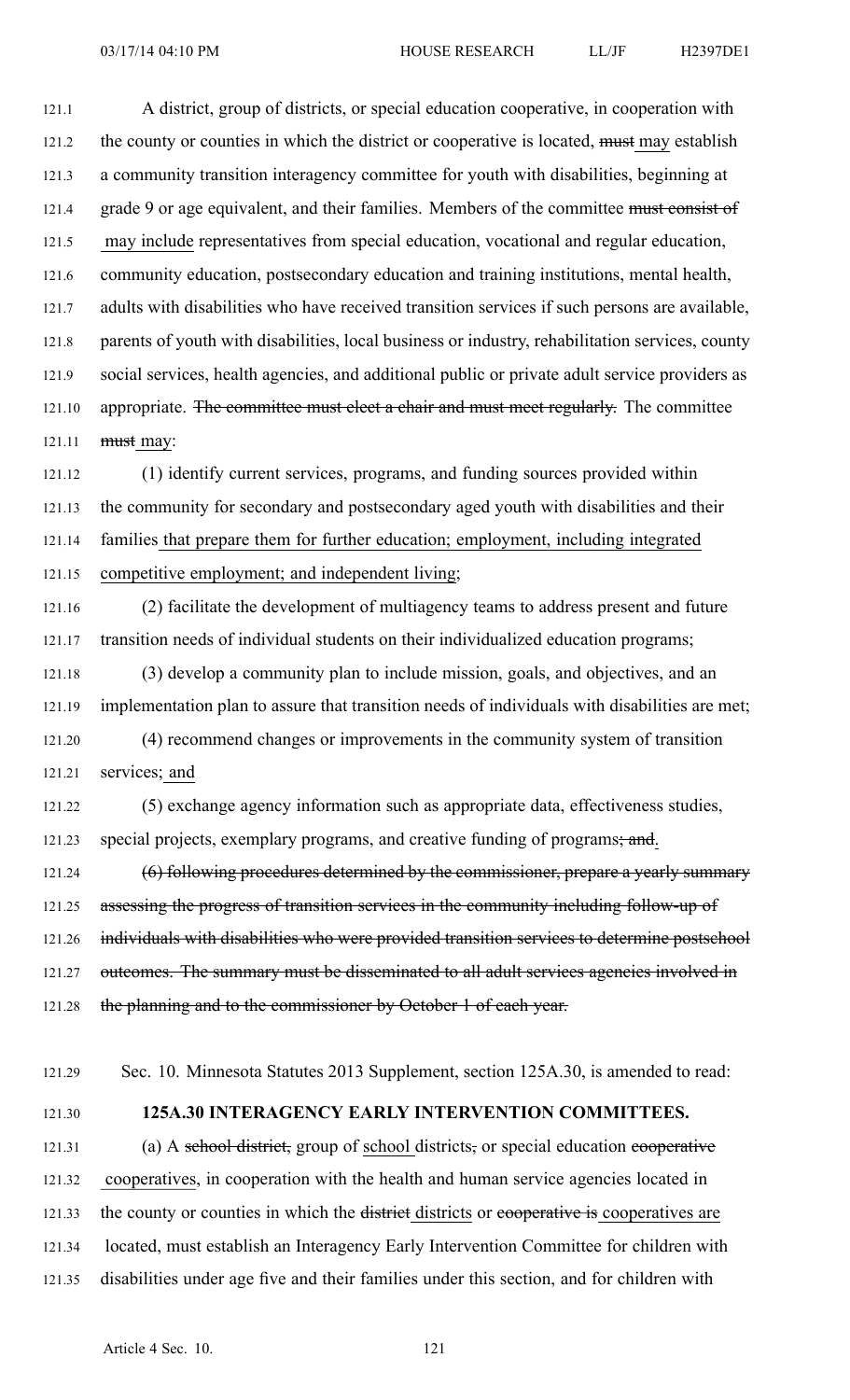122.1 disabilities ages three to 22 consistent with the requirements under sections 125A.023 122.2 and 125A.027. Committees must include representatives of local health, education, and 122.3 county human service agencies, county boards, school boards, early childhood family 122.4 education programs, Head Start, parents of young children with disabilities under age 12, 122.5 child care resource and referral agencies, school readiness programs, current service 122.6 providers, and agencies that serve families experiencing homelessness, and may also 122.7 include representatives from other private or public agencies and school nurses. The 122.8 committee must elect <sup>a</sup> chair from among its members and must meet at least quarterly. 122.9 (b) The committee must develop and implement interagency policies and procedures

122.10 concerning the following ongoing duties:

122.11 (1) develop public awareness systems designed to inform potential recipient families, 122.12 especially parents with premature infants, or infants with other physical risk factors 122.13 associated with learning or development complications, of available programs and services; 122.14 (2) to reduce families' need for future services, and especially parents with premature 122.15 infants, or infants with other physical risk factors associated with learning or development 122.16 complications, implement interagency child find systems designed to actively seek out, 122.17 identify, and refer infants and young children with, or at risk of, disabilities, including 122.18 <sup>a</sup> child under the age of three who: (i) is the subject of <sup>a</sup> substantiated case of abuse or 122.19 neglect or (ii) is identified as directly affected by illegal substance abuse, or withdrawal 122.20 symptoms resulting from prenatal drug exposure;

122.21 (3) establish and evaluate the identification, referral, screening, evaluation, child-122.22 and family-directed assessment systems, procedural safeguard process, and community 122.23 learning systems to recommend, where necessary, alterations and improvements;

122.24 (4) assure the development of individualized family service plans for all eligible 122.25 infants and toddlers with disabilities from birth through age two, and their families, 122.26 and individualized education programs and individual service plans when necessary to 122.27 appropriately serve children with disabilities, age three and older, and their families and 122.28 recommend assignment of financial responsibilities to the appropriate agencies;

122.29  $(5)$  (3) implement a process for assuring that services involve cooperating agencies 122.30 at all steps leading to individualized programs;

122.31 (6) facilitate the development of a transition plan in the individual family service 122.32 plan by the time a child is two years and nine months old;

122.33  $(7)$  (4) identify the current services and funding being provided within the 122.34 community for children with disabilities under age five and their families; and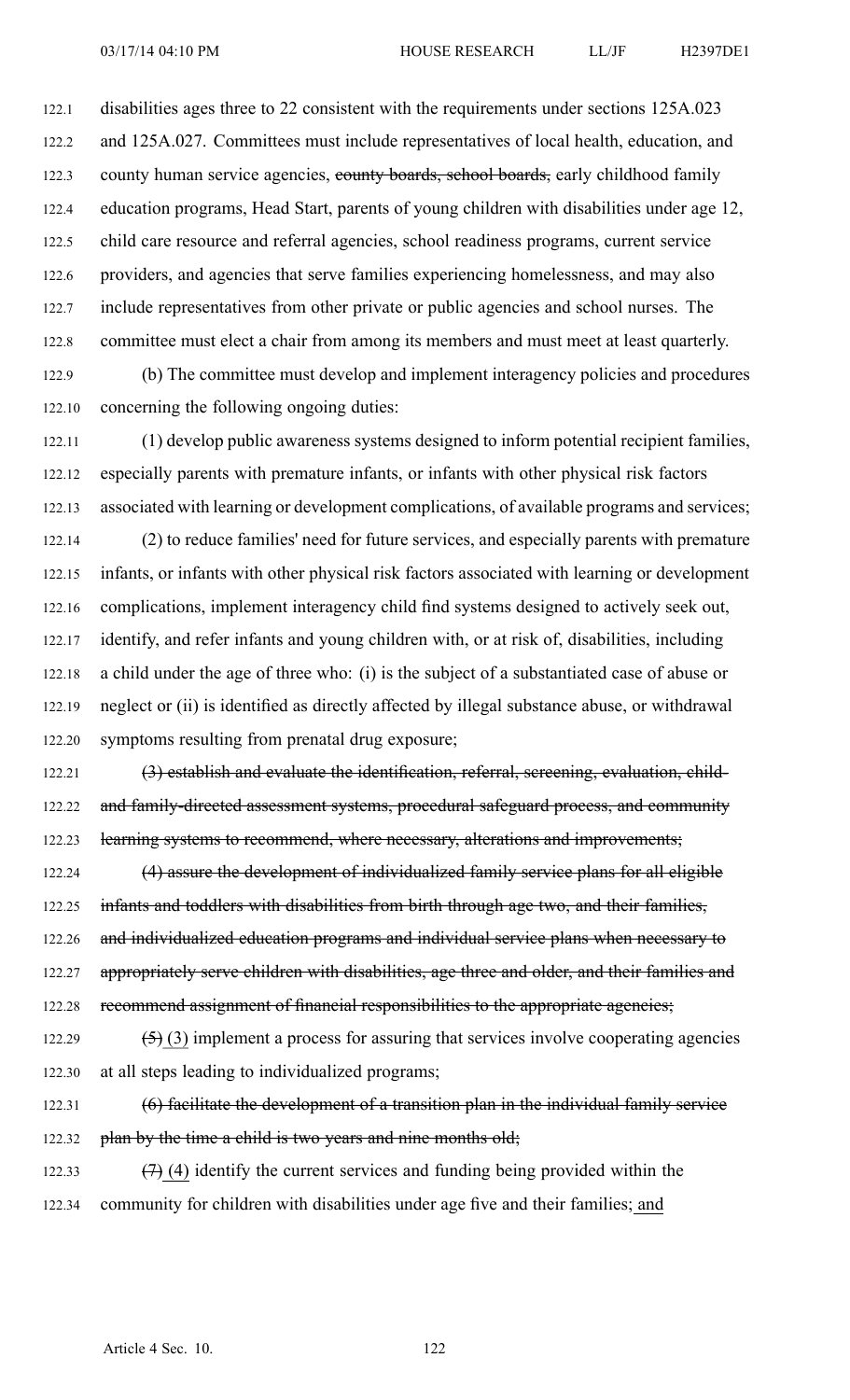123.1  $(8)(5)$  develop a plan for the allocation and expenditure of federal early intervention 123.2 funds under United States Code, title 20, section 1471 et seq. (Part C, Public Law 108-446) 123.3 and United States Code, title 20, section 631, et seq. (Chapter I, Public Law 89-313); and. 123.4 (9) develop a policy that is consistent with section 13.05, subdivision 9, and federal 123.5 law to enable a member of an interagency early intervention committee to allow another 123.6 member access to data classified as not public.

123.7 (c) The local committee shall also participate in needs assessments and program 123.8 planning activities conducted by local social service, health and education agencies for 123.9 young children with disabilities and their families.

123.10 Sec. 11. Minnesota Statutes 2012, section 127A.065, is amended to read:

123.11 **127A.065 CROSS-SUBSIDY REPORT.**

123.12 By January 10 March 30, the commissioner of education shall submit an annual 123.13 repor<sup>t</sup> to the legislative committees having jurisdiction over kindergarten through grade 123.14 12 education on the amount each district is cross-subsidizing special education costs 123.15 with general education revenue.

123.16 Sec. 12. Minnesota Statutes 2012, section 260D.06, subdivision 2, is amended to read: 123.17 Subd. 2. **Agency repor<sup>t</sup> to court; court review.** The agency shall obtain judicial 123.18 review by reporting to the court according to the following procedures:

123.19 (a) A written repor<sup>t</sup> shall be forwarded to the court within 165 days of the date of the 123.20 voluntary placement agreement. The written repor<sup>t</sup> shall contain or have attached:

123.21 (1) <sup>a</sup> statement of facts that necessitate the child's foster care placement;

123.22 (2) the child's name, date of birth, race, gender, and current address;

123.23 (3) the names, race, date of birth, residence, and pos<sup>t</sup> office addresses of the child's 123.24 parents or legal custodian;

123.25 (4) <sup>a</sup> statement regarding the child's eligibility for membership or enrollment in an 123.26 Indian tribe and the agency's compliance with applicable provisions of sections 260.751 to 123.27 260.835;

123.28 (5) the names and addresses of the foster parents or chief administrator of the facility 123.29 in which the child is placed, if the child is not in <sup>a</sup> family foster home or group home;

123.30 (6) <sup>a</sup> copy of the out-of-home placement plan required under section 260C.212, 123.31 subdivision 1;

123.32 (7) <sup>a</sup> written summary of the proceedings of any administrative review required 123.33 under section 260C.203; and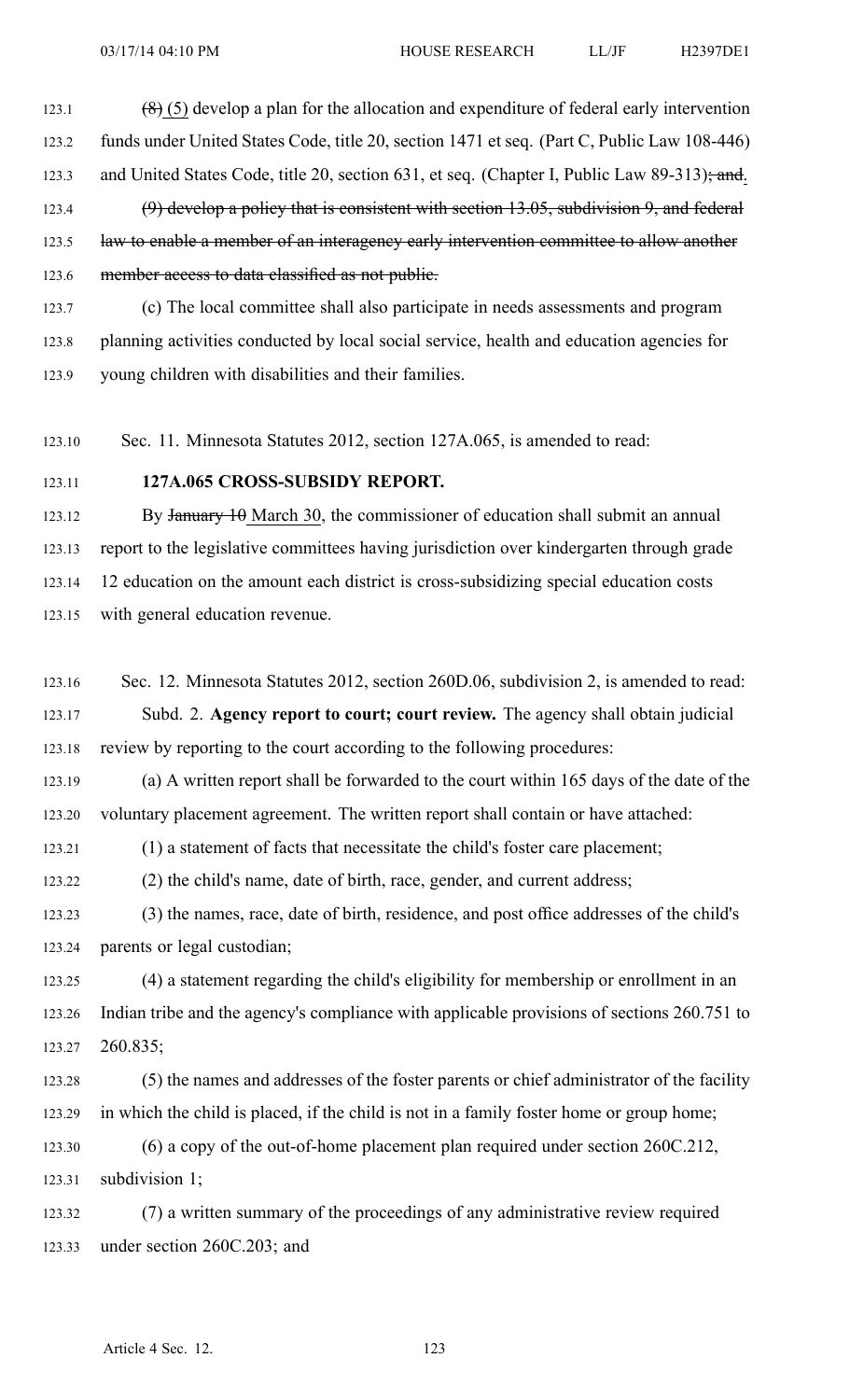124.1 (8) any other information the agency, paren<sup>t</sup> or legal custodian, the child or the foster 124.2 parent, or other residential facility wants the court to consider.

124.3 (b) In the case of <sup>a</sup> child in placement due to emotional disturbance, the written 124.4 repor<sup>t</sup> shall include as an attachment, the child's individual treatment plan developed by 124.5 the child's treatment professional, as provided in section 245.4871, subdivision 21, or the 124.6 child's individual interagency intervention standard written plan, as provided in section 124.7 125A.023, subdivision 3, paragraph  $(e)$  (e).

124.8 (c) In the case of <sup>a</sup> child in placement due to developmental disability or <sup>a</sup> related 124.9 condition, the written repor<sup>t</sup> shall include as an attachment, the child's individual service 124.10 plan, as provided in section 256B.092, subdivision 1b; the child's individual program plan, 124.11 as provided in Minnesota Rules, par<sup>t</sup> 9525.0004, subpart 11; the child's waiver care plan; 124.12 or the child's individual interagency intervention standard written plan, as provided in 124.13 section 125A.023, subdivision 3, paragraph  $(e)$  (e).

124.14 (d) The agency must inform the child, age 12 or older, the child's parent, and the 124.15 foster paren<sup>t</sup> or foster care facility of the reporting and court review requirements of this 124.16 section and of their right to submit information to the court:

124.17 (1) if the child or the child's paren<sup>t</sup> or the foster care provider wants to send 124.18 information to the court, the agency shall advise those persons of the reporting date and the 124.19 date by which the agency must receive the information they want forwarded to the court so 124.20 the agency is timely able submit it with the agency's repor<sup>t</sup> required under this subdivision;

124.21 (2) the agency must also inform the child, age 12 or older, the child's parent, and 124.22 the foster care facility that they have the right to be heard in person by the court and 124.23 how to exercise that right;

124.24 (3) the agency must also inform the child, age 12 or older, the child's parent, and 124.25 the foster care provider that an in-court hearing will be held if requested by the child, 124.26 the parent, or the foster care provider; and

124.27 (4) if, at the time required for the repor<sup>t</sup> under this section, <sup>a</sup> child, age 12 or 124.28 older, disagrees about the foster care facility or services provided under the out-of-home 124.29 placement plan required under section 260C.212, subdivision 1, the agency shall include 124.30 information regarding the child's disagreement, and to the extent possible, the basis for the 124.31 child's disagreement in the repor<sup>t</sup> required under this section.

124.32 (e) After receiving the required report, the court has jurisdiction to make the 124.33 following determinations and must do so within ten days of receiving the forwarded 124.34 report, whether <sup>a</sup> hearing is requested:

124.35 (1) whether the voluntary foster care arrangemen<sup>t</sup> is in the child's best interests; 124.36 (2) whether the paren<sup>t</sup> and agency are appropriately planning for the child; and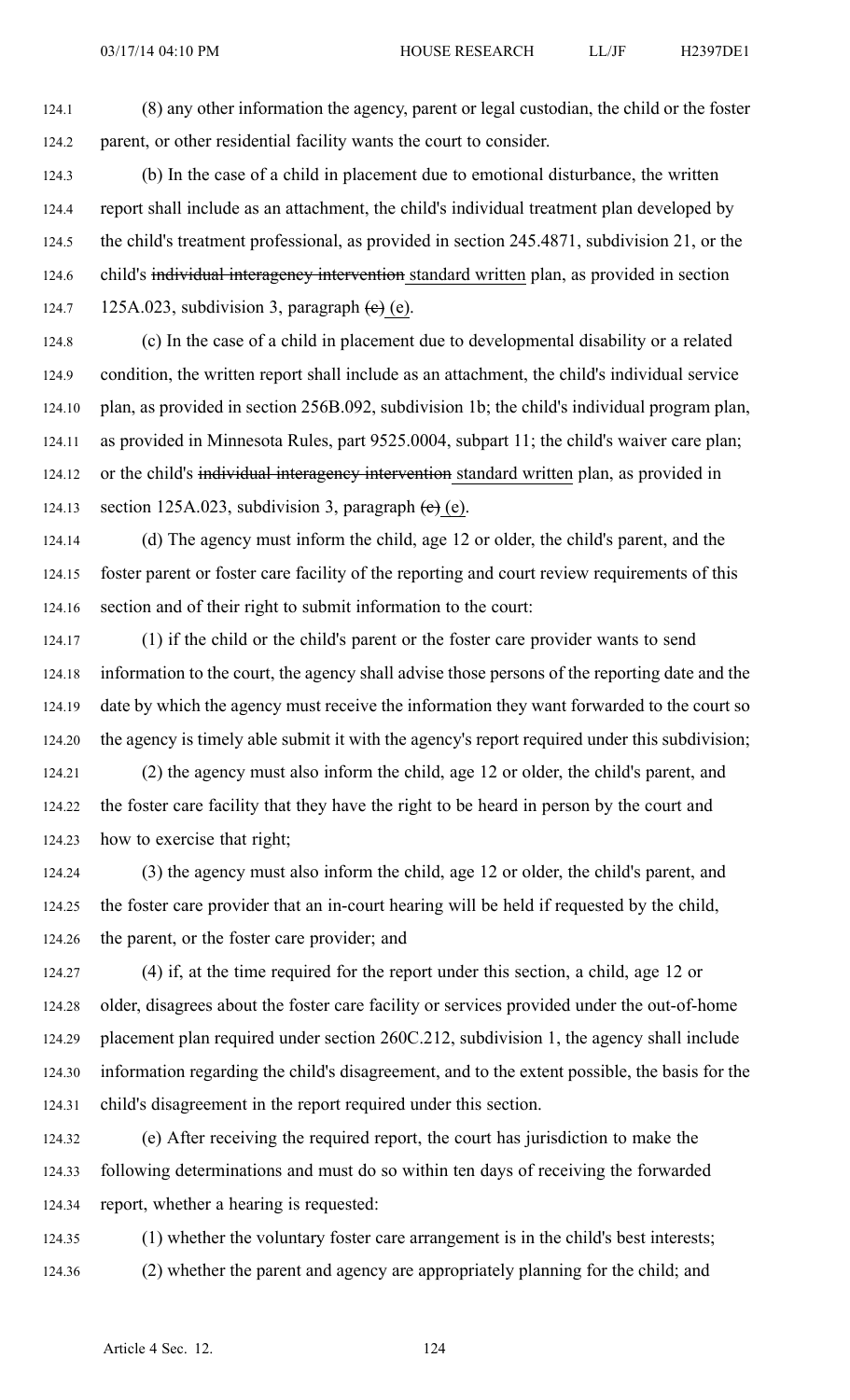125.1 (3) in the case of <sup>a</sup> child age 12 or older, who disagrees with the foster care facility 125.2 or services provided under the out-of-home placement plan, whether it is appropriate to 125.3 appoint counsel and <sup>a</sup> guardian ad litem for the child using standards and procedures 125.4 under section 260C.163.

125.5 (f) Unless requested by <sup>a</sup> parent, representative of the foster care facility, or the 125.6 child, no in-court hearing is required in order for the court to make findings and issue an 125.7 order as required in paragraph (e).

125.8 (g) If the court finds the voluntary foster care arrangemen<sup>t</sup> is in the child's best 125.9 interests and that the agency and paren<sup>t</sup> are appropriately planning for the child, the 125.10 court shall issue an order containing explicit, individualized findings to suppor<sup>t</sup> its 125.11 determination. The individualized findings shall be based on the agency's written repor<sup>t</sup> 125.12 and other materials submitted to the court. The court may make this determination 125.13 notwithstanding the child's disagreement, if any, reported under paragraph (d).

125.14 (h) The court shall send <sup>a</sup> copy of the order to the county attorney, the agency, 125.15 parent, child, age 12 or older, and the foster paren<sup>t</sup> or foster care facility.

125.16 (i) The court shall also send the parent, the child, age 12 or older, the foster parent, or 125.17 representative of the foster care facility notice of the permanency review hearing required 125.18 under section 260D.07, paragraph (e).

125.19 (j) If the court finds continuing the voluntary foster care arrangemen<sup>t</sup> is not in the 125.20 child's best interests or that the agency or the paren<sup>t</sup> are not appropriately planning for the 125.21 child, the court shall notify the agency, the parent, the foster paren<sup>t</sup> or foster care facility, 125.22 the child, age 12 or older, and the county attorney of the court's determinations and the 125.23 basis for the court's determinations. In this case, the court shall set the matter for hearing 125.24 and appoint <sup>a</sup> guardian ad litem for the child under section 260C.163, subdivision 5.

125.25 Sec. 13. Minnesota Statutes 2013 Supplement, section 626.556, subdivision 2, is 125.26 amended to read:

125.27 Subd. 2. **Definitions.** As used in this section, the following terms have the meanings 125.28 given them unless the specific content indicates otherwise:

125.29 (a) "Family assessment" means <sup>a</sup> comprehensive assessment of child safety, risk 125.30 of subsequent child maltreatment, and family strengths and needs that is applied to <sup>a</sup> 125.31 child maltreatment repor<sup>t</sup> that does not allege substantial child endangerment. Family 125.32 assessment does not include <sup>a</sup> determination as to whether child maltreatment occurred 125.33 but does determine the need for services to address the safety of family members and the 125.34 risk of subsequent maltreatment.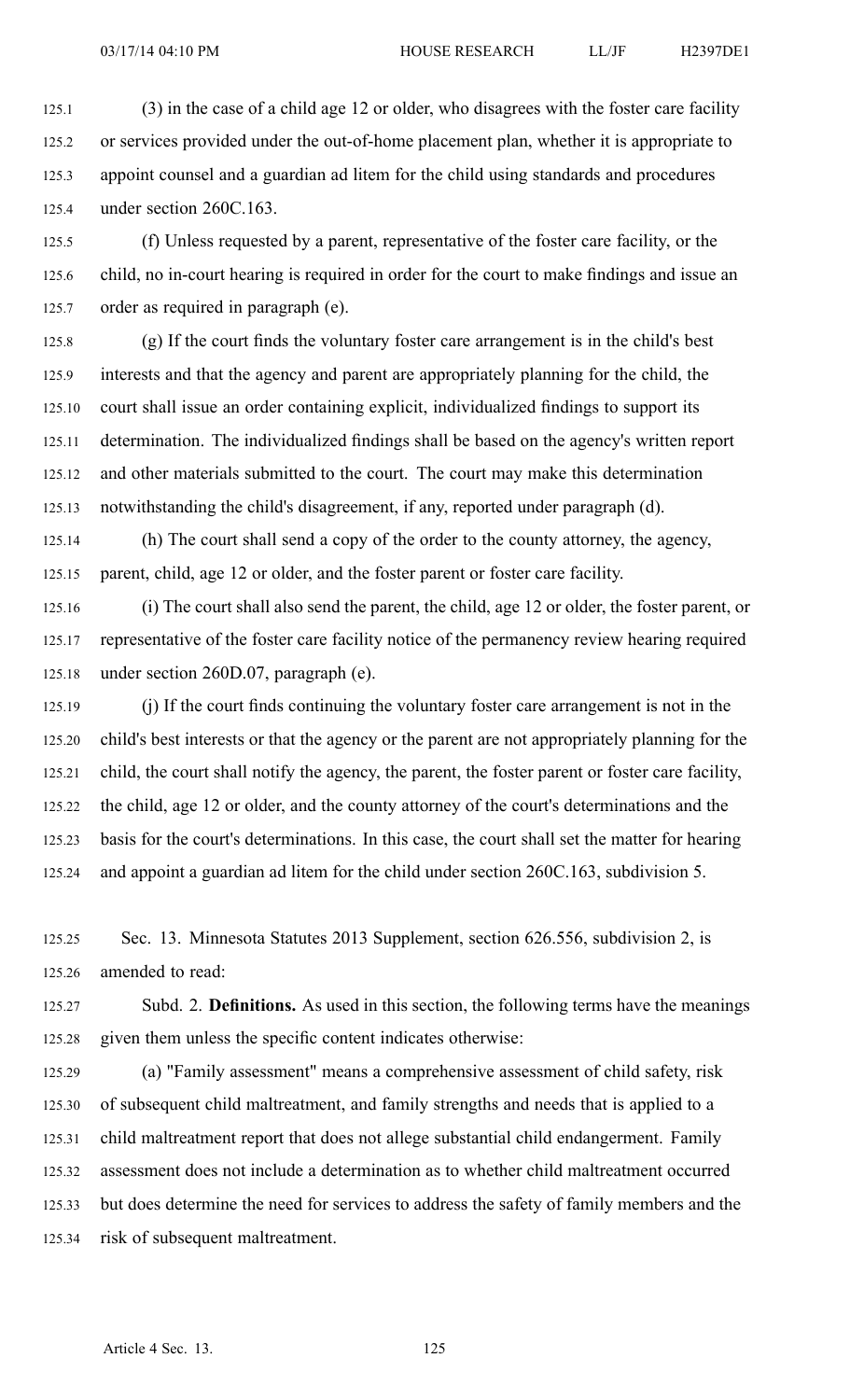| 126.1  | (b) "Investigation" means fact gathering related to the current safety of a child             |
|--------|-----------------------------------------------------------------------------------------------|
| 126.2  | and the risk of subsequent maltreatment that determines whether child maltreatment            |
| 126.3  | occurred and whether child protective services are needed. An investigation must be used      |
| 126.4  | when reports involve substantial child endangerment, and for reports of maltreatment in       |
| 126.5  | facilities required to be licensed under chapter 245A or 245B; under sections 144.50 to       |
| 126.6  | 144.58 and 241.021; in a school as defined in sections 120A.05, subdivisions 9, 11, and       |
| 126.7  | 13, and 124D.10; or in a nonlicensed personal care provider association as defined in         |
| 126.8  | sections 256B.04, subdivision 16, and 256B.0625, subdivision 19a.                             |
| 126.9  | (c) "Substantial child endangerment" means a person responsible for a child's care,           |
| 126.10 | and in the case of sexual abuse includes a person who has a significant relationship to the   |
| 126.11 | child as defined in section 609.341, or a person in a position of authority as defined in     |
| 126.12 | section 609.341, who by act or omission commits or attempts to commit an act against a        |
| 126.13 | child under their care that constitutes any of the following:                                 |
| 126.14 | (1) egregious harm as defined in section $260C.007$ , subdivision 14;                         |
| 126.15 | $(2)$ sexual abuse as defined in paragraph $(d)$ ;                                            |
| 126.16 | (3) abandonment under section 260C.301, subdivision 2;                                        |
| 126.17 | $(4)$ neglect as defined in paragraph $(f)$ , clause $(2)$ , that substantially endangers the |
| 126.18 | child's physical or mental health, including a growth delay, which may be referred to as      |
| 126.19 | failure to thrive, that has been diagnosed by a physician and is due to parental neglect;     |
| 126.20 | (5) murder in the first, second, or third degree under section 609.185, 609.19, or            |
| 126.21 | 609.195;                                                                                      |
| 126.22 | $(6)$ manslaughter in the first or second degree under section 609.20 or 609.205;             |
| 126.23 | (7) assault in the first, second, or third degree under section 609.221, 609.222, or          |
| 126.24 | 609.223;                                                                                      |
| 126.25 | $(8)$ solicitation, inducement, and promotion of prostitution under section 609.322;          |
| 126.26 | (9) criminal sexual conduct under sections $609.342$ to $609.3451$ ;                          |
| 126.27 | $(10)$ solicitation of children to engage in sexual conduct under section 609.352;            |
| 126.28 | (11) malicious punishment or neglect or endangerment of a child under section                 |

126.29 609.377 or 609.378;

126.30 (12) use of <sup>a</sup> minor in sexual performance under section 617.246; or

126.31 (13) parental behavior, status, or condition which mandates that the county attorney 126.32 file <sup>a</sup> termination of parental rights petition under section 260C.503, subdivision 2.

126.33 (d) "Sexual abuse" means the subjection of <sup>a</sup> child by <sup>a</sup> person responsible for the 126.34 child's care, by <sup>a</sup> person who has <sup>a</sup> significant relationship to the child, as defined in 126.35 section 609.341, or by <sup>a</sup> person in <sup>a</sup> position of authority, as defined in section 609.341, 126.36 subdivision 10, to any act which constitutes <sup>a</sup> violation of section 609.342 (criminal sexual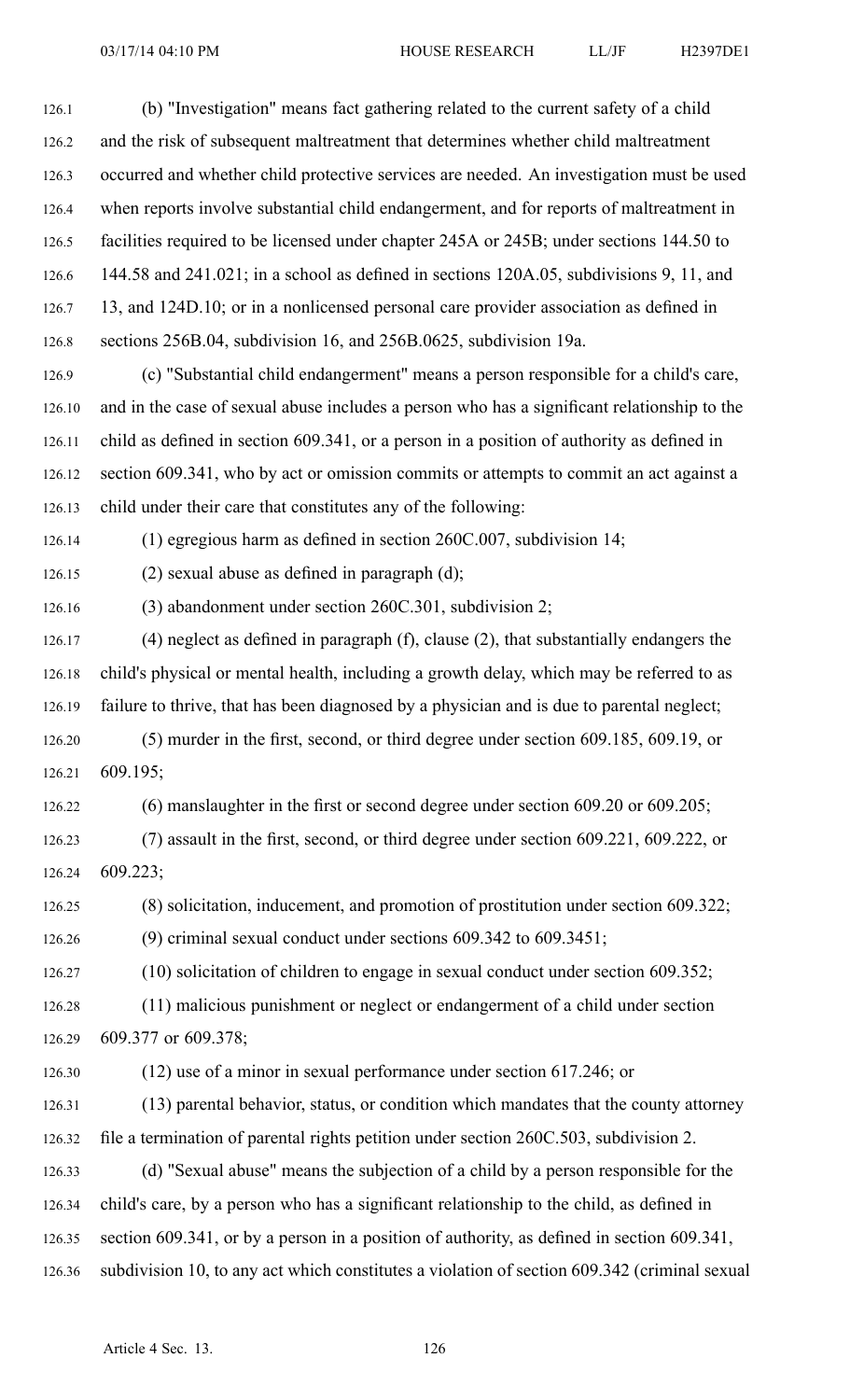127.1 conduct in the first degree), 609.343 (criminal sexual conduct in the second degree), 127.2 609.344 (criminal sexual conduct in the third degree), 609.345 (criminal sexual conduct 127.3 in the fourth degree), or 609.3451 (criminal sexual conduct in the fifth degree). Sexual 127.4 abuse also includes any act which involves <sup>a</sup> minor which constitutes <sup>a</sup> violation of 127.5 prostitution offenses under sections 609.321 to 609.324 or 617.246. Sexual abuse includes 127.6 threatened sexual abuse which includes the status of <sup>a</sup> paren<sup>t</sup> or household member 127.7 who has committed <sup>a</sup> violation which requires registration as an offender under section 127.8 243.166, subdivision 1b, paragraph (a) or (b), or required registration under section 127.9 243.166, subdivision 1b, paragraph (a) or (b).

127.10 (e) "Person responsible for the child's care" means (1) an individual functioning 127.11 within the family unit and having responsibilities for the care of the child such as <sup>a</sup> 127.12 parent, guardian, or other person having similar care responsibilities, or (2) an individual 127.13 functioning outside the family unit and having responsibilities for the care of the child 127.14 such as <sup>a</sup> teacher, school administrator, other school employees or agents, or other lawful 127.15 custodian of <sup>a</sup> child having either full-time or short-term care responsibilities including, 127.16 but not limited to, day care, babysitting whether paid or unpaid, counseling, teaching, 127.17 and coaching.

127.18 (f) "Neglect" means the commission or omission of any of the acts specified under 127.19 clauses (1) to (9), other than by accidental means:

127.20 (1) failure by <sup>a</sup> person responsible for <sup>a</sup> child's care to supply <sup>a</sup> child with necessary 127.21 food, clothing, shelter, health, medical, or other care required for the child's physical or 127.22 mental health when reasonably able to do so;

127.23 (2) failure to protect <sup>a</sup> child from conditions or actions that seriously endanger the 127.24 child's physical or mental health when reasonably able to do so, including <sup>a</sup> growth delay, 127.25 which may be referred to as <sup>a</sup> failure to thrive, that has been diagnosed by <sup>a</sup> physician and 127.26 is due to parental neglect;

127.27 (3) failure to provide for necessary supervision or child care arrangements 127.28 appropriate for <sup>a</sup> child after considering factors as the child's age, mental ability, physical 127.29 condition, length of absence, or environment, when the child is unable to care for the 127.30 child's own basic needs or safety, or the basic needs or safety of another child in their care; 127.31 (4) failure to ensure that the child is educated as defined in sections 120A.22 and 127.32 260C.163, subdivision 11, which does not include <sup>a</sup> parent's refusal to provide the parent's 127.33 child with sympathomimetic medications, consistent with section 125A.091, subdivision 5; 127.34 (5) nothing in this section shall be construed to mean that <sup>a</sup> child is neglected solely

127.35 because the child's parent, guardian, or other person responsible for the child's care in 127.36 good faith selects and depends upon spiritual means or prayer for treatment or care of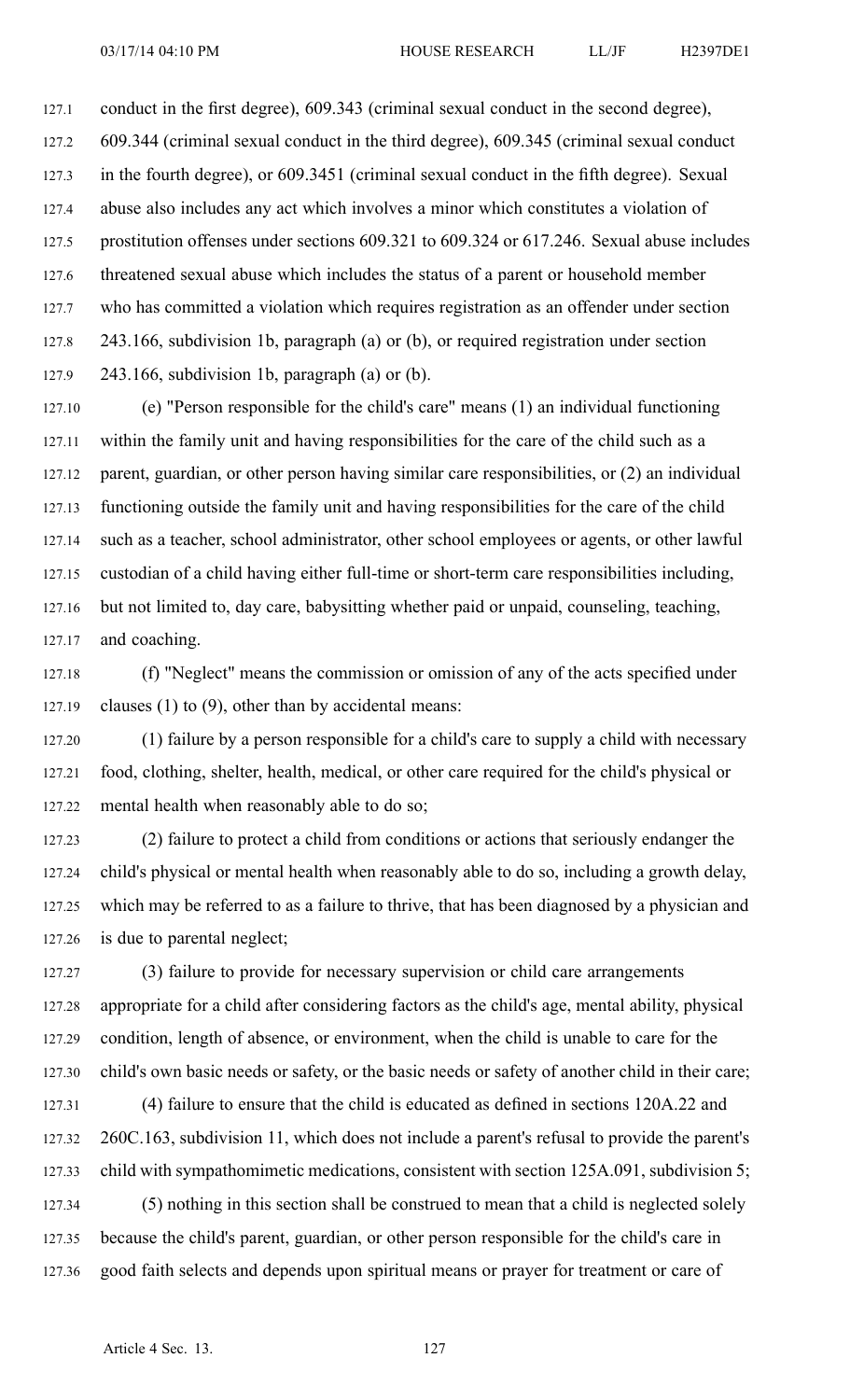128.1 disease or remedial care of the child in lieu of medical care; excep<sup>t</sup> that <sup>a</sup> parent, guardian, 128.2 or caretaker, or <sup>a</sup> person mandated to repor<sup>t</sup> pursuan<sup>t</sup> to subdivision 3, has <sup>a</sup> duty to repor<sup>t</sup> 128.3 if <sup>a</sup> lack of medical care may cause serious danger to the child's health. This section does 128.4 not impose upon persons, not otherwise legally responsible for providing <sup>a</sup> child with 128.5 necessary food, clothing, shelter, education, or medical care, <sup>a</sup> duty to provide that care;

128.6 (6) prenatal exposure to <sup>a</sup> controlled substance, as defined in section 253B.02, 128.7 subdivision 2, used by the mother for <sup>a</sup> nonmedical purpose, as evidenced by withdrawal 128.8 symptoms in the child at birth, results of <sup>a</sup> toxicology test performed on the mother at 128.9 delivery or the child at birth, medical effects or developmental delays during the child's 128.10 first year of life that medically indicate prenatal exposure to <sup>a</sup> controlled substance, or the 128.11 presence of <sup>a</sup> fetal alcohol spectrum disorder;

128.12 (7) "medical neglect" as defined in section 260C.007, subdivision 6, clause (5); 128.13 (8) chronic and severe use of alcohol or <sup>a</sup> controlled substance by <sup>a</sup> paren<sup>t</sup> or 128.14 person responsible for the care of the child that adversely affects the child's basic needs 128.15 and safety; or

128.16 (9) emotional harm from <sup>a</sup> pattern of behavior which contributes to impaired 128.17 emotional functioning of the child which may be demonstrated by <sup>a</sup> substantial and 128.18 observable effect in the child's behavior, emotional response, or cognition that is not 128.19 within the normal range for the child's age and stage of development, with due regard to 128.20 the child's culture.

128.21 (g) "Physical abuse" means any physical injury, mental injury, or threatened injury, 128.22 inflicted by <sup>a</sup> person responsible for the child's care on <sup>a</sup> child other than by accidental 128.23 means, or any physical or mental injury that cannot reasonably be explained by the child's 128.24 history of injuries, or any aversive or deprivation procedures, or regulated interventions, 128.25 that have not been authorized under section 121A.67 125A.0942 or 245.825.

128.26 Abuse does not include reasonable and moderate physical discipline of <sup>a</sup> child 128.27 administered by <sup>a</sup> paren<sup>t</sup> or legal guardian which does not result in an injury. Abuse does 128.28 not include the use of reasonable force by <sup>a</sup> teacher, principal, or school employee as 128.29 allowed by section 121A.582. Actions which are not reasonable and moderate include, 128.30 but are not limited to, any of the following that are done in anger or without regard to the 128.31 safety of the child:

128.32 (1) throwing, kicking, burning, biting, or cutting <sup>a</sup> child;

128.33 (2) striking <sup>a</sup> child with <sup>a</sup> closed fist;

128.34 (3) shaking <sup>a</sup> child under age three;

128.35 (4) striking or other actions which result in any nonaccidental injury to <sup>a</sup> child 128.36 under 18 months of age;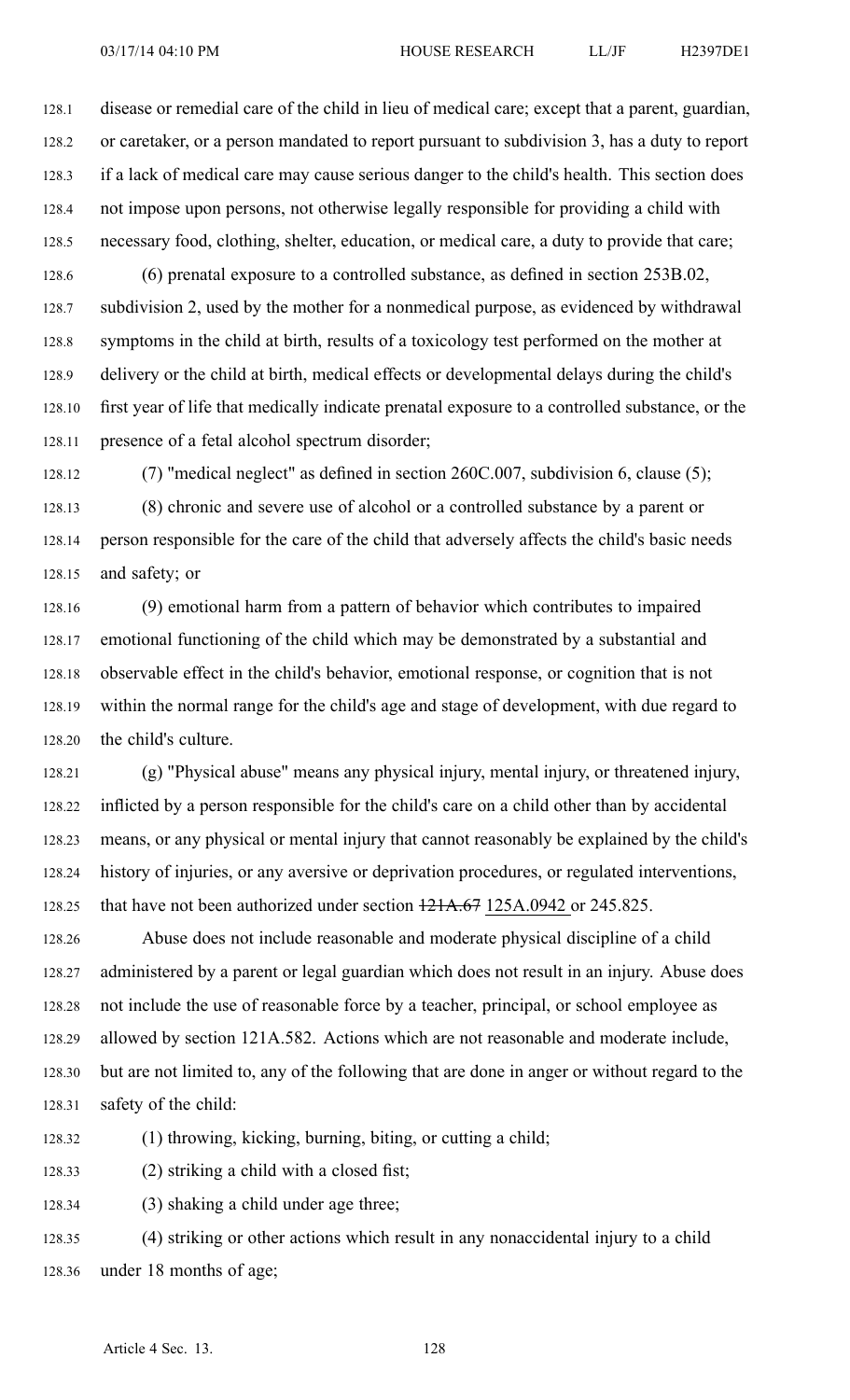129.1 (5) unreasonable interference with <sup>a</sup> child's breathing;

129.2 (6) threatening <sup>a</sup> child with <sup>a</sup> weapon, as defined in section 609.02, subdivision 6;

129.3 (7) striking <sup>a</sup> child under age one on the face or head;

129.4 (8) purposely giving <sup>a</sup> child poison, alcohol, or dangerous, harmful, or controlled 129.5 substances which were not prescribed for the child by <sup>a</sup> practitioner, in order to control or 129.6 punish the child; or other substances that substantially affect the child's behavior, motor 129.7 coordination, or judgment or that results in sickness or internal injury, or subjects the 129.8 child to medical procedures that would be unnecessary if the child were not exposed 129.9 to the substances;

129.10 (9) unreasonable physical confinement or restraint not permitted under section 129.11 609.379, including but not limited to tying, caging, or chaining; or

129.12 (10) in <sup>a</sup> school facility or school zone, an act by <sup>a</sup> person responsible for the child's 129.13 care that is <sup>a</sup> violation under section 121A.58.

129.14 (h) "Report" means any repor<sup>t</sup> received by the local welfare agency, police 129.15 department, county sheriff, or agency responsible for assessing or investigating 129.16 maltreatment pursuan<sup>t</sup> to this section.

129.17 (i) "Facility" means:

129.18 (1) <sup>a</sup> licensed or unlicensed day care facility, residential facility, agency, hospital, 129.19 sanitarium, or other facility or institution required to be licensed under sections 144.50 to 129.20 144.58, 241.021, or 245A.01 to 245A.16, or chapter 245D;

129.21 (2) <sup>a</sup> school as defined in sections 120A.05, subdivisions 9, 11, and 13; and 129.22 124D.10; or

129.23 (3) <sup>a</sup> nonlicensed personal care provider organization as defined in sections 256B.04, 129.24 subdivision 16, and 256B.0625, subdivision 19a.

129.25 (j) "Operator" means an operator or agency as defined in section 245A.02.

129.26 (k) "Commissioner" means the commissioner of human services.

129.27 (l) "Practice of social services," for the purposes of subdivision 3, includes but is 129.28 not limited to employee assistance counseling and the provision of guardian ad litem and 129.29 parenting time expeditor services.

129.30 (m) "Mental injury" means an injury to the psychological capacity or emotional 129.31 stability of <sup>a</sup> child as evidenced by an observable or substantial impairment in the child's 129.32 ability to function within <sup>a</sup> normal range of performance and behavior with due regard to 129.33 the child's culture.

129.34 (n) "Threatened injury" means <sup>a</sup> statement, overt act, condition, or status that 129.35 represents <sup>a</sup> substantial risk of physical or sexual abuse or mental injury. Threatened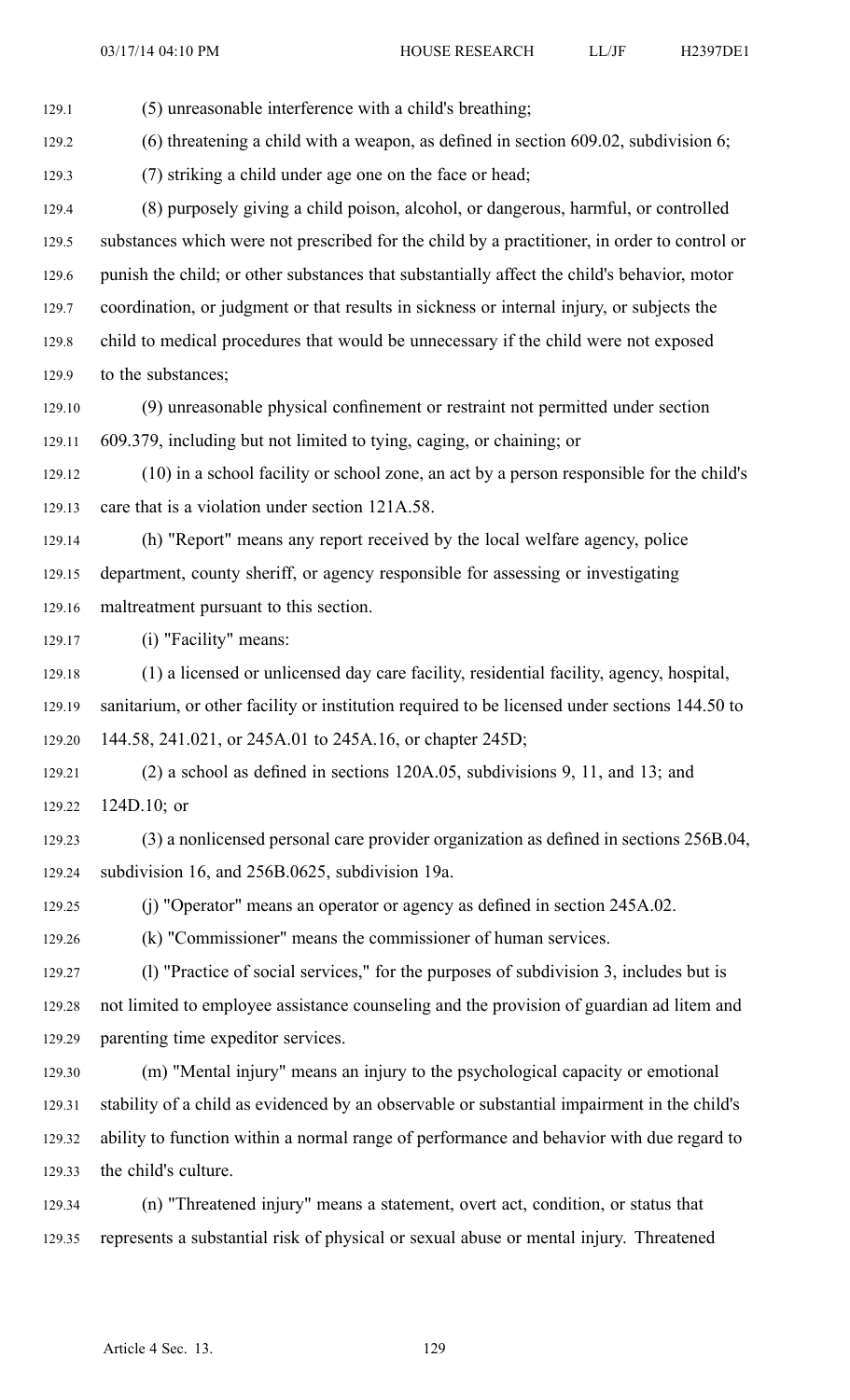130.1 injury includes, but is not limited to, exposing <sup>a</sup> child to <sup>a</sup> person responsible for the 130.2 child's care, as defined in paragraph (e), clause (1), who has:

130.3 (1) subjected <sup>a</sup> child to, or failed to protect <sup>a</sup> child from, an overt act or condition 130.4 that constitutes egregious harm, as defined in section 260C.007, subdivision 14, or <sup>a</sup> 130.5 similar law of another jurisdiction;

130.6 (2) been found to be palpably unfit under section 260C.301, subdivision 1, paragraph 130.7 (b), clause (4), or <sup>a</sup> similar law of another jurisdiction;

130.8 (3) committed an act that has resulted in an involuntary termination of parental rights 130.9 under section 260C.301, or <sup>a</sup> similar law of another jurisdiction; or

130.10 (4) committed an act that has resulted in the involuntary transfer of permanen<sup>t</sup> 130.11 legal and physical custody of <sup>a</sup> child to <sup>a</sup> relative under Minnesota Statutes 2010, section 130.12 260C.201, subdivision 11, paragraph (d), clause (1), section 260C.515, subdivision 4, or <sup>a</sup> 130.13 similar law of another jurisdiction.

130.14 A child is the subject of <sup>a</sup> repor<sup>t</sup> of threatened injury when the responsible social 130.15 services agency receives birth match data under paragraph (o) from the Department of 130.16 Human Services.

130.17 (o) Upon receiving data under section 144.225, subdivision 2b, contained in <sup>a</sup> 130.18 birth record or recognition of parentage identifying <sup>a</sup> child who is subject to threatened 130.19 injury under paragraph (n), the Department of Human Services shall send the data to the 130.20 responsible social services agency. The data is known as "birth match" data. Unless the 130.21 responsible social services agency has already begun an investigation or assessment of the 130.22 repor<sup>t</sup> due to the birth of the child or execution of the recognition of parentage and the 130.23 parent's previous history with child protection, the agency shall accep<sup>t</sup> the birth match 130.24 data as <sup>a</sup> repor<sup>t</sup> under this section. The agency may use either <sup>a</sup> family assessment or 130.25 investigation to determine whether the child is safe. All of the provisions of this section 130.26 apply. If the child is determined to be safe, the agency shall consult with the county 130.27 attorney to determine the appropriateness of filing <sup>a</sup> petition alleging the child is in need 130.28 of protection or services under section 260C.007, subdivision 6, clause (16), in order to 130.29 deliver needed services. If the child is determined not to be safe, the agency and the county 130.30 attorney shall take appropriate action as required under section 260C.503, subdivision 2.

130.31 (p) Persons who conduct assessments or investigations under this section shall take 130.32 into account accepted child-rearing practices of the culture in which <sup>a</sup> child participates 130.33 and accepted teacher discipline practices, which are not injurious to the child's health, 130.34 welfare, and safety.

130.35 (q) "Accidental" means <sup>a</sup> sudden, not reasonably foreseeable, and unexpected 130.36 occurrence or event which: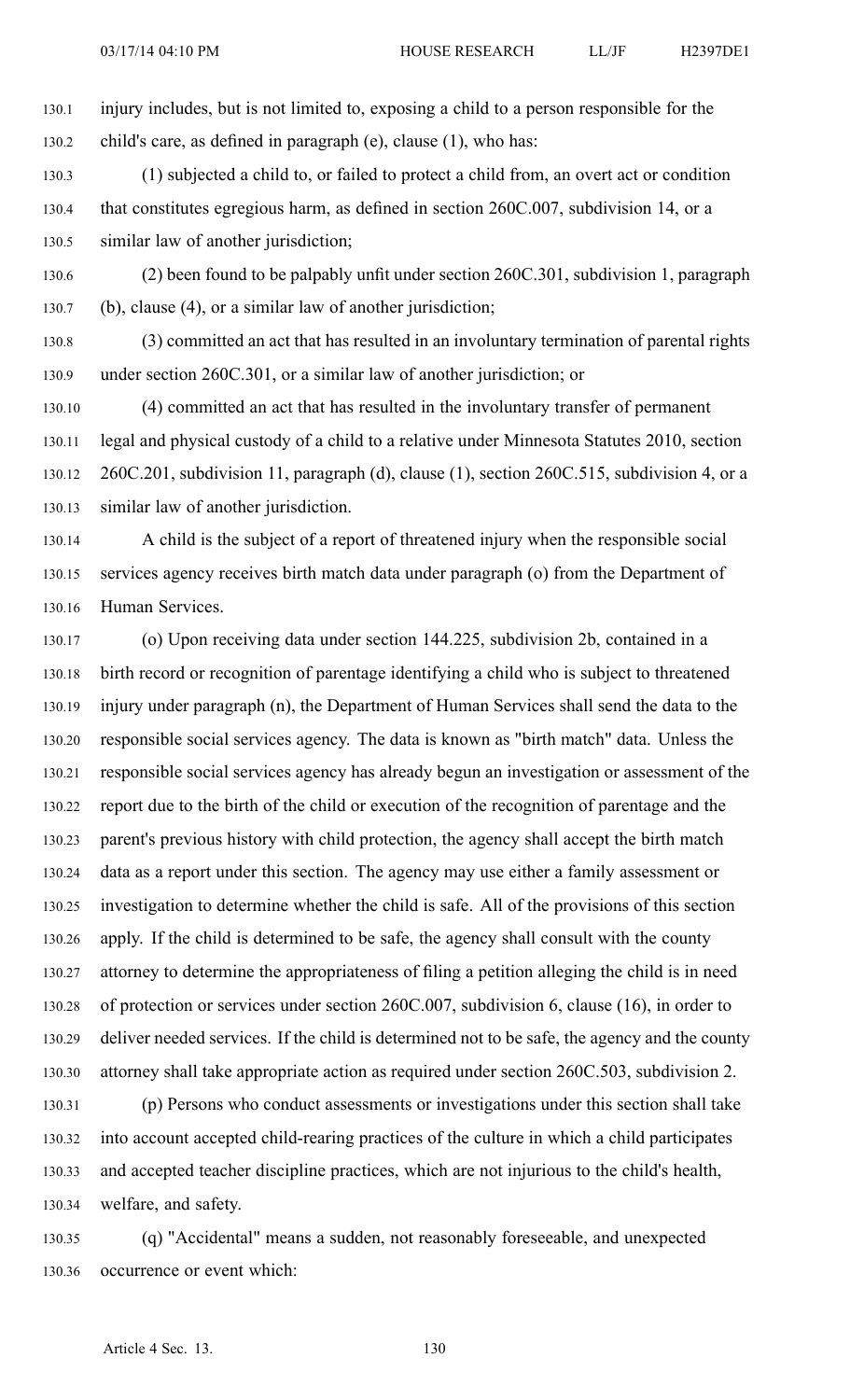| 131.1  | (1) is not likely to occur and could not have been prevented by exercise of due            |
|--------|--------------------------------------------------------------------------------------------|
| 131.2  | care; and                                                                                  |
| 131.3  | (2) if occurring while a child is receiving services from a facility, happens when the     |
| 131.4  | facility and the employee or person providing services in the facility are in compliance   |
| 131.5  | with the laws and rules relevant to the occurrence or event.                               |
| 131.6  | (r) "Nonmaltreatment mistake" means:                                                       |
| 131.7  | (1) at the time of the incident, the individual was performing duties identified in the    |
| 131.8  | center's child care program plan required under Minnesota Rules, part 9503.0045;           |
| 131.9  | (2) the individual has not been determined responsible for a similar incident that         |
| 131.10 | resulted in a finding of maltreatment for at least seven years;                            |
| 131.11 | (3) the individual has not been determined to have committed a similar                     |
| 131.12 | nonmaltreatment mistake under this paragraph for at least four years;                      |
| 131.13 | (4) any injury to a child resulting from the incident, if treated, is treated only with    |
| 131.14 | remedies that are available over the counter, whether ordered by a medical professional or |
| 131.15 | not; and                                                                                   |
| 131.16 | (5) except for the period when the incident occurred, the facility and the individual      |
| 131.17 | providing services were both in compliance with all licensing requirements relevant to the |
| 131.18 | incident.                                                                                  |
| 131.19 | This definition only applies to child care centers licensed under Minnesota                |
| 131.20 | Rules, chapter 9503. If clauses (1) to (5) apply, rather than making a determination of    |
| 131.21 | substantiated maltreatment by the individual, the commissioner of human services shall     |
| 131.22 | determine that a nonmaltreatment mistake was made by the individual.                       |
| 131.23 | <b>EFFECTIVE DATE.</b> This section is effective the day following final enactment.        |
| 131.24 | Sec. 14. Laws 2013, chapter 116, article 5, section 31, subdivision 8, is amended to read: |

131.25 Subd. 8. **Special education paperwork cost savings.** For the contract to effect

131.26 special education paperwork cost savings under Minnesota Statutes, section 125A.08,

131.27 subdivision 2, paragraph (c):

131.28 \$ 1,763,000 ..... 2014

131.29 For a transfer to MNIT. This appropriation is available in fiscal year 2015 if not 131.30 expended.

## 131.31 **EFFECTIVE DATE.** This section is effective the day following final enactment.

## 131.32 Sec. 15. **RULEMAKING AUTHORITY; SPECIAL EDUCATION TASK FORCE** 131.33 **RECOMMENDATIONS.**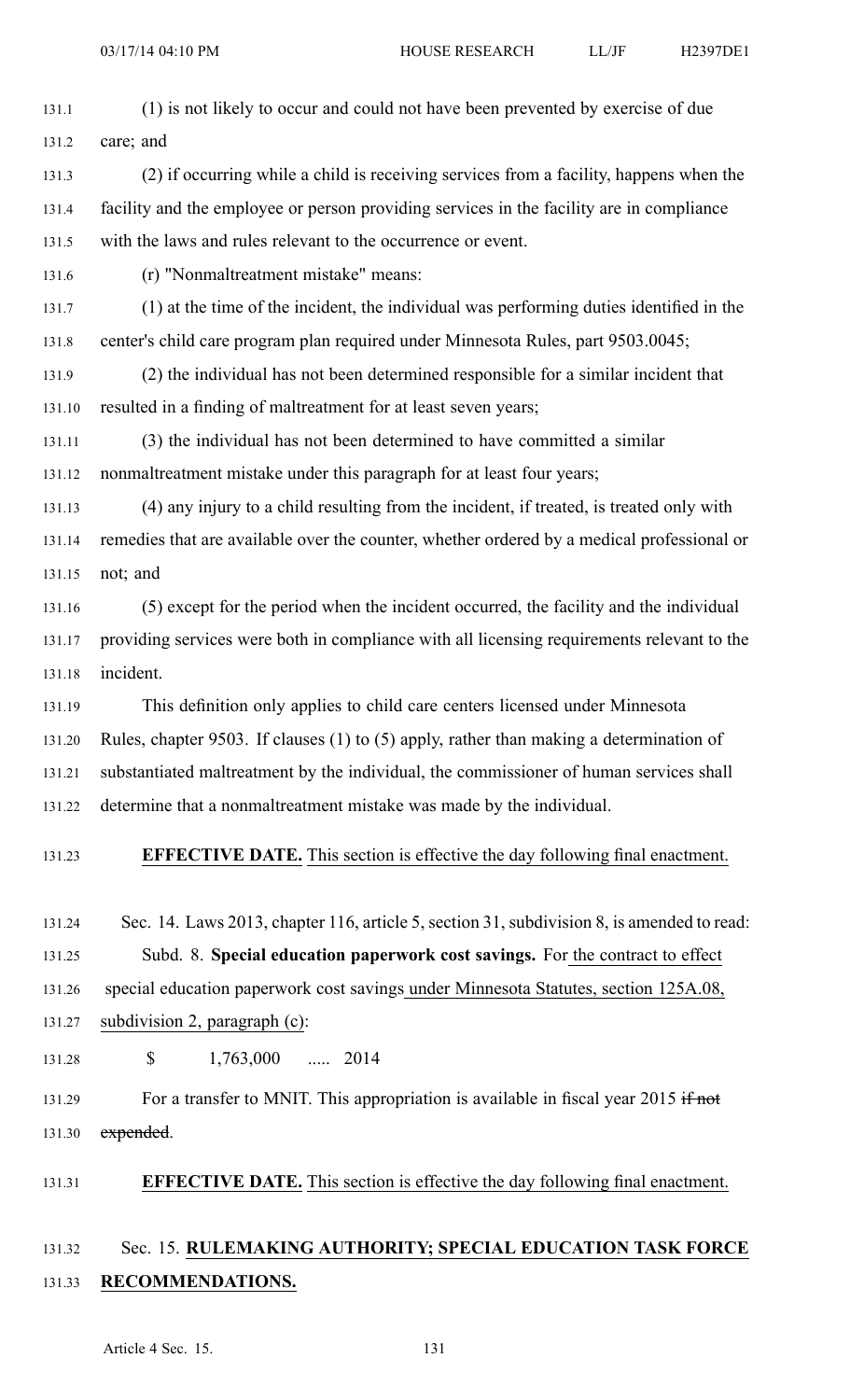| 132.1  | The commissioner of education must use the expedited rulemaking process under              |
|--------|--------------------------------------------------------------------------------------------|
| 132.2  | Minnesota Statutes, section 14.389, to make the specific rule changes recommended by the   |
| 132.3  | Special Education Case Load and Rule Alignment Task Force in its 2014 report entitled      |
| 132.4  | "Recommendations for Special Education Case Load and Rule Alignment" submitted             |
| 132.5  | to the legislature on February 15, 2014.                                                   |
| 132.6  | <b>EFFECTIVE DATE.</b> This section is effective the day following final enactment.        |
| 132.7  | Sec. 16. REPEALER.                                                                         |
| 132.8  | Minnesota Statutes 2012, section 125A.027, subdivision 3, is repealed.                     |
| 132.9  | <b>ARTICLE 5</b>                                                                           |
| 132.10 | <b>NUTRITION</b>                                                                           |
|        |                                                                                            |
| 132.11 | Section 1. Minnesota Statutes 2012, section 124D.111, subdivision 3, is amended to         |
| 132.12 | read:                                                                                      |
| 132.13 | Subd. 3. School food service fund. (a) The expenses described in this subdivision          |
| 132.14 | must be recorded as provided in this subdivision.                                          |
| 132.15 | (b) In each district, the expenses for a school food service program for pupils must       |
| 132.16 | be attributed to a school food service fund. Under a food service program, the school      |
| 132.17 | food service may prepare or serve milk, meals, or snacks in connection with school or      |
| 132.18 | community service activities.                                                              |
| 132.19 | (c) Revenues and expenditures for food service activities must be recorded in the          |
| 132.20 | food service fund. The costs of processing applications, accounting for meals, preparing   |
| 132.21 | and serving food, providing kitchen custodial services, and other expenses involving the   |
| 132.22 | preparing of meals or the kitchen section of the lunchroom may be charged to the food      |
| 132.23 | service fund or to the general fund of the district. The costs of lunchroom supervision,   |
| 132.24 | lunchroom custodial services, lunchroom utilities, and other administrative costs of the   |
| 132.25 | food service program must be charged to the general fund.                                  |
| 132.26 | That portion of superintendent and fiscal manager costs that can be documented as          |
| 132.27 | attributable to the food service program may be charged to the food service fund provided  |
| 132.28 | that the school district does not employ or contract with a food service director or other |
| 132.29 | individual who manages the food service program, or food service management company.       |
| 132.30 | If the cost of the superintendent or fiscal manager is charged to the food service fund,   |
| 132.31 | the charge must be at a wage rate not to exceed the statewide average for food service     |
| 132.32 | directors as determined by the department.                                                 |
| 132.33 | (d) Capital expenditures for the purchase of food service equipment must be made           |
| 132.34 | from the general fund and not the food service fund, unless the unreserved restricted      |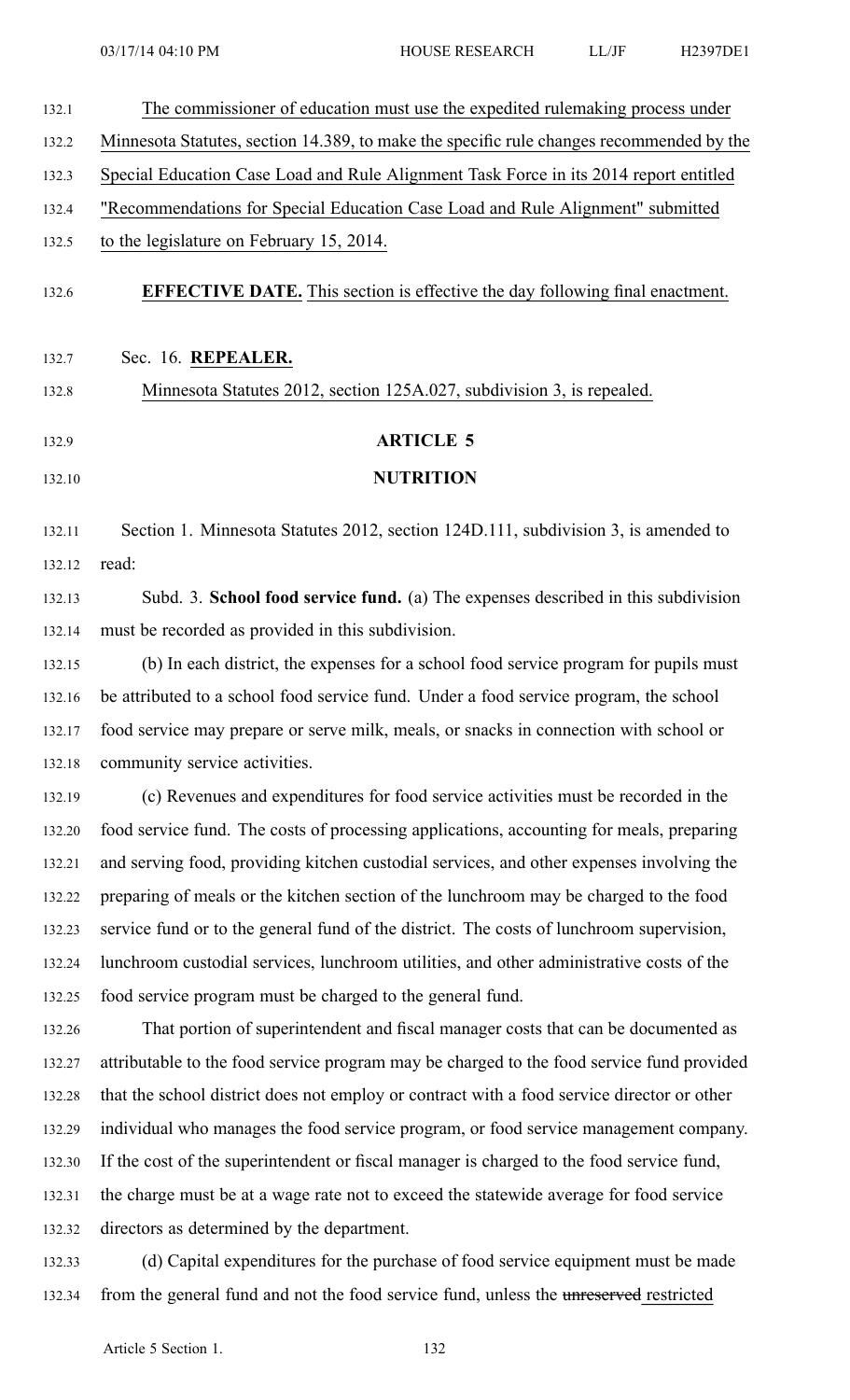133.1 balance in the food service fund at the end of the last fiscal year is greater than the cost of 133.2 the equipment to be purchased.

133.3 (e) If the condition set out in paragraph (d) applies, the equipment may be purchased 133.4 from the food service fund.

133.5 (f) If <sup>a</sup> deficit in the food service fund exists at the end of <sup>a</sup> fiscal year, and the deficit 133.6 is not eliminated by revenues from food service operations in the next fiscal year, then the 133.7 deficit must be eliminated by <sup>a</sup> permanen<sup>t</sup> fund transfer from the general fund at the end of 133.8 that second fiscal year. However, if <sup>a</sup> district contracts with <sup>a</sup> food service managemen<sup>t</sup> 133.9 company during the period in which the deficit has accrued, the deficit must be eliminated 133.10 by <sup>a</sup> paymen<sup>t</sup> from the food service managemen<sup>t</sup> company.

133.11 (g) Notwithstanding paragraph (f), <sup>a</sup> district may incur <sup>a</sup> deficit in the food service 133.12 fund for up to three years without making the permanen<sup>t</sup> transfer if the district submits 133.13 to the commissioner by January 1 of the second fiscal year <sup>a</sup> plan for eliminating that 133.14 deficit at the end of the third fiscal year.

133.15 (h) If <sup>a</sup> surplus in the food service fund exists at the end of <sup>a</sup> fiscal year for three 133.16 successive years, <sup>a</sup> district may recode for that fiscal year the costs of lunchroom 133.17 supervision, lunchroom custodial services, lunchroom utilities, and other administrative 133.18 costs of the food service program charged to the general fund according to paragraph (c) 133.19 and charge those costs to the food service fund in <sup>a</sup> total amount not to exceed the amount 133.20 of surplus in the food service fund.

## 133.21 Sec. 2. **[124D.1191] DONATIONS TO FOOD SHELF PROGRAMS.**

133.22 Schools and community organizations participating in any federal child nutrition 133.23 meal program may donate food to food shelf programs, provided that the food shelf:

133.24 (1) is <sup>a</sup> nonprofit corporation or is affiliated with <sup>a</sup> nonprofit corporation, as defined

133.25 in section 501(c)(3) of the Internal Revenue Code of 1986;

133.26 (2) distributes food without charge to needy individuals;

133.27 (3) does not limit food distributions to individuals of <sup>a</sup> particular religious affiliation,

133.28 race, or other criteria unrelated to need; and

133.29 (4) has <sup>a</sup> stable address and directly serves individuals.

#### 133.30 **ARTICLE 6**

## 133.31 **EARLY CHILDHOOD EDUCATION, SELF-SUFFICIENCY, AND** 133.32 **LIFELONG LEARNING**

133.33 Section 1. Minnesota Statutes 2012, section 123A.06, subdivision 2, is amended to read: 133.34 Subd. 2. **People to be served.** A state-approved alternative program shall provide 133.35 programs for secondary pupils and adults. A center may also provide programs and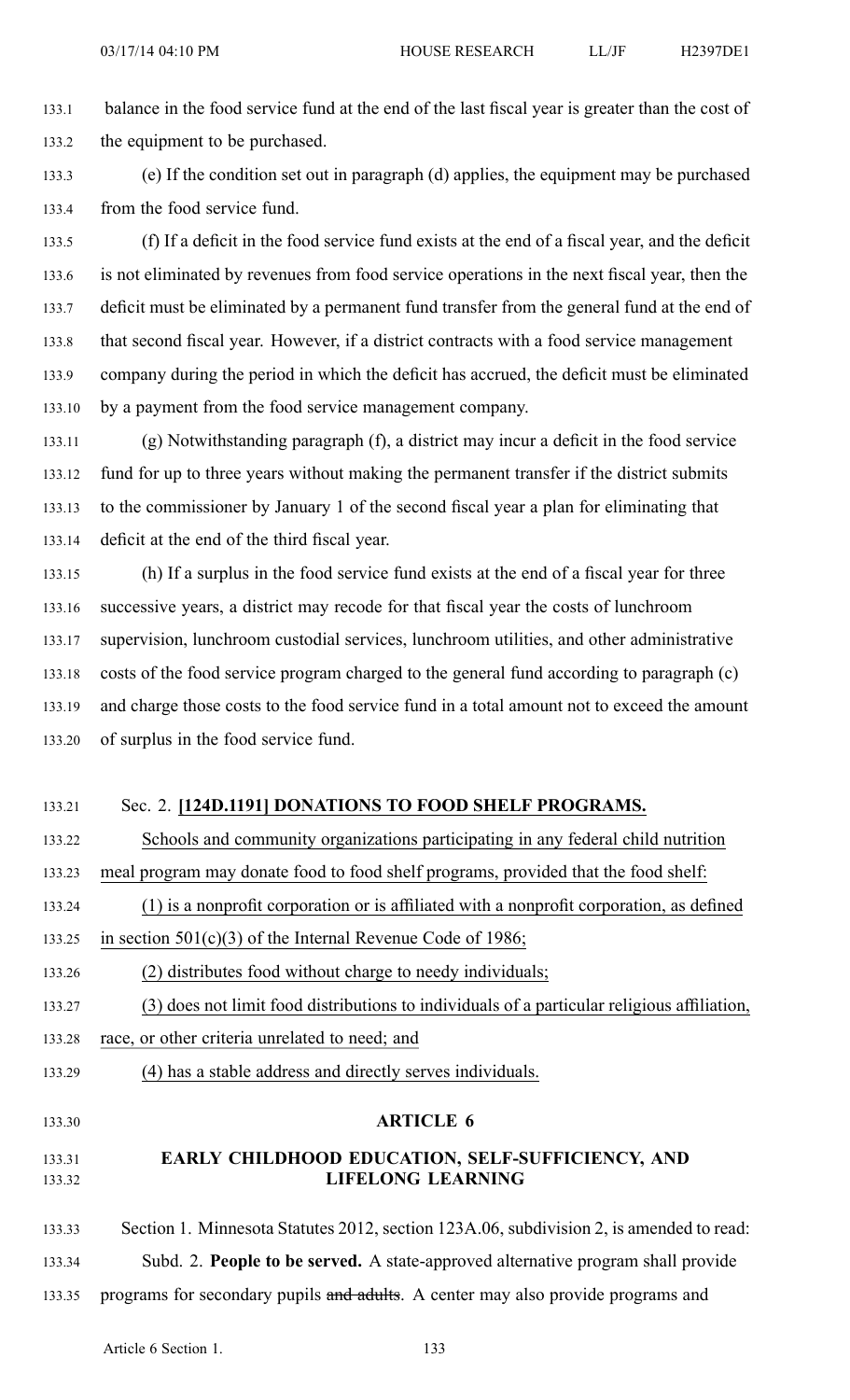134.1 services for elementary and secondary pupils who are not attending the state-approved 134.2 alternative program to assist them in being successful in school. A center shall use 134.3 research-based best practices for serving English learners and their parents. An 134.4 individualized education program team may identify <sup>a</sup> state-approved alternative program 134.5 as an appropriate placement to the extent <sup>a</sup> state-approved alternative program can provide 134.6 the student with the appropriate special education services described in the student's plan. 134.7 Pupils eligible to be served are those who qualify under the graduation incentives program 134.8 in section 124D.68, subdivision 2, those enrolled under section 124D.02, subdivision 134.9 2, or those pupils who are eligible to receive special education services under sections 134.10 125A.03 to 125A.24, and 125A.65.

134.11 Sec. 2. Minnesota Statutes 2013 Supplement, section 124D.165, subdivision 2, is 134.12 amended to read:

134.13 Subd. 2. **Family eligibility.** (a) For <sup>a</sup> family to receive an early childhood education 134.14 learning scholarship, parents or guardians must meet the following eligibility requirements: 134.15 (1) have <sup>a</sup> child three or four years of age on September 1 of the current school year, 134.16 who has not ye<sup>t</sup> started kindergarten; and

134.17 (2) have income equal to or less than 185 percen<sup>t</sup> of federal poverty level income 134.18 in the current calendar year, or be able to document their child's current participation in 134.19 the free and reduced-price lunch program or child and adult care food program, National 134.20 School Lunch Act, United States Code, title 42, sections 1751 and 1766; the Food 134.21 Distribution Program on Indian Reservations, Food and Nutrition Act, United States 134.22 Code, title 7, sections 2011-2036; Head Start under the federal Improving Head Start for 134.23 School Readiness Act of 2007; Minnesota family investment program under chapter 256J; 134.24 child care assistance programs under chapter 119B; the supplemental nutrition assistance 134.25 program; or placement in foster care under section 260C.212.

134.26 (b) Notwithstanding the other provisions of this section, <sup>a</sup> paren<sup>t</sup> under age 21 who 134.27 is pursuing <sup>a</sup> high school or general education equivalency diploma is eligible for an early 134.28 learning scholarship if the paren<sup>t</sup> has <sup>a</sup> child age zero to five years old and meets the 134.29 income eligibility guidelines in this subdivision.

134.30 (c) Any siblings between the ages zero to five years old of <sup>a</sup> child who has been 134.31 awarded <sup>a</sup> scholarship under this section must be awarded <sup>a</sup> scholarship upon request, 134.32 provided the sibling attends the same program.

134.33 (d) A child who has received <sup>a</sup> scholarship under this section must continue to receive 134.34 <sup>a</sup> scholarship each year until that child is eligible for kindergarten under section 120A.20.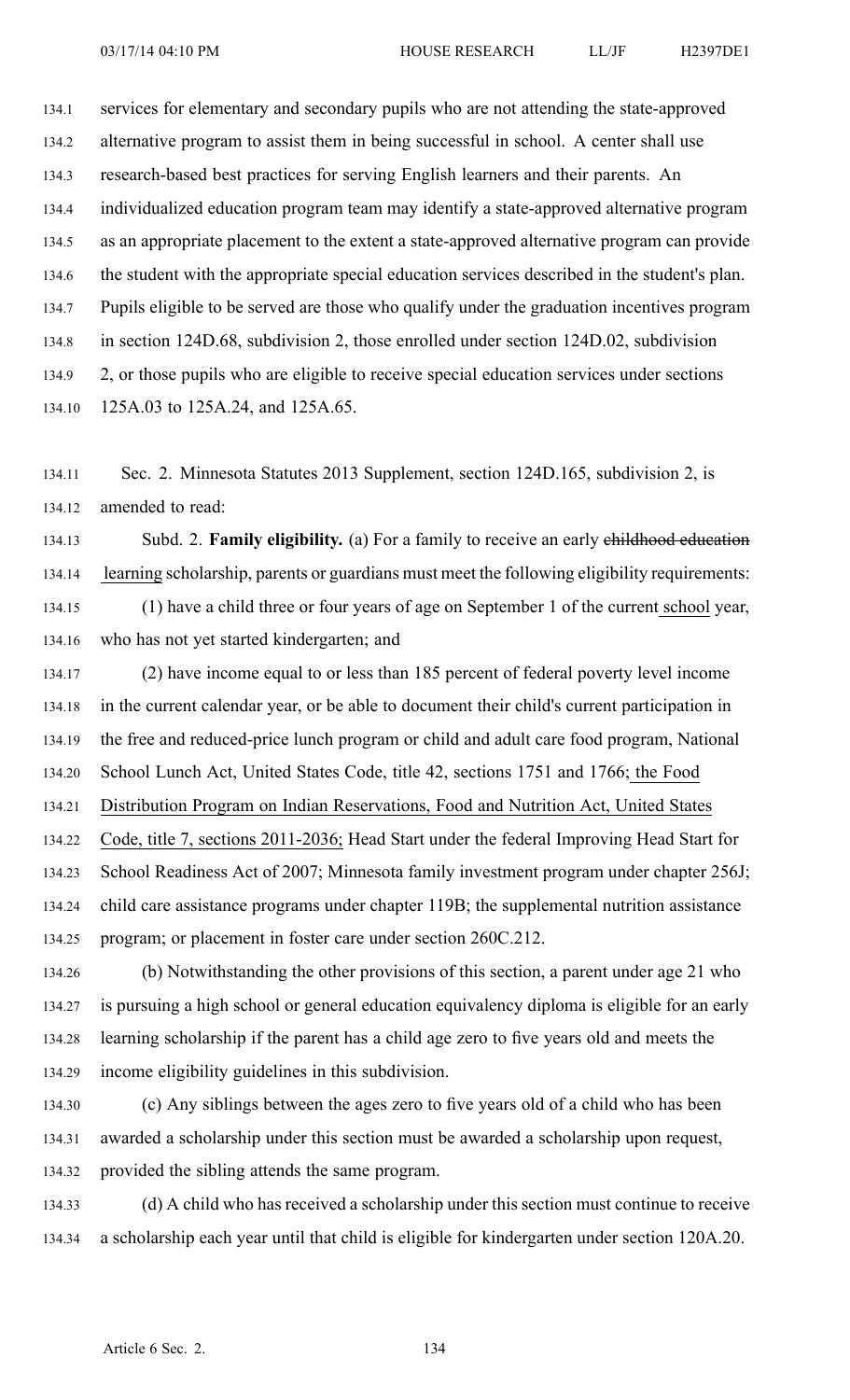135.1 (e) Early learning scholarships may not be counted as earned income for the 135.2 purposes of medical assistance under chapter 256B, MinnesotaCare under chapter 256L, 135.3 Minnesota family investment program under chapter 256J, child care assistance programs 135.4 under chapter 119B, or Head Start under the federal Improving Head Start for School 135.5 Readiness Act of 2007. 135.6 Sec. 3. Minnesota Statutes 2013 Supplement, section 124D.165, subdivision 4, is 135.7 amended to read: 135.8 Subd. 4. **Early childhood program eligibility.** (a) In order to be eligible to accep<sup>t</sup> 135.9 an early childhood education learning scholarship, a program must: 135.10 (1) participate in the quality rating and improvement system under section 135.11 124D.142; and 135.12 (2) beginning July 1, 2016, have <sup>a</sup> three- or four-star rating in the quality rating 135.13 and improvement system. 135.14 (b) Any program accepting scholarships must use the revenue to supplement and not 135.15 supplant federal funding. 135.16 **ARTICLE 7** 135.17 **LIBRARIES** 135.18 Section 1. Minnesota Statutes 2013 Supplement, section 134.34, subdivision 1, is 135.19 amended to read: 135.20 Subdivision 1. **Local suppor<sup>t</sup> levels.** (a) Regional library basic system suppor<sup>t</sup> aid 135.21 shall be provided to any regional public library system where there are at least three 135.22 participating counties and where each participating city and county is providing for public 135.23 library service suppor<sup>t</sup> the lesser of (a) an amount equivalent to .82 percen<sup>t</sup> of the average

135.24 of the adjusted net tax capacity of the taxable property of that city or county, as determined

135.25 by the commissioner of revenue for the second, third, and fourth year preceding that 135.26 calendar year or (b) <sup>a</sup> per capita amount calculated under the provisions of this subdivision.

135.27 The per capita amount is established for calendar year 1993 as \$7.62. In succeeding 135.28 calendar years, the per capita amount shall be increased by <sup>a</sup> percentage equal to one-half of 135.29 the percentage by which the total state adjusted net tax capacity of property as determined 135.30 by the commissioner of revenue for the second year preceding that calendar year increases 135.31 over that total adjusted net tax capacity for the third year preceding that calendar year.

135.32 (b) The minimum level of suppor<sup>t</sup> specified under this subdivision or subdivision 4 135.33 shall be certified annually to the participating cities and counties by the Department of 135.34 Education. If <sup>a</sup> city or county chooses to reduce its local suppor<sup>t</sup> in accordance with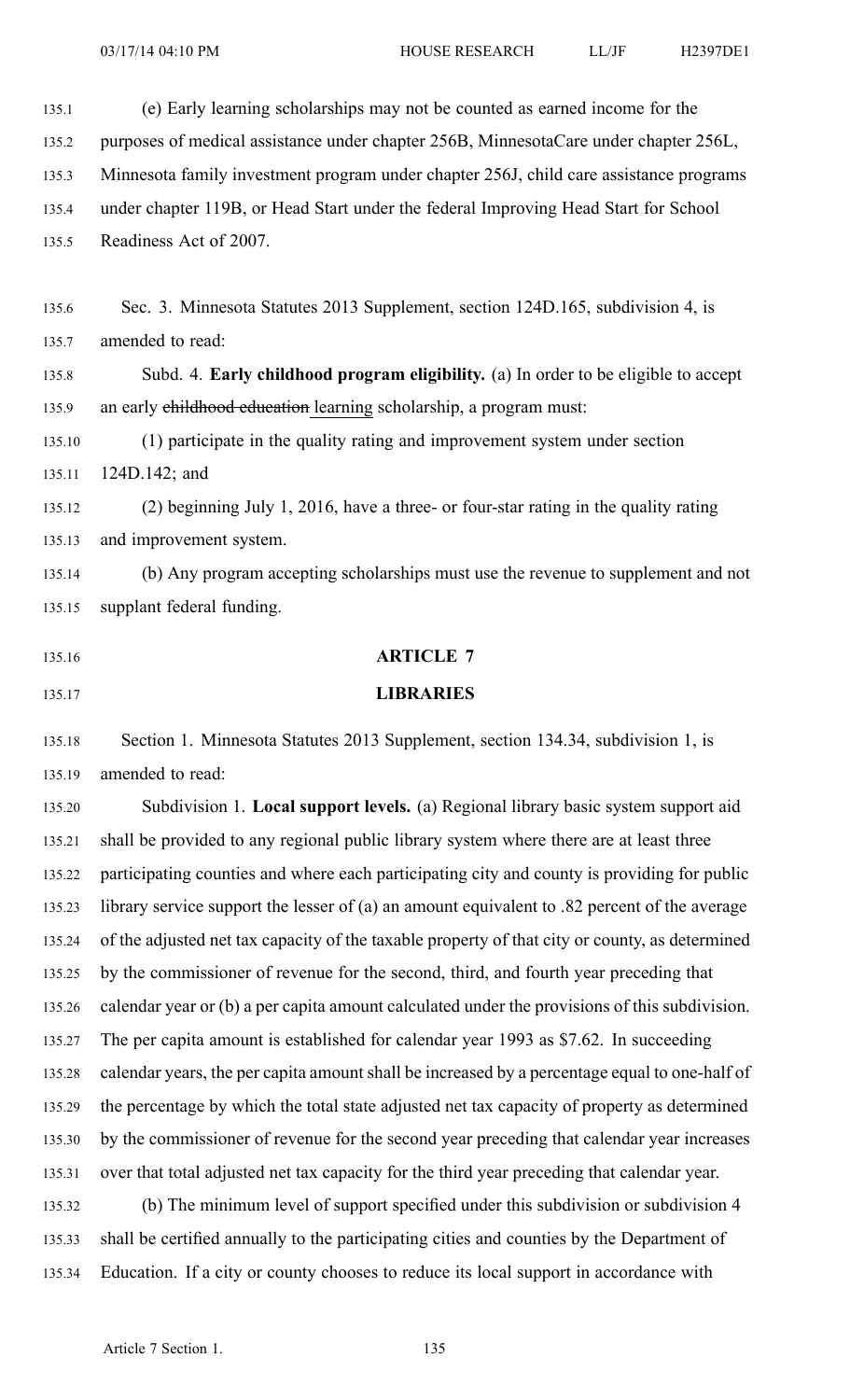136.1 subdivision 4, paragraph (b) or  $(e)$ , it shall notify its regional public library system. The 136.2 regional public library system shall notify the Department of Education that <sup>a</sup> revised 136.3 certification is required. The revised minimum level of suppor<sup>t</sup> shall be certified to the 136.4 city or county by the Department of Education.

136.5 (c) A city which is <sup>a</sup> par<sup>t</sup> of <sup>a</sup> regional public library system shall not be required to 136.6 provide this level of suppor<sup>t</sup> if the property of that city is already taxable by the county 136.7 for the suppor<sup>t</sup> of that regional public library system. In no event shall the Department 136.8 of Education require any city or county to provide <sup>a</sup> higher level of suppor<sup>t</sup> than the 136.9 level of suppor<sup>t</sup> specified in this section in order for <sup>a</sup> system to qualify for regional 136.10 library basic system suppor<sup>t</sup> aid. This section shall not be construed to prohibit <sup>a</sup> city or 136.11 county from providing <sup>a</sup> higher level of suppor<sup>t</sup> for public libraries than the level of 136.12 suppor<sup>t</sup> specified in this section.

136.13 Sec. 2. Minnesota Statutes 2013 Supplement, section 134.34, subdivision 4, is 136.14 amended to read:

136.15 Subd. 4. **Limitation.** (a) For calendar year 2010 and later, regional library 136.16 basic system support aid shall not be provided to a regional public library system for a 136.17 participating city or county which decreases the dollar amount provided for support for 136.18 operating purposes of public library service below the amount provided by it for the 136.19 second, or third preceding year, whichever is less. For purposes of this subdivision and 136.20 subdivision 1, any funds provided under section 473.757, subdivision 2, for extending 136.21 library hours of operation shall not be considered amounts provided by a city or county for 136.22 support for operating purposes of public library service. This subdivision shall not apply 136.23 to participating cities or counties where the adjusted net tax capacity of that city or county 136.24 has decreased, if the dollar amount of the reduction in support is not greater than the dollar 136.25 amount by which support would be decreased if the reduction in support were made in 136.26 direct proportion to the decrease in adjusted net tax capacity.

136.27 (b) For calendar year 2009 and later, in any calendar year in which <sup>a</sup> city's or 136.28 county's aid under sections 477A.011 to 477A.014 or credit reimbursement under section 136.29 273.1384 is reduced after the city or county has certified its levy payable in that year, it 136.30 may reduce its local support by the lesser of:

136.31 (1) ten percent; or

136.32  $(2)$  a percent equal to the ratio of the aid and credit reimbursement reductions to the 136.33 eity's or county's revenue base, based on aids certified for the current calendar year. For 136.34 ealendar year 2009 only, the reduction under this paragraph shall be based on 2008 aid and 136.35 credit reimbursement reductions under the December 2008 unallotment, as well as any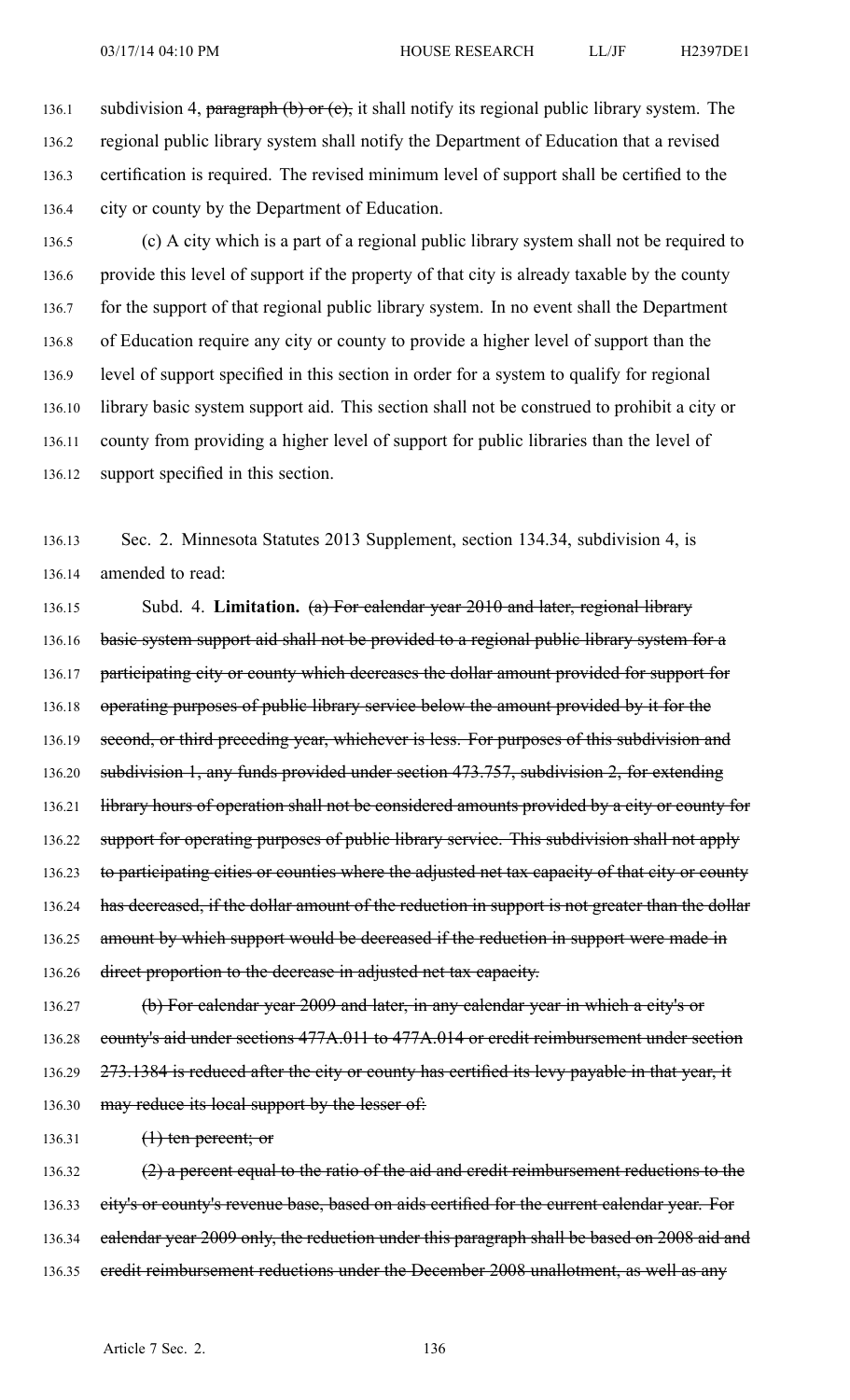137.1 aid and credit reimbursement reductions in calendar year 2009. For pay 2009 only, the 137.2 commissioner of revenue will calculate the reductions under this paragraph and certify 137.3 them to the commissioner of education within 15 days of May 17, 2009. 137.4 (c) For taxes payable in 2010 and later, in any payable year in which the total 137.5 amounts certified for city or county aids under sections 477A.011 to 477A.014 are less 137.6 than the total amounts paid under those sections in the previous calendar year, a city or 137.7 county may reduce its local support by the lesser of: 137.8  $(1)$  ten percent; or 137.9  $(2)$  a percent equal to the ratio of: 137.10  $(i)$  the difference between  $(A)$  the sum of the aid it was paid under sections 137.11 477A.011 to 477A.014 and the credit reimbursement it received under section 273.1384 137.12 in the previous calendar year and (B) the sum of the aid it is certified to be paid in the 137.13 eurrent calendar year under sections 477A.011 to 477A.014 and the credit reimbursement 137.14 estimated to be paid under section 273.1384; to 137.15 (ii) its revenue base for the previous year, based on aids actually paid in the previous 137.16 ealendar year. The commissioner of revenue shall calculate the percent aid cut for each 137.17 county and city under this paragraph and certify the percentage cuts to the commissioner 137.18 of education by August 1 of the year prior to the year in which the reduced aids and 137.19 eredit reimbursements are to be paid. The percentage of reduction related to reductions 137.20 to credit reimbursements under section 273.1384 shall be based on the best estimation 137.21 available as of July 30. 137.22 (d) Notwithstanding paragraph (a), (b), or (c), no city or county shall reduce its 137.23 support for public libraries below the minimum level specified in subdivision 1. 137.24 (e) For purposes of this subdivision, "revenue base" means the sum of: 137.25 (1) its levy for taxes payable in the current calendar year, including the levy on 137.26 the fiscal disparities distribution under section 276A.06, subdivision 3, paragraph (a), 137.27 or  $473F.08$ , subdivision 3, paragraph  $(a)$ ; 137.28 (2) its aid under sections 477A.011 to 477A.014 in the current calendar year; and 137.29 (3) its taconite aid in the current calendar year under sections 298.28 and 298.282. 137.30 For calendar year 2011 and later, regional library basic system suppor<sup>t</sup> aid shall not 137.31 be provided to <sup>a</sup> regional public library system for <sup>a</sup> participating city or county which 137.32 decreases the dollar amount provided for suppor<sup>t</sup> for operating purposes of public library 137.33 services below the amount required under section 275.761 for calendar year 2011.

137.34 Sec. 3. Minnesota Statutes 2012, section 134.355, subdivision 8, is amended to read: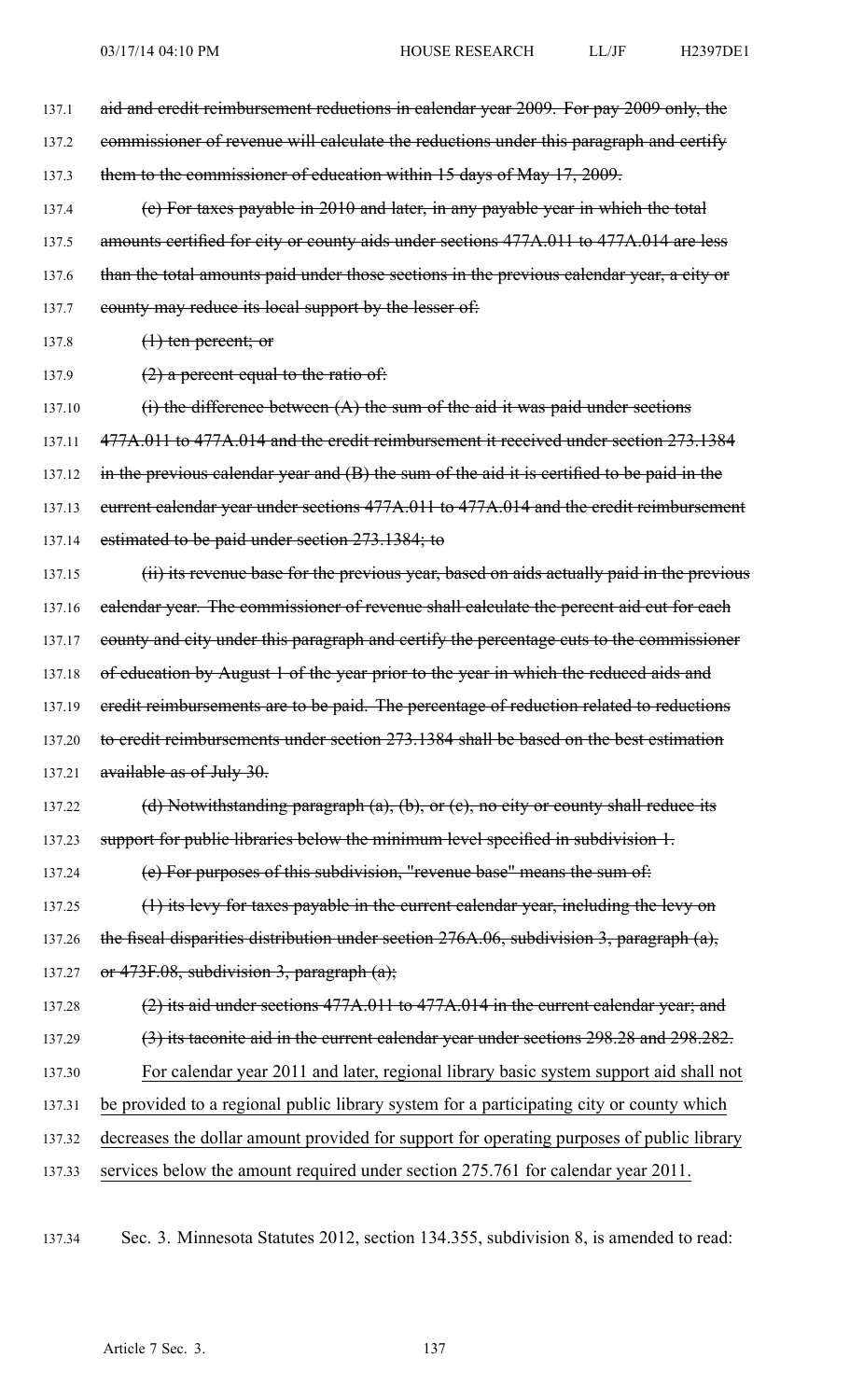138.1 Subd. 8. **Eligibility.** A regional public library system may apply for regional library 138.2 telecommunications aid. The aid must be used for data and video access maintenance, 138.3 equipment, or installation of telecommunication lines. To be eligible, <sup>a</sup> regional public 138.4 library system must be officially designated by the commissioner of education as <sup>a</sup> 138.5 regional public library system as defined in section 134.34, subdivision 3, and each of its 138.6 participating cities and counties must meet local suppor<sup>t</sup> levels defined in section 134.34, 138.7 subdivision 1. A public library building that receives aid under this section must be open <sup>a</sup> 138.8 minimum of 20 hours per week. Exceptions to the minimum open hours requirement may 138.9 be granted by the Department of Education on reques<sup>t</sup> of the regional public library system 138.10 for the following circumstances: short-term closing for emergency maintenance and 138.11 repairs following <sup>a</sup> natural disaster; in response to exceptional economic circumstances; 138.12 building repair or maintenance that requires public services areas to be closed; or to adjust 138.13 hours of public service to respond to documented seasonal use patterns.

## 138.14 Sec. 4. **CONSULTATION; LIBRARIES AND SERVICE DELIVERY.**

138.15 The commissioner of education must consult with people knowledgeable about

138.16 state libraries and service delivery, including representatives of the Department of

138.17 Education, regional public library systems, multicounty multi-type library systems, public

138.18 libraries located in the metropolitan area and greater Minnesota other than regional public

138.19 library systems, Minitex, public school library media specialists, the Office of Higher

138.20 Education, the Association of Minnesota Counties, and the League of Minnesota Cities

138.21 on increasing service delivery and collaboration between library governance systems,

- 138.22 options for changing current library procedures and library governance systems to
- 138.23 increase collaboration between library systems, and ensuring equitable and cost-effective
- 138.24 access to library services statewide. In addition to addressing physical library services,
- 138.25 the commissioner also must consider how to increase access to emerging electronic
- 138.26 services. The commissioner must repor<sup>t</sup> by February 1, 2015, to the education policy
- 138.27 and finance committees of the legislature on how to structure library systems to ensure
- 138.28 that all Minnesota residents have equitable and cost-effective access to state-supported
- 138.29 library services.

## 138.30 **EFFECTIVE DATE.** This section is effective the day following final enactment."

138.31 Delete the title and insert:

138.32 "A bill for an act 138.33 relating to education; providing for policy and technical modifications in early 138.34 childhood and family, kindergarten through grade 12, and adult education 138.35 including general education, education excellence, English learners and 138.36 language proficiency, special programs, nutrition, and libraries; amending 138.37 Minnesota Statutes 2012, sections 13.32, subdivision 6; 119A.50, subdivision 3;